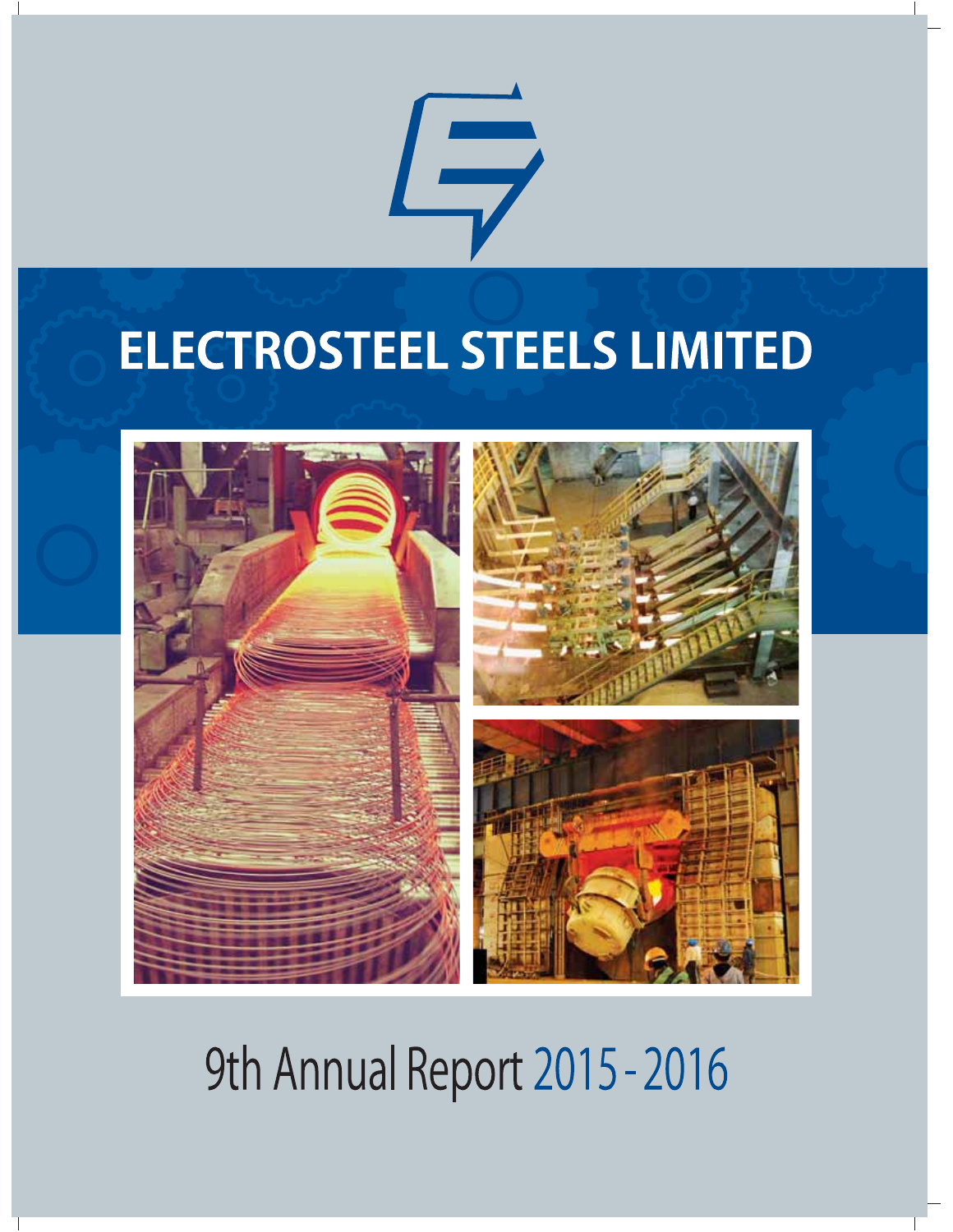

# **CONTENTS**

| Corporate Information                         | 2  |
|-----------------------------------------------|----|
| Directors' Report                             | 3  |
| Management Discussion & Analysis Report       | 10 |
| Corporate Governance Report                   | 18 |
| Auditors' Certificate on Corporate Governance | 32 |
| Independent Auditors' Report                  | 41 |
| <b>Balance Sheet</b>                          | 48 |
| Statement of Profit & Loss                    | 49 |
| <b>Cash Flow Statement</b>                    | 50 |
| Notes to the Financial Statements             | 51 |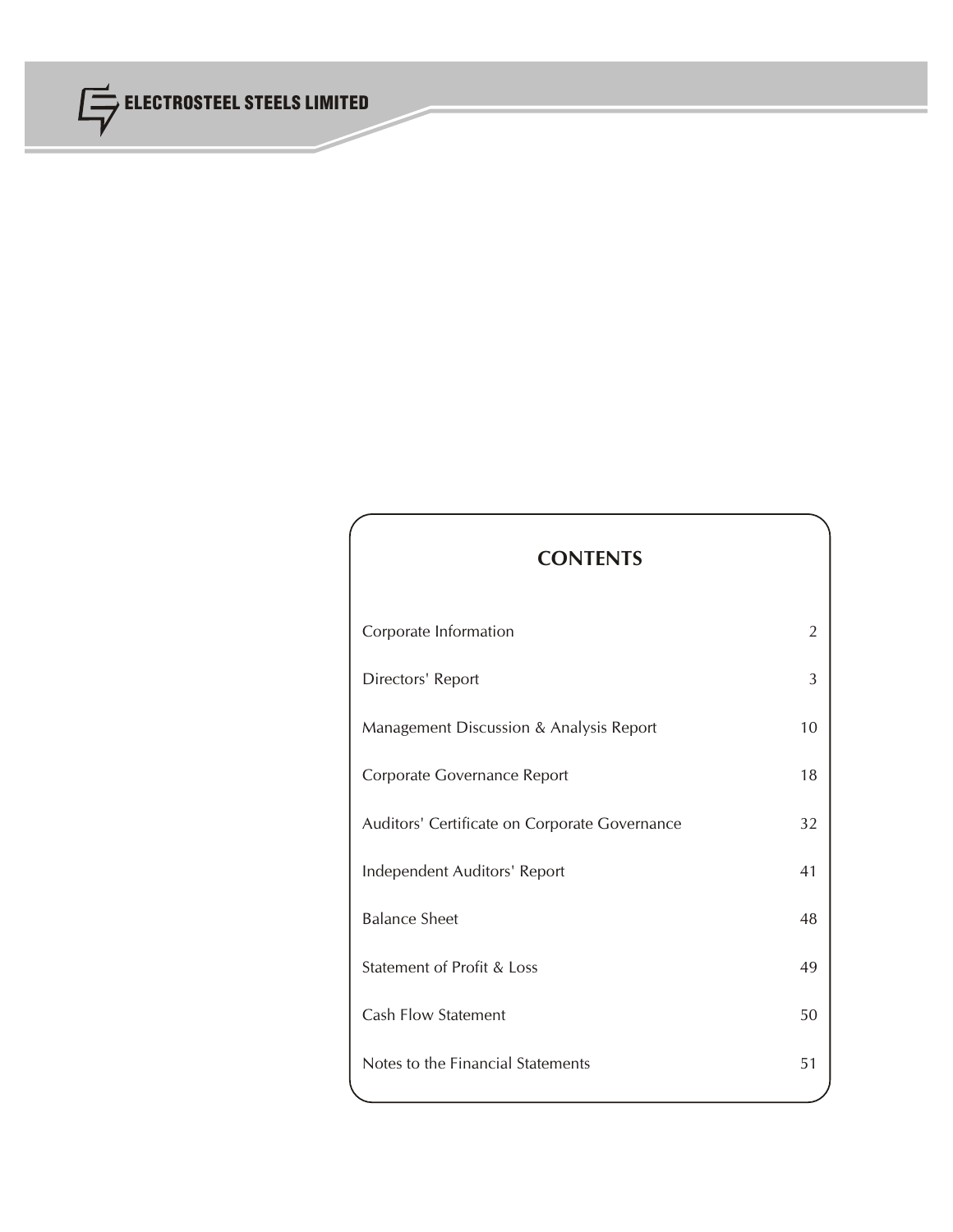

# **CORPORATE INFORMATION**

# CIN - L27310JH2006PLC012663

| <b>BOARD OF DIRECTORS</b>      | Mr. Rajkumar Khanna<br>(DIN: 05180042)<br>Mr. Amrendra Prasad Verma<br>(DIN: 00236108)<br>Mr. Jinendra Kumar Jain<br>(DIN: 00737352)<br>Mr. Lalit Kumar Singhi<br>(DIN: 00893144)<br>Mr. Naresh Pachisia<br>(DIN: 00233768)<br>Mr. Sunil V Diwakar<br>(DIN: 00089266)<br>Mr. Umang Kejriwal<br>(DIN: 00065173)<br>Ms. Rishu Kumari<br>(DIN: 00729938)<br>Mr. Rama Shankar Singh | Non-Executive Independent Chairman<br>Nominee Director<br>Non-Executive Independent Director<br>Non-Executive Director<br>Non-Executive Independent Director<br>Non-Executive Director<br>Non-Executive Director<br>Non-Executive Independent Director<br><b>Executive Director</b>                                                                           |
|--------------------------------|---------------------------------------------------------------------------------------------------------------------------------------------------------------------------------------------------------------------------------------------------------------------------------------------------------------------------------------------------------------------------------|---------------------------------------------------------------------------------------------------------------------------------------------------------------------------------------------------------------------------------------------------------------------------------------------------------------------------------------------------------------|
|                                | (DIN: 02093276)                                                                                                                                                                                                                                                                                                                                                                 |                                                                                                                                                                                                                                                                                                                                                               |
| <b>CHIEF FINANCIAL OFFICER</b> | Mr. Ashutosh Agarwal                                                                                                                                                                                                                                                                                                                                                            |                                                                                                                                                                                                                                                                                                                                                               |
| <b>COMPANY SECRETARY</b>       | Mr. Anubhav Maheshwari<br>$(ACS-22829)$                                                                                                                                                                                                                                                                                                                                         |                                                                                                                                                                                                                                                                                                                                                               |
| <b>STATUTORY AUDITORS</b>      | M/s. B. Chhawchharia & Co., Chartered Accountants                                                                                                                                                                                                                                                                                                                               |                                                                                                                                                                                                                                                                                                                                                               |
| <b>LENDERS</b>                 | Allahabad Bank<br>Andhra Bank<br>Bank of Baroda<br>Bank of India<br>Bank of Maharashtra<br>Canara Bank<br>Central Bank of India<br>Corporation Bank<br>Dena Bank<br><b>HUDCO</b><br><b>ICICI Bank Ltd.</b><br>IL&FS Financial Services Ltd.<br>Indian Bank<br>Indian Overseas Bank<br>Jammu & Kashmir Bank Ltd.                                                                 | LIC of India<br>Oriental Bank of Commerce<br>Punjab National Bank<br>Punjab & Sind Bank<br>SREI Infrastructure Finance Ltd.<br>State Bank of Hyderabad<br>State Bank of India<br>State Bank of Mysore<br>State Bank of Patiala<br>State Bank of Travancore<br>Syndicate Bank<br><b>UCO Bank</b><br>Union Bank of India<br>United Bank of India<br>Vijaya Bank |
| <b>REGISTERED OFFICE</b>       | 801, Uma Shanti Apartments,<br>Kanke Road, Ranchi - 834 008, Jharkhand.<br>Tel & Fax No.: +91 0651 228 5636                                                                                                                                                                                                                                                                     |                                                                                                                                                                                                                                                                                                                                                               |
| <b>PLANT</b>                   | Village Siyaljori, P.O. - Jogidih,<br>P.S. - Chandankyari, Dist - Bokaro,<br>Pin - 828 303, Jharkhand.                                                                                                                                                                                                                                                                          |                                                                                                                                                                                                                                                                                                                                                               |
| <b>CORPORATE OFFICE</b>        | G K Tower,<br>2nd & 3rd Floor,<br>19, Camac Street,<br>Kolkata - 700 017, West Bengal<br>Phone: +91 033-7103 4400<br>$Fax: +91033-22902882$<br>Email: eil.investors@electrosteel.com<br>Website: www.electrosteelsteels.com                                                                                                                                                     |                                                                                                                                                                                                                                                                                                                                                               |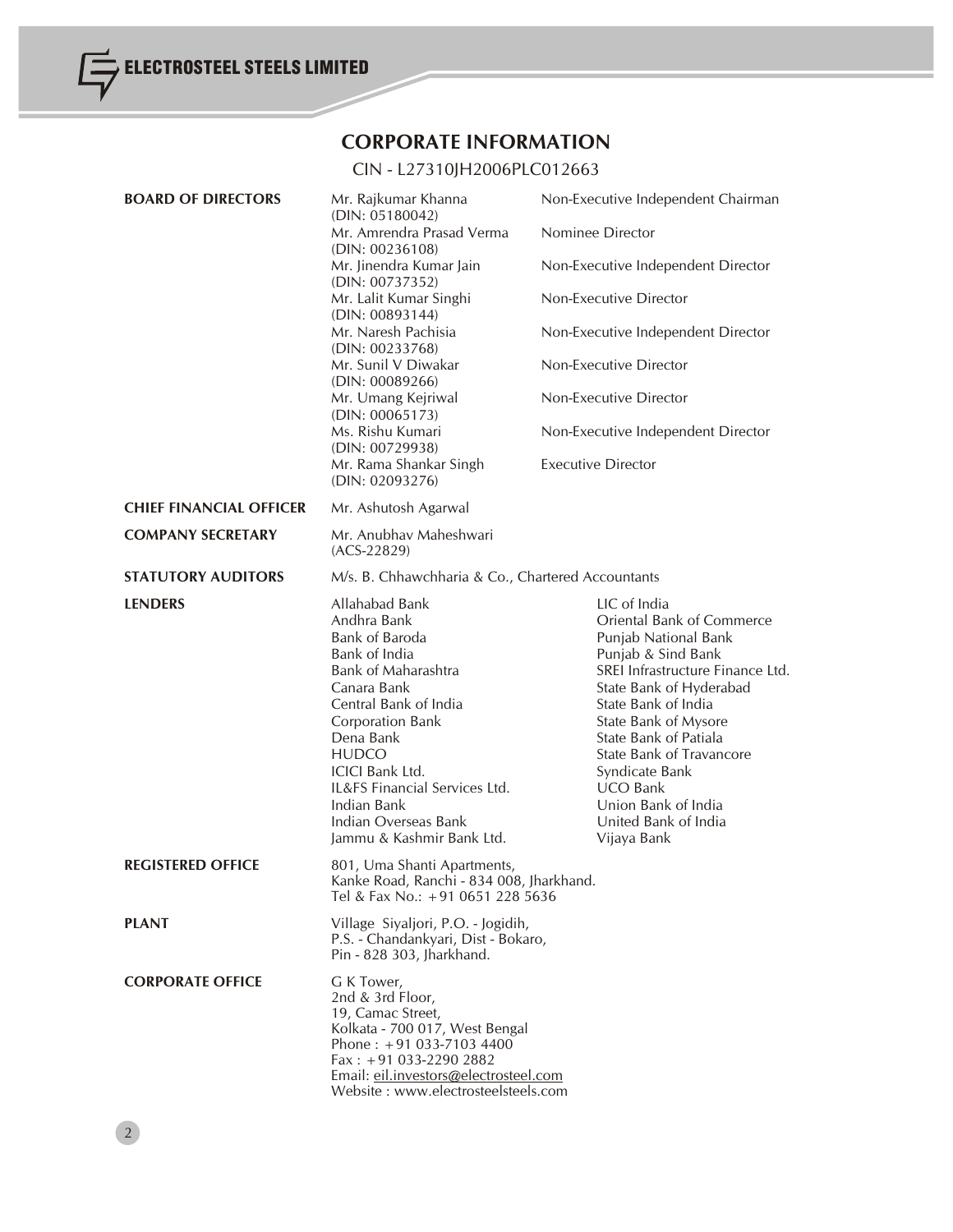# **DIRECTORS' REPORT**

#### Dear Shareholders,

Your Directors take pleasure in presenting the Ninth Annual Report along with Audited Financial Statements for the year ended 31<sup>st</sup> March 2016.

## **FINANCIAL SUMMARY/HIGHLIGHTS**

|      |                                                                                                            |              | <b>Amount (Rs in Lakhs)</b> |
|------|------------------------------------------------------------------------------------------------------------|--------------|-----------------------------|
|      | <b>Particulars</b>                                                                                         | FY 2015-16   | FY 2014-15                  |
| i.   | <b>Gross Turnover</b>                                                                                      | 288,875.89   | 203, 287.58                 |
| ii.  | Net Turnover                                                                                               | 259,769.47   | 183,124.07                  |
| iii. | Other Income                                                                                               | 1,516.41     | 1,560.49                    |
| iv.  | <b>Total Revenue</b>                                                                                       | 261,285.88   | 184,684.56                  |
| V.   | Earnings Before Interest, Depreciation,<br>Taxation and Amortization (EBIDTA) (excluding exceptional item) | 12,482.81    | 2,855.09                    |
| vi.  | Interest                                                                                                   | 52,531.47    | 45,173.13                   |
|      | vii. Depreciation                                                                                          | 20,257.93    | 20,085.09                   |
|      | viii. Exceptional Item                                                                                     | 27,651.92    |                             |
| ix.  | Profit before Taxation (PBT)                                                                               | (32,654.67)  | (62, 403.13)                |
| X.   | Tax including Deferred Tax                                                                                 |              | 1.10                        |
| xi.  | Profit after Taxation (PAT)                                                                                | (32, 654.67) | (62, 404.23)                |
|      | xii. Amount available for appropriation                                                                    | (32, 654.67) | (62, 404.23)                |
|      | xiii. Transfer to general reserve                                                                          |              |                             |
|      | xiv. Surplus/ (Deficit) carried to Balance Sheet                                                           | (32,654.67)  | (62, 404.23)                |

#### **OPERATIONS**

The Company's Greenfield Integrated Steel & Ductile Iron Pipe Plant with 2.51 Million Ton Per Annum (MTPA) capacity as detailed hereunder is under construction and erection:

| <b>Finished Products</b> | <b>MTPA</b> |
|--------------------------|-------------|
| Wire Rod                 | 0.60        |
| <b>TMT</b> Bars          | 0.85        |
| Ductile Iron Pipe        | 0.33        |
| <b>Billets</b>           | 0.33        |
| Pig Iron                 | 0.40        |
| <b>Total</b>             | 2.51        |

Both Blast Furnaces of 1050 M<sup>3</sup> and 350 M<sup>3</sup> capacity are operating at their optimum capacity resulting in increased production and turnover. Further during the period, Wire Rod Mill, 2<sup>nd</sup>unit of Sinter Plant and Steel Melt Shop were completed, commissioned and production commenced. Other commissioned ancillary units viz. Lime and Dolomite Plant, Oxygen Plant, Power Plant, etc. have facilitated augmentation of integrated capabilities of the Plant and enhancement of production. At present, out of envisaged installed capacity of 2.51 MTPA, the Plant is running to the current operational capacity of about 1.50 MTPA.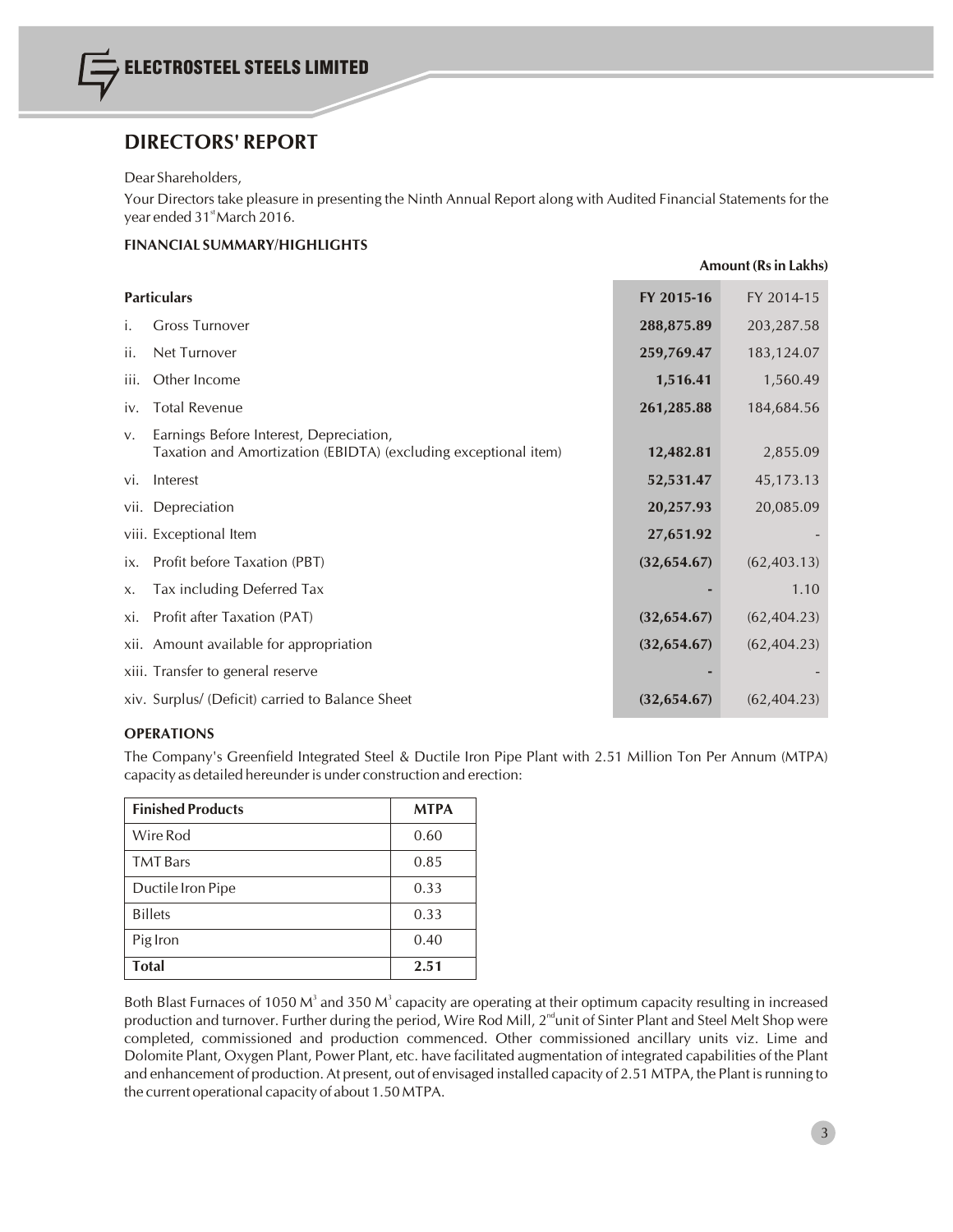Your Company is selling TMT Bars, Billets, Ductile Iron Pipes, Pig Iron and Wire Rod in the open market. Your Company's flagship product - Ductile Iron Pipe has established its presence in the market and is contributing significantly to Company's growth. Your Company's continuous efforts for reduction of production cost and improvement in operational efficiency has resulted in increase in overall sales in terms of products sold by more than<br>78%vis-a-vis Financial Year 2014-15 and was also able to report profit in the quarter ended 31<sup>st</sup> Marc Company had entered into contracts with several parties for supply of equipment, structures, civil and erection commissioning, etc for its Plant. Since there was inordinate delay in delivery and commissioning of the project modules of the Plant, which in turn had resulted in loss of opportunity/profit, Your Company after its own assessment and in terms of the contracts had recovered a part of the amount payable to such vendors and has recognized it as income in the Statement of Profit and Loss as Exceptional Item. Your Company expects better margins translating into improved performance with increase in turnover. Your Company is presently exporting Billets, Wire Rod and TMT bars to neighboring countries like Nepal and Bangladesh. However, sluggishness in the global steel industry still remains a matter of concern.

As informed in previous Report, even after assessment of the need based working capital facility of Rs 1300 crores under Corporate Debt Restructuring Package, the delay in release of working capital facilities by the Bankers had impacted the cash flow generation of the Company. However, inspite of paucity of the working capital, due to better management of available resources, overall sales has improved. With operationalization of other project modules of Plant together with anticipated release of sanctioned working capital facilities, it is expected that the overall financial health of Your Company should improve considerably as has been reflected from the performance of the period under review.

Lenders of the Company invoked Strategic Debt Restructuring (SDR) pursuant to RBI Circular No.<br>DBR.BP.BC.NO.101/21.04.132.2014-15 dated  $8^{\text{th}}$  June 2015 and RBI Circular No. DBR.BP.BC.NO.<br>41/21.04.048/15-16 dated 24<sup>th</sup> part of the principle amount of restructured debt aggregating to Rs 2507.57 crores outstanding as on Reference date<br>of 27<sup>th</sup> July 2015 into 250.75 crores equity shares of Rs 10 each to enable Lenders to collectively hold the equity capital of the Company. Although the Company had received share application forms from the Lenders pursuant to Section 42 of the Companies Act, 2013 read with Rules made therein, the Company, in absence of final communication from the Lenders did not proceed with allotment of the aforesaid equity shares.

#### **EQUITY SHARE CAPITAL**

In terms of SDR Package, to accommodate issue and allotment of aforesaid equity shares to the Lenders of the Company and pursuant to the shareholders approval in the Extra-Ordinary General Meeting held on  $7<sup>th</sup>$  Janua 2016, the authorized share capital of the Company had been enhanced from Rs 4500 crores to Rs 5000 crores.

#### **DIVIDEND**

4

In view of the loss, your Directors regret their inability to declare any dividend for the year.

#### **TRANSFER TO RESERVES**

In view of losses incurred by the Company during the year, no amount has been transferred to the General Reserve.

#### **EROSION OF NETWORTH**

As reported in previous Report, since accumulated losses resulted in erosion of over 50% of peak net worth during the immediately preceding four financial years, your Company had become a "Potential Sick Company" within the meaning of Section 23 of the Sick Industrial Companies (Special Provisions) Act, 1985 (SICA). Shareholders of the<br>Company, at the Extra Ordinary General Meeting held on 11<sup>th</sup> September 2015 had considered and approved the Report of Directors on the causes of erosion of more than 50% of the net worth and steps to be taken for revival remedial measures. In terms of the requirement of SICA, the Company after shareholders approval had reported to the Board for Industrial and Financial Reconstruction the fact of such erosion.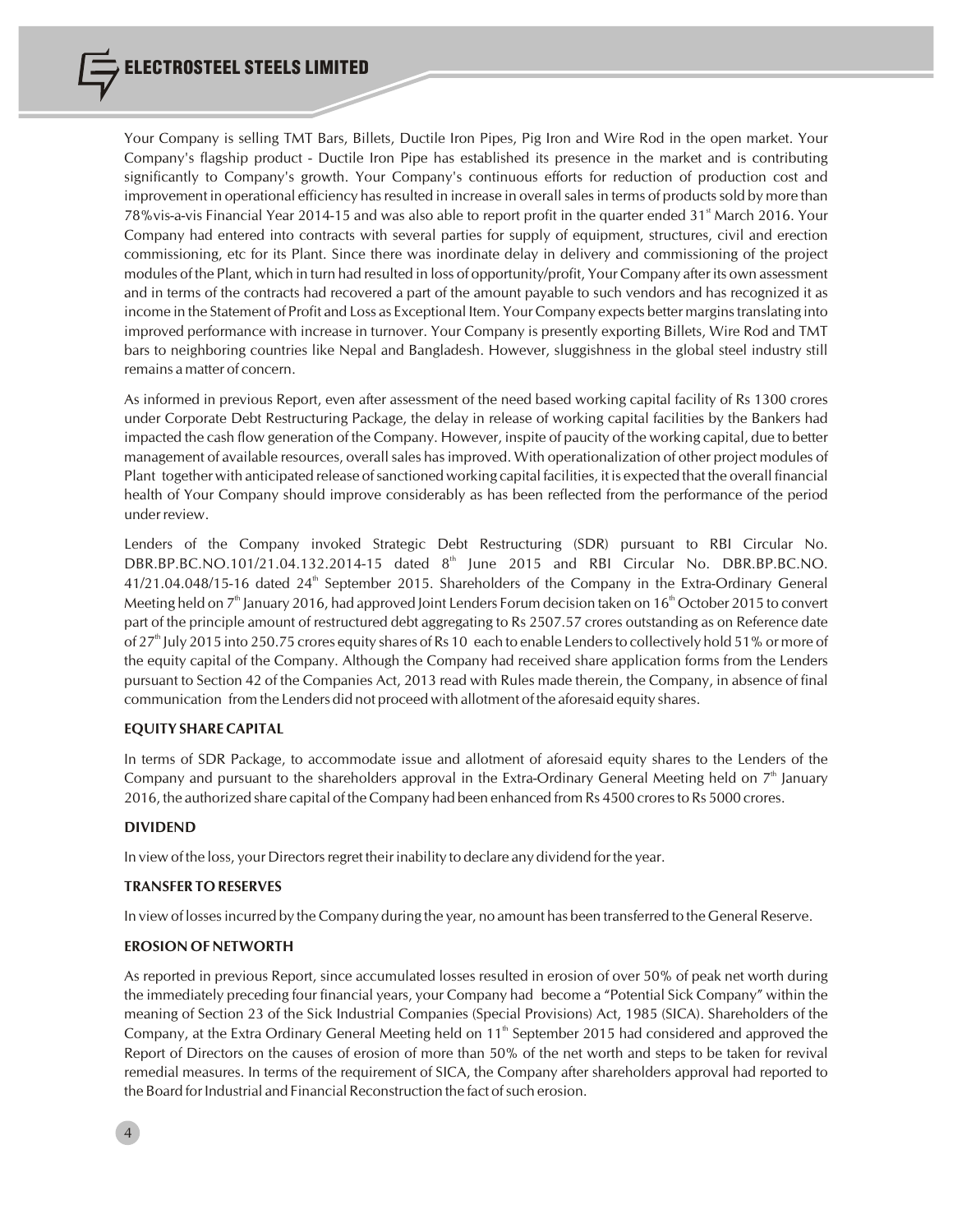ELECTROSTEEL STEELS LIMITED

During the period under review, Your Company, inspite of financial constrains as stated earlier, had been able to improve its overall revenue. However, due to insufficient funds for completion of the remaining modules of the Plant, the Company is not able to operationalize to its envisaged capacity.

Your Board is confident/optimistic that it would continue to implement effective measures in normal course of business to revive the operations of the Company as it did during the period under review, which is evident from the improvement in the overall sales/performance. Accordingly, financial statements for the period under review have been prepared on a going concern basis.

#### **MANAGEMENT DISCUSSIONS AND ANALYSIS**

A report on Management Discussion and Analysis is enclosed as "**Annexure A"** and forms an integral part of this Report.

#### **NATURE OF BUSINESS**

There has been no change in the nature of the business of the Company during the year. No material changes and<br>commitments occurred between 31<sup>s</sup> March 2016 and 13<sup>th</sup>May 2016 i.e. the date of the Directors Report, affecti financial position of the Company.

#### **NUMBER OF BOARD MEETINGS**

During the year, 5 (Five) Board Meetings were convened and held, details of which are provided in the Corporate Governance Report. The intervening gap between the meetings was within the period prescribed under the Companies Act, 2013 ("Act").

#### **FIXED DEPOSITS**

The Company has not accepted any fixed deposit during the period under review.

#### **SUBSIDIARY / ASSOCIATE /JOINT VENTURE COMPANY**

The Company does not has any subsidiary/associate /joint venture company during the year ended 31<sup><sup>\*</sup></sup> March 2016.

#### **INTERNAL FINANCIAL CONTROLS**

Your Company has in place policies and procedures to ensure orderly and efficient conduct of its business including adherence to Company policies, safeguarding its assets, prevention and detection of frauds and errors, accuracy and completeness of the accounting records, and timely preparation of reliable financial information. Your Company with respect to all material aspect has adequate internal financial controls over financial reporting and such internal financial controls were operating effectively during the period under review. The financial reporting criteria established by Your Company considered the essential components of internal control stated in the Guidance Note on "Audit of Internal Financial Controls Over Financial Reporting" issued by The Institute of Chartered Accounts of India (ICAI).

The Company's ERP Package "SAP" is operated on a pre-defined manual. The Company also has adopted Standard Operating Practices (SOPs) for its various areas of operations, which are in line with SAP manual. SOPs are adopted or revised, if required, to ensure that internal control system is effective and constantly assessed and strengthen. The Company has appointed Internal Auditors who monitor and evaluate the efficacy and adequacy of the internal control systems in the Company, its compliance with operating systems and accounting procedures and policies adopted by it, besides bench marking controls with best practices in the Industry. Based on the reports of the internal auditor, process owners undertake corrective action in their respective areas and thereby strengthening the controls. Significant audit observation(s) and corrective action(s) thereon, if any, are presented to the Audit Committee and the Board.

#### **SIGNIFICANT AND MATERIAL ORDERS**

During the period under review no significant and material order was passed by any regulator or court or tribunal impacting the going concern status and Company's operations in future. However, Members attention is drawn to the statement of contingent liabilities, commitments in the note forming part of Financial Statement.

#### **ANNUAL EVALUATION OF THE BOARD**

The Board on recommendation of the Nomination and Remuneration Committee had adopted Schedule IV to the Act, as criteria for evaluating performance of Independent Directors and on the basis of the performance evaluation report has determined to continue their term of appointment as Independent Directors of the Company.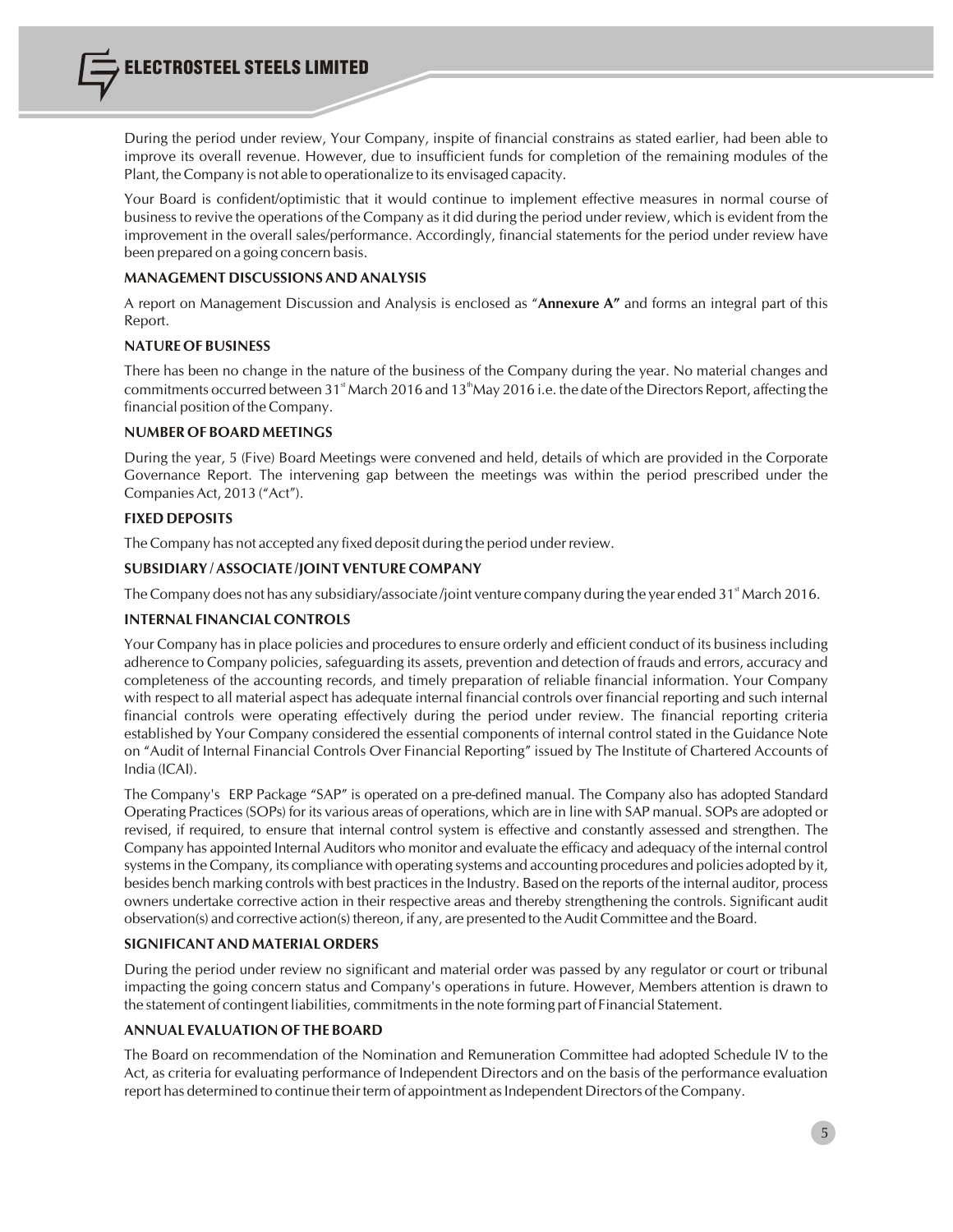ELECTROSTEEL STEELS LIMITED

The Independent Directors of the Company in their meeting held on 11<sup>th</sup> February 2016, without the attendance of Non-Independent Directors and members of the management, on the basis of defined and agreed parameters, interalia, had (i) reviewed the performance of the Non Independent Directors, the Board and Committees thereof; (ii) reviewed the performance of the Chairman taking into account the views of the Executive Director and Non-Executive Directors (iii) assessed the quality, quantity and timeliness of flow of information between the management and the Board that is necessary for the Board to be effective and reasonably perform their duties.

#### **DIRECTORS AND KEY MANAGERIAL PERSONNEL**

Shareholders of the Company at the Annual General Meeting held on  $11<sup>th</sup>$  September 2015 had approved appointment of Ms Rishu Kumari as an Independent Director of the Company for a period of five years w.e.f  $21<sup>th</sup>$ March 2015. The Company has received from Mr Rajkumar Khanna, Mr Naresh Pachisia, Mr Jinendra Kumar Jain and Ms Rishu Kumari (i) statement on declaration that they meet the criteria of Independence as provided in Section 149 of the Act and Uniform Listing Agreement under SEBI (Listing Obligations and Disclosure Requirements), 2015 ("LODR") and (ii) declaration that they have abide by the provisions specified in Schedule IV to the Act.

All the Directors have made necessary disclosures as required under various provisions of the Act and LODR.

Mr Umang Kejriwal and Mr Rama Shankar Singh, Directors shall retire at the ensuing Annual General Meeting and being eligible offers themselves for re-appointment. The Board recommends their re-appointment for the consideration of Members of the Company at the ensuing Annual General Meeting.

The brief Resume/Profile of the Directors recommended by the Board for re-appointment is attached with Notice for the ensuing Annual General Meeting.

#### **DIRECTORS' RESPONSIBILITY STATEMENT**

Your Directors hereby confirm that:

- a) in the preparation of annual accounts, containing financial statements for the year ended March 31, 2016, the applicable accounting standards have been followed along with proper explanations, wherever required.
- b) they have selected such accounting policies and applied them consistently and made judgments and estimates that are reasonable and prudent so as to give a true and fair view of the state of affairs of the Company at the end of the financial year 2015-16 and of the loss of the Company for that period.
- c) they have taken proper and sufficient care for the maintenance of adequate accounting records in accordance with the provisions of the Companies Act, 2013 for safe guarding the assets of the Company and for preventing and detecting any fraud and other irregularities.
- d) they have prepared annual accounts on a going concern basis.
- e) they have laid down internal financial controls to be followed by the Company and that such internal financial controls are adequate and were operating effectively.\*
- f) they have devised proper systems to ensure compliance with the provisions of all applicable laws and that such systems were adequate and operating effectively.

\*Please refer to the Section 'Internal Financial Controls' of the Report and 'Internal Controls' in the enclosed Management Discussion & Analysis Report.

#### **PARTICULARS OF THE EMPLOYEES**

6

The information required pursuant to Section 197 of the Act, read with Rule 5 of the Companies (Appointment and Remuneration of Managerial Personnel) Rules, 2014, in respect of employees of the Company is given a separate annexure to this Report. The Reports and Accounts are being sent to Members and other entitled thereto, excluding the information on employee's particulars which is available for inspection by the Members at the Registered Office of the Company during business hours on any working day. If any member is interested in obtaining a copy thereof, such member may write to Company Secretary in this regard.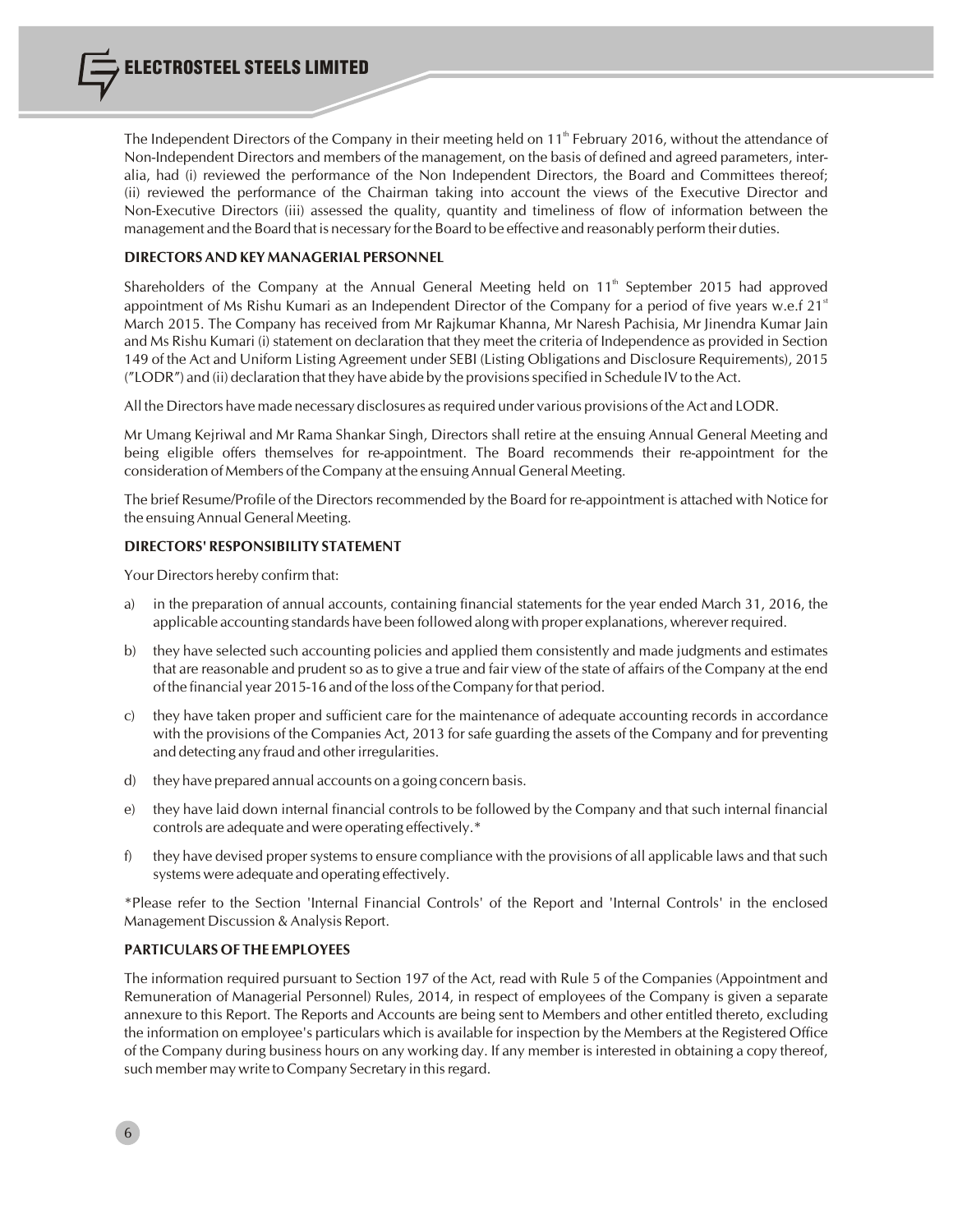

#### **AUDIT COMMITTEE**

The composition, terms of the reference and number of meetings of the Audit Committee during the year is covered in the enclosed Corporate Governance Report.

#### **CONSERVATION OF ENERGY, TECHNOLOGY ABSORPTION, FOREIGN EXCHANGE EARNINGS AND OUTGO**

The information related to conservation of energy, technology absorption, foreign exchange earnings and outgo is enclosed as **"Annexure B"** and forms an integral part of this Report.

#### **CORPORATE GOVERNANCE**

Your Company has complied with the requirements of LODR relating to Corporate Governance. A Report on Corporate Governance and the Auditors Certificate on compliance of conditions as stipulated therein is enclosed as **"Annexure C"** and forms an integral part of this Report.

#### **STATUTORY AUDITORS & AUDITORS REPORT**

The Shareholders of the Company in the  $7<sup>th</sup>$  Annual General Meeting (AGM) held on 16<sup>th</sup> September 2014 had approved appointment of M/s. B Chhawchharia & Co., Chartered Accountants (Registration No. 30512E) as Statutory<br>Auditors of the Company until the conclusion of the 10<sup>th</sup> AGM of the Company and authorized the Board to fix remuneration. In terms of the requirement of the Act, their appointment is required to be ratified by the Members at<br>the ensuing AGM. Accordingly, the Notice convening the ensuing  $9<sup>th</sup>$  AGM includes the resolution se ratification by the Members for the said appointment of the Auditors.

Pursuant to Sections 139, 141 and 142 of the Act, and relevant rules prescribed therein, the Company has received certificate from the Statutory Auditors to the effect, inter alia, that they are not disqualified for ratification of appointment under the provisions of applicable laws, the appointment is as per the terms and the limits prescribed under the Act and no proceedings against them or any of their partners are pending with respect to matter of professional conduct under the Chartered Accountants Act, 1949 and the rules and regulation made therein.

The Auditors have also confirmed that they have subjected themselves to Peer Review, a process of ICAI and that they hold a valid certificate issued by the Peer Review Board of the ICAI.

The Auditors' Report addressed to the Members of the Company, does not contain any qualification or reservation or adverse remark or disclaimer.

#### **COST AUDITORS & COST AUDIT REPORT**

In terms of requirement of Section 148 of the Act, read with Companies (Audit and Auditors) Rules, 2014, the Board<br>in its meeting held on 13<sup>th</sup>May 2016 on the recommendation of the Audit Committee, had approved appointmen M/s S. G. & Associates, Cost Accountants, Kolkata (Registration No 000138) as Cost Auditors for audit of the Cost records to be maintained by the Company for the goods to be produced by the Company during the Financial Year 2016-17 . The appointment as Cost Auditors is till the expiry of 180 days from the closure of the financial year ending 31st March 2017 or till the submission of the Cost Audit Report for the financial year 2016-17 in the prescribed format to the Board, whichever is earlier.

As required under the Act, the remuneration payable to the Cost Auditors is required to be placed before the Members for ratification. Accordingly, a resolution seeking Members ratification for the remuneration payable to M/s S. G. & Associates, Cost Accountants is included in the Notice convening the AGM. The Company has received consent letter from M/s S. G. & Associates, Cost Accountants, for their appointment.

The Cost Auditors are expected to submit their Cost Audit Report to the Board of Directors in the prescribed form for<br>the financial year 2015-16 within the due date of  $27<sup>th</sup>$  September 2016.

The Cost Audit Report for the Financial year 2014-15 do not contain any qualification or reservation or adverse remark and was filed with Ministry of Corporate Affairs within the stipulated time.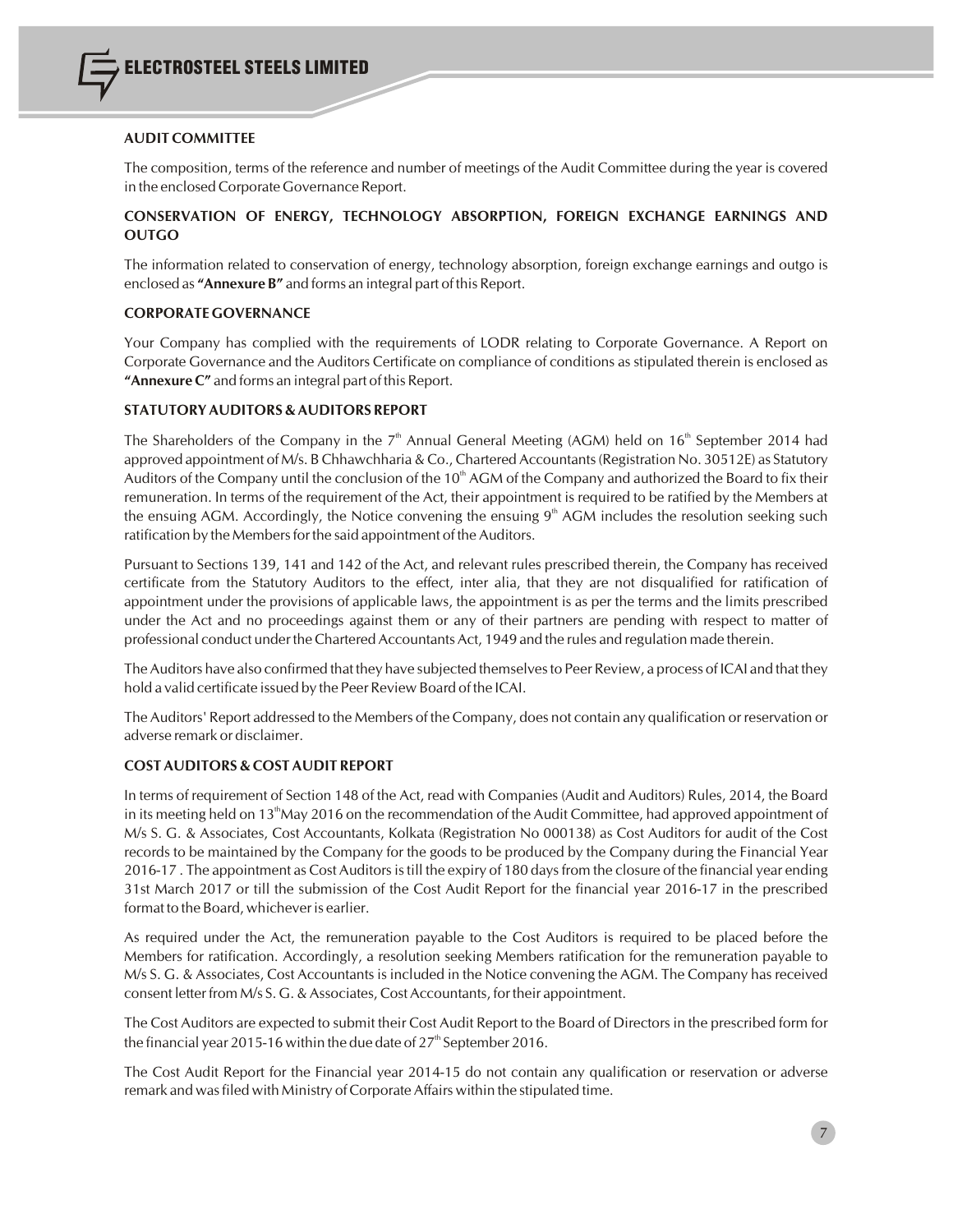#### **SECRETARIAL AUDITOR & SECRETARIAL AUDIT REPORT**

The Board in its meeting held on 13<sup>th</sup>May 2016 on the recommendations of the Audit Committee had approved appointment of M/s K Arun & Co., Practicing Company Secretaries, as Secretarial Auditor of the Company for audit of<br>the secretarial and related records of the Company for the financial year ending 31<sup>\*</sup> March 2017. The Com received consent letter from M/s K Arun & Co., Practicing Company Secretaries, for their appointment.

The Secretarial Audit Report of M/s K Arun & Co., Practicing Company Secretaries for the financial year ended<br>31<sup>st</sup> March 2016 do not contain any qualification or reservation or adverse remark or disclaimer and is enclose **"Annexure D"** and forms an integral part of this Report.

#### **EXTRACTS OF ANNUAL RETURN**

The details forming part of the extract of the Annual Return in Form MGT-9 as required under Section 92 of the Act is enclosed as **"Annexure E"** and forms an integral part of this Report.

#### **PARTICULARS OF CONTRACTS OR ARRANGEMENT WITH RELATED PARTIES**

The related party transactions are entered into based on considerations of various business exigencies such as synergy in operations, profitability, legal requirements, liquidity, resources availability, etc of related parties. All related party transactions are intended to further the Company's interests.

All related party transactions are placed on quarterly basis before the Audit Committee for approval and before the Board for consideration and noting. The Company pursuant to the requirement of Section 188 of the Act read with Rules made therein had taken shareholders approval on 11th September 2015 for execution of related party transactions with Electrosteel Castings Limited, Promoter Company.

During the period under review related party transactions have been on arms- length and in ordinary course of business and they were not material in nature. Accordingly the particulars of the transactions as prescribed in form AOC-2 under Section 134 of the Act read with rules made therein are not required to be disclosed as they are not applicable.

The policy on Related Party Transactions as approved by the Board is available on the Company's website http://www.electrosteelsteels.com/investorrelations/pdf/rpt.pdf

#### **PARTICULARS OF LOANS, GUARANTEES OR INVESTMENTS**

During the year, the Company has not provided any loan, guarantee or made investment under provisions of Section 186 of the Act.

#### **RISK MANAGEMENT POLICY**

The Company has in place the Risk Management Policy. The details of the identification of the various risk associated with the business of the Company which in the opinion of the Board may threaten existence of the Company is detailed in the enclosed Management Discussion & Analysis Report.

#### **CORPORATE SOCIAL RESPONSIBILITY POLICY**

The Company has in place Corporate Social Responsibility Policy and it is available on the website of the Company *www.electrosteelsteels.com.* The composition and the terms of reference of the Committee are detailed in the enclosed Corporate Governance Report.

During the year, the CSR initiatives undertaken by the Company, although not mandatory under Section 135 of the Act read with Companies (Corporate Social Responsibility Policy) Rules, 2014, are detailed in the enclosed Management Discussion & Analysis Report.

#### **REMUNERATION POLICY**

The Company has in place Remuneration Policy for Directors, Key Managerial Personnel and Senior Management Personnel to align with the requirement of the Act and LODR. The particulars of the remuneration policy are stated in the enclosed Corporate Governance Report.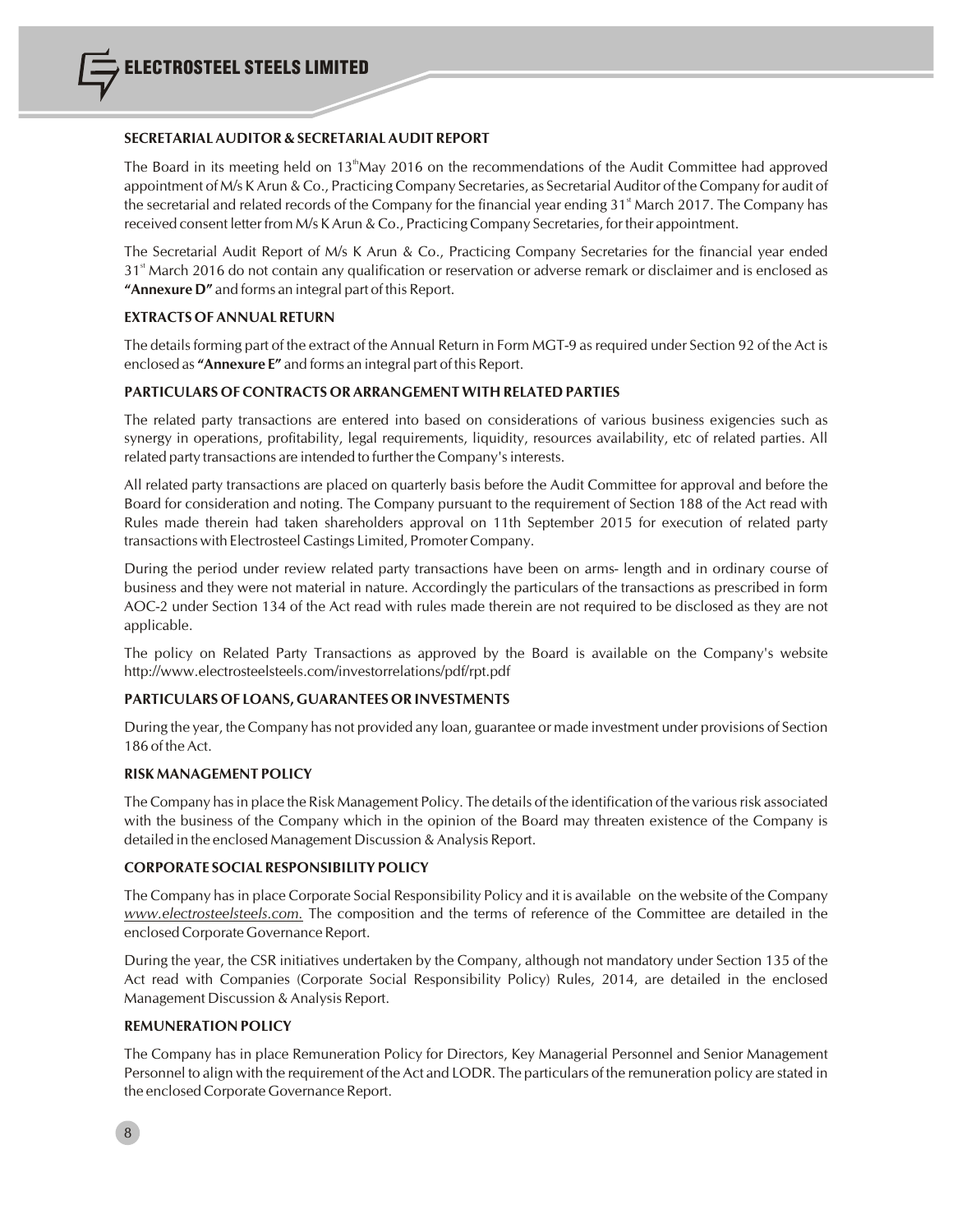

## **DISCLOSURE UNDER "THE SEXUAL HARASSMENT OF WOMEN AT WORKPLACE (PREVENTION, PROHIBITION AND REDRESSAL) ACT, 2013**

The Company has in place "Internal Complaints Committee" and redressal policy in case of sexual harassment of women at workplace as envisaged under aforesaid Act. During the year, the Company has not received any complaint with respect to sexual harassment of woman at work place.

#### **VIGIL MECHANISM/WHISTLE BLOWER POLICY**

The Company has in place Vigil Mechanism/Whistle Blower Policy. The details of the Policy as well as establishment of vigil mechanism are provided in the Corporate Governance Report enclosed and are also available on the website of the Company i.e. *www.electrosteelsteels.com.*

#### **APPRECIATION**

Your Directors take this opportunity to place on record their gratitude and thank the Financial Institutions, Bankers, Government Authorities, Customers, Vendors, Shareholders and Employees for their valuable guidance, support continued assistance and co-operation to the Company. The Directors also look forward to their continued support in future.

For and on behalf of the Board of Directors

Place : Kolkata **R S Singh Lalit Kumar Singhi** Dated : 13th May, 2016 *Whole-time Director Director*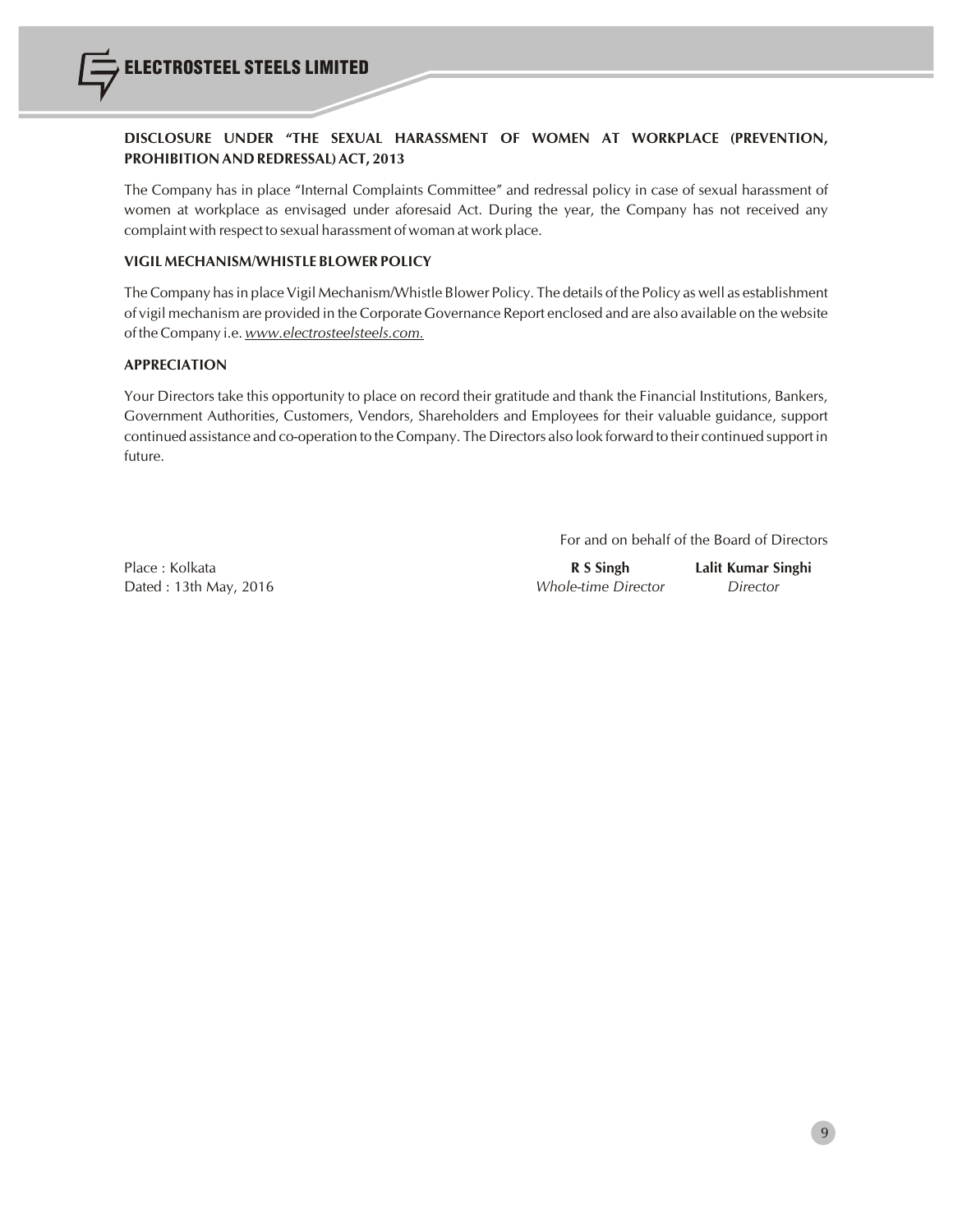**ANNEXURE-A**

## **MANAGEMENT DISCUSSION & ANALYSIS REPORT**

#### **ECONOMIC OVERVIEW**

During the period under review, global economy remained sluggish. Growth in emerging markets and developing economies continued to be low with a modest recovery in the advanced economies. The slowdown and rebalancing in China, a further decline in commodity prices, especially for oil, a related slowdown in investment and trade, declining capital flows to emerging markets and developing economies, geopolitical tensions and political discord were some of the factors which were generating substantial uncertainty and subdued outlook for the world. The fiscal support and accommodative financial conditions amongst others for the developed countries would be the factors that would shift growth dynamics from emerging to developed economies.

#### **GLOBAL STEEL INDUSTRY**

Steel and iron ore prices are sensitive to trends in cyclical industries such as automotive, construction, appliance, machinery, equipment, which are its significant markets. Due to scanty demand, the period under review witnessed a steep fall in commodity prices globally bringing down steel prices, leading to immense pressure on operating margins on the steel plants worldwide. During the period under review economic slowdown in China has dealt a major blow to the global steel industry and is still reeling under overcapacity with barely signs of recovery. Appreciation in dollar and lower crude oil prices have further resulted in reduction of consumption/demand for steel in the market. Further weak infrastructural investments coupled with impact of geographical tension globally have also acted as hindrance factor for the overall growth of the steel industry.

During the period under review the growth in the global steel demand was sluggish, mainly attributable to weaker than expected performance in the emerging and developing economies. The slowdown in the emerging economies has revealed in deceleration in steel usage. Growth in China which had been the main driver for both demand and supply in the past, has moderated significantly reflecting the structural transformation of the economy. China has been exporting steel despite several barricading measures taken by the affective countries.

The global steel prices are languishing at their lower levels amid structural oversupply. The demand for steel in the developed countries is expected to be moderate and growth in emerging and developing economies is also expected to pick up.

Better cost management, more ability to invest in new technology and research & development will help in improving productivity. It will enable a stronger negotiation on prices with raw material producers and shall result in better sales realization despite the challenges of over capacity, exchange rate fluctuation and pressure on margins. The outlook of the sector looks optimistic.

#### **INDIAN STEEL INDUSTRY**

Steel is traditionally considered the backbone for economic development. Domestic steel prices are influenced by trends in raw material prices, demand-supply conditions in the market, and international price trends amongst others. The operating margins during the period under review were under pressure mainly attributable to steady fall in sales realization and lower capacity utilization. Weak demand in major steel producing neighbouring countries have forced them to focus on export at aggressive prices to India, impacting the financial health of domestic steel manufacturers. With the persistent low demand for steel being fulfilled by cheap import, the Indian steel industry looking up to the government to define rescue route.

Inspite of imposition of safeguard duty by the Government to protect domestic industry from unrelenting imports from China and other countries, the improvement in the performance of the steel sector was lower than the anticipated primarily due to limited coverage of the products and further corrections of the international prices. The magnitude of the price increase is not expected to be as sharp as the price differential on account of adverse demandsupply in short to medium term. Although the steel industry remains under pressure, it is expected to grow on back of anticipated growth of automotive, infrastructure and construction sectors amongst others.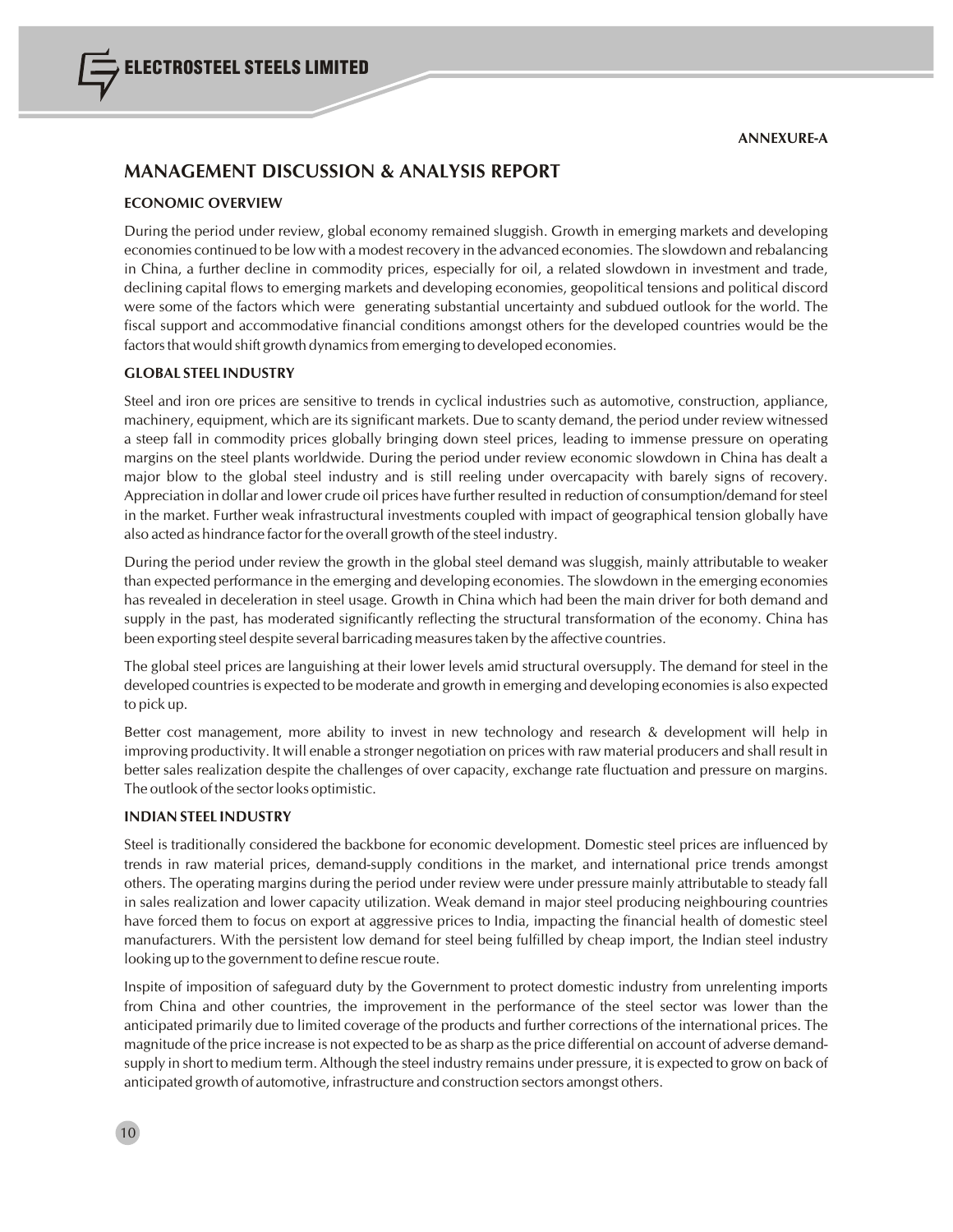#### **OVERVIEW OF THE OPERATIONS**

#### **Performance of the Company**

Your Company's 2.51 MTPA Greenfield Integrated Steel & Ductile Iron (DI) Pipes Plant in the district of Bokaro, Jharkhand, is under construction & erection. A part of the Plant facility has commenced production and Company at present is selling TMT Bars, Billets, Pig Iron, Ductile Iron Pipes and Wire Rod. The following project modules of the Plant have been completed and are under operation:

| Vertical Coke Oven                  | 350m <sup>3</sup> Blast Furnace (BF3)     | 1050m <sup>3</sup> Blast Furnace (BF2) |
|-------------------------------------|-------------------------------------------|----------------------------------------|
| Pig Casting Machine                 | Sinter Plant (One & Two both)             | Rebar Mill                             |
| Water Supply System                 | 220 KV Sub-Station & 33 KV<br>Sub-Station | Soft Water and DM Water Plant          |
| Air Compressor Station              | <b>Blast Furnace Gas Holder</b>           | Steel Melting Shop (2 Units)           |
| Pulverized Coal Injection System    | River Side Pump House                     | Lime Calcination Plant                 |
| Oxygen Plant                        | Dolo Plant                                | 60 MW Captive Power Plant (2 Units)    |
| Raw Material Handling System (Part) | DI Pipe Plant                             | Wire Rod Mill                          |

The turnover of your Company increased from Rs1,83,124.07 lakhs to Rs2,59,769.47 lakhs and the losses of the Company reduced from Rs 62,403.13 lakhs to Rs 32,564.67 lakhs primarily attributable to improved operational efficiency, better management of available resources and continuous efforts for reduction of production cost as well as operationalization of some of the project modules.

#### **Fixed Assets (including capital work in progress)**

As of 31<sup><sup>\*</sup> March 2016, the Fixed Assets of the Company was Rs12,03,456.99 lakhs, comprising of Rs. 1,83,280.12</sup> lakhs of capital work-in-progress and a Net Block of Rs.10,19,934.43 lakhs. Capital work-in-progress was primarily on account of expenditure including advances towards plant & machinery and construction & erection thereof. The expenditure incurred during the construction period is classified as 'Project Development Expenditure' pending capitalization to be allocated to the asset on the completion thereof. Necessary details as per Schedule III of the Act, have been disclosed in the notes to accounts forming part of the Annual Accounts for the year 2015-2016.

#### **Indebtedness**

The total secured outstanding indebtedness (including interest) as on  $31<sup>st</sup>$  March 2016 is Rs. 11,30,852.43 lakhs out of which the long term borrowings is Rs. 10,66,473.73 lakhs and short term borrowings (including interest) is Rs. 64,378.70 lakhs.

#### **OPPORTUNITIES AND THREATS**

Huge global overcapacity and demand slowdown has resulted in historically low international steel prices. This coupled with poor demand outlook for the domestic market has impacted domestic realization. The primary factors, amongst others, which could affect the operations/performance of the Company are:

- $\triangleright$  Weak domestic and/or global economic growth
- $\triangleright$  Volatility in supply of prices of raw materials or protracted low steel prices.
- $\triangleright$  Increased competition in steel industry.
- $\triangleright$  Excessive capacity in the steel industry may weigh on the profitability of steel producers.

The political and economic importance of steel industry necessitates changes in the steel sector through export benefits, duty protection, etc. The operating efficiencies would largely improve on account of economies of scale, reduction in administrative and overhead cost. The expected growth in housing sector, increasing urbanization of rural India and increase in investments in infrastructure projects are expected to improve industry prospectus.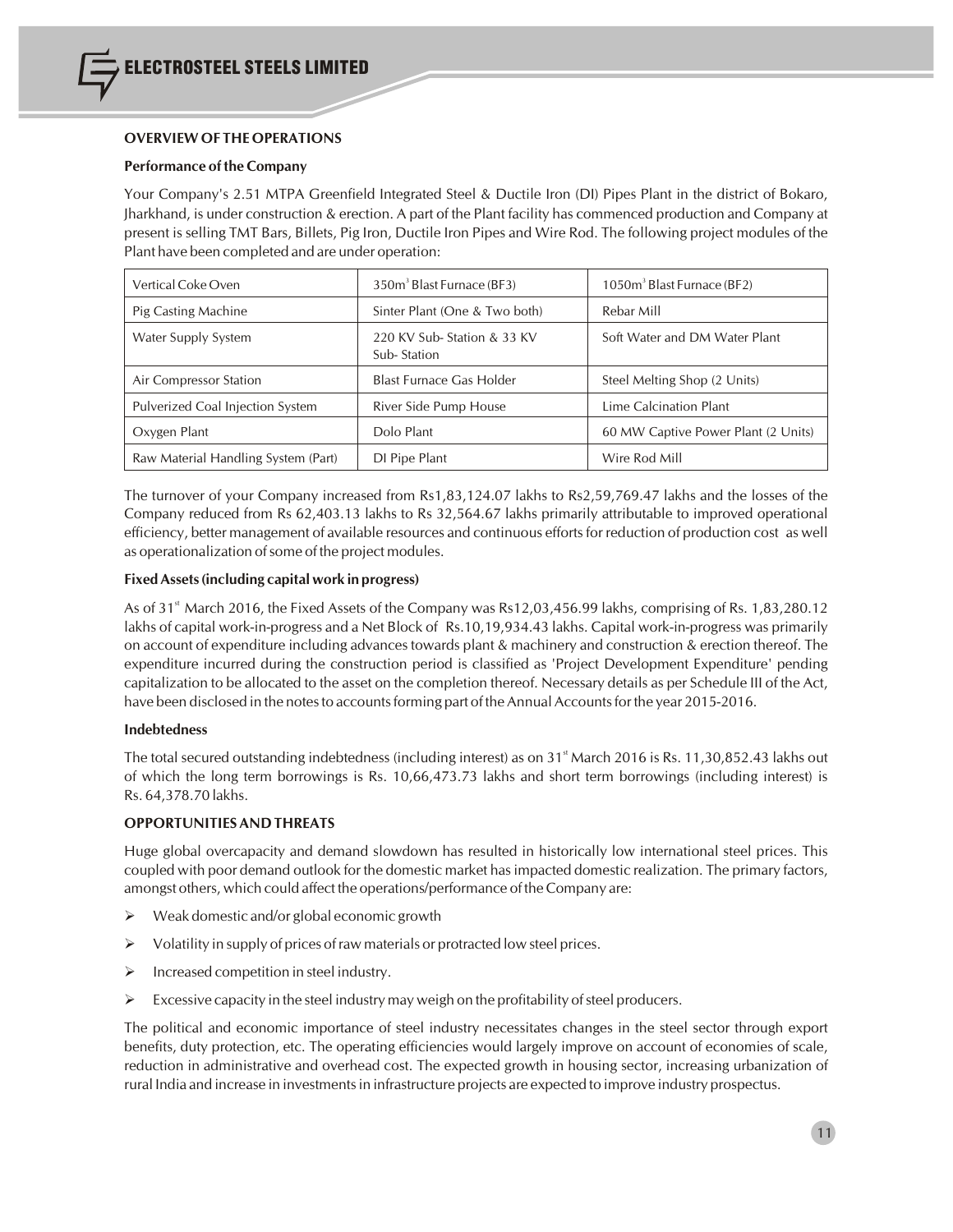#### **COMPETITION**

During the period under review, there has been decline in prices of billets and rebars mainly because of cheaper import offers from China and in an around India. This has led to deep erosion in price levels especially during the second half of the year. However, with imposition of minimum import price during latter part of the year, resulted in improvement of realisation of price. Your Company has designed an efficient distribution network and robust marketing set up to capture new markets and to remain competitive. Efficient sales process & improved service levels have resulted in customer confidence and positive referrals.

The production of Wire Rod has commenced during the period under review and is being sold in the market domestically as well as in international markets to establish our quality.

Strengthening of marketing team for the sale of products has resulted in product being sold across the country thereby making a pan India presence of the Company. With inclusion of distributors and opening of new stockyard(s), from time to time, for the sale of products across the country, the Company is aggressively making products available for various sections of consumers. Hence, a strong foundation has been laid for the marketing of the products by creation of the marketing team and continuous increase in the customer base which is reflected in the sale of Pig Iron, Billets, TMT bars, Wire Rod and Ductile Iron Pipes. We have supplied products to the projects of L&T, Kalptaru, JP Associates, Ajnara, Sadbhav, SEZ etc. Initiation of branding activity has helped us to penetrate retail markets and enhance our reach to various regions across India. Your Company has also made inroads into export market by supplying Billets & Pig Iron to various customers across Nepal and Bangladesh.

In anticipation of increase in demand of Billets, TMT bars, Wire Rod and Ductile Iron Pipes in future, Your Company is revamping production facilities. Your Company believes that quality and service are sole parameters that will help to develop loyal customers through long term contracts. Your Company has a Customer Services Department, to address complaints and queries raised by customers. It has helped to map consumer perceptions for products and develop focused Brand communication.

#### **RISK MANAGEMENT**

The Steel Industry is cyclical and volatile. A willingness to take entrepreneurial risk enables the Company to exploit the opportunities, as they drive. To achieve balance between risk management and maximizing profitability, Your Company is adept at controlling the balance by grasping business opportunities and by ensuring that risk transgression is not pursuit of profit of the Company. Risk Management is a systematic, cyclical process, involving a series of steps from identification of a risk, to the analysis, evaluation and management of risk and finally to monitor the measures taken in reaction to the risk.

The Company has a proper Risk Management and Control framework to ensure that the risks are identified and managed effectively. The risk and mitigation measures are weaved into strategic plans and reviewed periodically as and when required. The purpose of the risk management is to make it more certain that growth and earning targets as well as strategic objectives are met. Your Company has already undertaken, extensive risk management efforts that include Risk Management Manual, compiling a comprehensive profile of the key risks to the Company, identifying the key gaps in managing those risks and developing preliminary action plans to address those risks. These efforts would, inter-alia, facilitate :

- (a) to respond to the Board's need for enhanced risk information and improved mitigation plan(s).
- (b) to provide the ability to prioritize, manage and monitor the risks in the business
- (c ) to formalize the explicit requirements for assessing risks on an on-going basis, including an effective internal control and management reporting system.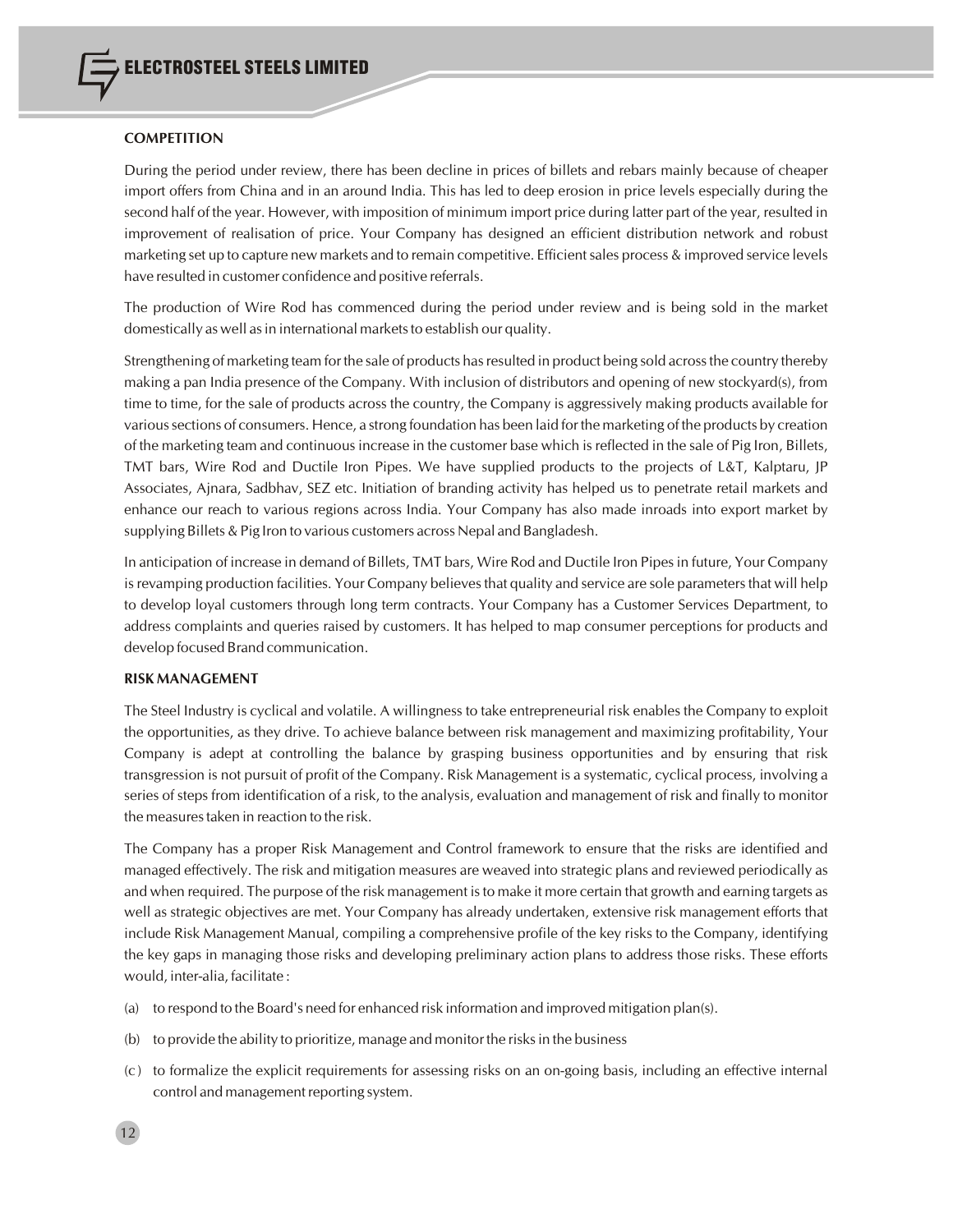#### **Market Risk**

The key factors that drive Company position are its market share and customer profile. A wide product range enables Your Company to cater to larger client base and thus diversify risk. Your Company has put in efforts for implementing the initiatives that enable it to identify and make assessment of the causes of losses and sharing such information among top management and related departments in the Company for corrective measures.

#### **Commodity Risk**

Your Company is exposed to the risk of price fluctuation of raw materials as well as of finished goods. Your Company proactively manages the risk through inventory management, proactive vendor development practices and robust marketing network. The derivative financial instruments are used to hedge the risk of commodity price fluctuations.

#### **Foreign Exchange Rate Risk**

The currency exposure is on account of exporting goods and for import of equipment and other goods for commissioning of the Plant as well as for import of raw materials, which is covered by using currency transactions on the spot market and/or forward market. Your Company has adopted a prudent and conservative risk management strategy in line with the Foreign Exchange Policy approved by the Board.

#### **Interest Rate Risk**

Interest rate conditions and fluctuations in financial markets have impact on the earnings/performance of the Company. To complete the commissioning of the Plant and to meet the working capital requirements, Your Company procures/avails funds from various Banks/Financial Institutions, from time to time. In some of the cases financial liabilities are exposed to the risk of changing interest rates. To manage these risks regular interest rate analysis are done, from time to time.

#### **Raw Material Risk**

The operations of Your Company is primarily dependent on iron ore and coking coal which are linked to international demand for and supply of resources and hence exposed to possible increase in price of raw materials. This exposure is managed through contracts and in some cases exposure in raw materials is covered through derivatives contracts.

#### **Sales Risk**

Steel prices are influenced by many factors including demand, raw material cost, capacity utilization and improvement in manufacturing process. The said risk is countered by Your Company on an on -going basis through different measures, monitoring the trend in the market and if necessary, production and capacities are adjusted accordingly.

#### **Credit Risk**

Your Company extends credit to its customers and hence exposed to credit risk in form of accounts receivables. The Company regularly reviews customers credit limits and appropriately manage the credit exposure under those limits. Your Company continuously performs credit evaluation on the financial conditions of customers and based on such evaluation take collateral, if required, to secure receivables.

#### **Construction Risk**

The Plant of the Company is under construction and erection. The Company has taken out appropriate insurance against the potential losses and liability risks to ensure that potential financial consequences of any risks which have arisen gets eliminated/limited.

#### **Technology Risk**

The Company has in place reporting framework with lead indicators that reliably flag emerging risks while they can be efficiently mitigated. This ensures that the Plant is equipped with updated technologies in order to serve customers and secure cost competitiveness. This would facilitate in long term increase productivity across supply chain and improved market valuation.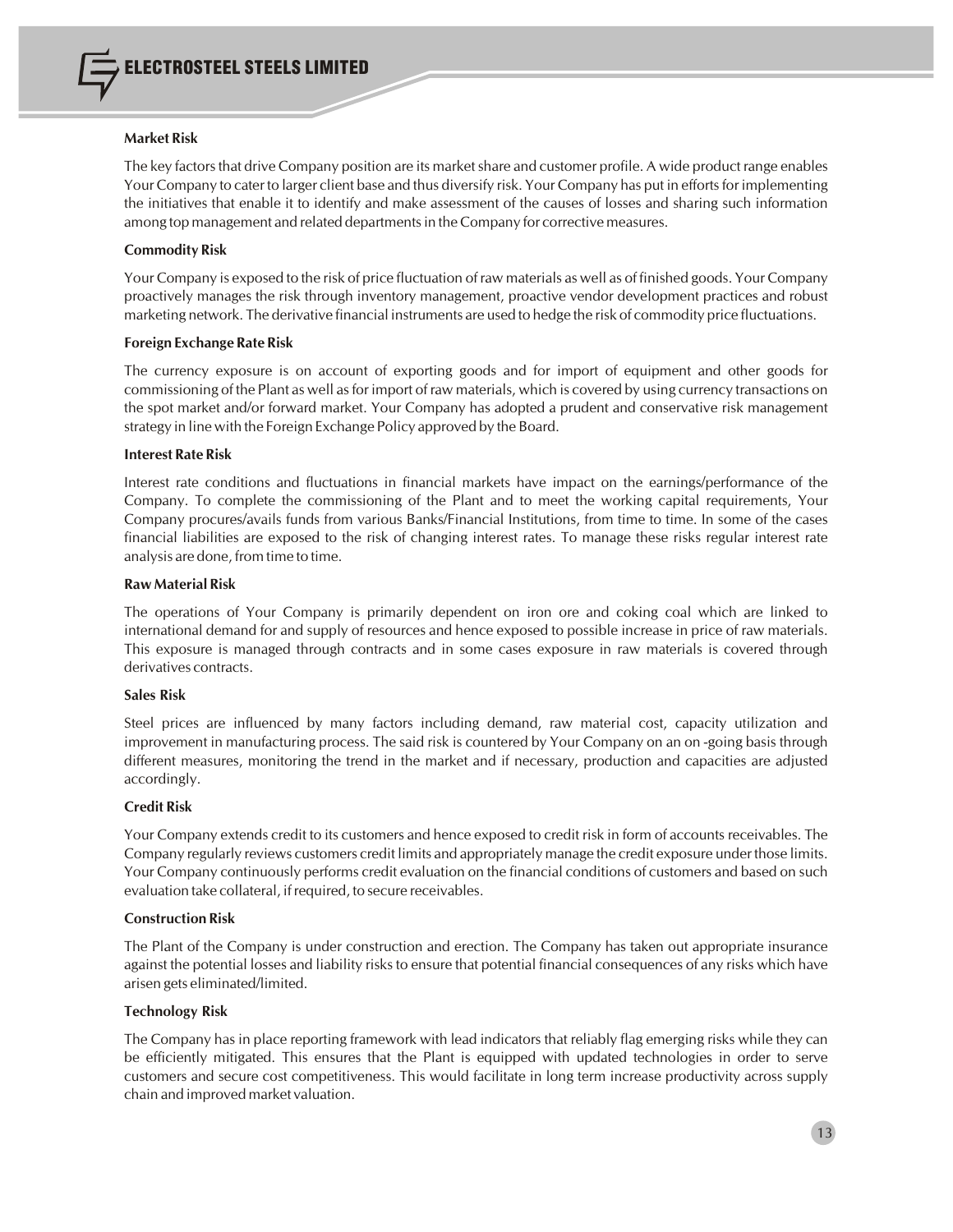#### **Environment Risk**

The existing environmental regulations if strengthen or new regulations introduced may have impact on the earnings of the Company. The increase volume and scope of regulations is increasing the cost of compliances, risk of noncompliance and delays while interacting with regulators. Your Company has robust compliance tool in place that ensures adherence to all applicable laws and regulations.

#### **INTERNAL CONTROLS**

The purpose of the internal control is to prevent risk arising in course of operations by adopting appropriate controls and process, especially with regard to conformity with the laws, compliance with the strategy, the quality of accounting and reporting, the quality of process and protection of assets amongst others.

Your Company has an effective internal control system commensurate to its size, scale and complexities of its operations. M/s K M Gupta & Co, Chartered Accountants, Internal Auditors of the Company have conducted the Internal Audit in line with the scope formulated, functioning, periodicity and methodology agreed with the Audit Committee. The reports furnished by them are exhaustive and detailed discussion are held from, time to time, on their findings/observation with the Management. The Internal Auditors monitors and evaluate the efficacy and adequacy of the internal control system in the Company, its compliance with operating systems and accounting procedures and policies adopted by it. Based on the reports of the internal audit, process owners undertake corrective action in their respective areas and thereby strengthening the controls. Significant audit observations and corrective actions thereon are presented to the Audit Committee, from time to time. To maintain its objectivity and independence, the Internal Auditors reports to the Chairman of the Audit Committee. The Company has appointed consultants/professionals to conduct Cost Audit and Secretarial Audit and observations made, if any, are reviewed by the Management periodically and corrective actions, if required, are taken.

#### **INDUSTRIAL RELATIONS AND HUMAN RESOURCE (HR) MANAGEMENT**

Your Company recognizes people as the primary source of its competitiveness and continues to focus on people's development by leveraging technology and developing a continuous learning human resource base to unleash their potential and fulfill their aspirations.

During the period under review many HR initiatives which are directed towards building a knowledge sharing and performance enhancing organizational culture were undertaken as mentioned below:

- $\triangleright$  Strong emphasis on structured communication sessions for all sections of workmen across departments.
- $\triangleright$  Introduction of state of art facility in attendance monitoring system for all workers by implementation of Face Reader Attendance System.
- $\triangleright$  Skill development Training and engagement programmes for workers in different categories.
- $\triangleright$  Structured training and counselling session for improvement of work place behavior and discipline through Central Board for Workers Education (Government of India)
- $\triangleright$  Ensuring compliance of all Labour Statutes.
- $\triangleright$  Effective grievance redressal mechanism is in place.
- The HoshinKanri methodology is being used to scientifically align the collective energies and efforts of the group towards achievement of business goals for the current period.
- $\triangleright$  The Performance Management System and Goal Setting exercise has been cascaded to all managerial employees. It has also been aligned to support the business plan of the Company.
- $\triangleright$  Leadership development programme "Prerna" launched for Senior Executives.
- $\triangleright$  Sourcing of young and fresh talents from leading engineering/management colleges for meeting the current and future needs of the Company through Company wide Engineer/Executive trainee programme.
- Formal Reward and Recognition programme launched for all employees to encourage superlative performance and recognise outstanding individual and team achievements and further improve engagement levels.

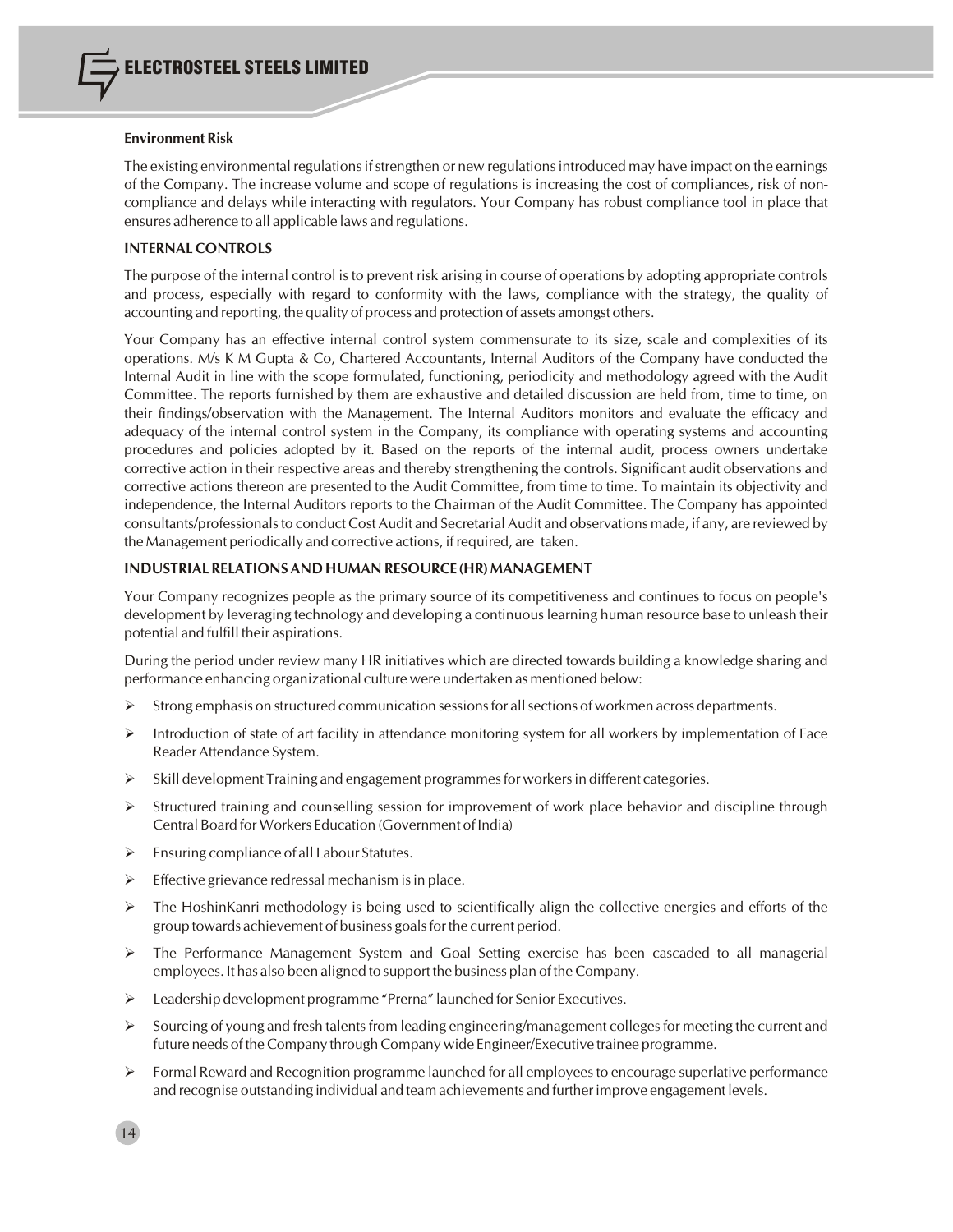- Structured training intervention initiated to address behavioural and technical skill gaps through launch of annual training calendar.
- $\triangleright$  Periodic town hall meetings with all employees with Director and Senior Management for providing business update and by open house interaction.

Safety at project site, medical care requirements of workers and on the job training is being provided at the Plant to avoid mishaps and ensure high level of security, safety and confidence among employees.

During the year, Your Company has maintained cordial relations with the employees and there has been no material development in Human Resources/Industrial Relations front. The number of employees employed in the Company<br>as on 31<sup>st</sup> March 2016 was 2116.

#### **CORPORATE SOCIAL RESPONSIBILITY**

Social and environmental responsibilities have always been at the forefront of Your Company's operating philosophy. The Company acts as a catalyst to bring change in the quality of life of the people through community based development initiatives.

Corporate Social Responsibility (CSR) portrays the deep symbiotic relationship that Your Company enjoys with the communities it is engaged with. Your Company aims to achieve new benchmarks of excellence in delivering responsive socio-economical facilities to the community to bridge the gap of social disparities. Following programmes were taken to address of socio economic challenges:

- Your Company runs small hospitals at Chandaha, under the block Chas, district Bokaro to provide quality and responsive medical facility especially to address the need of the rural area. The initiative named as Sparsh, touching lives of people, provides a comprehensive range of modern health care and in patient treatment facility to under-privileged community dwelling in 30 villages in Bokaro district especially in remote rural areas. Ambulance service is also provided by the Company to transport critical patients to referral hospitals. Around 2000 patients were served in the village based hospital during the period under reveiw.
- Company also conducts mobile health camps and treatment on wheels facility on daily basis in and around villages located near plant area. 165 camps were organised during the last year and around 4500 patients were treated by qualified doctors and provided free medicines in mobile health camps.
- $\triangleright$  Company organizes blood donation camp every year at it's premise. Similar kind of initiative was conceived this year also. However, this time CSR department was able to rope in both Red Cross Society and Bokaro General Hospital (BGH) team for the great cause. Around 150 employees donated blood voluntarily and contributed in nation building exercise.
- $\triangleright$  Prerna Class, a special free tuition facility for meritorious but poor students appearing for Board Examination started in 2011 on experimental basis with 20 students in Siyaljuri. Duration of the compact course is 12 months and special arrangements were made to promote girls education for higher studies. The course had been designed with help of local experienced teachers to bridge the gap of quality education that was available in modern cities. Total 4 such centres were running in the project area in Bokaro covering students in 20 villages.
- Your Company also provided school buses on regular basis to transport school children of Modidih and Bhagabandh so that they can also enjoy the benefit of modern education. Special free tuition classes were run last year in 3 villages to provide additional teaching support to the students from the remote villages to enable them to perform at par with city students in city based schools.
- $\triangleright$  Extra-curricular programmes were conducted in 10 schools where essay writing, quiz, debate and drawing competitions were organized for children of different age groups. The programmes considered to be great success as such kind of initiative was never organized earlier in schools and students got an opportunity to demonstrate their hidden talent other than regular course curriculum.
- $\triangleright$  Pure and safe drinking water facility has been arranged in middle and secondary schools in the area also in last year. Total 10 Kent water filters were donated to schools so that the students can access pure water and keep water borne diseases away.
- Training on First aid was done in 48 schools and 15 Anganwadi Centres. First aid medical kits and medicines were placed in all these places.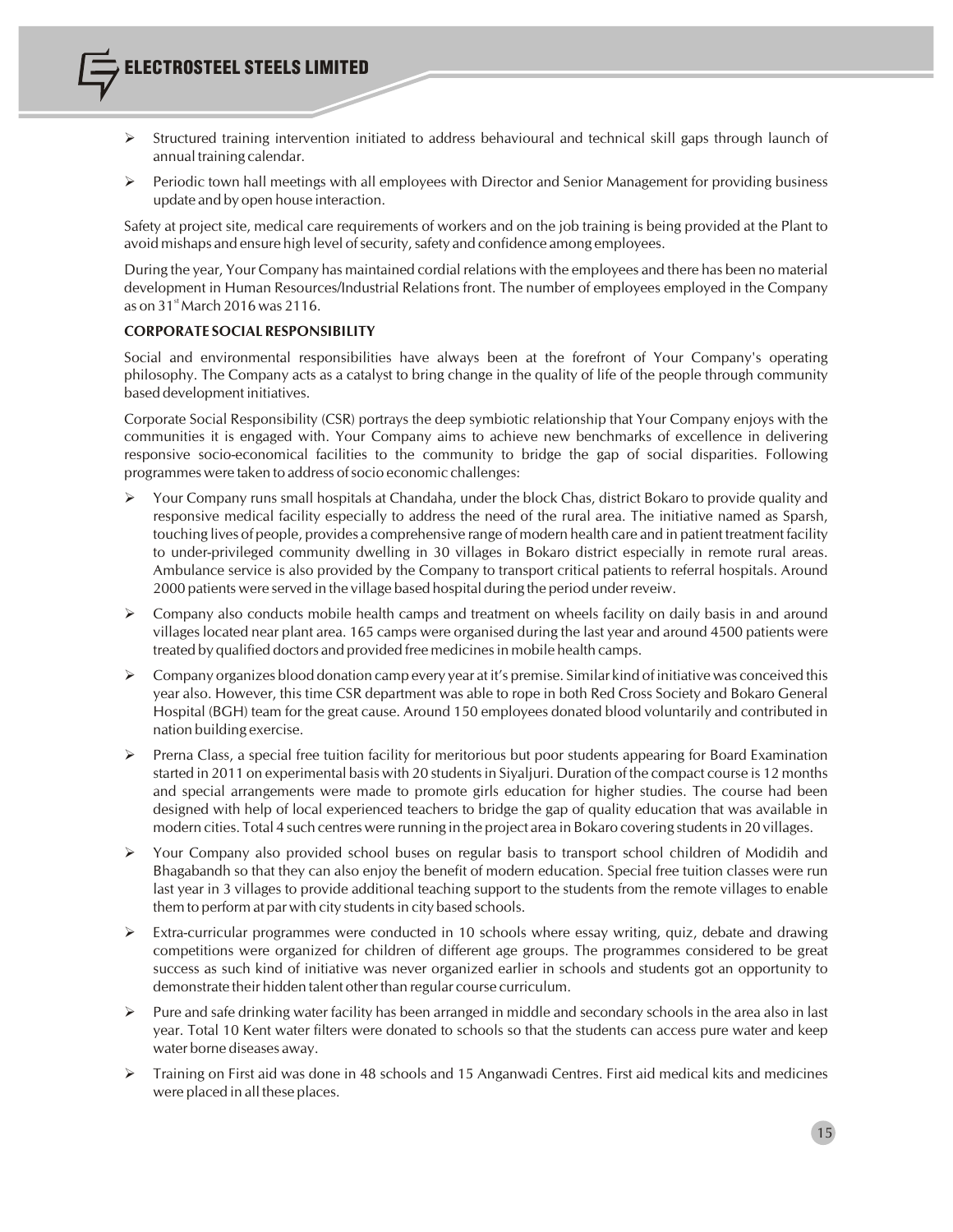- Your Company repaired 180 defunct tubewells during last year. Company has engaged 3 mechanics to repair defunct tubewells within 48 hours of reporting to ensure availability of safe drinking water in all villages round the year located in and around Plant and mines.
- Your Company also provided drinking water through tanker to the households especially in the months of summer, festival seasons and community functions. Your Company provided free water tanker facility in 362 places in 25 villages in last year.
- $\triangleright$  Your Company also conducted 55 bleaching powder distribution and safe drinking water awareness programme in all 30 villages round the year to sensitize community on diseases spread through polluted and contaminated water. Villagers across areas of importance now can access clean and safe drinking water round the year.
- With an objective to promote sports and engage youth; Cricket, Football, Volleyball and local sports were promoted in the nearby villages by Your Company. As a motivational aspect cricket kits, footballs and volleyballs were distributed from time to time to the young players. Yearly football and cricket tournaments were also organized among the teams of 30 villages.
- $\triangleright$  During the year, a total 1500 Mosquito nets have been distributed to households to protect them from Vector Borne Diseases.
- Your Company in association with Animal Husbandry Department, Bokaro organized 12 Animal Vaccination Camps during the year. Total 3460 animals were vaccinated.
- $\triangleright$  To promote organic farming and promotion of practice of usage of bio-fertilizer, Your Company installed five vermi compost pits in the surrounding villages.
- $\triangleright$  Women Empowerment drive has brought considerable changes in socio-economical values in the villages in Bokaro. Formation of 120 Self Help Groups (SHGs) consisting of women members with homogenous socio- economic backgrounds and training of these SHGs on credit culture, accounting and book keeping enable them to mobilize savings and use it for consumptive and productive purpose. The Project has made them free from the clutches of money lenders and social exploitation.

Establishment of Sewing Centres and Garment Production Centres in 6 villages to ensure regular income to women made these women independent and they are now able to contribute financially to the growth of the society. 1400 women were already trained in handloom activities and another 200 students are undergoing training this year. Talented Graduated students were then linked with company run production centre to produce garments and handloom products.

Puffed rice units were set up in Bhandih and Chandaha village with technical help of IIT Kharagpur innovation unit so that village based women can explore alternative livelihood possibilities engaging in micro entrepreneurship activities.

#### **CAUTIONARY STATEMENT**

This report contains projections, estimates and expectations etc. which are "forward-looking statements". Actual results could differ from those expressed or implied in this report. Important factors that may have impact on Company's operations include economic conditions affecting demand / supply and price conditions in the domestic and overseas markets, changes in the Government regulations / policies, tax laws and other statutes and other incidental factors. The Company assumes no responsibility to publicly modify or revise any forward looking statements on the basis of any future events or new information. Actual results may differ from those mentioned in the report.

For and on behalf of the Board of Directors

Place : Kolkata **R S Singh Lalit Kumar Singhi** Dated : 13th May, 2016 *Whole-time Director Director*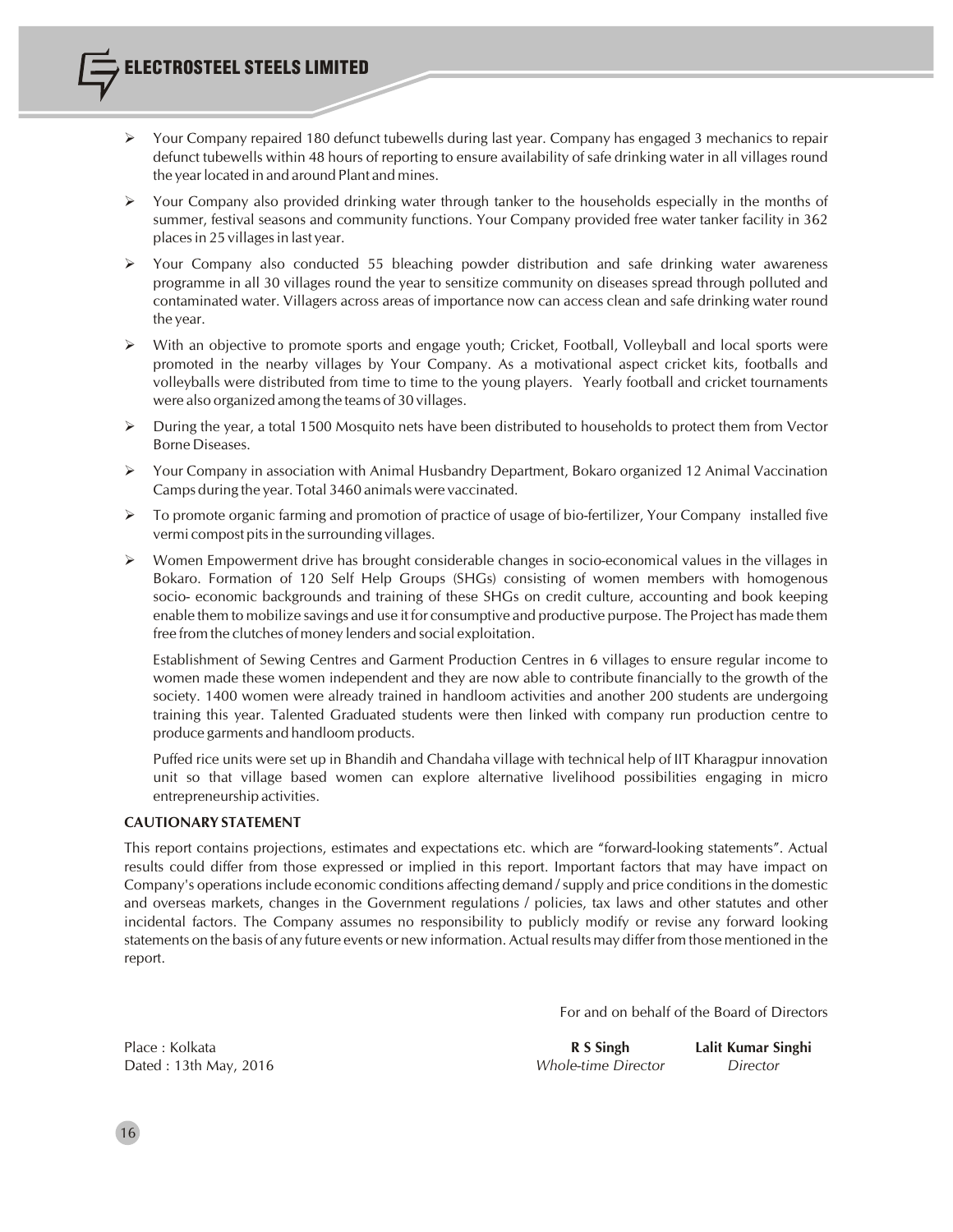#### **PARTICULARS OF ENERGY CONSERVATION, TECHNOLOGY ABSORPTION AND FOREIGN EXCHANGE EARNINGS AND OUTGO**

#### **A) CONSERVATION OF ENERGY**

ELECTROSTEEL STEELS LIMITED

#### **(i) Steps taken for Conservation of Energy**

The thrust on the energy conservation continued during the year with more vigor. The Company recognized the importance of the energy conservation in decreasing the effects of global warming and climate change. The various measures under taken by the Company includes :

- (a) Use of Capacitor banks to reduce reactive power consumption and increase power-factor for better active power utilization.
- (b) Use of energy efficient motors and VVVF drives.
- (c) In many areas illumination power consumption have been reduced by switching over to alternate light and lighting circuits resulting in energy saving.
- (d) To increase awareness, training programmes are regularly conducted in the Plant.
- (e) Reduced idle time of conveyors by strictly following protocol system.
- (f) Transparent sheets as ceiling at Wire Rod Mill to use day light.

#### **(ii) Steps taken for Utilizing Alternate Source of Energy**

- $\triangleright$  Solar powered LED street lighting system has been installed.
- $\triangleright$  Utilizing coke oven waste heat recovery from boilers in captive Power Plant.

#### **(iii) Capital investment on energy conservation equipment**

Since the Plant is under implementation, conscious efforts are being made during the design, engineering and construction stage itself to ensure that the technology is understood and necessary measures to minimize energy consumption are incorporated in the Plant.

#### **B TECHNOLOGY ABSORPTION**

(i) **Efforts made towards technology absorption**

Since the Plant is under implementation, conscious efforts are being made during the design, engineering and construction stage itself to ensure that the technology is understood and necessary measures to minimize energy consumption are incorporated in the Plant.

#### (ii) **Benefits derived like product improvement, cost reduction, product development or import substitution**

- $\triangleright$  Improvement in productivity.
- $\triangleright$  Increase in-house capability.
- (iii) **In case of imported technology (imported during the last three years reckoned from the beginning of the financial year) -** Not Applicable

#### (iv) **Expenditure incurred on Research and Development**

Since the Plant is under implementation and yet not fully commissioned expenditure incurred on Research & Development cannot be quantified separately at this stage.

| C FOREIGN EXCHANGE EARNINGS AND OUTGO:                     | Rs in lakhs |
|------------------------------------------------------------|-------------|
| Foreign Exchange earnings in terms of Actual inflow        | 3.512.15    |
| Foreign Exchange outgo earnings in terms of Actual outflow | 84,833.14   |

For and on behalf of the Board of Directors

| Place : Kolkata        | R S Singh           | Lalit Kumar Singhi |
|------------------------|---------------------|--------------------|
| Dated : 13th May, 2016 | Whole-time Director | Director           |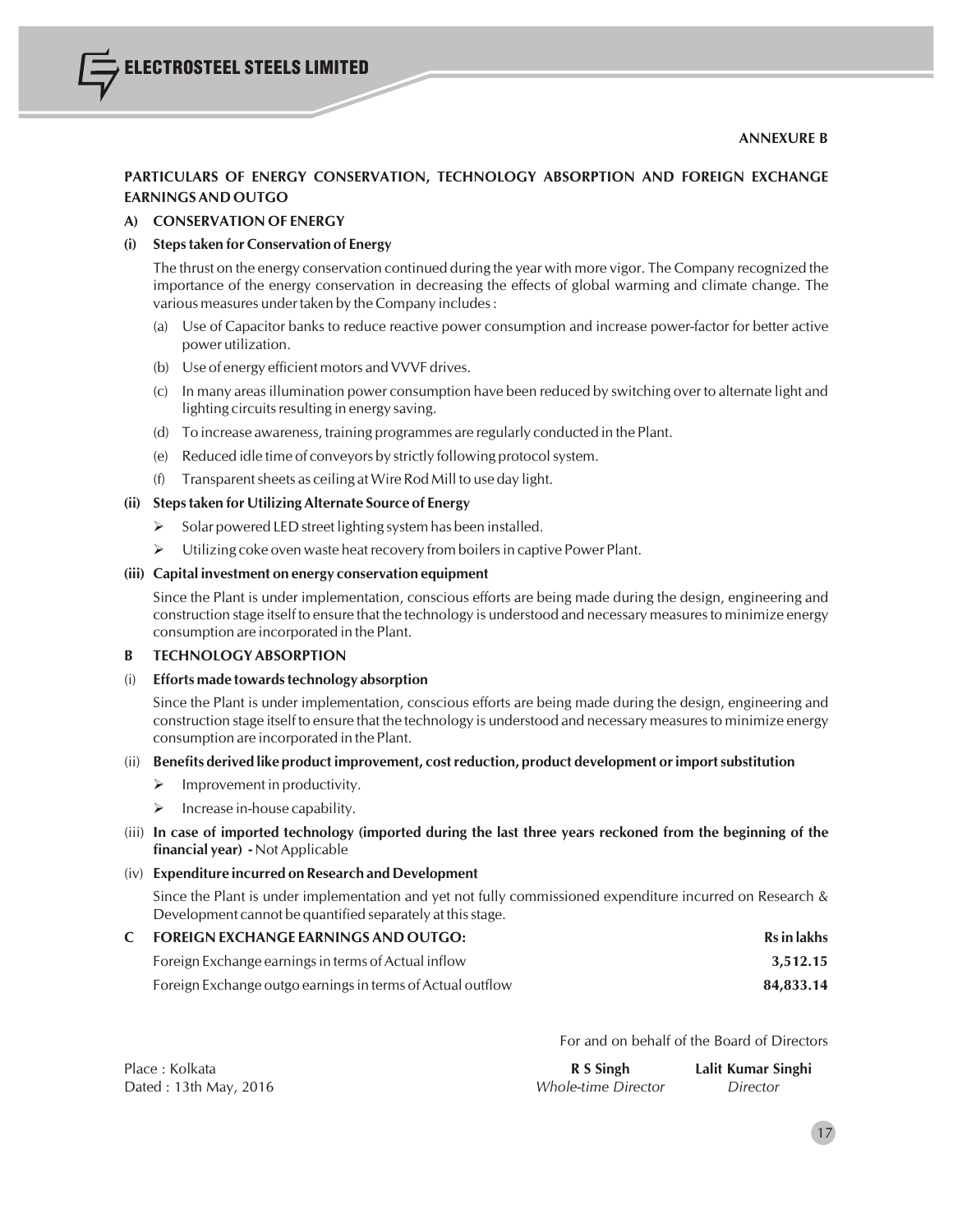# **CORPORATE GOVERNANCE REPORT**

#### **1. Company's philosophy on Corporate Governance**

The philosophy of Your Company in relation to Corporate Governance is to achieve and to maintain the highest standard of Corporate Governance through implementation of the following objectives:

- (1) To protect and facilitate the shareholders to exercise their rights.
- (2) To provide adequate and timely information to all the shareholders.
- (3) To ensure equitable treatment to all shareholders.
- (4) To recognize the rights of its shareholders and encourage co-operation between the Company and the stakeholders.
- (5) To ensure timely and accurate disclosure on all matters including financial situation, performance, ownership and governance of the Company.

#### **2. Board of Directors**

#### **Composition of Board**

The composition of the Board of Directors, which is in conformity with the Companies Act, 2013 ("Act") and Securities and Exchange Board of India (Listing Obligations and Disclosures Requirements) Regulations, 2015 ("LODR"), along with their attendance at the meetings during the year and number of other directorships in other companies and memberships of the committees of the Board of such companies as on  $31<sup>*</sup>$  March, 2016 are as follows:

| Name of the Directors                          | Category   | No. of Directorship(s)<br>held in other companies |        |                | No. of other Board /<br><b>Committee (s) of Public</b><br>Companies in which he/she<br>is a Member / Chairman |
|------------------------------------------------|------------|---------------------------------------------------|--------|----------------|---------------------------------------------------------------------------------------------------------------|
|                                                |            | Chairman                                          | Member | Chairman       | Member                                                                                                        |
| Mr. Rajkumar Khanna, Chairman                  | <b>NEI</b> | Nil                                               |        | $\overline{2}$ | Nil                                                                                                           |
| Mr. Amrendra Prasad Verma #                    | <b>ND</b>  | Nil                                               | 6      |                | 2                                                                                                             |
| Mr. Jinendra Kumar Jain                        | <b>NEI</b> | Nil                                               |        | Nil            | Nil                                                                                                           |
| Mr. Lalit Kumar Singhi                         | NE.        | Nil                                               | 4      | Nil            | Nil                                                                                                           |
| Mr. Naresh Pachisia                            | <b>NEI</b> | Nil                                               | 7      | Nil            | $\overline{4}$                                                                                                |
| Ms. Rishu Kumari                               | <b>NEI</b> | Nil                                               | 4      | Nil            | Nil                                                                                                           |
| Mr. Sunil V Diwakar                            | <b>NE</b>  | Nil                                               | 5      | Nil            | 3                                                                                                             |
| Mr. Umang Kejriwal                             | NE         | Nil                                               | 5      | Nil            | Nil                                                                                                           |
| Mr. Rama Shankar Singh,<br>Whole-time Director | ED         | Nil                                               | 4      | Nil            | Nil                                                                                                           |

# Nominated by State Bank of India in capacity as a Lender.

NEI: Non-Executive Independent Director, NE: Non-Executive Director, ED- Executive Director, ND: Nominee Director As mandated in LODR:

- (a) None of the Directors are member of more than ten (10) Board Level Committees nor are they Chairperson of more than five (5) Committees in which they are members.
- (b) None of the Independent Directors serve as an Independent Director in more than seven listed companies and
- (c) The Whole time director is not serving as an Independent Director in more than three listed companies.

Chairpersonship / Membership of the Board Committee includes membership of Audit Committee and Stakeholders' Relationship Committee in other public limited companies.

The Board periodically evaluates, as and when required, the need for change in its composition and size.

#### **Board Agenda**

The meetings of the Board are governed by a structured agenda which is circulated to the Directors well in advance for facilitating meaningful and focused discussion at the meeting. Where it is not practicable to attach any document to the Agenda, it is tabled at the meeting with specific reference to the effect in the agenda. In special and exceptional circumstances additional or supplementary item(s) on the agenda are permitted.

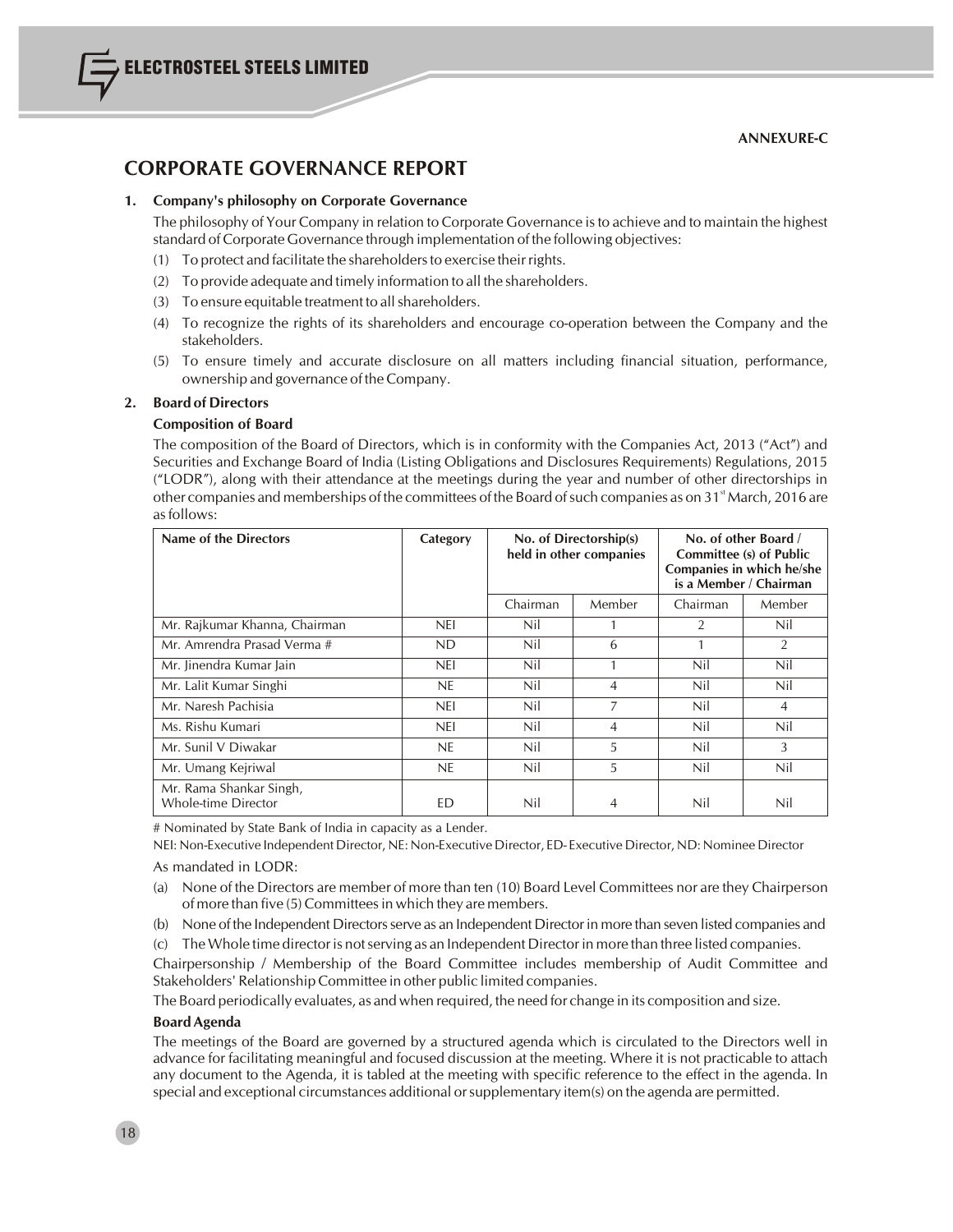The Board members, Key Managerial Personnel (KMP) and members of Senior Management confirm quarterly to the Board of Directors that they, directly or indirectly or on behalf of third parties, does not have a material interest in the transactions or matters directly affecting the Company. The Board members in consultation with the Chairman may bring upon other matters for consideration at the Board meeting. Members of the Senior Management are occasionally present in the meeting as an invitee as and when required.

#### **Information placed before the Board**

Necessary information as required under the Act and LODR are placed before the Board, from time to time. The Board periodically reviews compliance reports of all laws applicable to the Company, as well as steps taken by the Company to rectify instances of non-compliance, if any. Within fifteen (15) days from the date of the conclusion of the Meeting of the Board, the draft Minutes are circulated amongst the members for their comments. The minutes of the meeting explicitly record dissenting opinions of the members, if any. The minutes of the proceedings of the Meeting are entered within thirty (30) days of the conclusion of the meeting and thereafter signed by the Chairman. To protect and to facilitate the shareholders rights, the Board ensures that:

- (a) Shareholders have the right to participate in and be sufficiently informed on decisions concerning fundamental corporate changes.
- (b) Shareholders have the opportunity to participate effectively and vote in general meetings.
- (c) Shareholders are informed on the rules including voting procedures that govern general shareholder meetings.
- (d) Shareholders have the opportunity to ask questions to the Board, to place items on the agenda of general meetings and to propose resolutions, subject to reasonable limitations.
- (e) Effective shareholder participation is facilitated in key Corporate Governance decisions, such as nomination and election of board members.
- (f) Exercise of ownership rights is facilitated by all shareholders including institutional investors.
- (g) Company has an adequate mechanism to address the grievances of the shareholders**.**

#### **Post Meeting Mechanism**

The important decisions taken at the Board/Board Committees meetings are communicated to the concerned departments/divisions. Action Taken Report, if required, on decisions/minutes of the previous meeting is placed at the succeeding meeting of the Board/Board committees for noting. The Company also files the reports, statements, documents and other information, if any, with NSE & BSE on the electronic platform as specified in LODR.

#### **Number of Board Meetings held and attended by Directors**

Five meetings of the Board of Directors were held during the year and the gap between the consecutive meetings did not exceed one hundred and twenty days. The necessary quorum was present for all meetings. The dates on which<br>the Board meetings were held:11<sup>th</sup> May 2015, 8<sup>th</sup> August 2015, 9<sup>th</sup> November 2015, 8<sup>th</sup> December, 2015 and<br>

The attendance record of each of the directors at the Board meetings during the year ended  $31<sup>st</sup>$  March 2016 and of the last Annual General Meeting is as under:

| Name of Directors         | <b>No of Board Meetings</b><br>during the year 2015-16 |                 | <b>Attendance</b><br>at the Last AGM |
|---------------------------|--------------------------------------------------------|-----------------|--------------------------------------|
|                           | <b>Held</b>                                            | <b>Attended</b> | Yes/No                               |
| Mr. Rajkumar Khanna       | 5                                                      | 5               | Yes                                  |
| Mr. Amrendra Prasad Verma | 5                                                      | 4               | No                                   |
| Mr. Jinendra Kumar Jain   | 5                                                      | 5               | Yes                                  |
| Mr. Lalit Kumar Singhi    | 5                                                      | 5               | Yes                                  |
| Mr. Naresh Pachisia       | 5                                                      | 5               | No                                   |
| Ms. Rishu Kumari          | 5                                                      | 3               | No                                   |
| Mr. Sunil V Diwakar       | 5                                                      | 5               | No                                   |
| Mr. Umang Kejriwal        | 5                                                      | 5               | No                                   |
| Mr. Rama Shankar Singh    | 5                                                      |                 | No                                   |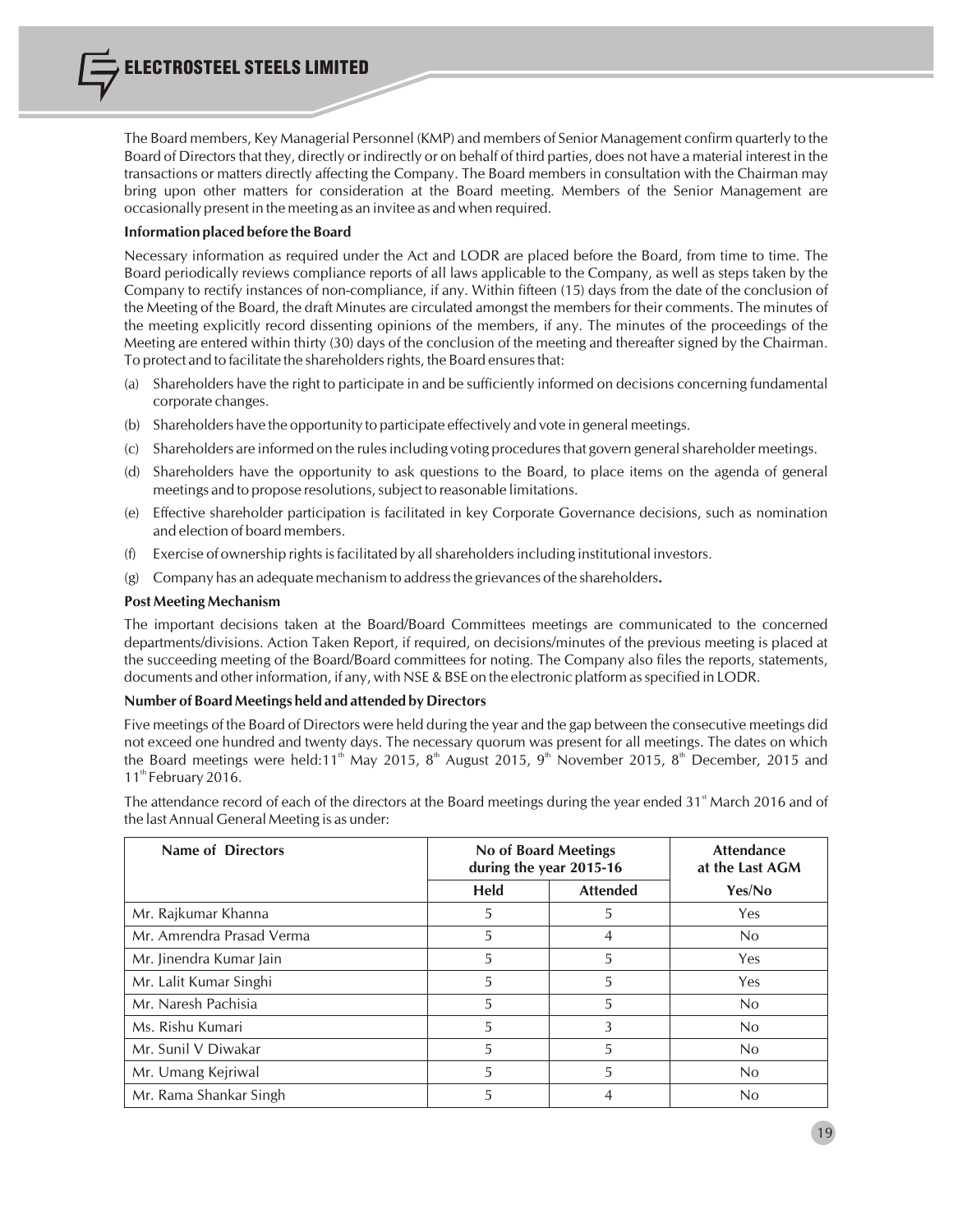#### **INDEPENDENT DIRECTORS**

In terms of the requirement of the Act read with LODR, the shareholders of the Company in the Annual General<br>Meeting held on 11<sup>th</sup> September 2015 had approved appointment of an Independent Director to hold office for a te upto five consecutive years. The Company had issued formal letter of appointment to the Independent Director which, inter-alia, explains the role, functions, duties and responsibilities expected from her as a Director of the Company. The brief terms and conditions for appointment as an Independent Director is available on Company's website www.electrosteelsteels.com.

All Independent Directors have given declaration that there has been no change in the circumstances which may affect their status as an independent director and they meet the criteria of independence as enumerated in LODR and the Act. The Independent Directors have also affirmed that they have abided by the provisions specified in Schedule IV to the Act.

#### **CODE OF CONDUCT**

The Board of Directors has laid down, the Code of Conduct ("Code") of the Company for all Board Members and Senior Management of the Company. The Code of Conduct has incorporated duties of Independent Directors as laid down in the Act. The Board members and senior management have conducted themselves so as to meet the expectations of operational transparency to stakeholders while at the same time maintaining confidentiality of information in order to foster a culture of good decision making. The code anchors ethical and legal behavior within the organization. The Code is posted on the website of the Company www.electrosteelsteels.com.

All Board Members and Senior Management Personnel have confirmed compliance with the Code on an annual basis and the declaration to the effect signed by the Whole-time Director is enclosed at the end of the Report.

#### **CODES UNDER SEBI (PROHIBITION OF INSIDER TRADING) REGULATIONS, 2015**

The Board of Directors pursuant to the requirement of the SEBI (Prohibition of Insider Trading) Regulations, 2015 has<br>adopted w.e.f 15<sup>th</sup> May, 2015: (1) Code of Conduct to Regulate, Monitor and Report Trading by Insiders of Practices and Procedures for Fair Disclosure of Unpublished Price Sensitive Information (Code for Fair Disclosure). These Codes ensures that Board Members, KMP and members of Senior Management shall conduct themselves so as to meet the expectations of operational transparency to stakeholders. While at the same time maintaining confidentiality of information in order to foster a culture of good decision making. All the Board members and senior management personnel have confirmed compliance with the Code. All the Directors, Promoters, employees and third parties as defined in the Code etc. who could have access to the unpublished price sensitive information of the Company are governed by this Code. The Code for Fair Disclosure is available on the Company's website www.electrosteelsteels.com

#### **FAMILARIZATION PROGRAMMES**

The familiarization programmes for the Independent Directors are in line with the Policy adopted by the Board of Directors in connection thereof. The familiarization programmes for the Independent Directors also extends to other Non-Executive Directors of the Company.

The management provides information as detailed in the Familiarization Policy for the Independent Directors either at the Board meeting(s) or committee meeting(s) or otherwise. Periodic presentations were made at the Board and /or Committee meetings thereof on various matters, inter-alia, covering business and performance updates, finance, product updates, quality, human resources, quarterly and financial results, status of the compliance of the applicable laws and such other areas as may arise, from time to time, where directors get an opportunity to interact with the Company management. Each Director of the Company has complete access to any information relating to the Company. Independent Directors have the freedom to interact with the Company's management. They are given all documents sought by them for enabling a good understanding of the Company, its various operations and industry segments of which it is a part.

During the year 2015-16, the Company continuously through its various Board Meeting(s) and/or Committee meeting(s) aggregating in twelve in number facilitated Directors to familiarize about the Company performance and in turn helped them in their active participation in managing the affairs of the Company.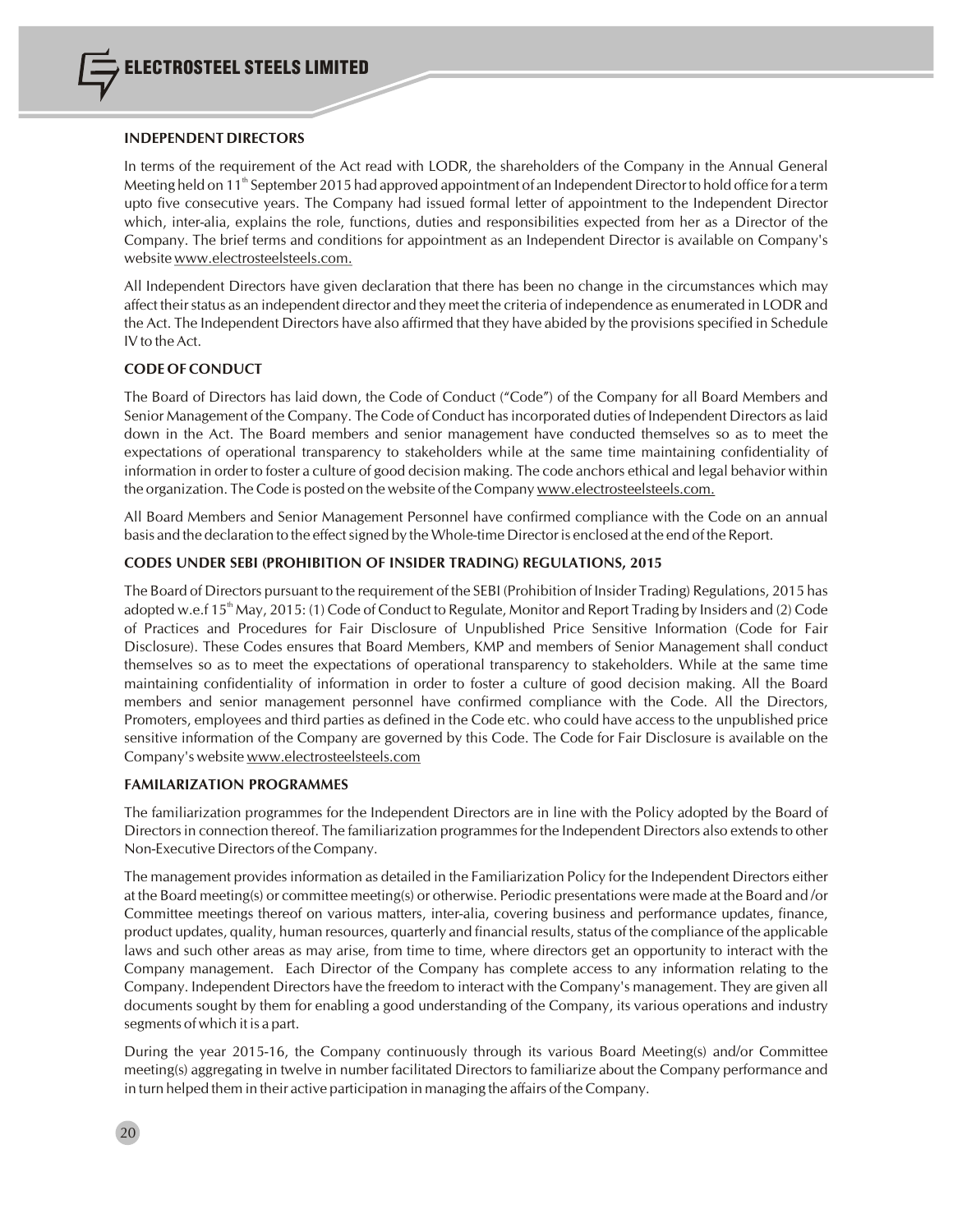#### **BOARD EVALUATION**

During the year, the Board adopted a formal mechanism for evaluating its performance and effectiveness as well as that of its Committees and individual Directors, including the Chairman of the Board. For Board and its Committees, the exercise was carried out through a structured evaluation process covering various aspects of the Boards functioning such as composition of the Board & Committees, experience & competencies, performance of specific duties & obligations, governance issues, etc. The Directors were satisfied with the evaluation results, which reflected the overall engagement and effectiveness of the Board and its Committees.

#### **WHOLETIME DIRECTOR & CFO CERTIFICATE**

An annual Compliance Certificate from the Wholetime Director and CFO of the Company pursuant to LODR, is placed before the Board. The Wholetime Director and CFO also give quarterly certification on financial results while placing the same before the Board.

#### **DISCLOSURE REGARDING RE-APPOINTMENT OF DIRECTORS**

The brief resume and other information required to be disclosed under this Section is provided in the Notice of the Annual General Meeting.

#### **BOARD COMMITTEES**

The Company has four Board level committees:

- (a) Audit Committee
- (b) Nomination & Remuneration Committee
- (c) Stakeholders' Relationship Committee
- (d) Corporate Social Responsibility Committee

The Board is authorized to constitute additional functional committees, from time to time, depending on business needs.

The Board is responsible for constituting, assigning, co-opting and fixing the terms and reference of various committees. The minutes of all the Board and Committee meetings are placed before the Board and noted by the Directors present at the meeting. The particulars of composition of various committees of Board are also available on the website of the Company. The role and composition of the Committees including the number of meeting(s) held and the related attendance during the financial year 2015-16 are as follows:

#### **AUDIT COMMITTEE**

The Audit Committee of the Company in line with LODR read with the Act and Rules made therein. The role of the Audit Committee includes the powers as stipulated in LODR read with the Act.

#### **Terms of Reference**

The brief terms of reference of the Audit Committee, inter-alia, includes the following:

- (a) Recommendation for appointment, remuneration and terms of appointment of auditors of the Company;
- (b) Review and monitor the Auditor's independence and performance and effectiveness of audit process;
- (c) Reviewing, with the management, the quarterly and annual financial statements before submission to the Board for approval;
- (d) Approval or any subsequent modification of transactions of the company with related parties; if any;
- (e) Scrutiny of inter-corporate loans and investments;
- (f) Reviewing, with the management, performance of statutory and internal auditors, adequacy of the internal control systems;
- (g) Discussion with internal auditors of any significant findings and follow up there on;
- (h) To review the functioning of the Whistle Blower/Vigil Mechanism;

The Audit Committee may also review such other matters as considered appropriate by it or referred to it by the Board.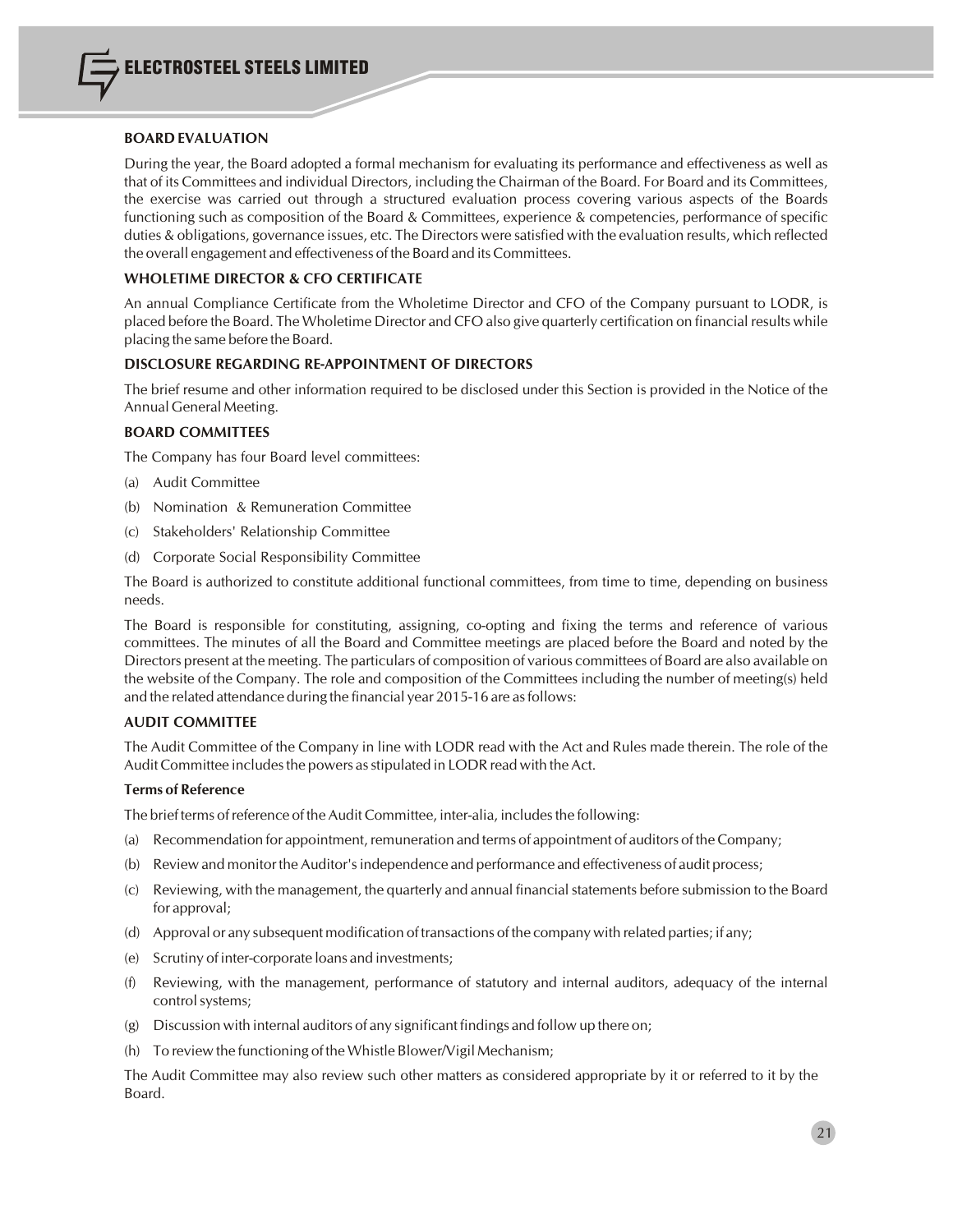#### **Composition**

The composition of the Audit Committee is in accordance with the requirements of LODR and the Act. As on 31<sup>st</sup> March 2016, the Committee comprised of 3 Directors out which 2 Directors including the Chairman are independent members. All members of the Audit Committee are financially literate and have accounting or related financial management expertise.

Mr Rajkumar Khanna (Chairman), Mr. Naresh Pachisia and Mr Rama Shankar Singh were the members as on<br>31 March 2016. The Company Secretary acts as Secretary to the Committee.

The Audit Committee is normally attended by CFO, representatives of Statutory Auditors, representatives of Internal Auditors and Senior Executives of the Company, if required. The Cost Auditor appointed by the Company attended the Audit Committee meeting, where cost audit reports were discussed. The Chairman of the Audit Committee attended the Annual General Meeting held on 11<sup>th</sup> September, 2015 to answer shareholders queries.

#### **Meetings and Attendance:**

During the year 4 (four) Audit Committee Meetings were held on  $11<sup>th</sup>$  May, 2015, 8<sup>th</sup> August, 2015,  $9<sup>th</sup>$  November, 2015 and 11<sup>th</sup> February, 2016. The necessary quorum was present for all meetings. The details of attendance of members are as under:

| Name of Member         | <b>Number of Meetings</b><br>during the year 2015-16 |                 |
|------------------------|------------------------------------------------------|-----------------|
|                        | <b>Held</b>                                          | <b>Attended</b> |
| Mr. Rajkumar Khanna    |                                                      |                 |
| Mr. Naresh Pachisia    |                                                      |                 |
| Mr. Rama Shankar Singh |                                                      |                 |

#### **NOMINATION & REMUNERATION COMMITTEE**

The Company has in place a "Nomination & Remuneration Committee" and role of the Committee, inter-alia includes the following:

- (a) Recommending to the Board remuneration policy for its Directors, Key Managerial Personnel and Senior Management Personnel i.e. one level below the Board;
- (b) Formulation of criteria for evaluation of Independent Directors and the Board;
- (c) Devising a policy on Board diversity;
- (d) Identify persons who are qualified to become directors and who may be appointed in Senior Management in accordance to criteria laid down and recommend to the Board their appointment and removal;
- (e) To recommend extension or continuation of the term of appointment of Independent Director (IDs), on the basis of report of performance evaluation of IDs;
- To carry out any other functions as is referred by the Board, from time to time, or referred by any statutory notification/amendment or modification, as may be applicable.

#### **Composition:**

22

The composition of the Committee is in compliance with LODR and the Act and Rules made therein. As on 31<sup>st</sup> March, 2016, the Committee comprised of three Non-Executive Directors out of which 2 including the Chairman are independent members. Mr. Jinendra Kumar Jain (Chairman), Mr. Naresh Pachisia and Mr. Lalit Kumar Singhi are members of the Committee. The Company Secretary acts as Secretary to the Committee.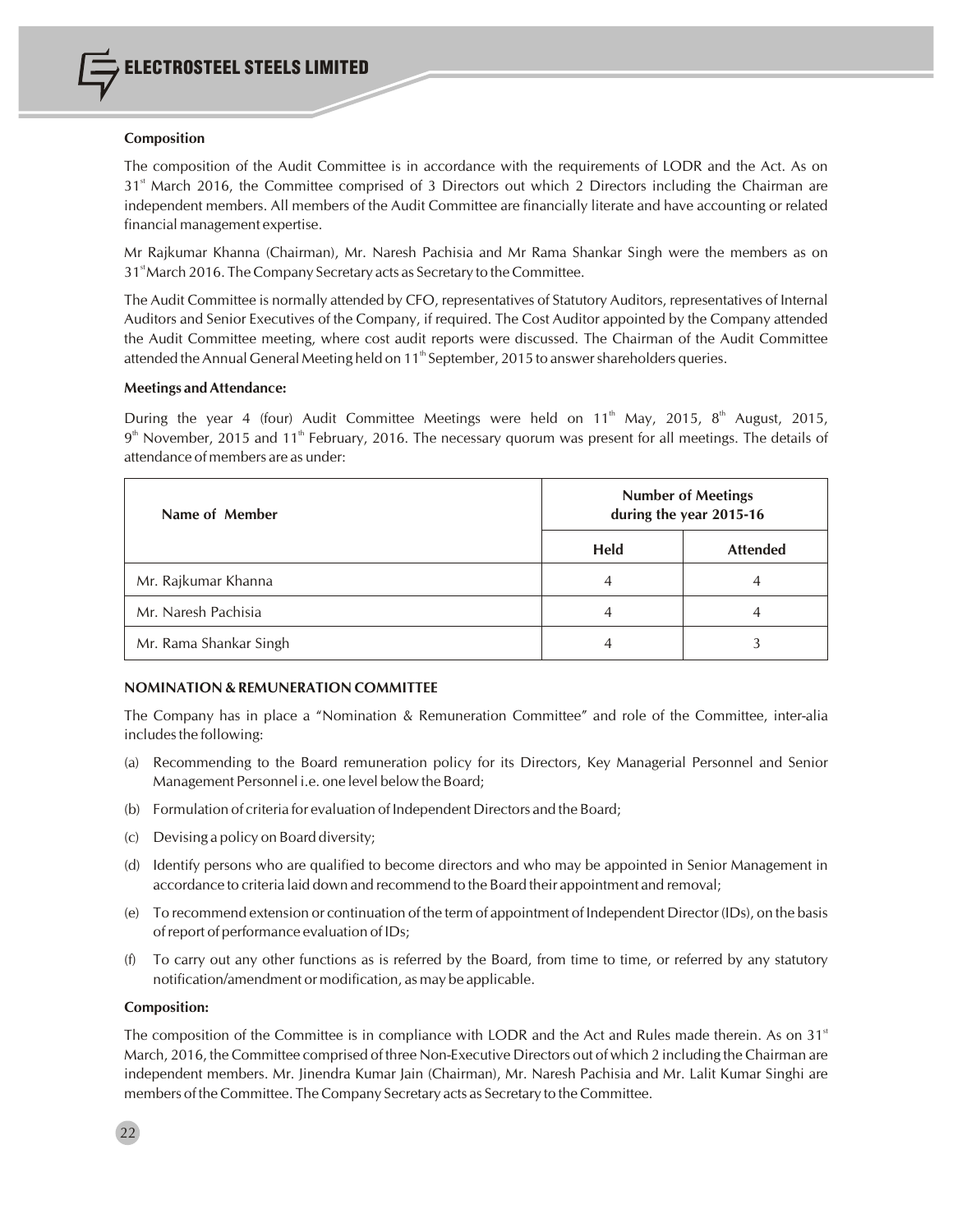#### **Meetings and Attendance:**

During the year ended, 1 (One) Committee Meeting was held on  $11<sup>th</sup>$  February, 2016.The necessary quorum was present in the meeting. The detail of attendance of members is as under:

| Name of Member          | <b>Number of Meeting</b><br>during the year 2015-16 |                 |
|-------------------------|-----------------------------------------------------|-----------------|
|                         | <b>Held</b>                                         | <b>Attended</b> |
| Mr. Jinendra Kumar Jain |                                                     |                 |
| Mr. Lalit Kumar Singhi  |                                                     |                 |
| Mr. Naresh Pachisia     |                                                     |                 |

## **EVALUATION OF INDEPENDENT DIRECTOR(S)**

The Board had approved and adopted Code of Conduct as detailed in Schedule IV of the Act, as criteria for evaluation of performance of Directors. The Committee after evaluating the performance of each member of the Board was of the opinion that performance of all members were satisfactory and all members had contributed towards the growth of the Company. The Committee had recommended that all members of Board should continue subject to applicable laws, etc.

## **REMUNERATION POLICY**

The Company follows a policy on remuneration of Directors, Key Managerial Personnel and Senior Management. The policy, inter-alia, ensures that:-

- (a) The level and composition of remuneration is reasonable and sufficient to attract, retain and motivate Directors of the quality required to run the Company successfully.
- (b) Relationship of remuneration to performance is clear and meets appropriate performance benchmark.
- (c) Remuneration to Directors, Key Managerial Personnel and Senior Management involves a balance between fixed and incentive pay reflecting short and long term performance objectives appropriate to the working of the Company and its goals.

The details of remuneration paid to Whole Time Director is as follows during the year:

(Rs in Lakhs)

| Name of the Director   | <b>Salary &amp; Perquisites</b> | <b>Sitting Fees</b> |
|------------------------|---------------------------------|---------------------|
| Mr. Rama Shankar Singh | 151.99                          | Nil                 |

The Non-Executive Directors of the Company are paid sitting fees of Rs 5000/- for attending each meeting of the Board and Committee thereof, which are within the limits of the Act. The Non-Executive Directors are also entitled for reimbursement of expenses for attending the Shareholders Meetings, Board Meetings and Committee Meetings.

#### **STAKEHOLDERS' RELATIONSHIP COMMITTEE**

The Company has in place a Stakeholders' Relationship Committee to provide quality and efficient services to the investors and to align and streamline the process of share transfer, investors grievance, etc. during the year.

As a Policy, the Committee would meet, if required, to look into the unresolved grievances, if any, of the security holders relating to transfer of shares, non-receipt of Balance sheet, etc.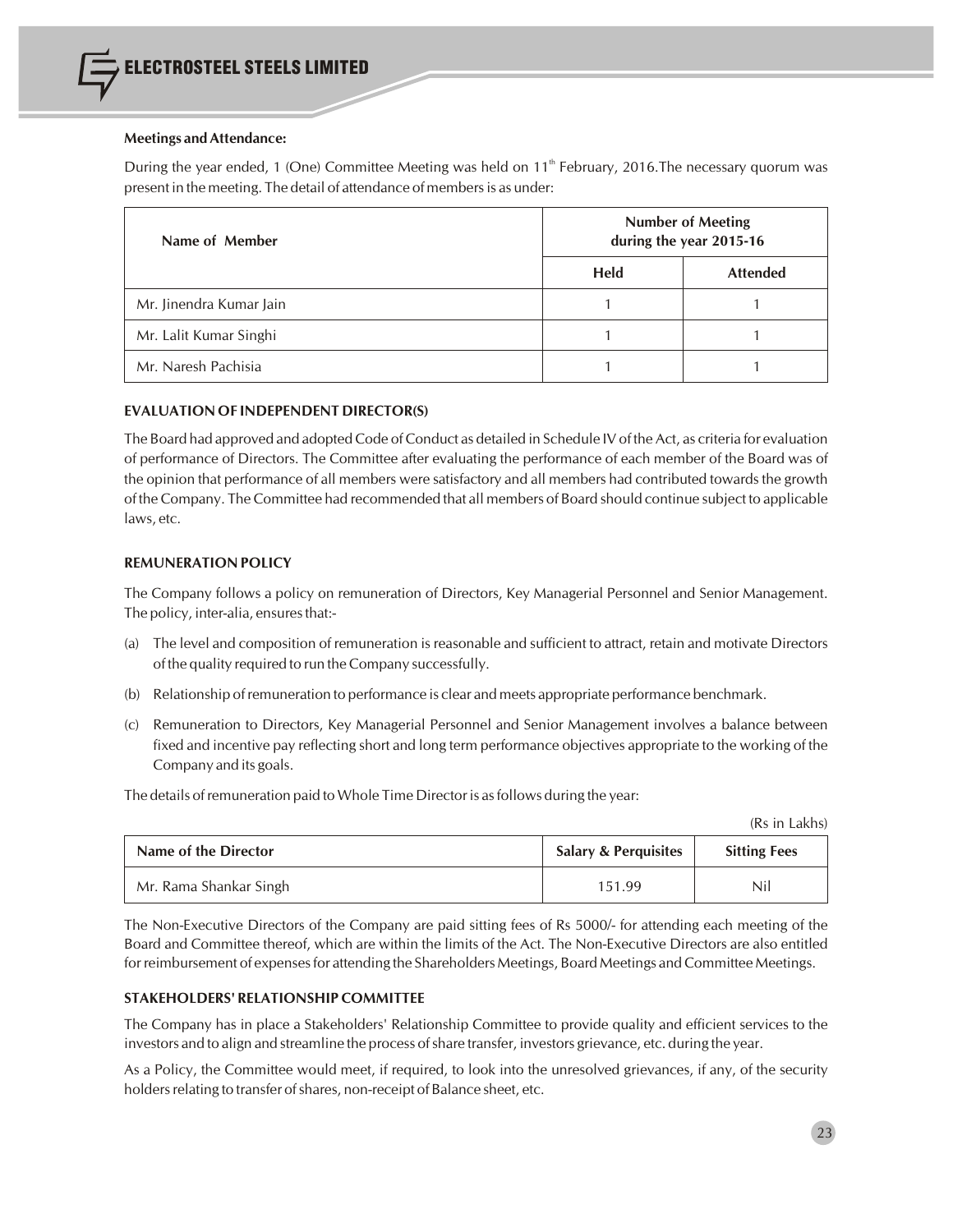#### **Composition:**

As on 31<sup>st</sup> March, 2016, the Committee comprised of 2 Non-Executive Independent Directors and an Executive Director. Mr.Lalit Kumar Singhi (Chairman), Mr. Naresh Pachisia and Mr. Rama Shankar Singh are the members of the Committee. The Company Secretary acts as Secretary to the Committee.

#### **Meeting and Attendance:**

During the financial year ended 31<sup>st</sup> March 2016,one (1) Committee Meeting was held on 8<sup>th</sup> July, 2015. The necessary quorum was present for the meeting. The details of attendance of members is as under:

| Name of Member         | <b>Number of Meeting</b><br>during the year 2015-16 |                 |  |
|------------------------|-----------------------------------------------------|-----------------|--|
|                        | Held                                                | <b>Attended</b> |  |
| Mr. Lalit Kumar Singhi |                                                     |                 |  |
| Mr. Naresh Pachisia    |                                                     |                 |  |
| Mr. Rama Shankar Singh |                                                     |                 |  |

## **COMPLIANCE OFFICER**

Mr. Anubhav Maheshwari, Company Secretary of the Company has been designated as Compliance Officer for complying with the requirements of Securities Laws and LODR.

#### **INVESTOR'S COMPLAINTS/GREIVANCE REDRESSAL MECHANISM**

Details of Investors Complaints received and redressed during the year :-

| <b>Opening Balance</b> | <b>Received during</b><br>the year | <b>Resolved during</b><br>the year | <b>Closing Balance</b> |  |
|------------------------|------------------------------------|------------------------------------|------------------------|--|
| nil                    |                                    |                                    | <b>NIL</b>             |  |

It is the endeavor of the Company to attend investors' complaints and other correspondence within 15 days except where constrained by disputes or legal impediments. The Company ensures that adequate steps are taken for expeditious redressal of investors complaints. In terms of SEBI circular, the Company has obtained necessary SCORES (SEBI Complaints Redressal System) authentication. This has facilitated the investors to view online status of the action taken against the complaints made by logging on to SEBI's website. In terms of LODR, a statement giving the number of complaints pending at the beginning of the quarter, received and disposed off during the quarter and unresolved at the end of the quarter is submitted to the Stock Exchange(s) as well as placed before the Board. As on date of the Report, the Company affirms that no shareholder's complaint was lying pending.

#### **CORPORATE SOCIAL RESPONSIBILITY (CSR) COMMITTEE**

The CSR Committee was constituted in terms of the requirement of the Act. The terms of reference of the Committee, inter-alia, are as follows:

- (a) To formulate and recommend to the Board, a Corporate Social Responsibility Policy which shall indicate the activities to be undertaken by the Company as specified in Schedule VII of the Act, as amended from time to time, excluding the activities undertaken in pursuance of normal course of business of the Company;
- (b) To recommend the amount of expenditure to be incurred on the activities referred to in clause (a);
- (c) To monitor the Corporate Social Responsibility Policy of the Company, from time to time and
- (d) To institute a transparent monitoring mechanism for implementation of the CSR projects or programs or activities to be undertaken by the Company, from time to time.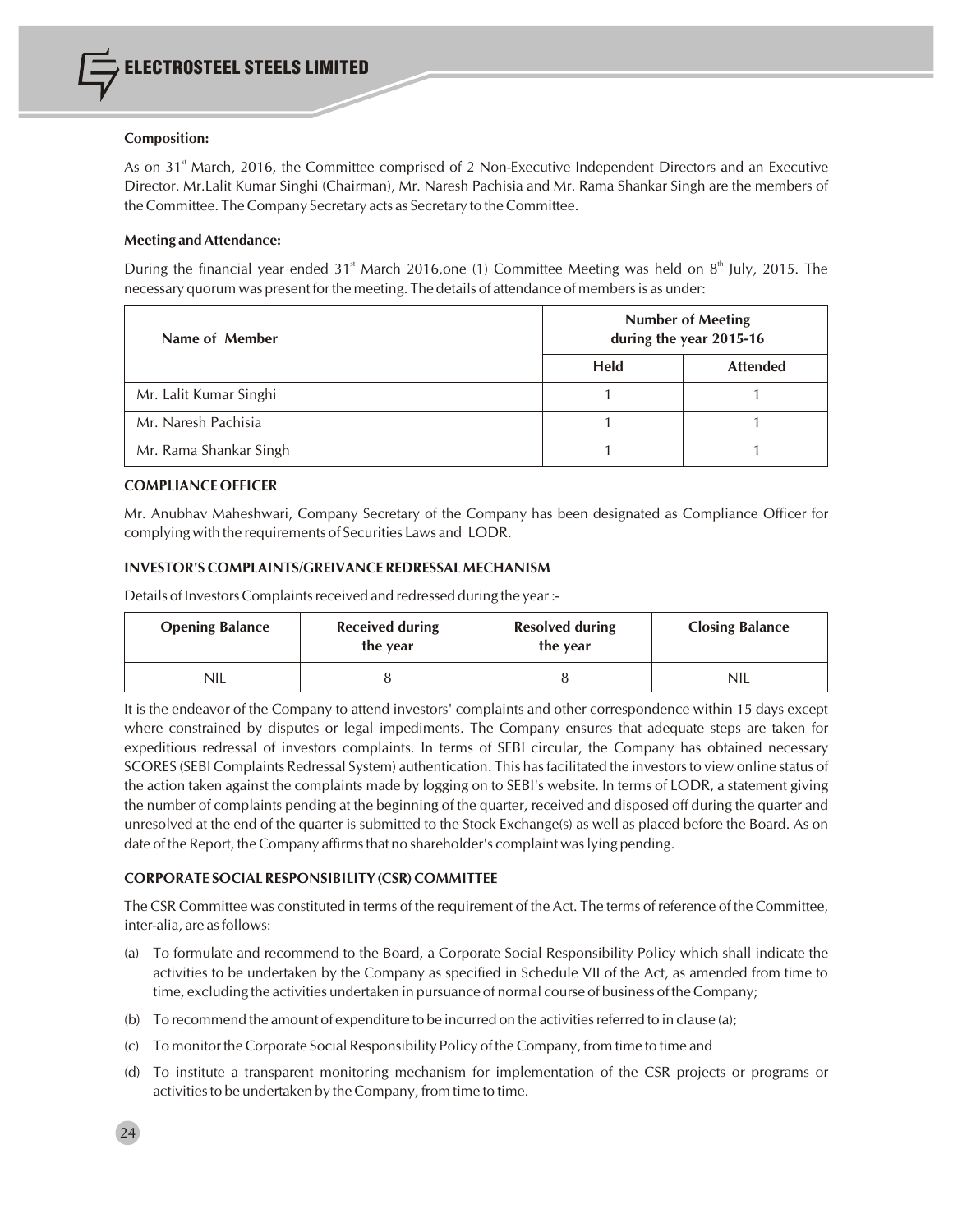#### **Composition, Meeting and Attendance:**

The composition of the Committee is in compliance with the Act read with Rules made therein. As on 31<sup>st</sup> March, 2016, the Committee comprised of an Independent Director, a Non-Executive Director and a Whole-time Director of the Company.

Mr. Lalit Kumar Singhi (Chairman), Mr. Naresh Pachisia and Mr. Rama Shankar Singh were the members of the Committee as on 31<sup>\*</sup> March, 2016. The Company Secretary acts as Secretary to the Committee.

During the financial year ended  $31<sup>*</sup>$  March, 2016, no Committee meeting was held.

#### **DETAILS OF SITTINGS FEES PAID TO NON-EXECUTIVE DIRECTORS**

During the year, the Company has not made any payment to Non-Executive Directors except sitting fees as detailed hereunder:

| Name of the Director      | <b>Sitting Fees (Rs)</b> |
|---------------------------|--------------------------|
| Mr. Rajkumar Khanna       | 50,000                   |
| Mr. Amrendra Prasad Verma | 20,000                   |
| Mr. Jinendra Kumar Jain   | 35,000                   |
| Mr. Lalit Kumar Singhi    | 35,000                   |
| Mr. Naresh Pachisia       | 60,000                   |
| Ms. Rishu Kumari          | 15,000                   |
| Mr. Umang Kejriwal        | 25,000                   |

The criteria for payments to Non-Executive Directors is available on the website of the Company www.electrosteelsteels.com.

During the year, there were no pecuniary relationships or transactions between the Company and it's Non-Executive Directors.

| Details of Equity Shares/Non-Convertible instruments held by Non-Executive Directors as on 31 <sup>st</sup> March 2016 |  |
|------------------------------------------------------------------------------------------------------------------------|--|
|------------------------------------------------------------------------------------------------------------------------|--|

| Name of the Director  | No of Equity Shares | <b>Non-Convertible Debentures</b> |
|-----------------------|---------------------|-----------------------------------|
| Mr Umang Kejriwal     | 5,17,000            | Nil                               |
| Mr Naresh Paschisa    | 50,000              | Nil                               |
| Mr Lalit Kumar Singhi | 1,90,000            | Nil                               |

The details of the shareholding of Non-Executive Directors proposed to be re-appointed at the ensuing Annual General Meeting are detailed in the Notice.

The Company does not have Employee Stock Option Scheme.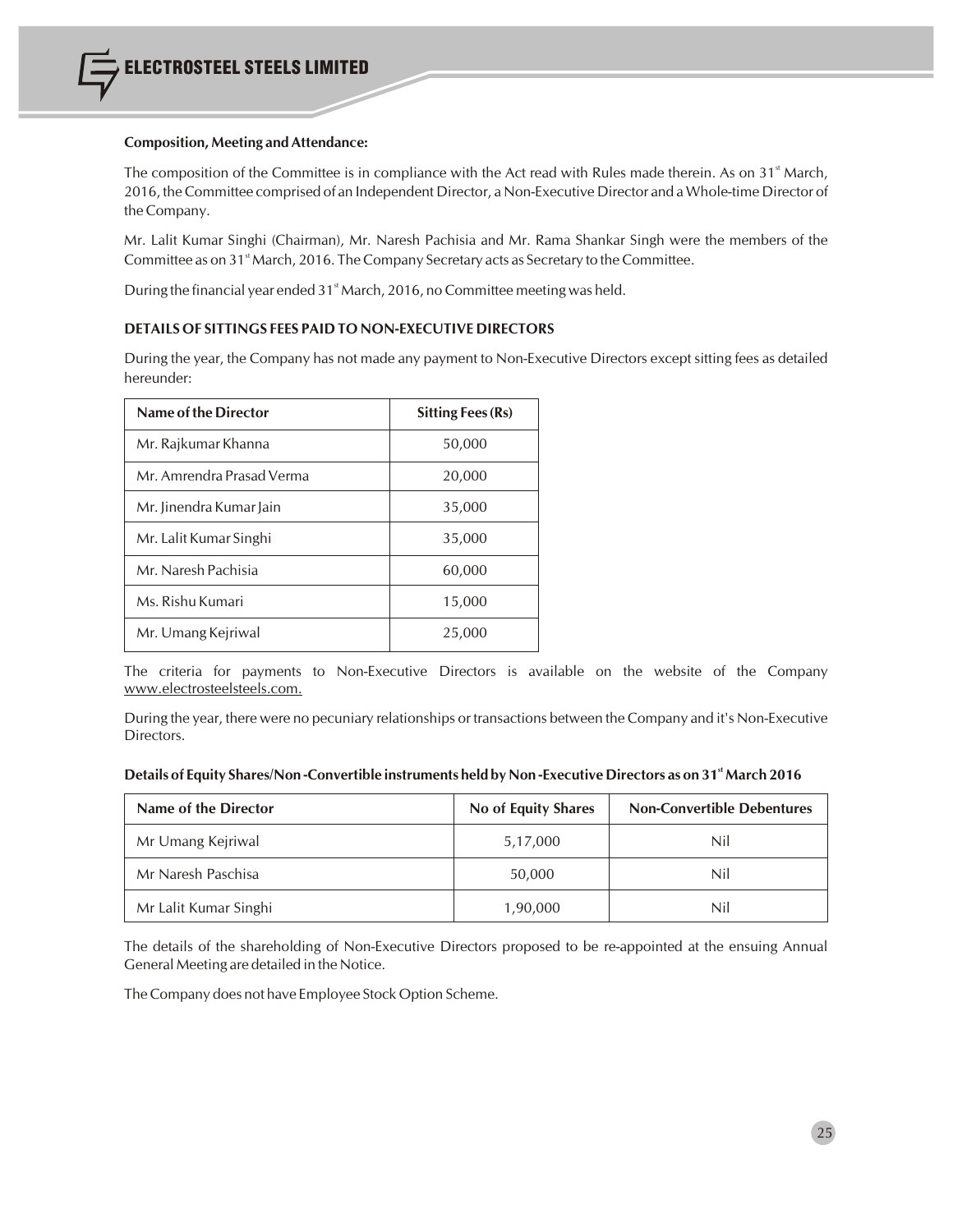#### **GENERAL BODY MEETINGS**

#### **(A) ANNUAL GENERAL MEETINGS (AGMs):**

The location and time of last three AGMs held are as under:

| No.     | <b>Financial Year &amp;</b><br><b>Time</b> | <b>Date</b> | <b>Venue</b>                                                                            | No. of Special<br><b>Resolution(s)</b> passed |
|---------|--------------------------------------------|-------------|-----------------------------------------------------------------------------------------|-----------------------------------------------|
| 8th AGM | 2014-15<br>11.30 A.M                       | 11.09.2015  | Prez Hall, Capitol Hill Hotel,<br>Mahatma Gandhi Marg,<br>Main Road, Ranchi-834001      |                                               |
| 7th AGM | 2013-14<br>12.30 P.M                       | 16.09.2014  | Prez Hall, Capitol Hill Hotel,<br>Mahatma Gandhi Marg,<br>Main Road, Ranchi-834001      |                                               |
| 6th AGM | 2012-13<br>12.30 P.M                       | 23.07.2013  | Basil Banquet Hall,<br>Hotel Landmark, Jatin.<br>Chandra Road, Lalpur,<br>Ranchi 834001 | No Special<br>Resolution passed               |

#### **(B) EXTRA-ORDINARY GENERAL MEETING**

Two Extra Ordinary General Meetings (EOGM) of the Company were held on 11<sup>th</sup> September, 2015 and 7<sup>th</sup> January, 2016 at Capitol Hill Hotel, Mahatma Gandhi Marg, Main Road, Ranchi-834001 during the financial year ended 31<sup>st</sup> March 2016.The particulars of the resolutions passed in the aforesaid meetings along with voti results were disseminated on the Company's website as well as provided to the Stock Exchange(s) within stipulated time. The resolutions were approved by the shareholders of the Company unanimously/with requisite majority.

## **(C) DETAILS OF RESOLUTIONS PASSED THROUGH POSTAL BALLOT, THE PERSON WHO CONDUCTED THE POSTAL BALLOT EXERCISE AND DETAILS OF VOTING PATTERN:**

The Company in compliance with the provisions of the Act and the then Listing Agreement had provided facility to vote, in both AGM & EOGM held on 11<sup>th</sup> September 2015, through postal ballot to the members who did not have access to e-voting facility and were entitled thereto. The brief procedure for aforesaid postal ballot process are detailed hereunder :

- 1. The Company had issued separate Postal Ballot Form along with the AGM Notice and EOGM Notice dated 11<sup>th</sup> May 2015, together with self-addressed postage pre-paid envelopes.
- 2. Members were advised to read carefully the instructions printed on both the Postal Ballot Forms and return the duly completed Forms in the attached self-addressed postage pre-paid envelope, so as to reach the Scrutinizer on or before close of working hours i.e. 5 p.m. on  $10<sup>th</sup>$  September 2015.
- 3. After due scrutiny of all the Postal Ballot Forms received and considering the voting through electronic mode upto the close of working hours for both AGM & EOGM, M/s. K Arun & Co., Practicing Company Secretaries, submitted their reports on both AGM & EOGM on 12<sup>th</sup> September 2015.
- 4. The combined results of Postal Ballot/Evoting/Voting at the venue of both the meetings were declared on  $12^{\text{th}}$  September, 2015. Pursuant to the Act, the date of AGM & EOGM i.e. 11<sup>th</sup> September 2015 were taken as the date of passing of the resolutions.

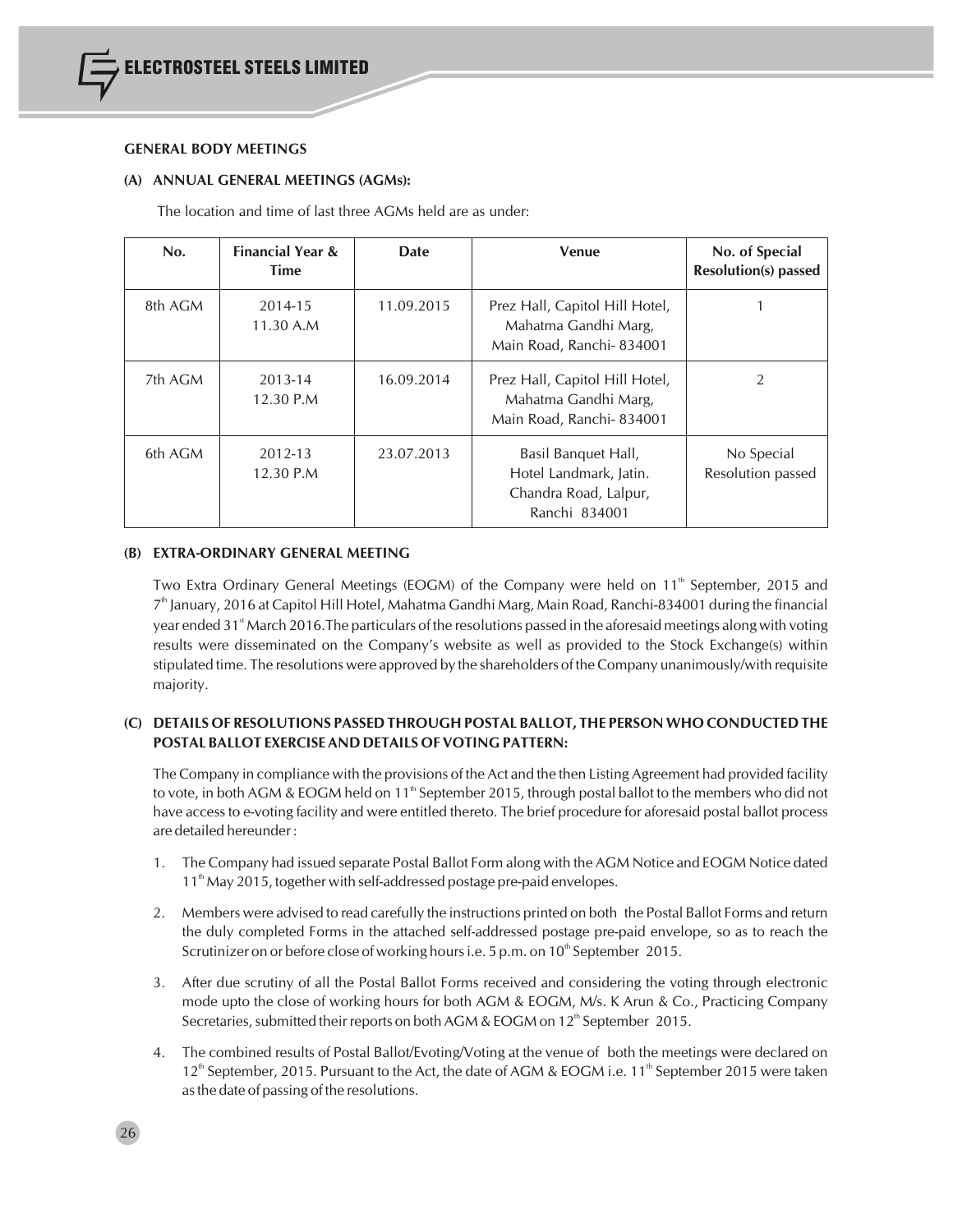## **APPROVAL OF THE MEMBERS WAS SOUGHT FOR THE FOLLOWING SPECIAL RESOLUTION PASSED AT THE AGM**

To enter into contract or arrangement with Related party U/s 188 of the Act read with the then Listing Agreement with Stock Exchanges:

| <b>Total number of</b><br>valid votes polled | <b>Assent</b> |                                           | <b>Dissent</b> |                                         |  |
|----------------------------------------------|---------------|-------------------------------------------|----------------|-----------------------------------------|--|
| <b>Shares</b>                                |               | $%$ votes in<br>favour of<br>votes polled | <b>Shares</b>  | $%$ votes<br>against on<br>votes polled |  |
| 68,99,08,779                                 | 68,98,20,302  | 99.987                                    | 88,477         | 0.013                                   |  |

#### **DISCLOSURES**

- $\triangleright$  The details of the materially significant related party transactions have been disclosed by way of Notes to the Annual Report 2015-16. There are no materially significant related party transactions of the Company which have potential conflict with the interests of the Company at large. The policy on Related Party Transaction as approved by Board of Directors is available on Company's website: http://www.electrosteelsteels.com/ investor-relations/pdf/rpt.pdf. The Directors, Key Managerial Personnel and senior management i.e. one level below the Board, quarterly disclose to the Board about the material financial and commercial transaction entered, if any, which would have potential conflict with interest of the Company at large.
- $\triangleright$  In preparation of the financial statements, the Company has followed the accounting policies and practices as prescribed in the Accounting Standards and provisions of the Act read with relevant rules framed therein. The Company implements the Accounting Standards in letter and spirit in the preparation of financial statements taking into consideration the interest of all stakeholders. The financial statements of the Company are audited by M/s B Chhawchharia & Co., Statutory Auditors, who are qualified, independent and competent.
- $\triangleright$  During the period under review, an adjudication order no. AK/AO-8-12/2016 dated 31<sup>\*</sup> March 2016 had been passed by SEBI imposing penalty of Rs.1 (one) crore under Section 15HB of the SEBI Act, 1992 for violation of Regulation 57(1) and Regulation 57(2)(a)(ii) of the ICDR Regulations, 2009. The said Order had been reviewed by the Company and its legal advisors. The Company is contemplating to file an appeal to Securities Appellate Tribunal and/or consent application in terms of SEBI (Settlement of Administrative and Civil Proceedings) Regulations, 2014.

#### WHISTLE BLOWER POLICY

The Company has a vigil mechanism/whistle blower mechanism for its Directors and employees to report genuine concerns or grievances about unethical behavior, actual or suspected fraud or violation of the Company's code of conduct or ethics policy. The mechanism provides for adequate safeguards against victimization of director(s)/ employee(s) and also provides for direct access to the Chairman of the Audit Committee in exceptional cases.

The Whistle Blower Policy covering the details of establishment of such mechanism by the Company is available on the website www.electrosteelsteels.com and the Audit Committee periodically reviews the functioning of the Whistle Blower mechanism. No personnel have been denied access to the Audit Committee.

- $\triangleright$  The Company has a mechanism in place to inform Board Members about the risk assessment and minimization procedures. The Company has in place Risk Management Policy and Risk Manual which helps in framing, implementing and monitoring the risk management plan of the Company.
- Demat Suspense Account/Unclaimed Suspense Account:

There are no outstanding shares which are required to be transferred to Suspense Account/Unclaimed Suspense Account.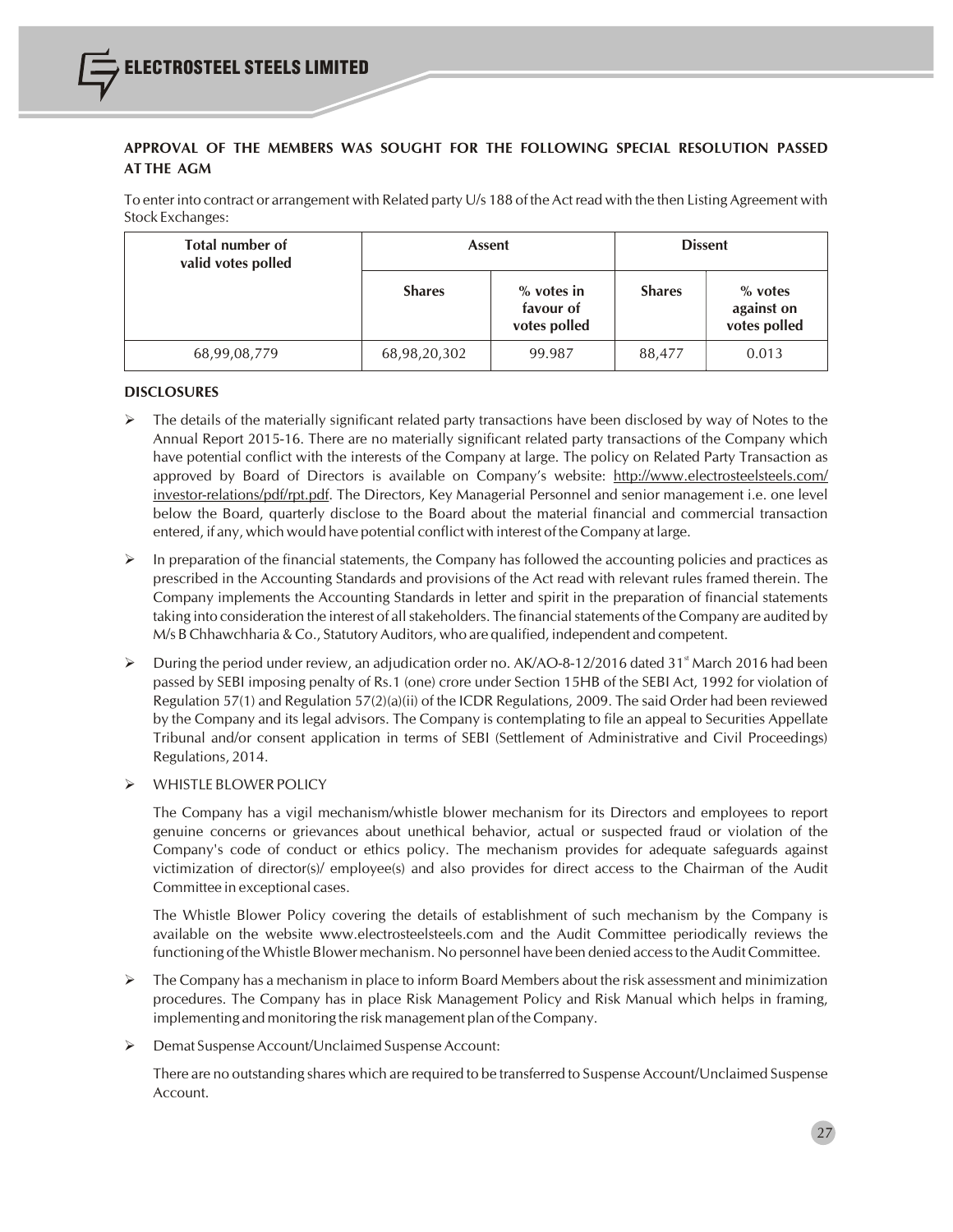#### **SUBSIDIARY COMPANY**

The Company does not has a subsidiary Company.

#### **MEANS OF COMMUNICATION**

The Company files the reports, statements, documents, filing, etc. on the electronic platform as specified by both BSE & NSE. The Company has a functional website www.electrosteelsteels.com and is regularly updated. The information disseminate on the website provide for equal, timely and cost efficient access to relevant information by users.

The audited/un-audited financial results are prepared on the basis of accrual accounting policy and is in accordance with uniform accounting practices adopted. During the period under review, after being approved by Board of Directors, the financial results are submitted to BSE/NSE as well as posted on the website of the Company. The financial results are published in the prescribed format under LODR in English in Mint/Financial Express, being a national daily newspaper circulating in the whole or substantially the whole of India and in Hindi in Aaj/Sanmarg, being a daily newspaper circulating in the region where the registered office of the Company is situated. The results are not mailed to the shareholders.

The Company will continue to send Annual Report, Notices, etc to the shareholders at their email address registered with their Depository Participants and /or Company's RTA.

The Company continues its support to the GREEN INITIATIVES measures of MCA. The shareholders are requested to register and/or update their email- address with the Company's RTA, in case shares held in physical mode and with their respective Depository Participants, in case of shares held in dematerialized mode.

The Company has not made any presentation to the institutional investors /analysis during the year.

Management Discussion & Analysis Report forms part of the Annual Report.

In compliance with the requirement of LODR, the official website of the Company contains information about its business, shareholding pattern, compliance with corporate governance, contact information of the compliance officer, etc. and the same are updated at any given point of time.

#### **GENERAL SHAREHOLDER INFORMATION**

28

| a)           | <b>Annual General Meeting:</b> | Date: 23 <sup>rd</sup> September, 2016                                                                 |
|--------------|--------------------------------|--------------------------------------------------------------------------------------------------------|
|              |                                | <b>Time:</b> $4.00 \text{ pm}$                                                                         |
|              |                                | Venue: Forum Hall, Capital Hill Hotel, Mahatma Gandhi Marg,<br>Main Road, Ranchi - 834 001, Jharkhand. |
| $\mathbf{b}$ | <b>Financial Year:</b>         | 1st April - 31st March. The Financial results will be declared as per<br>the following schedule:       |

| <b>Particulars</b>                       | <b>Schedule</b>                              |
|------------------------------------------|----------------------------------------------|
| Quarter ended 30th June, 2016            | On & before 14th August, 2016 (Tentative)    |
| Quarter ending 30th September, 2016      | On or before 14th November, 2016 (Tentative) |
| Quarter ending 31st December, 2016       | On or before 14th February, 2017 (Tentative) |
| <b>Annual Audited Results of 2016-17</b> | On or before 30th May, 2017 (Tentative)      |

| c) Dates of Book Closure:      | $17th$ September, 2016 to $23rd$ September, 2016 (Both days inclusive).                                                                                                |  |  |  |
|--------------------------------|------------------------------------------------------------------------------------------------------------------------------------------------------------------------|--|--|--|
| d) Dividend Payment:           | No dividend has been proposed for the year ended<br>31 <sup>st</sup> March, 2016.                                                                                      |  |  |  |
| e) Listing on Stock Exchanges: | National Stock Exchange of India Limited (NSE)<br>(i)<br>Exchange Plaza, C-1, Block "G",<br>5 <sup>th</sup> floor, BandraKurla Complex,<br>Bandra East, Mumbai-400 051 |  |  |  |
|                                | (ii) Bombay Stock Exchange Limited (BSE)<br>New Trading Wing, Rotunda Building,                                                                                        |  |  |  |

P J Tower, Dalal Street, Mumbai-400 001

The annual listing fees have been paid to all the Stock Exchanges for the year 2016-17.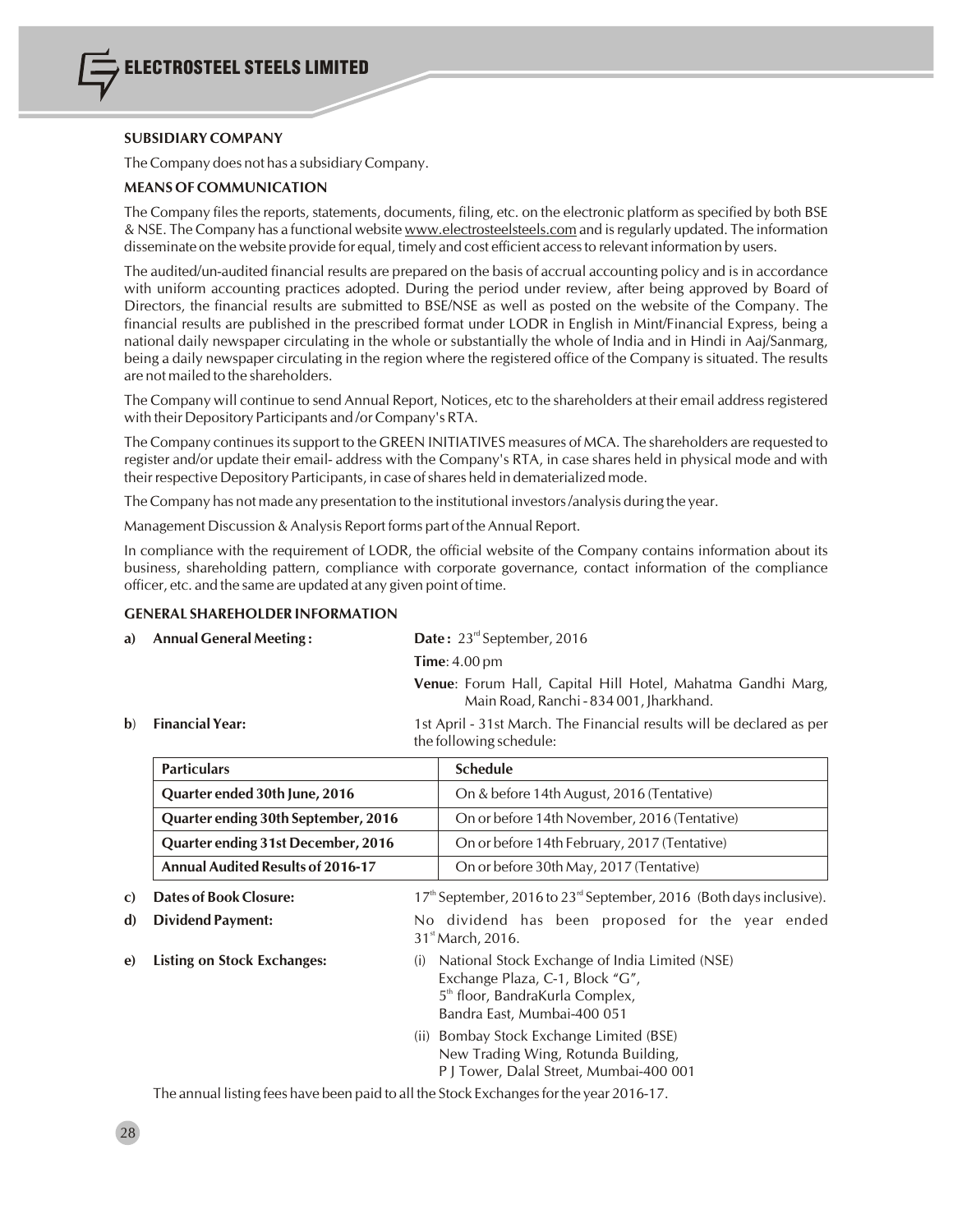| f)           | <b>Custodial Fees to Depositories:</b> | The annual custodial fees have been paid for the financial year 2016-17<br>to National Securities Depository Ltd (NSDL) and Central Depository<br>Services India Ltd (CDSL) |               |
|--------------|----------------------------------------|-----------------------------------------------------------------------------------------------------------------------------------------------------------------------------|---------------|
| $\mathbf{g}$ | <b>Stock Code:</b>                     | ISIN No.                                                                                                                                                                    | :INE481K01013 |
|              |                                        | National Stock Exchange of India Limited                                                                                                                                    | :ESL          |
|              |                                        | Bombay Stock Exchange Limited<br>:533264                                                                                                                                    |               |

#### **h) Market Price Data**

The details of monthly high and low quotations of the equity shares of the Company traded at BSE and NSE during the financial year 2015-16 are given hereunder:

|                | <b>Bombay Stock Exchange (BSE)</b> |                             |             |                              | <b>National Stock Exchange (NSE)</b> |                |
|----------------|------------------------------------|-----------------------------|-------------|------------------------------|--------------------------------------|----------------|
| Month          | Month's<br><b>High Price</b>       | Month's<br><b>Low Price</b> | Volume      | Month's<br><b>High Price</b> | Month's<br><b>Low Price</b>          | <b>Volume</b>  |
| April 2015     | 4.08                               | 3.75                        | 42,67,040   | 4.20                         | 3.75                                 | 2,30,22,190    |
| May 2015       | 4.80                               | 3.70                        | 64,03,083   | 4.80                         | 3.70                                 | 3,47,33,261    |
| June 2015      | 4.52                               | 3.05                        | 99,71,752   | 4.55                         | 3.50                                 | 3,37,48,980    |
| July 2015      | 4.12                               | 3.44                        | 58,26,645   | 4.15                         | 3.45                                 | 2,45,53,120    |
| August 2015    | 3.80                               | 2.44                        | 56,87,384   | 3.80                         | 2.40                                 | 2, 13, 16, 823 |
| September 2015 | 2.60                               | 2.05                        | 20,69,644   | 2.60                         | 2.05                                 | 1,12,20,273    |
| October 2015   | 3.72                               | 2.13                        | 44,91,767   | 3.75                         | 2.15                                 | 1,54,82,366    |
| November 2015  | 4.49                               | 2.66                        | 94,41,977   | 4.45                         | 2.65                                 | 2, 15, 34, 763 |
| December 2015  | 4.43                               | 3.25                        | 1,07,57,095 | 4.40                         | 3.10                                 | 2,97,76,789    |
| January 2016   | 4.50                               | 3.00                        | 1,42,37,260 | 4.50                         | 3.00                                 | 3,87,10,206    |
| February 2016  | 3.99                               | 3.15                        | 57,85,893   | 4.00                         | 3.15                                 | 2,26,16,076    |
| March 2016     | 3.55                               | 3.11                        | 26,65,483   | 3.55                         | 3.15                                 | 1, 14, 55, 504 |



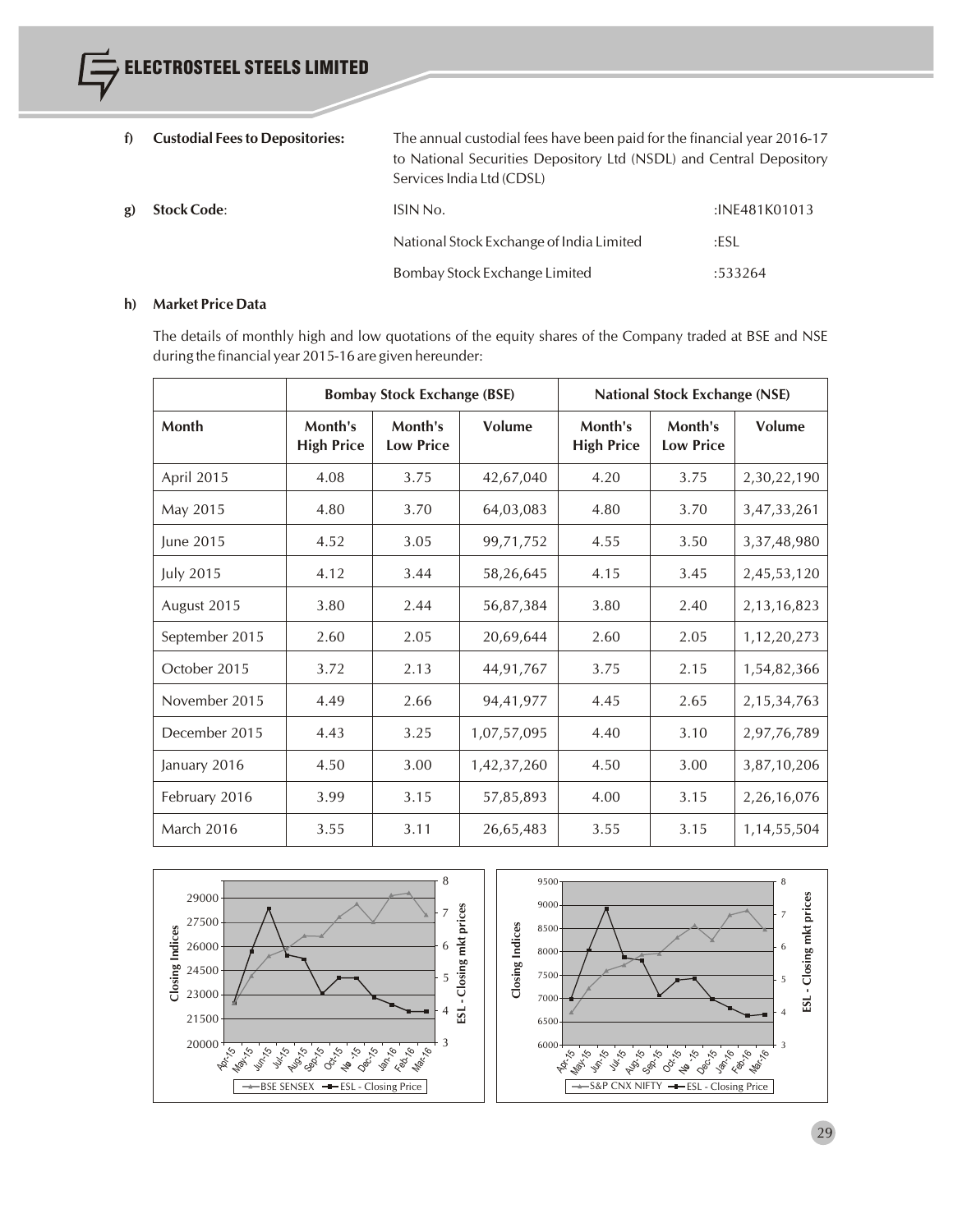#### **i) Registrar and Share Transfer Agent:**

Karvy Computershare Private Limited Unit: Electrosteel Steels Limited Karvy Selenium Tower B, Plot 31-32, Gachibowli, Financial District, Nanakramguda Hyderabad-500 032 Tel: 040 67161559, Fax: 040 23114087, E-mail: shobha.anand@karvy.com

#### **j) Share Transfer System:**

99.99% of shares of the Company are held in electronic mode. Intimation about transfer/transmission of these shares to RTA is done through the depositories i.e. NSDL & CDSL with no involvement of the Company.

For transfer of shares in physical mode, the transfer documents should be sent to the office of the RTA at the above mentioned address. All share transfers are completed within the stipulated statutory time limit from the date of receipt, provided the documents meet the stipulated requirement of statutory provisions in all respects. The Stakeholders' Relationship Committee has been delegated with the authority to approve transfer and/or transmissions of shares and other related matters.

As required under Clause 47C of the Listing Agreement, a certificate for the half year ended  $30<sup>th</sup>$  September, 2015 confirming due compliance of the share transfer formalities by the Company from Practicing Company Secretary has been submitted to the Stock Exchanges within the stipulated time. Further as envisaged LODR, a certificate for<br>the half year ended 31<sup>\*</sup> March, 2016 confirming all activities in relation to both physical and electronic transfer facility are maintained by RTA from both the compliance officer of the Company and the authorized representative of RTA, was also submitted to Stock Exchange(s) within stipulated time.

#### **k) Dematerialization of Equity Shares:**

The shares of the Company are currently traded only in dematerialized with both the depositories i.e. National Securities Depository Limited (NSDL) and Central Depository Services (India) Ltd. (CDSL). Under the Depository system, the International Securities Identification Number(ISIN) allotted to the Company's shares are INE 481K01013. As on 31st March 2016, 2,40,89,45,348 equity shares representing about 99.99% of the share capital are held in dematerialized form.



#### **l) Outstanding GDRs / ADRs / Warrants / Other Convertible instruments:** Nil

#### **m)** Distribution of shareholding as on 31<sup>st</sup> March 2016:

| <b>Number of Equity</b><br><b>Shares held</b> | <b>Shareholders</b> | % of Total<br><b>Holders</b> | <b>Shares</b>  | % of Total<br>Capital |
|-----------------------------------------------|---------------------|------------------------------|----------------|-----------------------|
| 1-5000                                        | 12,447              | 23.85                        | 31,12,961      | 0.13                  |
| 5001-10000                                    | 15,419              | 29.54                        | 1, 18, 81, 545 | 0.50                  |
| 10001-20000                                   | 11,015              | 21.10                        | 1,84,07,339    | 0.76                  |
| 20001-30000                                   | 2,288               | 4.38                         | 61,37,784      | 0.25                  |
| 30001-40000                                   | 1,258               | 2.41                         | 46,36,463      | 0.19                  |
| 40001-50000                                   | 2,097               | 4.02                         | 1,02,67,880    | 0.43                  |
| 50001-100000                                  | 2,918               | 5.59                         | 2,41,40,962    | 1.00                  |
| 100001& Above                                 | 4,751               | 9.11                         | 2,33,06,50,089 | 96.74                 |
| Total                                         | 52,193              | 100.00                       | 2,40,92,35,023 | 100.00                |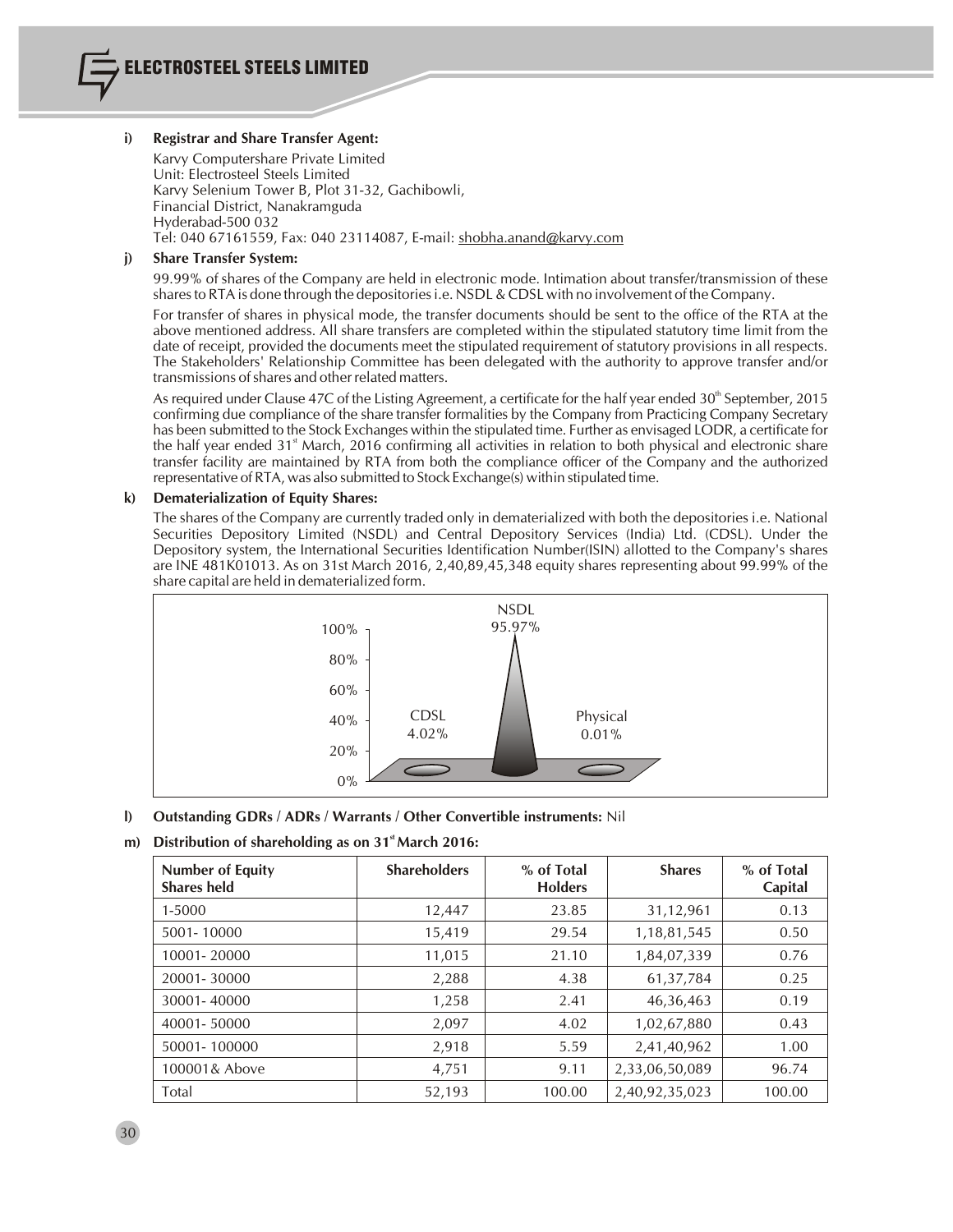ELECTROSTEEL STEELS LIMITED



#### **n) The details of shareholding as on 31st March 2016:**

| Category                        | No. of Shares   | % of Shareholding |
|---------------------------------|-----------------|-------------------|
| Promoters Body Corporate        | 1,08,98,00,000  | 45.23             |
| Foreign Companies               | 47,61,97,077    | 19.77             |
| <b>Bodies Corporates</b>        | 29, 28, 21, 860 | 12.15             |
| Resident Individuals            | 28,17,90,747    | 11.70             |
| Foreign Corporate Bodies        | 21,87,42,306    | 9.08              |
| Trust                           | 2,13,70,121     | 0.89              |
| Venture Capital                 | 1,53,05,000     | 0.64              |
| Non Resident Indians            | 84,62,338       | 0.35              |
| Foreign Institutional Investors | 32,50,000       | 0.13              |
| <b>Banks</b>                    | 9,50,000        | 0.04              |
| <b>Clearing Members</b>         | 5,45,574        | 0.02              |
| <b>Total</b>                    | 2,40,92,35,023  | 100.00            |

#### **o) Commodity Price Risk or Foreign Exchange Risk and hedging activities:**

The information have been provided in the Management Discussion & Analysis Report.

#### **p) Plant Location:**

Village Siyaljori, P.O. Jogidih, P S Chandankyari, Dist. Bokaro, Pin 828303, Jharkhand.

#### **q) Address for Communication:**

Mr. Anubhav Maheshwari Company Secretary& Compliance Officer 2nd & 3rd Floor, G K Tower, 19 Camac Street, Kolkata- 700 017 Phone No: 033-7103-4400, Fax: 033-2290-2882 Email: eil.investors@electrosteel.com, Website: www.electrosteelsteels.com

#### **NON-MANDATORY REQUIREMENTS**

- $\triangleright$  The position of the Chairman and Wholetime Director are separate.
- $\triangleright$  The Company does not maintain a separate office for Non-Executive Chairman.
- $\triangleright$  The quarterly financial results are published in the newspapers of wide circulation and not sent to individual shareholders. Further the financial results are available on the website of the Company and of Stock Exchanges where the shares of the Company are listed i.e. BSE & NSE.
- > The Auditors' Opinion on the Financial Statements is unqualified.
- $\triangleright$  Internal Auditors submits his reports directly to the Audit Committee at its quarterly meetings.

For and on behalf of the Board of Directors

| Place : Kolkata        | R S Singh                  | Lalit Kumar Singhi |
|------------------------|----------------------------|--------------------|
| Dated : 13th May, 2016 | <i>Whole-time Director</i> | Director           |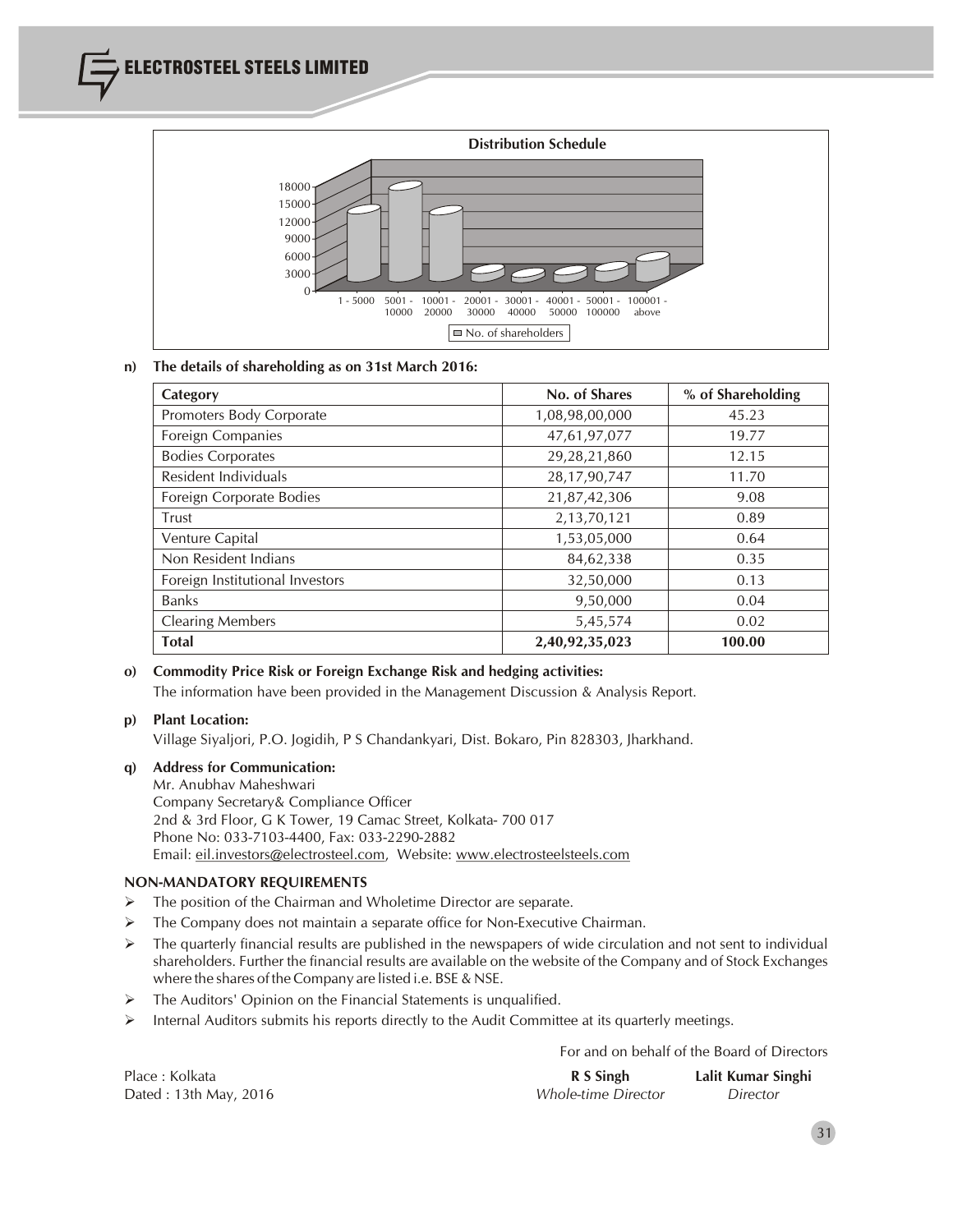## **CERTIFICATION OF COMPLIANCE OF THE CODE OF CONDUCT OF THE COMPANY**

This is to confirm that the Company has received declarations affirming compliance of the Code of Conduct from the persons concerned for the Financial Year ended 31<sup>st</sup> March, 2016.

Place : Kolkata *Wholetime Director* Dated : 30th April, 2016 **Discrete 2016** DIN: 02093276

**R. S. Singh**

# **AUDITORS' CERTIFICATE ON CORPORATE GOVERNANCE**

## To the Members of **ELECTROSTEEL STEELS LIMITED**

We have examined the compliance of conditions of corporate governance by ELECTROSTEEL STEELS LIMITED for the year ended 31<sup><sup>st</sup> March 2016, as stipulated in Regulation 34(3) of the SEBI (Listing Obligations and Disclosure</sup> Requirements) Regulations, 2015 of the said Company with the stock exchanges in India.

The compliance of conditions of Corporate Governance is the responsibility of the management. Our examination was limited to procedures and implementation thereof, adopted by the Company for ensuring the compliance of the conditions of the Corporate Governance. It is neither an audit nor an expression of opinion on the financial statements of the Company.

In our opinion and to the best of our information and according to the explanations given to us, and the representations made by the directors and the management, we certify that the Company has complied with the conditions of Corporate Governance as stipulated in Regulation 34(3) of the above-mentioned SEBI (Listing Obligations and Disclosure Requirements) Regulations, 2015.

We further state that such compliance is neither an assurance as to the future viability of the Company nor the efficiency of effectiveness with which the management has conducted the affairs of the Company.

> **B Chhawchharia & Co** *Chartered Accountants* **Firm Registration No.: 305123E**

**S K Chhawchharia Place: Kolkata** *Partner* **Date: May 13, 2016** Membership No. 008482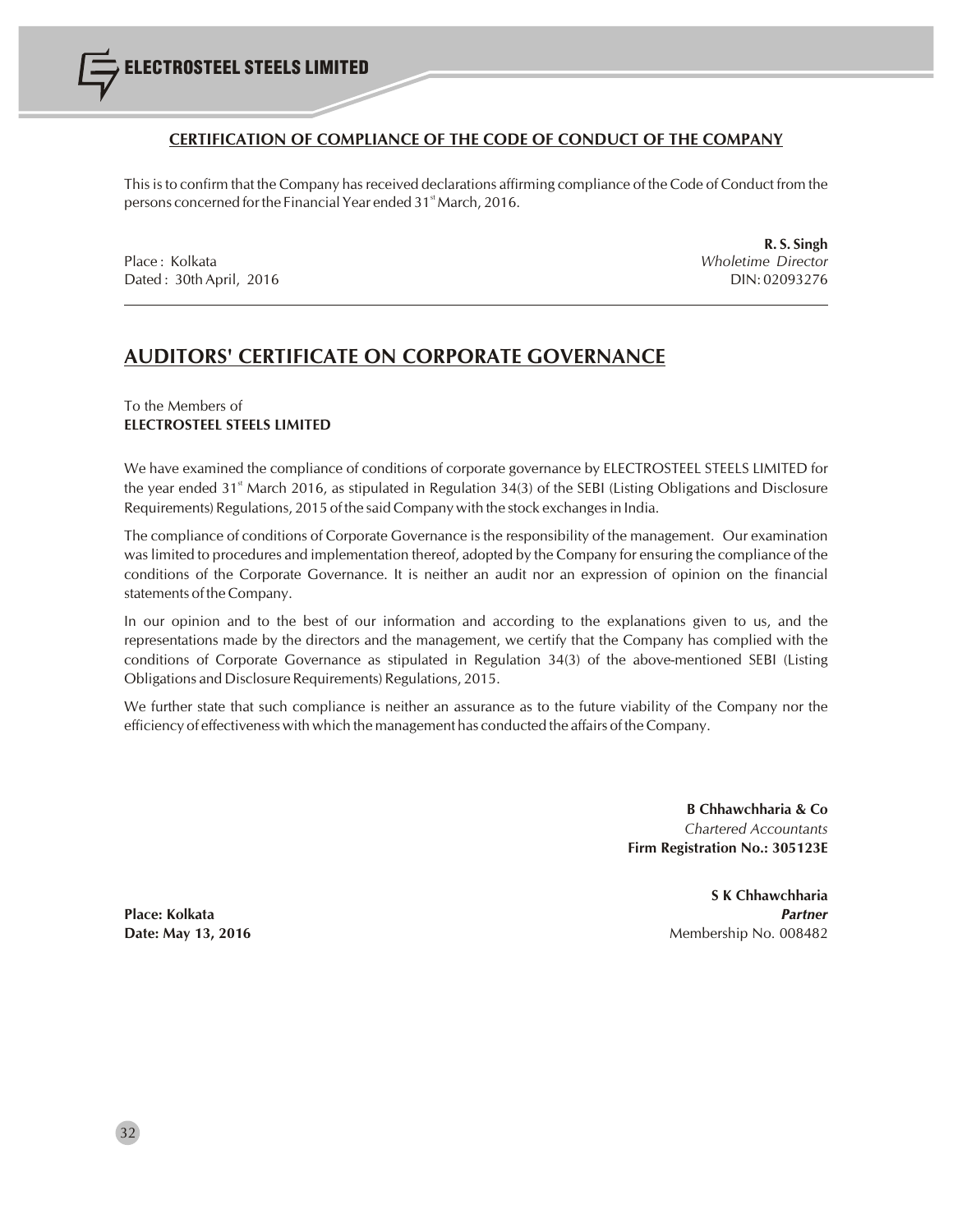## **ANNEXURE - D**

## **SECRETARIAL AUDIT REPORT**

#### **FOR THE FINANCIAL YEAR ENDED 31st Day of March, 2016**

*[Pursuant to section 204(1) of the Companies Act, 2013 and Rule No.9 of the Companies (Appointment and Remuneration of Managerial Personnel) Rules, 2014]*

To, The Members, **Electrosteel Steels Limited**

ELECTROSTEEL STEELS LIMITED

We have conducted the **Secretarial Audit** of the compliance of applicable statutory provisions and the adherence to good corporate practices by **Electrosteel Steels Limited** (**hereinafter called "the Company")**. The Audit was conducted in a manner that provided us a reasonable basis for evaluating the corporate conducts/statutory compliances and expressing our opinion thereon.

Based on our verification of books, papers, minute books, forms and returns filed and other records maintained by the Company and also the information provided by the Company, its officers and authorized representatives during the conduct of Secretarial Audit, we hereby report that in our opinion the Company has, during the audit period covering the financial year ended on<br>31 "March, 2016, complied with the statutory provisions listed hereunder and also that the Company h and compliance-mechanism in place to the extent, in the manner and subject to the reporting made hereinafter:

We have examined the books, papers, minute books, forms and returns filed and other records maintained by the Company for the financial year ended on 31<sup>st</sup> March, 2016 according to the provisions of:

- I. The Companies Act, 2013 and the rules made thereunder;
- II. The Securities Contracts Act, 1956 and the rules made thereunder;
- III. The Depositories Act, 1996 and the Regulations and Bye-laws framed thereunder;
- IV. The following Regulations (as amended from time to time) and Guidelines prescribed under the Securities and Exchange Board of India Act, 1992:-
	- (a) The Securities and Exchange Board of India (Substantial Acquisition of Shares and Takeovers) Regulations, 2011;
	- (b) The Securities and Exchange Board of India (Issue of Capital and Disclosure Requirements) Regulations, 2009;
	- (c) The Securities and Exchange Board of India (Prohibition of Insider Trading) Regulations, 1992 and Securities and Exchange Board of India (Prohibition of Insider Trading) Regulations, 2015;
	- (d) The Securities and Exchange Board of India (Registrars to an Issue and Share Transfer Agents) Regulations, 1993;
- V. We in consultation with the Company came to a conclusion that no specific laws were directly applicable with regard to business activities of the Company during the period under review.

We have also examined the compliance by the Company of the following statutory provisions/standards/regulations:

- a. The Listing Agreements entered into by the Company, with BSE Limited & National Stock Exchange of India Limited (as applicable till 30<sup>th</sup> of November, 2015) ;
- b. The Securities & Exchange Board of India (Listing Obligations and Disclosure Requirements) Regulations, 2015 **(**applicable w.e.f. 01.12.2015).
- c. The Secretarial Standards (SS 1 and SS 2) issued by the Institute of Company Secretaries of India.

We further report that:

The Board of Directors of the Company is duly constituted with proper balance of Executive Director, Non-Executive Directors, Independent Directors and a Woman Director.

Adequate Notice is given to all Directors to schedule the Board Meetings and/or Committee Meetings thereof. Agenda and detailed Notes on Agenda were sent at least seven days in advance, and a system exists for seeking and obtaining further information and clarifications on the agenda items before the meeting and for meaningful participation at the meeting.

We further report that there are adequate systems and processes in the Company commensurate with the size and operations of the Company to monitor and ensure compliance with applicable laws, rules, regulations and guidelines as also represented by the management.

We further report that during the period ended 31<sup>s</sup>March, 2016 the Company had amended the Capital clause of its Memorandum of Association for creation of fresh equity shares.

> **For K. Arun & Co Company Secretaries**

**Arun Kr. Khandelia Partner Place : Kolkata** FCS: 3829 **Date : 04.05.2016** C.P. No.: 2270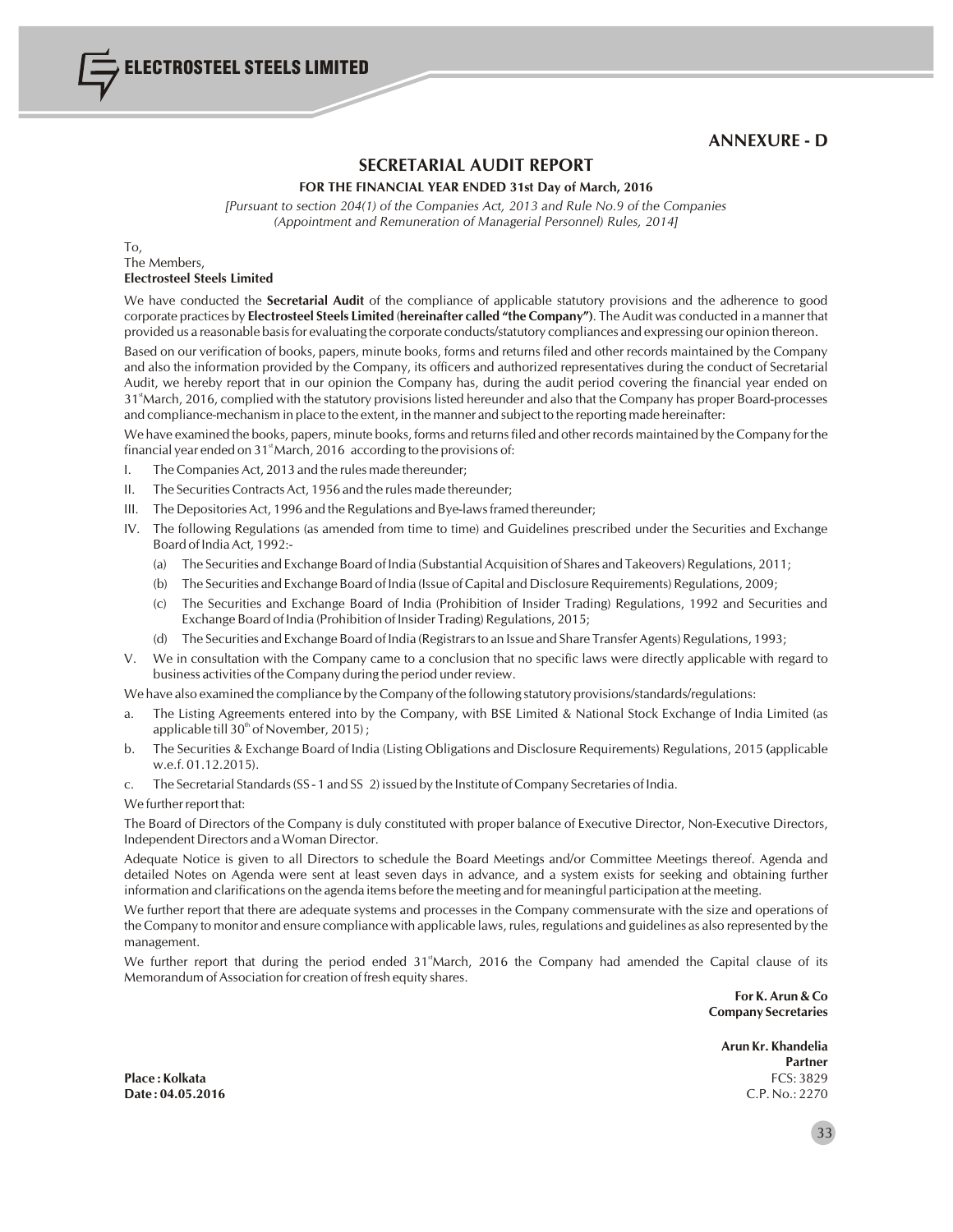ELECTROSTEEL STEELS LIMITED

## **ANNEXURE-E**

## **Form No. MGT-9**

#### **EXTRACT OF ANNUAL RETURN**

as on financial year ended on 31stMarch, 2016

#### *[Pursuant to section 92(3) of the Companies Act, 2013 and rule 12(1) of the Companies (Management and Administration) Rules, 2014]*

## **I REGISTRATION AND OTHER DETAILS :**

| i)   | <b>CIN</b>                                                                | L27310JH2006PLC012663                                                                                                                                                                                                                                                                                 |
|------|---------------------------------------------------------------------------|-------------------------------------------------------------------------------------------------------------------------------------------------------------------------------------------------------------------------------------------------------------------------------------------------------|
| ii)  | <b>Registration Date</b>                                                  | 20.12.2006                                                                                                                                                                                                                                                                                            |
| iii) | Name of the Company                                                       | Electrosteel Steels Limited                                                                                                                                                                                                                                                                           |
| iv)  | Category / Sub-Category of the Company                                    | Company Limited by shares /<br>Non-government Company                                                                                                                                                                                                                                                 |
| V)   | Address of the Registered office and<br>contact details                   | 801, Uma Shanti Apartments, Kanke Road,<br>Ranchi: 834 008, Jharkhand, India<br>Contact: 0651-2285636<br>Email id:eil.investors@electrosteel.com<br>Website: www.electrosteelsteels.com                                                                                                               |
| vi)  | Whether listed company                                                    | Yes                                                                                                                                                                                                                                                                                                   |
|      | vii) Name, Address and Contact details of<br>Registrar and Transfer Agent | Karvy Computershare Private Limited<br>Unit: Electrosteel Steels Limited<br>Karvy Selenium Tower B, Plot 31-32,<br>Gachibowli, Financial District, Nanakramguda<br>Hyderabad-500 032<br>Contact Person: Ms C Shobha Anand<br>Tel: 040 67161559<br>Fax: 040 23114087<br>E-mail: shobha.anand@karvy.com |

#### **II PRINCIPAL BUSINESS ACTIVITIES OF THE COMPANY**

| <sub>SI</sub><br>No | Name and Description of the main<br><b>Products</b> | NIC Code of the Product | % of total turnover of<br>the Company |  |
|---------------------|-----------------------------------------------------|-------------------------|---------------------------------------|--|
|                     | Basic Iron & Steel                                  | 24101/24103/24105       | 88.69                                 |  |
|                     | Ductile Iron Pipe                                   | 24311                   | 11 31                                 |  |

## **III PARTICULARS OF HOLDING, SUBSIDIARY AND ASSOCIATE COMPANIES**

The Company does not has a Holding Company or a Subsidiary Company or an Associate Company.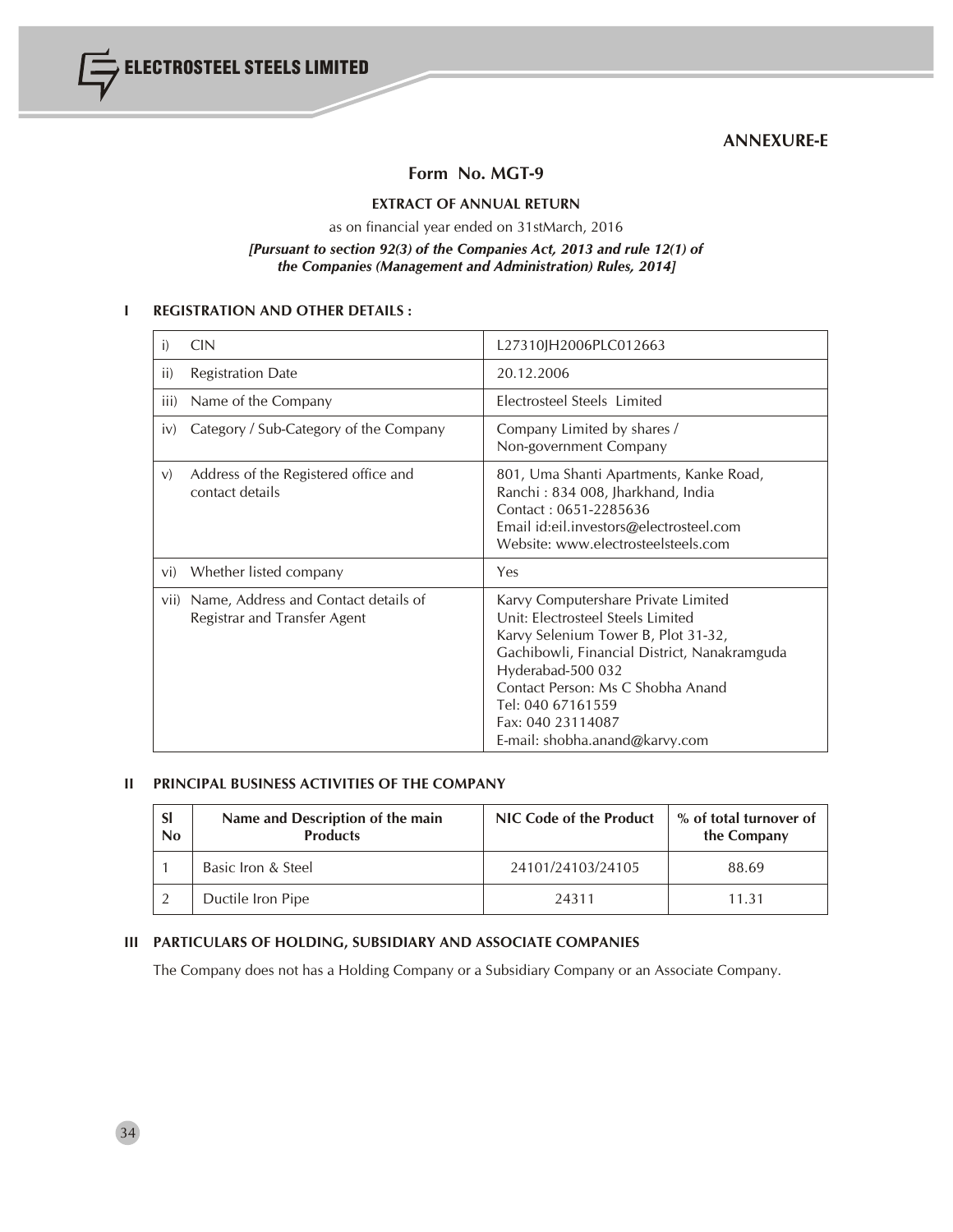| $\mathbf{IV}$ |      | <b>SHARE HOLDING PATTERN (EQUITY SHARE)</b><br>CAPITAL BREAKUP AS PERCENTAGE OF TOTAL EQUITY) |              |
|---------------|------|-----------------------------------------------------------------------------------------------|--------------|
|               |      | Category-wise Share Holding                                                                   | Attachment A |
|               | ii)  | Shareholding of Promoters                                                                     | Attachment B |
|               | iii) | Change in Promoters' Shareholding                                                             | Attachment C |
|               | iv)  | Shareholding Pattern of top ten Shareholders<br>(other than Directors and Promoters)          | Attachment D |
|               | V)   | Shareholding of Directors and Key Managerial Personnel                                        | Attachment E |

| <b>INDEBTEDNESS</b>                                                                           |              |
|-----------------------------------------------------------------------------------------------|--------------|
| Indebtedness of the Company including interest<br>outstanding/accrued but not due for payment | Attachment F |

| VI |                         | <b>REMUNERATION OF DIRECTORS AND</b><br><b>KEY MANAGERIAL PERSONNEL</b>   |              |
|----|-------------------------|---------------------------------------------------------------------------|--------------|
|    | $\overline{\mathsf{A}}$ | Remuneration to Managing Director,<br>Whole-time Directors and/or Manager | Attachment G |
|    | B                       | Remuneration to other directors                                           | Attachment H |
|    |                         | Remuneration to Key Managerial Personnel<br>other than Wholetime Director | Attachment I |

| VII   PENALTIES / PUNISHMENT / COMPOUNDING OF OFFENCES | There was no penalty or punishment or<br>compounding of offence under the Companies<br>Act, 2013 during the financial year ended 31st<br>March, 2016 against the Company, Directors<br>and Key Managerial Personnel. |
|--------------------------------------------------------|----------------------------------------------------------------------------------------------------------------------------------------------------------------------------------------------------------------------|
|                                                        |                                                                                                                                                                                                                      |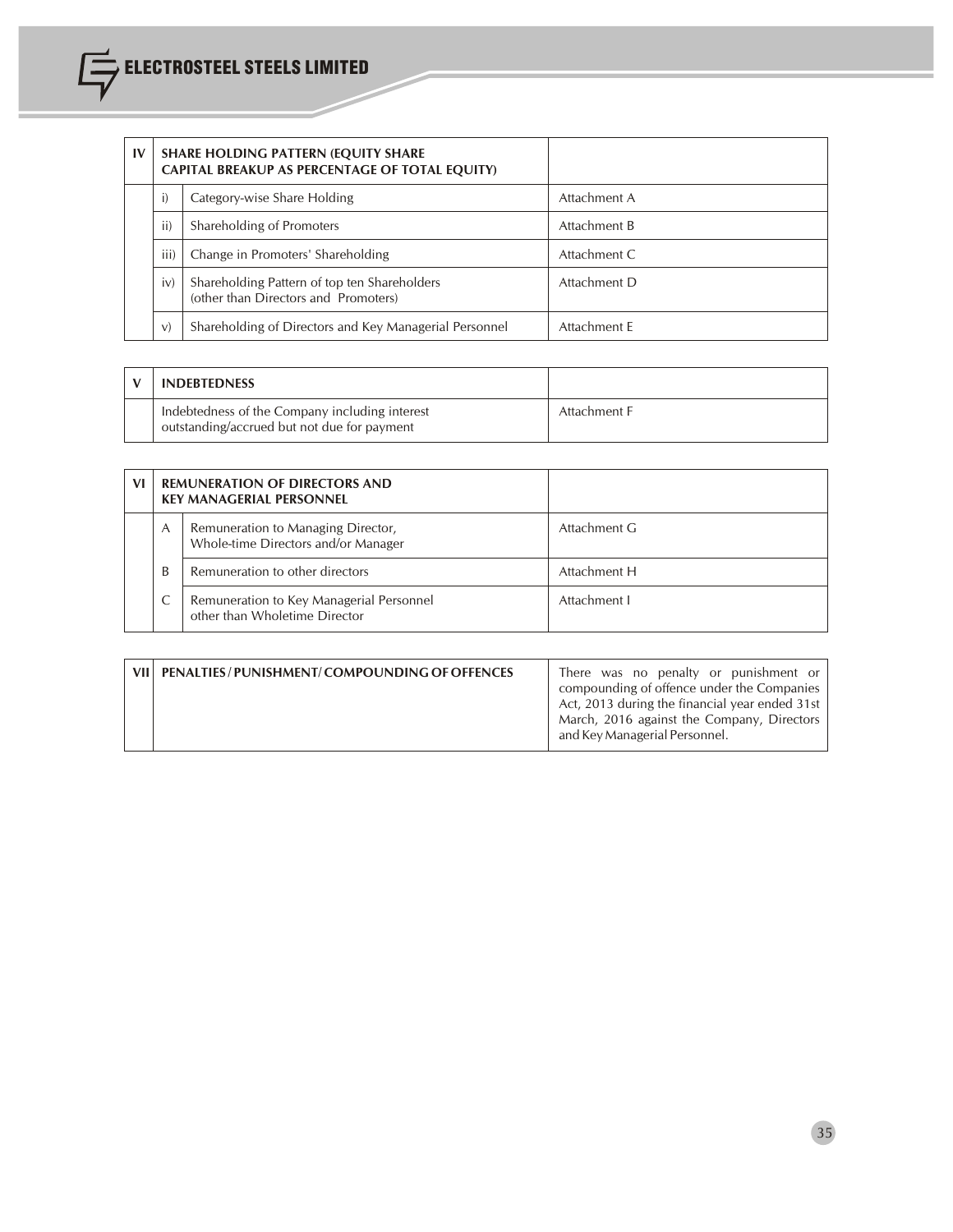## **IV. SHARE HOLDING PATTERN (EQUITY SHARE CAPITAL BREAK UP AS PERCENTAGE OF TOTAL EQUITY )**

*i) Category-wise Share Holding (Attachment - A)*

| <b>Category of Shareholders</b> |                                                                                    | No. of Shares held at the beginning of<br>the year (as on $1.04.2015$ ) |          |                   |                             | No. of Shares held at the end of<br>the year (as on 31.03.2016) |          |                   |                             | % Change<br>during the   |
|---------------------------------|------------------------------------------------------------------------------------|-------------------------------------------------------------------------|----------|-------------------|-----------------------------|-----------------------------------------------------------------|----------|-------------------|-----------------------------|--------------------------|
|                                 |                                                                                    | Demat                                                                   | Physical | <b>Total</b>      | % of Total<br><b>Shares</b> | Demat                                                           | Physical | <b>Total</b>      | % of Total<br><b>Shares</b> | year                     |
| (A)                             | <b>PROMOTERS</b>                                                                   |                                                                         |          |                   |                             |                                                                 |          |                   |                             |                          |
| (1)                             | <b>INDIAN</b>                                                                      |                                                                         |          |                   |                             |                                                                 |          |                   |                             |                          |
| (a)                             | Individual /HUF                                                                    |                                                                         |          |                   |                             |                                                                 |          |                   |                             |                          |
| (b)                             | Central Government                                                                 |                                                                         |          |                   |                             |                                                                 |          |                   |                             | $\sim$                   |
| (c)                             | State Government(s)                                                                |                                                                         |          |                   |                             |                                                                 |          |                   |                             |                          |
| (d)                             | <b>Bodies Corporate</b>                                                            | 1089800000                                                              |          | 1089800000        | 45.23                       | 1089800000                                                      |          | 1089800000        | 45.23                       | $\overline{\phantom{a}}$ |
| (e)                             | <b>Banks/Financial Institutions</b>                                                |                                                                         |          |                   |                             |                                                                 |          |                   |                             |                          |
| (f)                             | Any Other                                                                          |                                                                         |          |                   |                             |                                                                 |          |                   |                             | ÷,                       |
|                                 | Sub-Total $A(1)$ :                                                                 | 1089800000                                                              |          | 1089800000        | 45.23                       | 1089800000                                                      |          | 1089800000        | 45.23                       | ٠                        |
| (2)                             | <b>FOREIGN</b>                                                                     |                                                                         |          |                   |                             |                                                                 |          |                   |                             |                          |
| (a)                             | NRIs-Individuals                                                                   |                                                                         |          |                   |                             |                                                                 |          |                   |                             | $\sim$                   |
| (b)                             | Other-Individuals                                                                  |                                                                         |          |                   |                             |                                                                 |          |                   |                             |                          |
| $\left( c\right)$               | <b>Bodies Corporate</b>                                                            |                                                                         |          |                   |                             |                                                                 |          |                   |                             | $\blacksquare$           |
| (d)                             | <b>Banks/Financial Institutions</b>                                                |                                                                         |          |                   |                             |                                                                 |          |                   |                             |                          |
| (e)                             | Any Other                                                                          |                                                                         |          |                   |                             |                                                                 |          |                   |                             | ÷,                       |
|                                 | Sub-Total $A(2)$ :                                                                 |                                                                         |          |                   |                             |                                                                 |          |                   |                             | $\sim$                   |
|                                 | Total $A = A(1) + A(2)$                                                            | 1089800000                                                              |          | 1089800000        | 45.23                       | 1089800000                                                      |          | 1089800000        | 45.23                       | ÷,                       |
| (B)                             | <b>PUBLIC SHAREHOLDING</b>                                                         |                                                                         |          |                   |                             |                                                                 |          |                   |                             |                          |
| (1)                             | <b>INSTITUTIONS</b>                                                                |                                                                         |          |                   |                             |                                                                 |          |                   |                             |                          |
|                                 |                                                                                    |                                                                         |          |                   |                             |                                                                 |          |                   |                             |                          |
| (a)                             | Mutual Funds                                                                       | 8489224                                                                 |          | 8489224           | 0.35                        |                                                                 |          |                   |                             | (0.35)                   |
| (b)                             | <b>Banks/Financial Institutions</b>                                                | 1332514                                                                 |          | 1332514           | 0.06                        | 950000                                                          |          | 950000            | 0.04                        | (0.02)                   |
| (c)                             | Central Government                                                                 |                                                                         |          |                   |                             |                                                                 |          |                   |                             |                          |
| (d)                             | State Government(s)                                                                |                                                                         |          |                   |                             |                                                                 |          |                   |                             |                          |
| (e)                             | Venture Capital Funds                                                              | 15305000                                                                |          | 15305000          | 0.64                        | 15305000                                                        |          | 15305000          | 0.64                        |                          |
| (f)                             | Insurance Companies                                                                |                                                                         |          |                   |                             |                                                                 |          |                   |                             | $\sim$                   |
| (g)                             | FIIs                                                                               | 10798227                                                                |          | 10798227          | 0.45                        | 3250000                                                         |          | 3250000           | 0.13                        | (0.32)                   |
| (h)                             | Foreign Venture Capital Funds                                                      |                                                                         |          |                   |                             |                                                                 |          |                   |                             |                          |
| (i)                             | Others (specify)                                                                   |                                                                         |          |                   |                             |                                                                 |          |                   |                             |                          |
|                                 | Sub-Total $B(1)$ :                                                                 | 35924965                                                                |          | 35924965          | 1.50                        | 19505000                                                        |          | 19505000          | 0.81                        | (0.69)                   |
| (2)                             | <b>NON-INSTITUTIONS</b>                                                            |                                                                         |          |                   |                             |                                                                 |          |                   |                             |                          |
| (a)                             | <b>Bodies Corporate</b>                                                            |                                                                         |          |                   |                             |                                                                 |          |                   |                             |                          |
| (i)                             | Indian                                                                             | 315964700                                                               |          | 315964700         | 13.11                       | 292821860                                                       |          | 292821860         | 12.15                       | (0.96)                   |
| (ii)                            | Overseas                                                                           |                                                                         |          |                   |                             |                                                                 |          |                   |                             |                          |
| (b)                             | Individuals                                                                        |                                                                         |          |                   |                             |                                                                 |          |                   |                             |                          |
| (i)                             | Individual shareholders<br>holding nominal share<br>capital upto Rs.1 lakh         | 67832601                                                                | 238675   | 68071276          | 2.83                        | 98937746                                                        | 239675   | 99177421          | 4.12                        | 1.29                     |
| (ii)                            | Individual shareholders<br>holding nominal share capital<br>in excess of Rs.1 lakh | 177585492                                                               | 50000    | 177635492         | 7.37                        | 182563326                                                       | 50000    | 182613326         | 7.59                        | 0.22                     |
| (c)                             | Others (specify)                                                                   |                                                                         |          |                   |                             |                                                                 |          |                   |                             |                          |
| (i)                             | Foreign Bodies                                                                     | 218742306                                                               |          | 218742306         | 9.08                        | 218,742,306                                                     |          | 218,742,306       | 9.08                        |                          |
| (ii)                            | Non-Resident Indians                                                               | 4542004                                                                 |          | 4542004           | 0.19                        | 8462338                                                         |          | 8462338           | 0.35                        | 0.16                     |
| (iii)                           | <b>Clearing Members</b>                                                            | 833513                                                                  |          | 833513            | 0.04                        | 545574                                                          |          | 545574            | 0.02                        | (0.02)                   |
| (iv)                            | Trusts                                                                             | 21523690                                                                |          | 21523690          | 0.89                        | 21370121                                                        |          | 21370121          | 0.89                        |                          |
| (v)                             | Foreign Companies                                                                  | 476197077                                                               |          | 476197077         | 19.76                       | 476,197,077                                                     |          | 476,197,077       | 19.76                       | $\overline{\phantom{a}}$ |
|                                 | Sub-Total $B(2)$ :                                                                 | 1283221383                                                              |          | 1283510058        | 53.27                       | 1299640348                                                      |          | 1299930023        | 53.96                       | 0.69                     |
|                                 | Total $B = B(1) + B(2)$ :                                                          | 1319146348                                                              |          | 288675 1319435023 | 54.77                       | 1319145348                                                      | 289675   | 1319435023        | 54.77                       | $\blacksquare$           |
|                                 | (C) Shares held by Custodian for<br><b>GDRs &amp;ADRs</b>                          |                                                                         |          |                   |                             |                                                                 |          |                   |                             |                          |
|                                 | <b>GRAND TOTAL <math>(A + B + C)</math>:</b>                                       | 2408946348                                                              |          | 288675 2409235023 |                             | 100.00 2408945348                                               |          | 289675 2409235023 | 100.00                      |                          |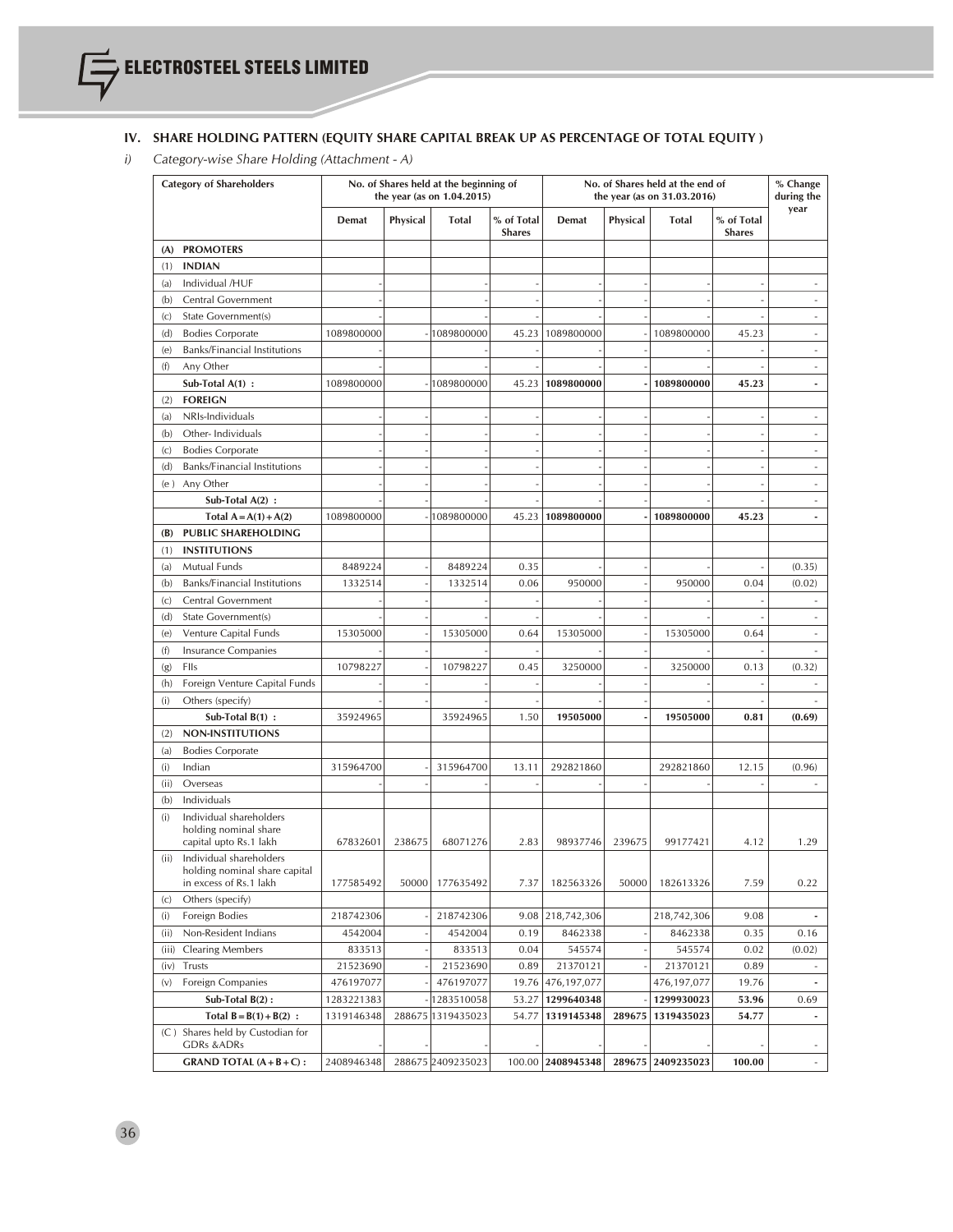

#### *(ii) Shareholding of Promoters (Attachment - B)*

| SI.<br>No. | Shareholder's Name            | Shareholding at the beginning of the year<br>(As on 01.04.2015) |                                           |                                                          | Shareholding at the end of the year<br>(As on 31.03.2016) | % of change in<br>shareholding<br>during the year |                                                          |                          |
|------------|-------------------------------|-----------------------------------------------------------------|-------------------------------------------|----------------------------------------------------------|-----------------------------------------------------------|---------------------------------------------------|----------------------------------------------------------|--------------------------|
|            |                               | No. of Shares                                                   | % of total<br>shares<br>of the<br>Company | % of Shares<br>Pledged/<br>encumbered<br>to total shares | No. of Shares                                             | % of total<br>shares<br>of the<br>Company         | % of Shares<br>Pledged/<br>encumbered<br>to total shares |                          |
| т.         | Electrosteel Castings Limited | 108,98,00,000                                                   | 45.23                                     | 79.53                                                    | 108,98,00,000                                             | 45.23                                             | 79.53                                                    | $\overline{\phantom{a}}$ |

## *iii) Change in Promoters' Shareholding (Attachment - C)*

| No. | <b>Name</b>                   |                | Shareholding at the beginning of<br>the year (As on 01.04.2015)/<br>end of the year (31.03.2015) | <b>Cumulative Shareholding during the</b> | year (01.04.2015-31.03.2016)        |
|-----|-------------------------------|----------------|--------------------------------------------------------------------------------------------------|-------------------------------------------|-------------------------------------|
|     | Electrosteel Castings Limited | No. of Shares  | % of total shares<br>of the Company                                                              | No. of Shares                             | % of total shares<br>of the Company |
|     | At the beginning of the year  | 1,08,98,00,000 | 45.23                                                                                            |                                           |                                     |
|     | At the end of the year        | 1,08,98,00,000 | 45.23                                                                                            | 1,08,98,00,000                            | 45.23                               |

#### *iv) Shareholding Pattern of top ten Shareholders (Other than Directors and Promoters) (Attachment - D)*

| SI.<br>No.     |                                       | Shareholding                                                                                |                                        | Date       | Increase/<br>Decrease in<br>shareholding | Reason     | <b>Cumulative Shareholding</b><br>during the year<br>$(01/04/2015 - 31/03/2016)$ |                                        |
|----------------|---------------------------------------|---------------------------------------------------------------------------------------------|----------------------------------------|------------|------------------------------------------|------------|----------------------------------------------------------------------------------|----------------------------------------|
|                | For each of the Top 10 shareholders   | No. of Shares<br>at the<br>beginning<br>$(01/04/2015)$ /<br>end of the year<br>(31/03/2016) | % of total<br>shares of the<br>Company |            |                                          |            | No. of<br><b>Shares</b>                                                          | % of total<br>shares of the<br>Company |
| $\mathbf{1}$   | Stemcor Cast Iron Investments Limited | 400,909,646                                                                                 | 16.64                                  | 1/4/2015   | $\bar{a}$                                | N.A.       | 400,909,646                                                                      | 16.64                                  |
|                |                                       | 400,909,646                                                                                 | 16.64                                  | 31/3/2016  |                                          |            |                                                                                  |                                        |
|                |                                       | 100,000,000                                                                                 | 4.15                                   | 1/4/2015   | 100,000,000                              |            | ÷,                                                                               | $\overline{\phantom{a}}$               |
|                |                                       |                                                                                             |                                        | 16/12/2015 | 100,000                                  | Sale -     | 99,900,000                                                                       | 4.15                                   |
|                |                                       |                                                                                             |                                        | 17/12/2015 | 100,000                                  | 80,20,266  | 99,800,000                                                                       | 4.14                                   |
|                |                                       |                                                                                             |                                        | 18/12/2015 | 100,000                                  | $(0.33\%)$ | 99,700,000                                                                       | 4.14                                   |
|                |                                       |                                                                                             |                                        | 21/12/2015 | 250,000                                  |            | 99,450,000                                                                       | 4.13                                   |
|                |                                       |                                                                                             |                                        | 22/12/2015 | 250,000                                  |            | 99,200,000                                                                       | 4.12                                   |
|                |                                       |                                                                                             |                                        | 23/12/2015 | 250,000                                  |            | 98,950,000                                                                       | 4.11                                   |
|                |                                       |                                                                                             |                                        | 24/12/2015 | 165,501                                  |            | 98,784,499                                                                       | 4.10                                   |
|                |                                       |                                                                                             |                                        | 28/12/2015 | 167,385                                  |            | 98,617,114                                                                       | 4.09                                   |
|                |                                       |                                                                                             |                                        | 29/12/2015 | 254,424                                  |            | 98,362,690                                                                       | 4.08                                   |
|                |                                       |                                                                                             |                                        | 30/12/2015 | 300,000                                  |            | 98,062,690                                                                       | 4.07                                   |
| $\overline{2}$ | <b>IFCI Limited</b>                   |                                                                                             |                                        | 31/12/2015 | 279,851                                  |            | 97,782,839                                                                       | 4.06                                   |
|                |                                       |                                                                                             |                                        | 1/1/2016   | 281,095                                  |            | 97,501,744                                                                       | 4.05                                   |
|                |                                       |                                                                                             |                                        | 4/1/2016   | 300,000                                  |            | 97,201,744                                                                       | 4.03                                   |
|                |                                       |                                                                                             |                                        | 5/1/2016   | 300,000                                  |            | 96,901,744                                                                       | 4.02                                   |
|                |                                       |                                                                                             |                                        | 6/1/2016   | 181,631                                  |            | 96,720,113                                                                       | 4.01                                   |
|                |                                       |                                                                                             |                                        | 7/1/2016   | 300,000                                  |            | 96,420,113                                                                       | 4.00                                   |
|                |                                       |                                                                                             |                                        | 8/1/2016   | 97,756                                   |            | 96,322,357                                                                       | 4.00                                   |
|                |                                       |                                                                                             |                                        | 11/1/2016  | 256,171                                  |            | 96,066,186                                                                       | 3.99                                   |
|                |                                       |                                                                                             |                                        | 12/1/2016  | 103,195                                  |            | 95,962,991                                                                       | 3.98                                   |
|                |                                       |                                                                                             |                                        | 13/1/2016  | 72,823                                   |            | 95,890,168                                                                       | 3.98                                   |
|                |                                       |                                                                                             |                                        | 14/1/2016  | 167,616                                  |            | 95,722,552                                                                       | 3.97                                   |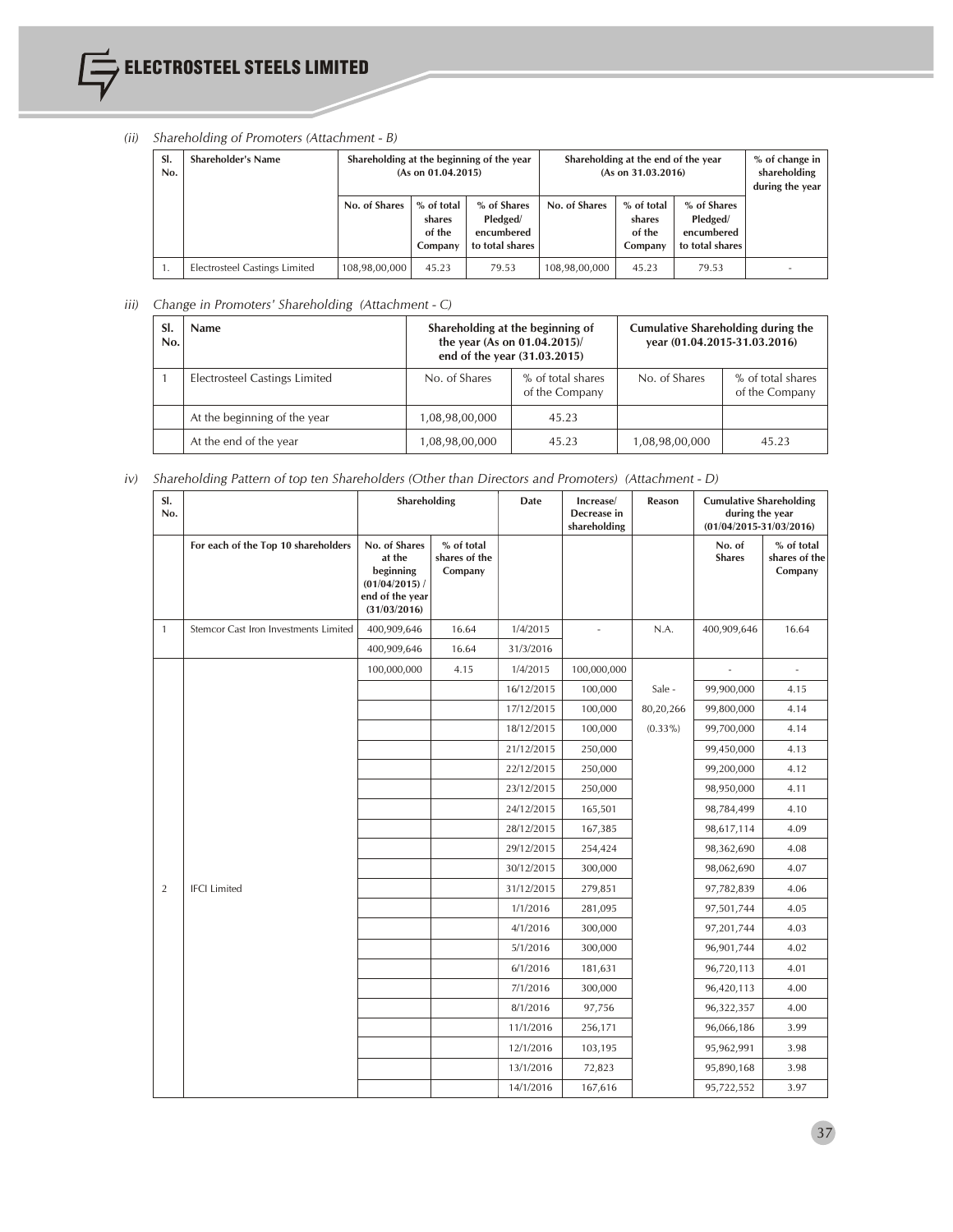| SI.<br>No.     |                                      | Shareholding                                                                                |                                        | Date       | Increase/<br>Decrease in<br>shareholding | Reason | <b>Cumulative Shareholding</b><br>during the year<br>$(01/04/2015 - 31/03/2016)$ |                                        |
|----------------|--------------------------------------|---------------------------------------------------------------------------------------------|----------------------------------------|------------|------------------------------------------|--------|----------------------------------------------------------------------------------|----------------------------------------|
|                | For each of the Top 10 shareholders  | No. of Shares<br>at the<br>beginning<br>$(01/04/2015)$ /<br>end of the year<br>(31/03/2016) | % of total<br>shares of the<br>Company |            |                                          |        | No. of<br><b>Shares</b>                                                          | % of total<br>shares of the<br>Company |
|                |                                      |                                                                                             |                                        | 15/1/2016  | 196,120                                  |        | 95,526,432                                                                       | 3.97                                   |
|                |                                      |                                                                                             |                                        | 22/1/2016  | 87,816                                   |        | 95,438,616                                                                       | 3.96                                   |
|                |                                      |                                                                                             |                                        | 25/1/2016  | 500,000                                  |        | 94,938,616                                                                       | 3.94                                   |
|                |                                      |                                                                                             |                                        | 27/1/2016  | 300,000                                  |        | 94,638,616                                                                       | 3.93                                   |
|                |                                      |                                                                                             |                                        | 28/1/2016  | 40,881                                   |        | 94,597,735                                                                       | 3.93                                   |
|                |                                      |                                                                                             |                                        | 29/1/2016  | 300,000                                  |        | 94,297,735                                                                       | 3.91                                   |
|                |                                      |                                                                                             |                                        | 1/2/2016   | 300,000                                  |        | 93,997,735                                                                       | 3.90                                   |
|                |                                      |                                                                                             |                                        | 2/2/2016   | 300,000                                  |        | 93,697,735                                                                       | 3.89                                   |
|                |                                      |                                                                                             |                                        | 3/2/2016   | 500,000                                  |        | 93,197,735                                                                       | 3.87                                   |
|                |                                      |                                                                                             |                                        | 4/2/2016   | 500,000                                  |        | 92,697,735                                                                       | 3.85                                   |
|                |                                      |                                                                                             |                                        | 5/2/2016   | 80,814                                   |        | 92,616,921                                                                       | 3.84                                   |
|                |                                      |                                                                                             |                                        | 8/2/2016   | 183,471                                  |        | 92,433,450                                                                       | 3.84                                   |
|                |                                      |                                                                                             |                                        | 9/2/2016   | 300,000                                  |        | 92,133,450                                                                       | 3.82                                   |
|                |                                      |                                                                                             |                                        | 10/2/2016  | 126,069                                  |        | 92,007,381                                                                       | 3.82                                   |
|                |                                      |                                                                                             |                                        | 11/2/2016  | 27,647                                   |        | 91,979,734                                                                       | 3.82                                   |
|                |                                      | 91,979,734                                                                                  | 3.82                                   | 31/3/2016  | 91,979,734                               |        |                                                                                  | ä,                                     |
| 3              | <b>GPC Mauritius II LLC</b>          | 87,441,860                                                                                  | 3.63                                   | 01/04/2015 |                                          | N.A.   | 87,441,860                                                                       | 3.63                                   |
|                |                                      | 87,441,860                                                                                  | 3.63                                   | 31/03/2016 |                                          |        |                                                                                  |                                        |
| $\overline{4}$ | PGS Invest Corp                      | 75,287,431                                                                                  | 3.12                                   | 01/04/2015 |                                          | N.A.   | 75,287,431                                                                       | 3.12                                   |
|                |                                      | 75,287,431                                                                                  | 3.12                                   | 31/03/2016 |                                          |        |                                                                                  |                                        |
| 5              | IL&FS Financial Services Limited     | 67,700,000                                                                                  | 2.81                                   | 01/04/2015 |                                          | N.A.   | 67,700,000                                                                       | 2.81                                   |
|                |                                      | 67,700,000                                                                                  | 2.81                                   | 31/03/2016 |                                          |        |                                                                                  |                                        |
| 6              | Starbridge Finance Limited           | 48,352,720                                                                                  | 2.01                                   | 01/04/2015 |                                          | N.A.   | 48,352,720                                                                       | 2.01                                   |
|                |                                      | 48,352,720                                                                                  | 2.01                                   | 31/03/2016 |                                          |        |                                                                                  |                                        |
| $\overline{7}$ | Roundabout Finance Limited           | 48,252,726                                                                                  | 2.00                                   | 01/04/2015 |                                          | N.A.   | 48,252,726                                                                       | 2.00                                   |
|                |                                      | 48,252,726                                                                                  | 2.00                                   | 31/03/2016 |                                          |        |                                                                                  |                                        |
| 8              | Tara India Holdings A Limited        | 34,695,000                                                                                  | 1.44                                   | 01/04/2015 |                                          | N.A.   | 34,695,000                                                                       | 1.44                                   |
|                |                                      | 34,695,000                                                                                  | 1.44                                   | 31/03/2016 |                                          |        |                                                                                  |                                        |
| 9              | Maharashtra Seamless Limited         | 22,300,000                                                                                  | 0.93                                   | 01/04/2015 |                                          | N.A.   | 22,300,000                                                                       | 0.93                                   |
|                |                                      | 22,300,000                                                                                  | 0.93                                   | 31/03/2016 |                                          |        |                                                                                  |                                        |
| 10             | JM Financial Trustee Company Private | 20,429,090                                                                                  | 0.85                                   | 01/04/2015 |                                          | N.A.   | 20,429,090                                                                       | 0.85                                   |
|                | Limited-JM Financial India Fund      | 20,429,090                                                                                  | 0.85                                   | 31/03/2016 |                                          |        |                                                                                  |                                        |

*iv) Shareholding Pattern of top ten Shareholders (Other than Directors and Promoters) (Attachment - D) (*Contd.)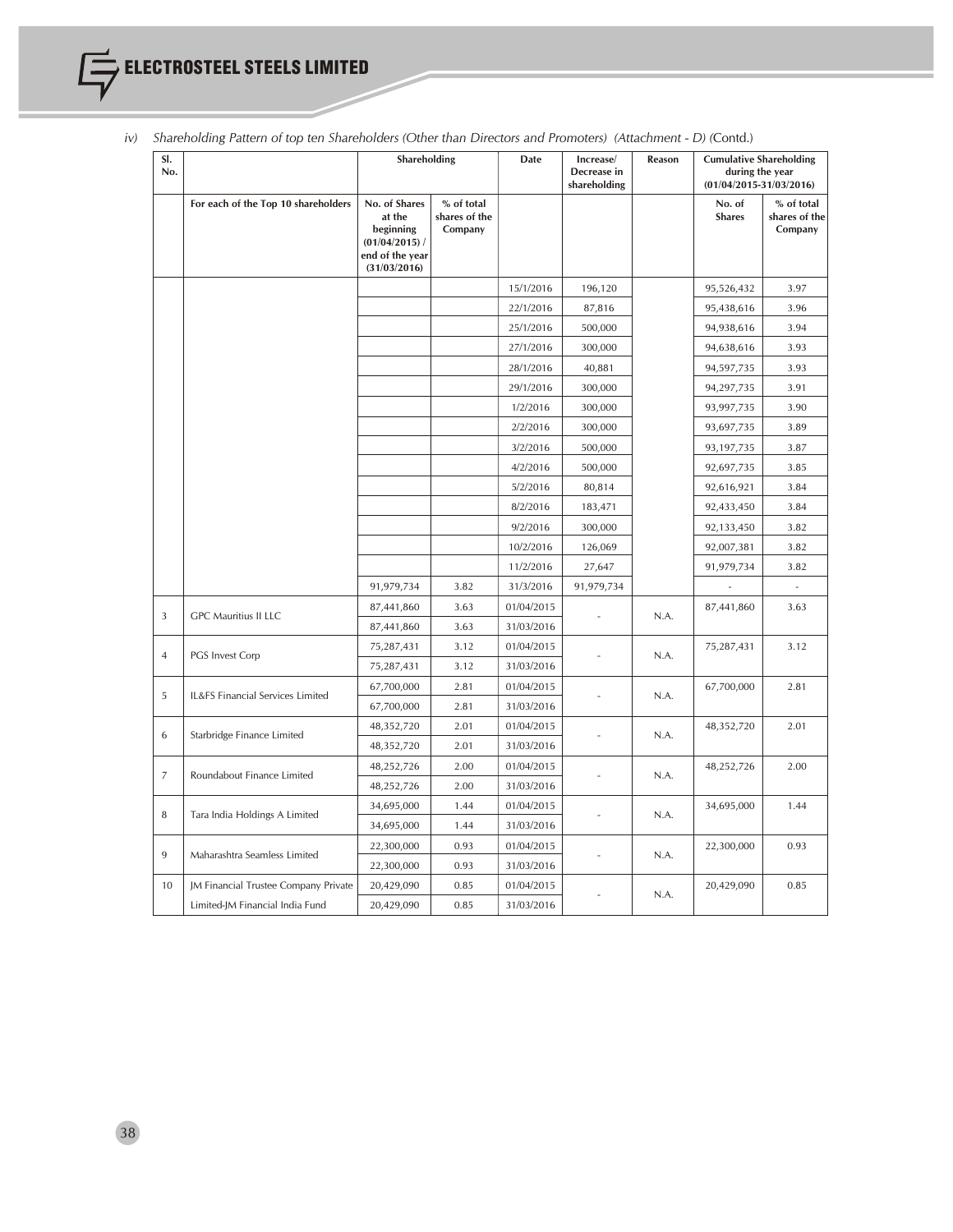

| SI.<br>No.     | Name                                          | Shareholding                                                                         |                                        | Date       | Increase/<br>Decrease in<br>shareholding | Reason    |                          | <b>Cumulative Shareholding</b><br>during the year<br>$(01.04.2015 - 31.03.2016)$ |
|----------------|-----------------------------------------------|--------------------------------------------------------------------------------------|----------------------------------------|------------|------------------------------------------|-----------|--------------------------|----------------------------------------------------------------------------------|
|                |                                               | No. of Shares<br>at the beginning<br>(01/04/2015)<br>end of the year<br>(31/03/2016) | % of total<br>shares of<br>the Company |            |                                          |           | No. of<br><b>Shares</b>  | % of total<br>shares of the<br>Company                                           |
| $\mathsf{A}$   | <b>DIRECTORS</b>                              |                                                                                      |                                        |            |                                          |           |                          |                                                                                  |
| $\mathbf{1}$   | Mr Lalit Kumar Singhi                         | 190,000                                                                              | 0.0079                                 | 01/04/2015 |                                          | N.A.      | 190,000                  | 0.0079                                                                           |
|                |                                               | 190,000                                                                              | 0.0079                                 | 31/03/2016 |                                          |           |                          |                                                                                  |
| $\overline{2}$ | Mr Naresh Pachisia                            | 50,000                                                                               | 0.0021                                 | 01/04/2015 |                                          | N.A.      | 50,000                   | 0.0021                                                                           |
|                |                                               | 50,000                                                                               | 0.0021                                 | 31/03/2016 |                                          |           |                          |                                                                                  |
| $\overline{3}$ | Mr Umang Kejriwal                             | 5,17,000                                                                             | 0.0215                                 | 01/04/2015 |                                          | N.A.      | 5,17,000                 | 0.0215                                                                           |
|                |                                               | 5,17,000                                                                             | 0.0215                                 | 31/03/2016 |                                          |           |                          |                                                                                  |
| B              | <b>KEY MANAGERIAL PERSONNEL</b>               |                                                                                      |                                        |            |                                          |           |                          |                                                                                  |
|                |                                               | 140,000                                                                              | 0.0058                                 | 01/04/2015 | $\overline{\phantom{a}}$                 | $\sim$    | $\overline{\phantom{a}}$ | $\sim$                                                                           |
| $\mathbf{1}$   | Mr Rama Shankar Singh,<br>Whole-time Director |                                                                                      |                                        | 08/01/2016 | 60,000<br>0.0025%                        | Purchase  | 2,00,000                 | 0.0083                                                                           |
|                |                                               | 2,00,000                                                                             | 0.0083                                 | 31/03/2016 | $\overline{\phantom{a}}$                 | $\bar{a}$ | $\overline{\phantom{a}}$ | $\overline{\phantom{a}}$                                                         |
| $\overline{2}$ | Mr Ashutosh Agarwal,                          | 43,750                                                                               | 0.0018                                 | 01/04/2015 |                                          |           |                          |                                                                                  |
|                | Chief Financial Officer                       | 43,750                                                                               | 0.0018                                 | 31/03/2016 |                                          | N.A.      | 43,750                   | 0.0018                                                                           |

*v) Shareholding of Directors and Key Managerial Personnel: (Attachment - E)*

#### **V. INDEBTEDNESS** *(Attachment - F)*

Indebtedness of the Company including interest outstanding/accrued but not due for payment :

(Rs. In lakhs)

|                                                                       | <b>Secured Loans</b><br>excluding<br>deposits | Unsecured<br>Loans       | <b>Deposits</b> | <b>Total</b><br><b>Indebtedness</b> |
|-----------------------------------------------------------------------|-----------------------------------------------|--------------------------|-----------------|-------------------------------------|
| Indebtedness at the beginning of<br>the financial year $(01.04.2015)$ |                                               |                          |                 |                                     |
| (i) Principal Amount                                                  | 10,21,106.60                                  |                          |                 | 10,21,106.60                        |
| (ii) Interest due but not paid                                        | 8,218.59                                      |                          |                 | 8,218.59                            |
| (iii) Interest accrued but not due                                    | 469.07                                        |                          |                 | 469.07                              |
| Total $(i + ii + iii)$                                                | 10,29,794.26                                  |                          |                 | 10,29,794.26                        |
| Change in Indebtedness during the financial year                      |                                               |                          |                 |                                     |
| Addition                                                              | 1,01,058.17                                   |                          |                 | 1,01,058.17                         |
| Reduction                                                             | $\qquad \qquad -$                             |                          |                 |                                     |
| <b>Net Change</b>                                                     | 1,01,058.17                                   |                          |                 | 1,01,058.17                         |
| Indebtedness at the end of the<br>financial year (31.03.2016)         |                                               |                          |                 |                                     |
| (i) Principal Amount                                                  | 10,27,359.09                                  |                          | $\overline{a}$  | 10,27,359.09                        |
| (ii) Interest due but not paid                                        | 1,03,037.02                                   | $\overline{\phantom{a}}$ | $\overline{a}$  | 1,03,037.02                         |
| (iii) Interest accrued but not due                                    | 456.32                                        | $\overline{\phantom{a}}$ | $\overline{a}$  | 456.32                              |
| Total $(i + ii + iii)$                                                | 11,30,852.43                                  |                          |                 | 11,30,852.43                        |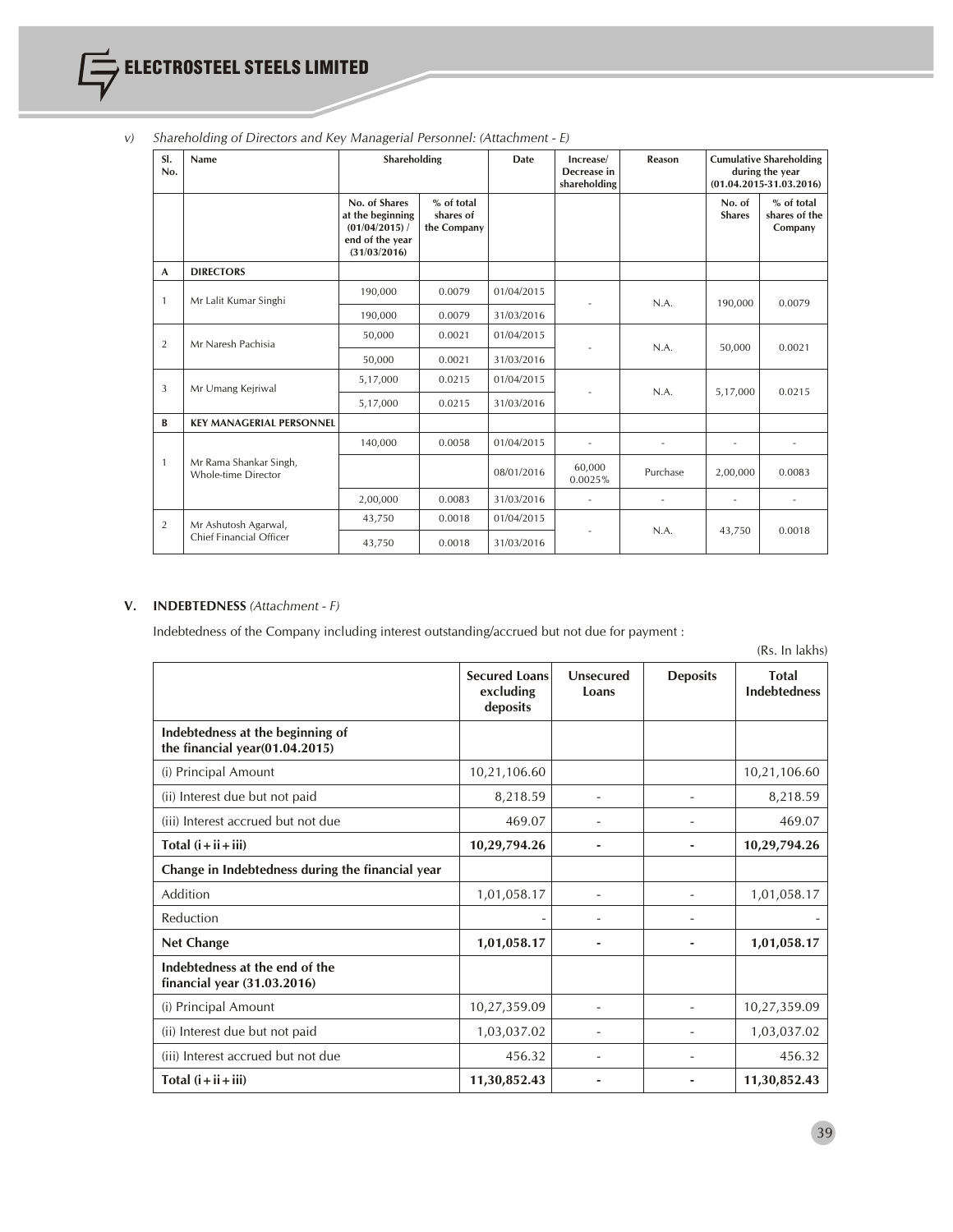## **VI. REMUNERATION OF DIRECTORS AND KEY MANAGERIAL PERSONNEL**

*A.* Remuneration to Whole Time Director (Attachment - G) (Rs in Lakhs)

| Sl. No.        | <b>Particulars of Remuneration</b>                                          | Rama Shankar Singh |
|----------------|-----------------------------------------------------------------------------|--------------------|
|                | Gross salary                                                                |                    |
| (a)            | Salary as per provisions contained in section 17(1) of the Income Tax. 1961 | 142.92             |
| (b)            | Value of perquisites u/s 17(2) of the Income tax Act, 1961                  | 9.07               |
| (C)            | Profits in lieu of salary under section 17(3) of the Income Tax Act, 1961   |                    |
| $\mathcal{P}$  | Stock option                                                                | ۰                  |
| 3              | Sweat Equity                                                                |                    |
| $\overline{4}$ | Commission                                                                  |                    |
|                | -as % of profit                                                             |                    |
|                | - others                                                                    |                    |
| 5              | Others-                                                                     |                    |
|                | Total (A)                                                                   | 151.99             |
|                | Ceiling as per the Act                                                      | 263.80             |

#### *B.* Remuneration to other directors (Attachment - H): (Rs. in Lakhs)

| SI.<br>No. | <b>Particulars of Remuneration</b>                    |                                 | Name of the Directors    |                       |                    |                          |                          | Total<br>Amount   |                          |
|------------|-------------------------------------------------------|---------------------------------|--------------------------|-----------------------|--------------------|--------------------------|--------------------------|-------------------|--------------------------|
|            |                                                       | Amrendra<br><b>Prasad Verma</b> | Jinendra<br>Kumar Jain   | Lalit Kumar<br>Singhi | Naresh<br>Pachisia | Rajkumar<br>Khanna       | <b>Rishu</b><br>Kumari   | Umang<br>Kejriwal |                          |
|            | <b>Independent Directors:</b>                         |                                 |                          |                       |                    |                          |                          |                   |                          |
|            | Fee for attending Board and or/<br>Committee meetings | $\overline{\phantom{a}}$        | 0.35                     | ٠                     | 0.60               | 0.50                     | 0.15                     | ٠                 | 1.60                     |
|            | Commission                                            | $\overline{\phantom{a}}$        | $\overline{\phantom{a}}$ | ٠                     | ٠                  | $\overline{\phantom{a}}$ | $\overline{\phantom{a}}$ | ٠                 |                          |
|            | Others                                                | $\overline{\phantom{a}}$        | $\overline{\phantom{a}}$ | ٠                     | ٠                  | $\overline{\phantom{a}}$ | $\overline{\phantom{a}}$ | ٠                 | $\overline{\phantom{a}}$ |
|            | Total (1)                                             | $\overline{\phantom{a}}$        | 0.35                     | ٠                     | 0.60               | 0.50                     | 0.15                     | ٠                 | 1.60                     |
| 2          | <b>Other Non-Executive Directors:</b>                 |                                 |                          |                       |                    |                          |                          |                   |                          |
|            | Fee for attending Board and or/<br>Committee meetings | 0.20                            | ٠                        | 0.35                  | $\sim$             | $\overline{\phantom{a}}$ | $\overline{\phantom{a}}$ | 0.25              | 0.80                     |
|            | Commission                                            | $\overline{\phantom{a}}$        | $\overline{\phantom{a}}$ | ٠                     | ٠                  | $\sim$                   | $\overline{\phantom{a}}$ | ٠                 |                          |
|            | Others                                                | $\overline{\phantom{a}}$        | $\overline{\phantom{a}}$ | ٠                     | ٠                  | $\sim$                   | $\overline{\phantom{a}}$ | ٠                 |                          |
|            | Total $(2)$                                           | 0.20                            |                          | 0.35                  | ٠                  | ۰                        | $\overline{\phantom{a}}$ | 0.25              |                          |
|            | Total $(B) = (1 + 2)$                                 | 0.20                            | 0.35                     | 0.35                  | 0.60               | 0.50                     | 0.15                     | 0.25              | 2.40                     |
|            | <b>Total Managerial Remuneration</b>                  |                                 |                          |                       |                    |                          |                          |                   | 151.99@                  |
|            | Overall ceiling as per the Act                        |                                 |                          |                       |                    |                          |                          |                   | 263.80@                  |

**Note:** @ Managerial Remuneration and over all ceiling thereto as per the Act is remuneration paid to Wholetime Director as detailed in Attachment G.

*C. Remuneration to Key Managerial Personnel other than Wholetime Director (Attachment - I) :* (Rs. in Lakhs)

| SI.<br>No.     | <b>Particulars of Remuneration</b>                                             | Ashutosh Agarwal<br><b>CFO</b> | Anubhay Maheshwari<br><b>CS</b> |
|----------------|--------------------------------------------------------------------------------|--------------------------------|---------------------------------|
|                | Gross salary                                                                   |                                |                                 |
| (a)            | Salary as per provisions contained in section 17(1) of<br>the Income Tax, 1961 | 101.11                         | 18.10                           |
| (b)            | Value of perquisites u/s 17(2) of the Income tax Act, 1961                     | 10.08                          | 2.42                            |
| (c)            | Profits in lieu of salary under section 17(3) of<br>the Income Tax Act, 1961   |                                |                                 |
| 2              | Stock option                                                                   |                                |                                 |
| 3              | Sweat Equity                                                                   |                                |                                 |
| $\overline{4}$ | Commission                                                                     |                                |                                 |
|                | -as % of profit                                                                |                                |                                 |
|                | - others                                                                       |                                |                                 |
| 5              | Others-                                                                        |                                |                                 |
|                | <b>Total</b>                                                                   | 111.19                         | 20.52                           |

For and on behalf of the Board of Directors

Place : Kolkata **R S Singh Lalit Kumar Singhi** Dated : 13th May, 2016 *Whole-time Director Director*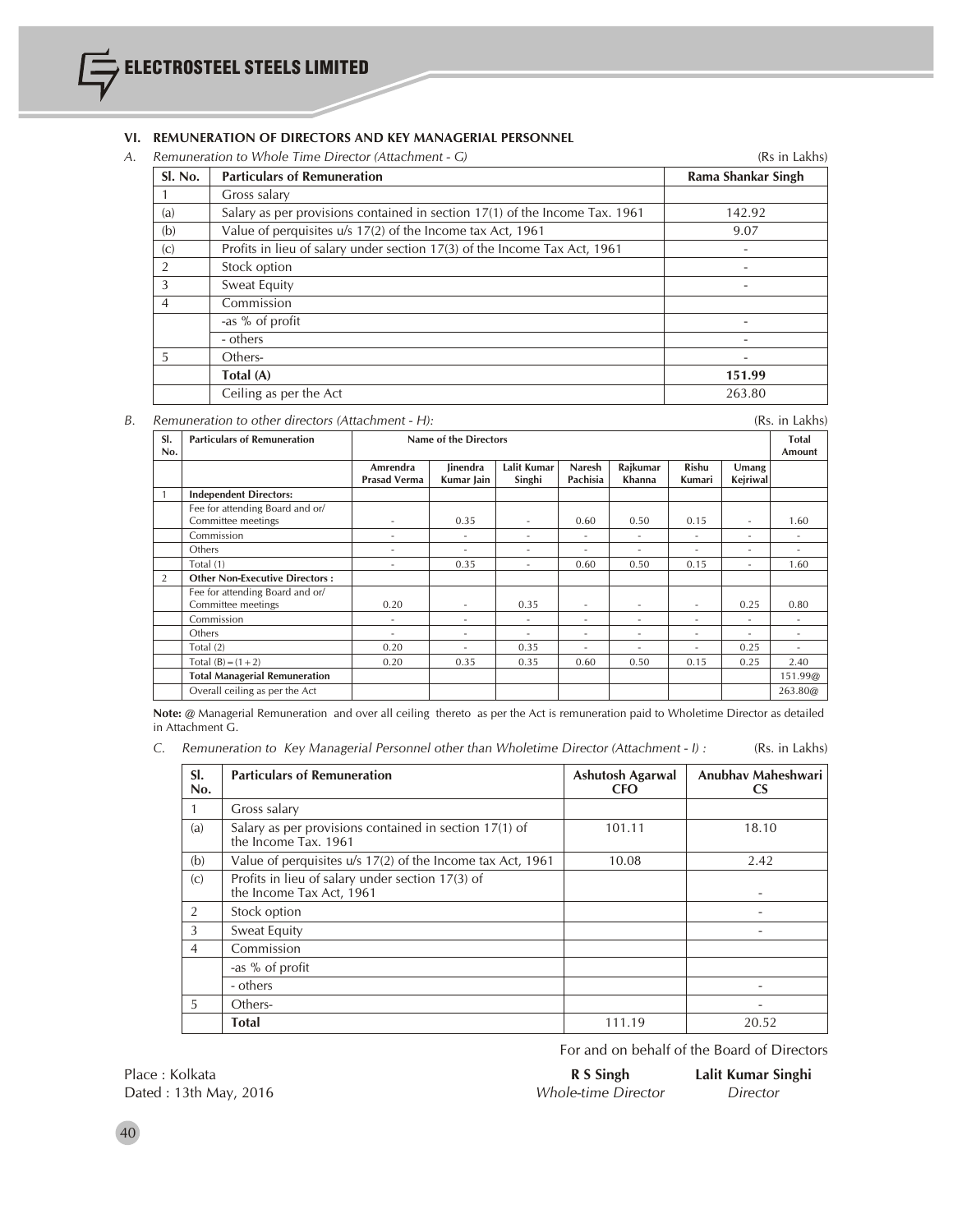# **INDEPENDENT AUDITOR'S REPORT**

#### **To the Members of ELECTROSTEEL STEELS LIMITED**

#### **Report on the Financial Statements**

1. We have audited the accompanying financial statements of ELECTROSTEEL STEELS LIMITED ("the Company"), which comprise the Balance Sheet as at 31 March 2016*,* the Statement of Profit and Loss, the Cash Flow Statement for the year then ended, and a summary of the significant accounting policies and other explanatory information.

#### **Management's Responsibility for the Financial Statements**

2. The Company's Board of Directors is responsible for the matters stated in Section 134(5) of the Companies Act, 2013 ("the Act") with respect to the preparation of these financial statements, that give a true and fair view of the financial position, financial performance and cash flows of the Company in accordance with the accounting principles generally accepted in India, including the Accounting Standards specified under Section 133 of the Act, read with Rule 7 of the Companies (Accounts) Rules, 2014 (as amended). This responsibility also includes maintenance of adequate accounting records in accordance with the provisions of the Act; safeguarding the assets of the Company; preventing and detecting frauds and other irregularities; selection and application of appropriate accounting policies; making judgments and estimates that are reasonable and prudent; and design, implementation and maintenance of adequate internal financial controls, that were operating effectively for ensuring the accuracy and completeness of the accounting records, relevant to the preparation and presentation of the financial statements that give a true and fair view and are free from material misstatement, whether due to fraud or error.

#### **Auditor's Responsibility**

- 3. Our responsibility is to express an opinion on these financial statements based on our audit.
- 4. We have taken into account the provisions of the Act, the accounting and auditing standards and matters which are required to be included in the audit report under the provisions of the Act and the Rules made thereunder.
- 5. We conducted our audit in accordance with the Standards on Auditing specified under Section 143(10) of the Act. Those Standards require that we comply with ethical requirements and plan and perform the audit to obtain reasonable assurance about whether the financial statements are free from material misstatement.
- 6. An audit involves performing procedures to obtain audit evidence about the amounts and the disclosures in the financial statements. The procedures selected depend on the auditor's judgment, including the assessment of the risks of material misstatement of the financial statements, whether due to fraud or error. In making those risk assessments, the auditor considers internal financial controls relevant to the Company's preparation of the financial statements that give a true and fair view in order to design audit procedures that are appropriate in the circumstances. An audit also includes evaluating the appropriateness of the accounting policies used and the reasonableness of the accounting estimates made by the Company's Directors, as well as evaluating the overall presentation of the financial statements.
- 7. We believe that the audit evidence we have obtained is sufficient and appropriate to provide a basis for our audit opinion on the financial statements.

#### **8. Opinion**

In our opinion and to the best of our information and according to the explanations given to us, the aforesaid financial statements give the information required by the Act in the manner so required and give a true and fair view in conformity with the accounting principles generally accepted in India, of the state of affairs of the Company as at 31 March 2016, and its loss and its cash flows for the year ended on that date.

#### **Emphasis of Matters**

- 9. Without qualifying our opinion, we draw attention to the following Notes to the financial statements:
- 9.1. Note No. 27, regarding the revenue recognized as "Exceptional Item". The company, consequent to the delayed execution of contracts by certain vendors/suppliers/service providers of plant, equipments, civil and erection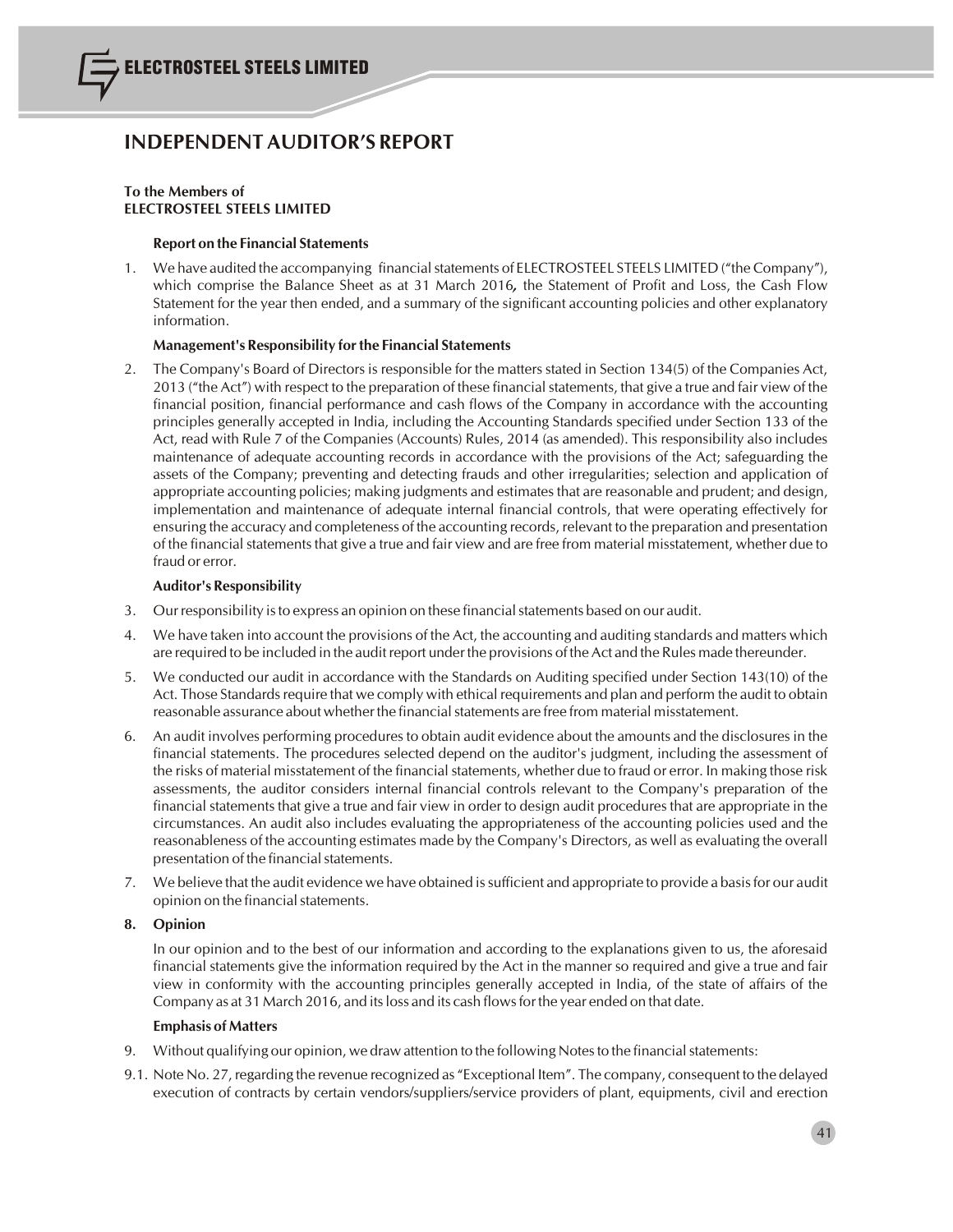commissioning etc. has incurred "Loss of Profit" in past. The part of such claim of "Loss of Profit" as assessed by the Company has been recovered from the available balance in the respective Supplier's Accounts and recognized as income in the Statement of Profit and Loss for the year. The unrecovered such "Loss of Profit" will be accounted for in the year significant certainty of recovery is established.

9.2 Note No. 41, regarding the preparation of these financial statements on a "going concern basis". The Company incurred a net loss of Rs. 32,654.67 lacs during the year ended March 31, 2016 and, as of that date, the Company's current liabilities exceeded its current assets by Rs 320,780.13 lacs, further the Company's net worth has also been substantially eroded as at the balance sheet date. Since the full compliance of the sanctioned CDR package could not be made with, the lenders have invoked Strategic Debt Restructuring (SDR) pursuant to RBI circulars dated 08.06.2015 & 24.09.2015, the implementation is under progress. However, in view of the increase in the operations of the production facilities and the Company's EBIDTA being positive also in this year, these financial statements have been prepared on a "going concern basis" and no adjustment has been made to the carrying value of the assets and liabilities.

Our opinion is not modified in respect of these matters.

#### **Report on Other Legal and Regulatory Requirements**

- 10. As required by the Companies (Auditor's Report) Order, 2016 ("the Order") issued by the Central Government of India in terms of Section 143(11) of the Act, we give in the Annexure A a statement on the matters specified in paragraphs 3 and 4 of the Order.
- 11. As required by Section 143(3) of the Act, we report that:
	- a. we have sought and obtainedall the information and explanations which to the best of our knowledge and belief were necessary for the purpose of our audit;
	- b. In our opinion, proper books of account as required by law have been kept by the Company so far as it appears from our examination of those books;
	- c. The financial statements dealt with by this report are in agreement with the books of account;
	- d. In our opinion, the aforesaid financial statements comply with the Accounting Standards specified under Section 133 of the Act, read with Rule 7 of the Companies (Accounts) Rules, 2014 (as amended);
	- e. The two matters described in paragraph 9 under the emphasis of matters paragraph, in our opinion may have adverse effect on the functioning of the company;
	- f. On the basis of the written representations received from the directors as on 31 March 2016 and taken on record by the Board of Directors, none of the directors is disqualified as on 31 March 2016 from being appointed as a director in terms of Section 164(2) of the Act;
	- g. With respect to the adequacy of the internal financial controls over financial reporting (IFCoFR) of the Company and the operating effectiveness of such controls refer to our separate report in Annexure 'B'.
	- h. With respect to the other matters to be included in the Auditor's Report in accordance with Rule 11 of the Companies (Audit and Auditors) Rules, 2014, in our opinion and to the best of our information and according to the explanations given to us:
		- i. the Company does not have any pending litigations which would impact its financial position;
		- ii. the Company, as detailed in Note 40 to the financial statements, has made provision, as required under the applicable laws or accounting for material foreseeable losses, if any, on long-term contracts including derivative contracts;
		- iii. there were no amounts which were required to be transferred to the Investor Education and Protection Fund by the Company.

For **B Chhawchharia & Co.** *Chartered Accountants* Firm's Registration No.: 305123E

**S K Chhawchharia** Place : Kolkata *Partner* Date : May 13, 2016 Membership No.:008482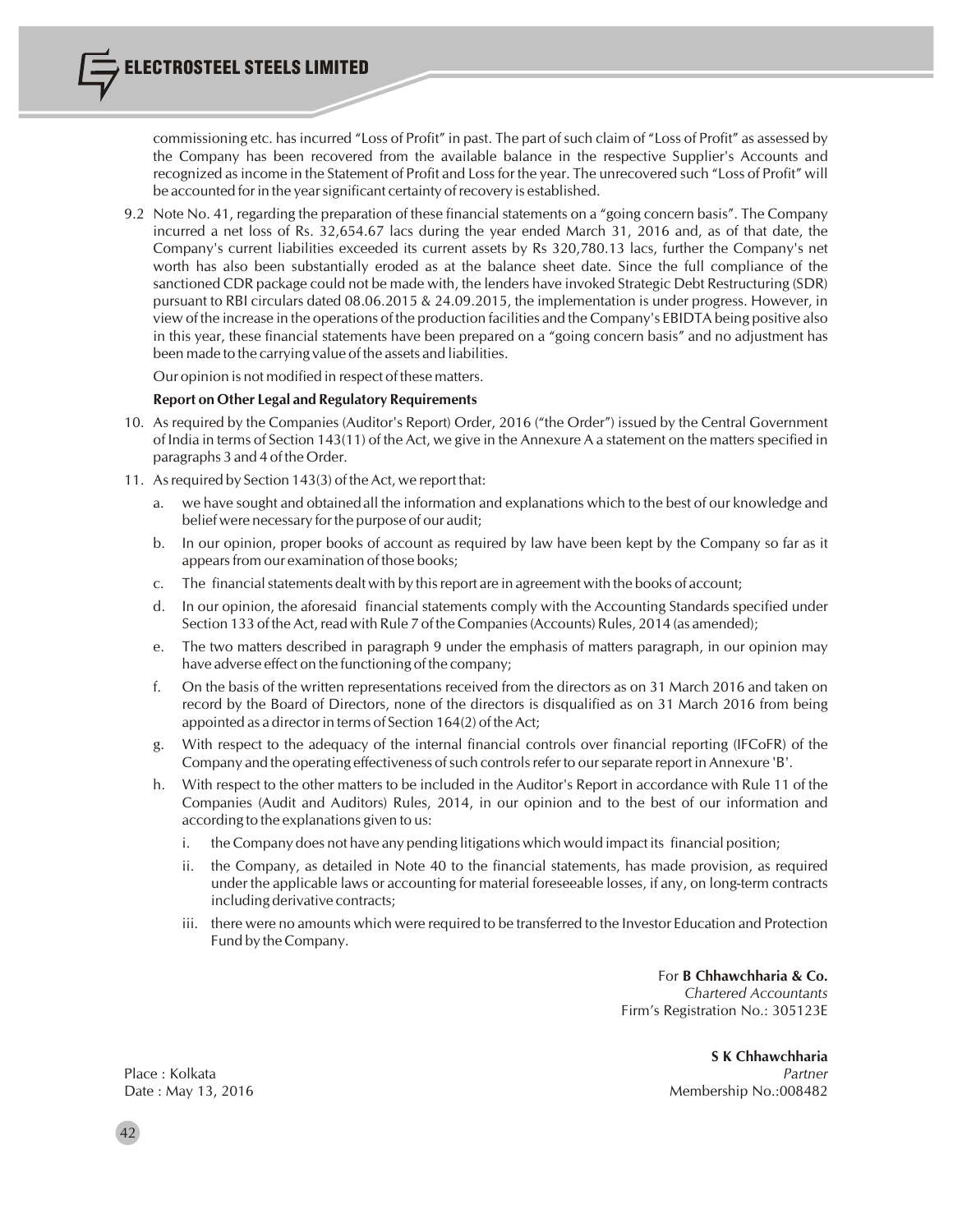## **Annexure A to the Independent Auditor's Report of even date to the members of Electrosteel Steels Limited**, **on the financial statements for the year ended 31st March, 2016**

Based on the audit procedures performed for the purpose of reporting a true and fair view on the financial statements of the Company and taking into consideration the information and explanations given to us and the books of account and other records examined by us in the normal course of audit, we report that:

- (i) (a) The Company has maintained proper records showing full particulars, including quantitative details and situation of fixed assets.
	- (b) As planned, a part of the fixed assets have been physically verified by the management during the year and no material discrepancies were noticed on such verification. In our opinion, the frequency of verification of the fixed assets is reasonable having regard to the size of the Company and the nature of its assets.
	- (c) According to the information and explanations given to us and on the basis of our examination of the records of the Company, the title deeds of immovable properties are held in the name of the Company except for 61 no's of cases of Freehold land comprising of 222.29 acres aggregating to amount of Rs. 1,550.26 lacs- registration pending for approval of Government of Jharkhand, Department of revenue.
- (ii) (a) The management has conducted physical verification of inventory at reasonable intervals during the year.
	- (b) The procedures of physical verification of inventory followed by the management are reasonable and adequate in relation to the size of the Company and the nature of its business.
	- (c) The Company is maintaining proper records of inventory and no material discrepancies between physical inventory and book records were noticed on physical verification.
- (iii) The Company has not granted any loan, secured or unsecured to companies, firms, LLP or other parties covered in the register maintained under Section 189 of the Act. Accordingly, the provisions of clauses 3(iii)(a),3(iii)(b) and 3(iii)(c)of the Order are not applicable.
- (iv) The Company does not have any loan, investment, guarantees and securities. Accordingly the provisions clause 3(iv) of the Order is not applicable.
- (v) The Company has not accepted any deposits within the meaning of Sections 73 to 76 of the Act and the Companies (Acceptance of Deposits) Rules, 2014 (as amended). Accordingly, the provisions of clause 3(v) of the Order are not applicable.
- (vi) We have broadly reviewed the books of account maintained by the Company pursuant to the Rules made by the Central Government for the maintenance of cost records under sub-section (1) of Section 148 of the Act in respect of Company's products/services and are of the opinion that, *prima facie,* the prescribed accounts and records have been made and maintained. However, we have not made a detailed examination of the cost records with a view to determine whether they are accurate or complete. As informed, the cost audit for the year is under progress.
- (vii) (a) According to the information and explanations given to us and on the basis of our examination of the records of the Company, amounts deducted/accrued in the books of account in respect of undisputed statutory dues including provident fund, employees' state insurance, income-tax, sales-tax, service tax, duty of customs, duty of excise, value added tax, cess and other material statutory dues, as applicable, have generally been regularly deposited to the appropriate authorities. *Further,* no undisputed amounts payable in respect thereof were outstanding on the year-end for a period of more than six months from the date they became payable.
	- (b) According to the information and explanations given to us, the following dues outstanding in respect of income-tax, sales-tax, service tax, duty of customs, duty of excise, value added tax and cess on account of any dispute, are as follows:

| Name of the statute                    | Nature of<br>dues  | Amount<br>(Rs.Lacs) | Period to<br>which the<br>amount relates | Forum where dispute<br>is pending                 |
|----------------------------------------|--------------------|---------------------|------------------------------------------|---------------------------------------------------|
| Central Excise Act, 1944               | <b>Excise Duty</b> | 75.97               | 2009-10                                  | <b>CESTAT</b>                                     |
| Service Tax under<br>Finance Act, 1994 | Service Tax        | 2,215.62            | $2007 - 08$ &<br>2008-09                 | <b>CESTAT</b>                                     |
| Service Tax under<br>Finance Act, 1994 | Service Tax        | 317.72              | 2009-10                                  | <b>CESTAT</b>                                     |
| Service Tax under<br>Finance Act, 1994 | Service Tax        | 1,071.40            | 2007-08 to<br>2011-12                    | <b>CESTAT</b>                                     |
| Service Tax under<br>Finance Act, 1994 | Service Tax        | 13.34               | 2014-15                                  | The Joint Commissioner<br>of Service Tax, Kolkata |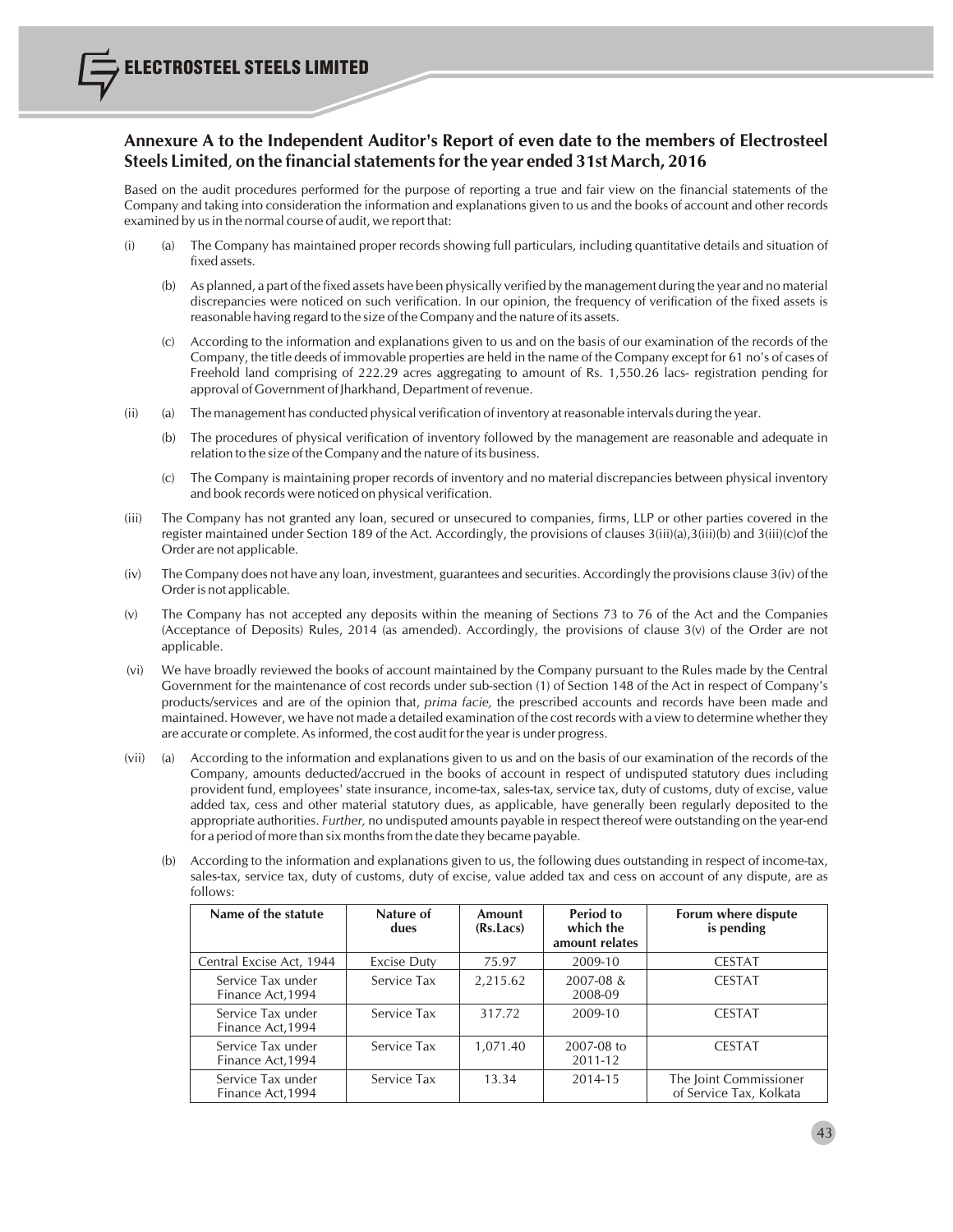| Name of the statute               | Nature of<br>dues | Amount<br>(Rs.Lacs) | <b>Period to</b><br>whichthe<br>amount relates | Forum where dispute<br>is pending                                                                        |
|-----------------------------------|-------------------|---------------------|------------------------------------------------|----------------------------------------------------------------------------------------------------------|
| Custom Act, 1962                  | Custom duty       | 5,974.73            | 2008-09 to<br>2011-12                          | <b>Additional Director</b><br>General, Directorate of<br>Revenue Intelligence,<br>New Delhi              |
| Custom Act, 1962                  | Custom duty       | 19,569.38           | $2009 - 10$ &<br>2010-11                       | Principal, Additional Director<br>General, Directorate of<br>Revenue Intelligence,<br>Kolkata Zonal Unit |
| Custom Act, 1962                  | Custom duty       | 10,267.82           | 2008-09 &<br>2009-10                           | Principal, Additional Director<br>General, Directorate of<br>Revenue Intelligence,<br>Kolkata Zonal Unit |
| <b>Iharkhand VAT</b><br>Act, 2015 | Value Added Tax   | 101.61              | 2010-11                                        | <b>Commissioner Commercial</b><br>taxes, Jharkhand                                                       |
| Iharkhand VAT<br>Act, 2015        | Value Added Tax   | 273.16              | 2012-13                                        | Deputy Commissioner of<br>Commercial Taxes, Jharkhand                                                    |
| <b>Iharkhand VAT</b><br>Act, 2015 | Value Added Tax   | 8,196.22            | 2011-12                                        | <b>Commissioner Commercial</b><br>Taxes, Jharkhand                                                       |
| Iharkhand VAT<br>Act, 2015        | Value Added Tax   | 3,936.83            | 2012-13                                        | <b>Commissioner Commercial</b><br>Taxes, Jharkhand                                                       |
| Iharkhand VAT<br>Act, 2015        | Value Added Tax   | 138.94              | 2013-14                                        | <b>Commissioner Commercial</b><br>taxes, Jharkhand                                                       |
| Iharkhand VAT<br>Act, 2015        | Value Added Tax   | 9.11                | 2008-09 to<br>2010-11                          | <b>Commissioner Commercial</b><br>taxes, Jharkhand                                                       |
| Central Sales Tax,<br>1956        | Central Sales Tax | 115.08              | 2011-12                                        | <b>Commissioner Commercial</b><br>taxes, Jharkhand                                                       |
| Central Sales Tax,<br>1956        | Central Sales Tax | 392.78              | 2012-13                                        | <b>Commissioner Commercial</b><br>taxes, Jharkhand                                                       |

(viii) The Company has defaulted in the payment of principal as well as interest dues to the following banks and Financial Institutions:

|                       |           |                                |                 | Amount (in Lakhs)           |
|-----------------------|-----------|--------------------------------|-----------------|-----------------------------|
| Name of the Bank      | Principal | <b>Period</b>                  | <b>Interest</b> | <b>Period</b>               |
| Allahabad Bank        | 1,650.28  | December 2015<br>to March 2016 | 3,151.46        | April 2015<br>to March 2016 |
| Andhra Bank           | 6,44.37   | December 2015<br>to March 2016 | 1,230.11        | April 2015<br>to March 2016 |
| Bank of Baroda        | 966.01    | December 2015<br>to March 2016 | 1,833.72        | April 2015<br>to March 2016 |
| Bank of India         | 1,137.69  | December 2015<br>to March 2016 | 2,172.90        | April 2015<br>to March 2016 |
| Bank of Maharashtra   | 724.99    | December 2015<br>to March 2016 | 1,385.00        | April 2015<br>to March 2016 |
| Canara Bank           | 2,864.80  | December 2015<br>to March 2016 | 5,538.51        | April 2015<br>to March 2016 |
| Central Bank of India | 766.71    | December 2015<br>to March 2016 | 1,476.56        | April 2015<br>to March 2016 |
| Corporation Bank      | 1,036.39  | December 2015<br>to March 2016 | 1,994.64        | April 2015<br>to March 2016 |
| Dena Bank             | 662.40    | December 2015<br>to March 2016 | 1,258.32        | April 2015<br>to March 2016 |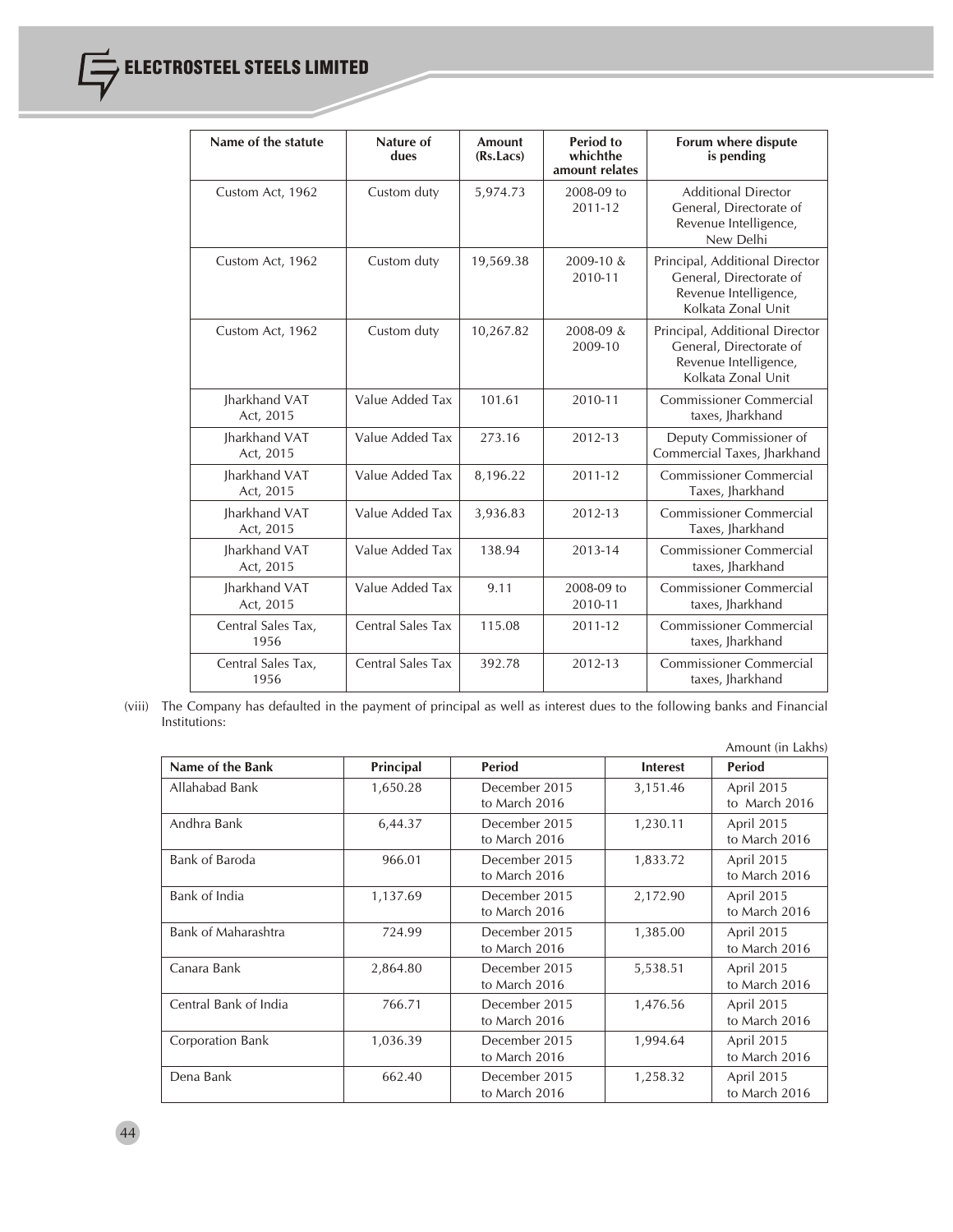| Name of the Bank                     | Principal                   | <b>Period</b>                  | <b>Interest</b>                   | <b>Period</b>               |
|--------------------------------------|-----------------------------|--------------------------------|-----------------------------------|-----------------------------|
| <b>ICICI</b>                         | 239.25                      | December 2015<br>to March 2016 | 406.48                            | June 2015<br>to March 2016  |
| <b>Indian Bank</b>                   | 951.57                      | December 2015<br>to March 2016 | 1,818.98                          | April 2015<br>to March 2016 |
| Indian Overseas Bank                 | 2,397.05                    | December 2015<br>to March 2016 | 4,600.58                          | April 2015<br>to March 2016 |
| <b>J&amp;K Bank</b>                  | 342.76                      | December 2015<br>to March 2016 | 654.28                            | April 2015<br>to March 2016 |
| Oriental Bank of Commerce            | 2,490.71                    | December 2015<br>to March 2016 | 4,735.19                          | April 2015<br>to March 2016 |
| Punjab & Sind Bank                   | 684.32                      | December 2015<br>to March 2016 | 1,306.29                          | April 2015<br>to March 2016 |
| Punjab National Bank                 | 3,299.91                    | December 2015<br>to March 2016 | 6,271.20                          | April 2015<br>to March 2016 |
| State Bank of Hyderabad              | 2,734.55                    | December 2015<br>to March 2016 | 5,215.50                          | April 2015<br>to March 2016 |
| State Bank of India                  | 11,375.76                   | December 2015<br>to March 2016 | 21,708.37                         | April 2015<br>to March 2016 |
| State Bank of Mysore                 | 1,338.54                    | December 2015<br>to March 2016 | 2,562.45                          | April 2015<br>to March 2016 |
| State Bank of Patiala                | 2,212.53                    | December 2015<br>to March 2016 | 4,267.25                          | April 2015<br>to March 2016 |
| State Bank of Travancore             | 1,788.39                    | December 2015<br>to March 2016 | 3,444.39                          | April 2015<br>to March 2016 |
| Syndicate Bank                       | 905.86                      | December 2015<br>to March 2016 | 2,012.35                          | April 2015<br>to March 2016 |
| <b>UCO Bank</b>                      | 2,797.77                    | December 2015<br>to March 2016 | 5,355.63                          | April 2015<br>to March 2016 |
| Union Bank of India                  | 1,610.23                    | December 2015<br>to March 2016 | 3,096.74                          | April 2015<br>to March 2016 |
| United Bank of India                 | 1,875.48                    | December 2015<br>to March 2016 | 3,580.38                          | April 2015<br>to March 2016 |
| Vijaya Bank                          | 1,152.22                    | December 2015<br>to March 2016 | 2,213.88                          | April 2015<br>to March 2016 |
| Name of the Financial<br>Institution | Principal<br><b>Default</b> | <b>Period</b>                  | <b>Interest</b><br><b>Default</b> | <b>Period</b>               |
| <b>HUDCO</b>                         | 1,651.99                    | December 2015<br>to March 2016 | 3,224.90                          | April 2015<br>to March 2016 |
| IL&FS                                | 105.31                      | December 2015<br>to March 2016 | 187.04                            | April 2015<br>to March 2016 |
| LIC of India                         | 951.24                      | December 2015<br>to March 2016 | 1,856.94                          | April 2015<br>to March 2016 |
| SREI                                 | 2,986.00                    | March 2016                     | 3,932.32                          | April 2015<br>to March 2016 |
| SREI                                 | 1,137.45                    | July 2015<br>to March 2016     | 7.33                              | April 2015<br>to March 2016 |

(ix) Company did not raise any money by way of initial public offer or further public offer (including debt instrument) during the year. Further disbursement of Term loan received during the year, term loans were applied for the purpose they were raised.

(x) According to the information and explanations given to us, no material fraud by the Company or on the Company by its officers or employees has been noticed or reported during the course of our audit.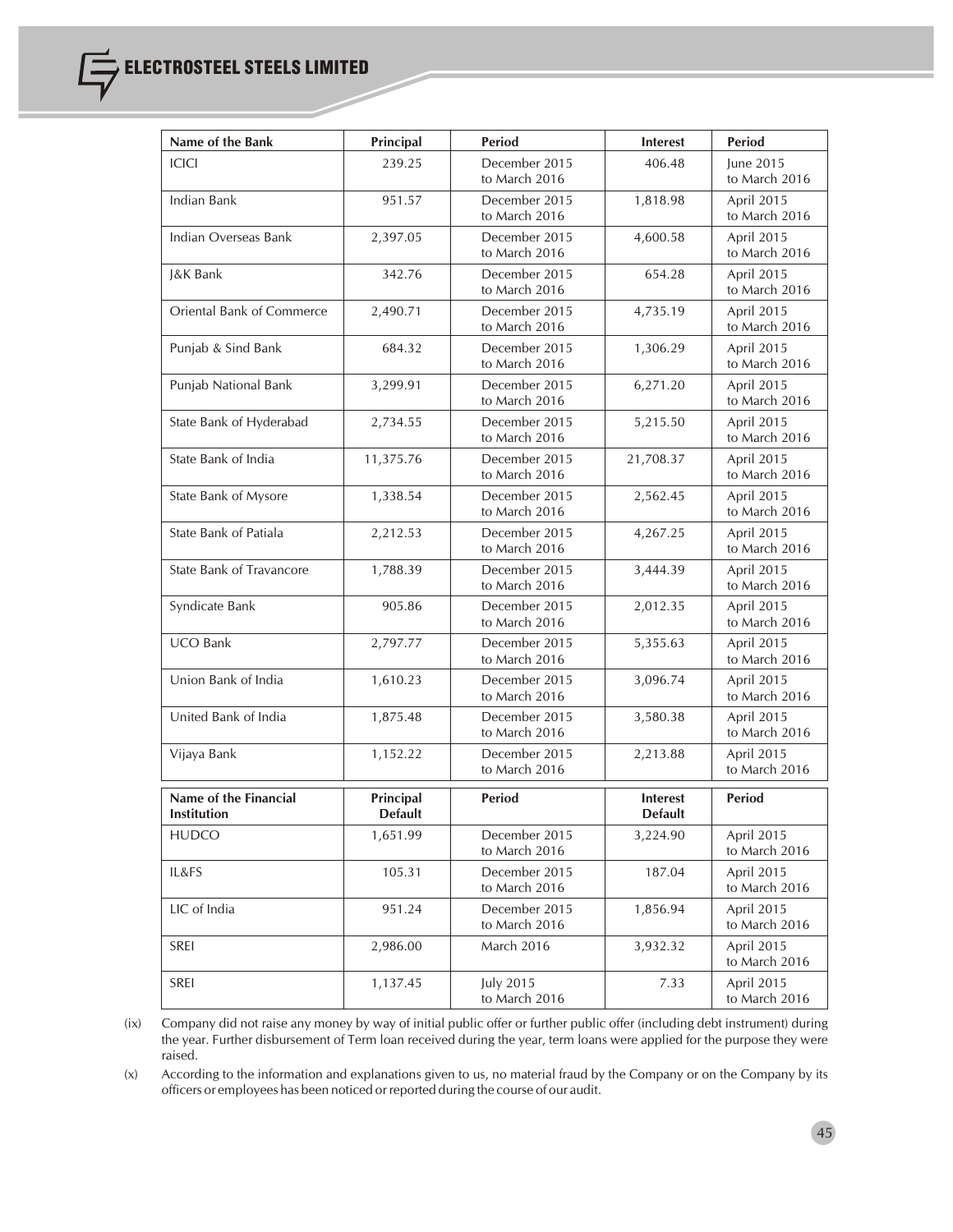- (xi) According to the information and explanations given to us and based on our examination of the records of the Company, the Company has paid /provided for managerial remuneration in accordance with the requisite approvals mandated by the provisions of section 197 read with schedule V to the Act.
- (xii) In our opinion and according to the information and explanations given to us, the Company is not a nidhi company. Accordingly, paragraph 3(xii) of the Order is not applicable.
- (xiii) According to the information and explanations given to us and based on our examination of the records of the Company, transactions with the related parties are in compliance with section 177 and 188 of the Act where applicable and details of such transactions have been disclosed in the financial statements as required by the applicable accounting standards.
- (xiv) According to the information and explanations given to us and based on our examination of the records of the Company, the Company has not made any preferential allotment or private placement of shares or fully or partly convertible debentures during the year.
- (xv) According to the information and explanations given to us and based on our examination of the records of the Company, the Company has not entered into non cash transactions with directors or persons connected with him.
- (xvi) The Company is not required to be registered under section 45-IA of the Reserve Bank of India Act, 1934.

For **B Chhawchharia & Co.** *Chartered Accountants* Firm's Registration No.: 305123E

**S K Chhawchharia** Place : Kolkata *Partner* Date : May 13, 2016 Membership No.:008482

#### **Annexure B to the Auditor's Report**

**Report on the Internal Financial Controls under Clause (i) of Sub-section 3 of Section 143 of the Companies Act, 2013 ("the Act")**

1. In conjunction with our audit of the financial statements of Electrosteel Steels Limited ("the Company") as of and for the year ended 31 March 2016, we have audited the internal financial controls over financial reporting (IFCoFR) of the company of as of that date.

#### **Management's Responsibility for Internal Financial Controls**

2. The Company's management is responsible for establishing and maintaining internal financial controls based on the internal control over financial reporting criteria established by the Company considering the essential components of internal control stated in the Guidance Note on Audit of Internal financial controls over financial reporting issued by ICAI. These responsibilities include the design, implementation and maintenance of adequate internal financial controls that were operating effectively for ensuring the orderly and efficient conduct of its business, including adherence to company's policies, the safeguarding of its assets, the prevention and detection of frauds and errors, the accuracy and completeness of the accounting records, and the timely preparation of reliable financial information, as required under the Act.

#### **Auditors' Responsibility**

- 3. Our responsibility is to express an opinion on the Company's IFCoFR based on our audit. We conducted our audit in accordance with the Standards on Auditing, issued by the Institute of Chartered Accountants of India (ICAI) and deemed to be prescribed under section 143(10) of the Act, to the extent applicable to an audit of IFCoFR, and the Guidance Note on Audit of Internal Financial Controls Over Financial Reporting (the "Guidance Note") issued by the ICAI. Those Standards and the Guidance Note require that we comply with ethical requirements and plan and perform the audit to obtain reasonable assurance about whether adequate IFCoFR were established and maintained and if such controls operated effectively in all material respects.
- 4. Our audit involves performing procedures to obtain audit evidence about the adequacy of the IFCoFR and their operating effectiveness. Our audit of IFCoFR included obtaining an understanding of IFCoFR, assessing the risk that a material weakness exists, and testing and evaluating the design and operating effectiveness of internal control based on the assessed risk. The procedures selected depend on the auditor's judgement, including the assessment of the risks of material misstatement of the financial statements, whether due to fraud or error.

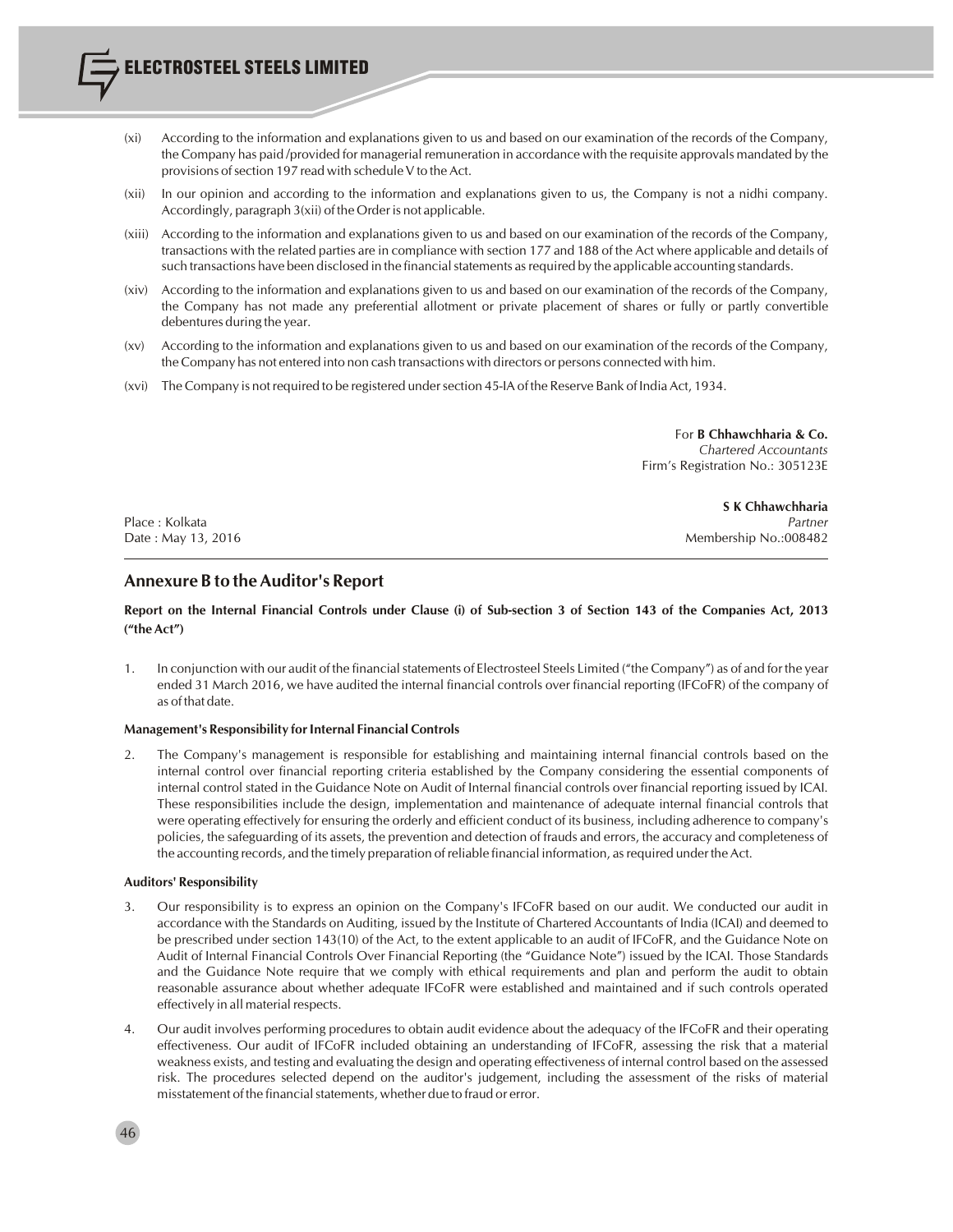

#### **Meaning of Internal Financial Controls over Financial Reporting**

ELECTROSTEEL STEELS LIMITED

6. A company's IFCoFR is a process designed to provide reasonable assurance regarding the reliability of financial reporting and the preparation of financial statements for external purposes in accordance with generally accepted accounting principles. A company's IFCoFR includes those policies and procedures that (1) pertain to the maintenance of records that, in reasonable detail, accurately and fairly reflect the transactions and dispositions of the assets of the company; (2) provide reasonable assurance that transactions are recorded as necessary to permit preparation of financial statements in accordance with generally accepted accounting principles, and that receipts and expenditures of the company are being made only in accordance with authorisations of management and directors of the company; and (3) provide reasonable assurance regarding prevention or timely detection of unauthorised acquisition, use, or disposition of the company's assets that could have a material effect on the financial statements.

#### **Inherent Limitations of Internal Financial Controls over Financial Reporting**

7. Because of the inherent limitations of IFCoFR, including the possibility of collusion or improper management override of controls, material misstatements due to error or fraud may occur and not be detected. Also, projections of any evaluation of the IFCoFR to future periods are subject to the risk that IFCoFR may become inadequate because of changes in conditions, or that the degree of compliance with the policies or procedures may deteriorate.

#### **Opinion**

8. In our opinion, the Company has, in all material respects, adequate internal financial controls over financial reporting and such internal financial controls over financial reporting were operating effectively as at 31 March 2016, based on the internal control over financial reporting criteria established by the Company considering the essential components of internal control stated in the Guidance Note on Audit of Internal Financial Controls Over Financial Reporting issued by ICAI.

> For **B Chhawchharia & Co.** *Chartered Accountants* Firm's Registration No.: 305123E

**S K Chhawchharia** Place : Kolkata *Partner* Date : May 13, 2016 Membership No.:008482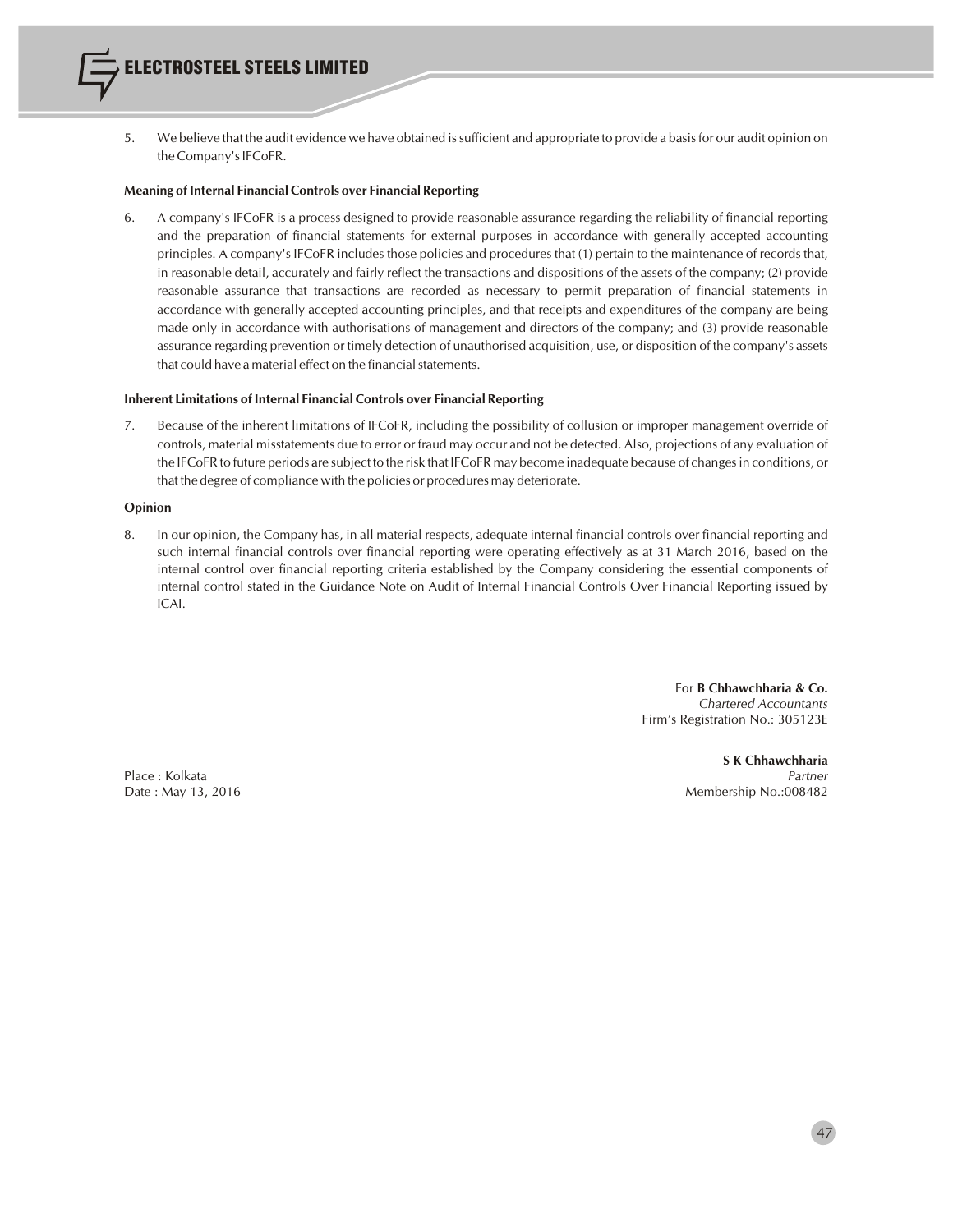# **BALANCE SHEET AS AT 31ST MARCH, 2016**

|                   |                                        | Note           | As at 31 <sup>st</sup> March, 2016<br>Rs. in Lakhs | Rs. in Lakhs           | As at 31 <sup>st</sup> March, 2015<br>Rs. in Lakhs | Rs. in Lakhs           |
|-------------------|----------------------------------------|----------------|----------------------------------------------------|------------------------|----------------------------------------------------|------------------------|
|                   | <b>EQUITY &amp; LIABILITIES</b>        |                |                                                    |                        |                                                    |                        |
|                   | <b>Shareholders' Funds</b>             |                |                                                    |                        |                                                    |                        |
| (a)               | Share Capital                          | $\overline{2}$ | 240,923.50                                         |                        | 240,923.50                                         |                        |
|                   | (b) Reserves and Surplus               | 3              | (164, 294.24)                                      | 76,629.26              | (131, 639.57)                                      | 109,283.93             |
|                   | <b>Non-Current Liabilities</b>         |                |                                                    |                        |                                                    |                        |
| (a)               | Long-Term Borrowings                   | 4              | 816,406.74                                         |                        | 889,724.10                                         |                        |
| (b)               | Other Long-Term Liabilities            | 5              | 35.40                                              |                        | 69.47                                              |                        |
| (c)               | Long-Term Provisions                   | 6              | 596.20                                             | 817,038.34             | 433.76                                             | 890,227.33             |
|                   | <b>Current Liabilities</b>             |                |                                                    |                        |                                                    |                        |
| (a)               | Short-Term Borrowings                  | 7              | 64,378.70                                          |                        | 58,019.78                                          |                        |
| (b)               | <b>Trade Payables</b>                  | 8              | 36,571.64                                          |                        | 24,706.60                                          |                        |
| (c)               | Other Current Liabilities              | 9              | 367,397.69                                         |                        | 253,689.93                                         |                        |
| (d)               | Short-Term Provisions                  | 6              | 209.81                                             | 468,557.84             | 172.76                                             | 336,589.07             |
|                   | <b>TOTAL</b>                           |                |                                                    | 1,362,225.44           |                                                    | 1,336,100.33           |
|                   | <b>ASSETS</b>                          |                |                                                    |                        |                                                    |                        |
|                   | <b>Non-Current Assets</b>              |                |                                                    |                        |                                                    |                        |
| (a)               | <b>Fixed Assets</b>                    |                |                                                    |                        |                                                    |                        |
|                   | <b>Tangible Assets</b><br>(i)          | 10             | 1,019,934.43                                       |                        | 464,790.20                                         |                        |
|                   | Intangible Assets<br>(ii)              | 10             | 242.44                                             |                        | 130.25                                             |                        |
|                   | (iii) Capital Work-In-Progress         |                | 183,280.11                                         |                        | 681,903.70                                         |                        |
|                   | (b) Long-Term Loans and Advances       | 11             |                                                    | 10,990.75 1,214,447.73 |                                                    | 16,356.60 1,163,180.75 |
|                   |                                        |                |                                                    |                        |                                                    |                        |
|                   | <b>Current Assets</b>                  |                |                                                    |                        |                                                    |                        |
| (a)               | <b>Current Investments</b>             | 12             |                                                    |                        | 4,007.77                                           |                        |
| (b)               | Inventories                            | 13             | 73,576.24                                          |                        | 81,902.32                                          |                        |
| $\left( c\right)$ | <b>Trade Receivables</b>               | 14             | 25,074.83                                          |                        | 11,435.49                                          |                        |
| (d)               | Cash and Cash Equivalents              | 15             | 5,245.90                                           |                        | 25,980.98                                          |                        |
| (e)               | Short-Term Loans and Advances          | 11             | 15,754.91                                          |                        | 11,777.10                                          |                        |
| (f)               | <b>Other Current Assets</b>            | 16             | 28,125.83                                          | 147,777.71             | 37,815.92                                          | 172,919.58             |
|                   | <b>TOTAL</b>                           |                |                                                    | 1,362,225.44           |                                                    | 1,336,100.33           |
|                   | <b>Significant Accounting Policies</b> | 1              |                                                    |                        |                                                    |                        |

The accompanying notes are an integral part of the financial statements.

As per our Report of even date **For and on behalf of the Board** For and on behalf of the Board

**For B. Chhawchharia & Co. Firm Registration No. 305123E** Chartered Accountants

**S.K. Chhawchharia** Partner M. No. 008482

Kolkata May 13, 2016

| Lalit Kumar Singhi | Director                  |
|--------------------|---------------------------|
| R S Singh          | <b>Wholetime Director</b> |
| Ashutosh Agarwal   | Chief Financial Officer   |
| Anubhav Maheshwari | Company Secretary         |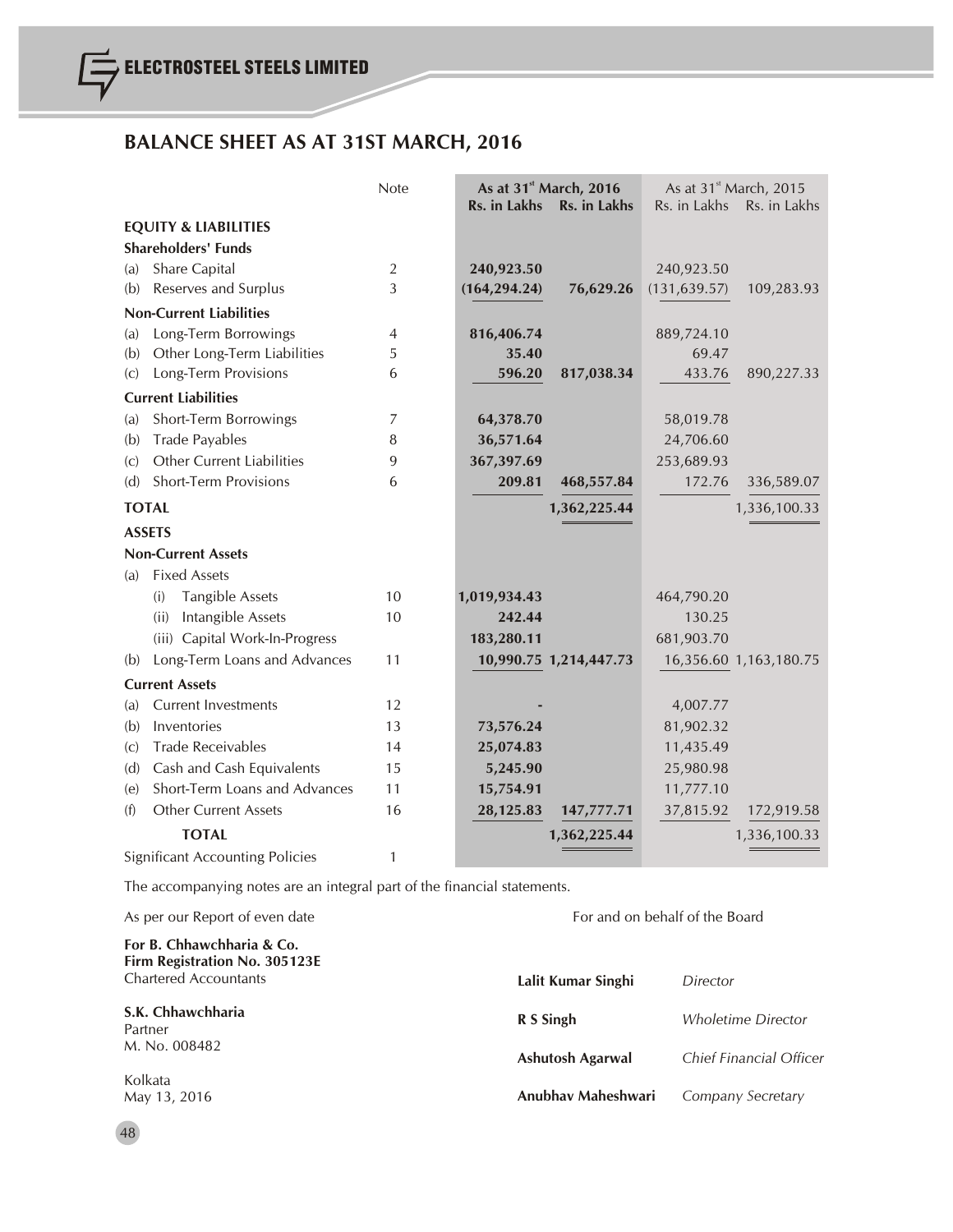# **STATEMENT OF PROFIT & LOSS FOR THE YEAR ENDED 31ST MARCH, 2016**

|      |                                                                          |                                                                                  | <b>Note</b> | <b>Year ended</b><br>31 <sup>st</sup> March, 2016<br>Rs. in Lakhs | Year ended<br>31 <sup>st</sup> March, 2015<br>Rs. in Lakhs |  |
|------|--------------------------------------------------------------------------|----------------------------------------------------------------------------------|-------------|-------------------------------------------------------------------|------------------------------------------------------------|--|
| I.   |                                                                          | <b>Revenue from operations</b>                                                   |             |                                                                   |                                                            |  |
|      |                                                                          | Sale of Products                                                                 |             | 279,520.94                                                        | 198,631.48                                                 |  |
|      |                                                                          | Other operating revenue                                                          |             | 9,354.95                                                          | 4,656.10                                                   |  |
|      |                                                                          | Revenue from operations (Gross)                                                  | 17          | 288,875.89                                                        | 203, 287.58                                                |  |
|      |                                                                          | Less: Excise duty                                                                |             | 29,106.42                                                         | 20,163.51                                                  |  |
|      |                                                                          | <b>Revenue from operations (Net)</b>                                             |             | 259,769.47                                                        | 183,124.07                                                 |  |
| Ш.   |                                                                          | Other Income                                                                     | 18          | 1,516.41                                                          | 1,560.49                                                   |  |
| III. |                                                                          | Total Revenue $(I + II)$                                                         |             | 261,285.88                                                        | 184,684.56                                                 |  |
| IV.  |                                                                          | <b>Expenses:</b>                                                                 |             |                                                                   |                                                            |  |
|      | (a)                                                                      | Cost of Raw Materials Consumed                                                   | 19          | 182,744.94                                                        | 148,057.38                                                 |  |
|      | (b)                                                                      | Purchase of Traded Goods (Stock in Trade)                                        |             | 494.77                                                            | 5,861.80                                                   |  |
|      | (c)                                                                      | Changes in Inventories of Finished Goods,<br>Work-in-Progress and Stock-in-Trade | 20          | (7, 185.93)                                                       | (20, 718.24)                                               |  |
|      | (d)                                                                      | <b>Employee Benefits Expense</b>                                                 | 21          | 8,342.71                                                          | 4,473.22                                                   |  |
|      | (e)                                                                      | Finance costs                                                                    | 22          | 52,531.47                                                         | 45,173.13                                                  |  |
|      | (f)                                                                      | Depreciation and amortization expense                                            | 23          | 20,257.93                                                         | 20,085.09                                                  |  |
|      | (g)                                                                      | Other expenses                                                                   | 24          | 64,406.58                                                         | 44,155.31                                                  |  |
|      |                                                                          | <b>Total expenses</b>                                                            |             | 321,592.47                                                        | 247,087.69                                                 |  |
| V.   |                                                                          | Profit before Exceptional Items and Tax (III - IV)                               |             | (60, 306.59)                                                      | (62, 403.13)                                               |  |
| VI.  |                                                                          | <b>Exceptional Items</b>                                                         | 27          | 27,651.92                                                         |                                                            |  |
|      |                                                                          | VII. Profit before Tax (V - VI)                                                  |             | (32,654.67)                                                       | (62, 403.13)                                               |  |
|      |                                                                          | VIII. Extra Ordinary Items                                                       |             |                                                                   |                                                            |  |
| IX.  |                                                                          | <b>Tax Expenses</b>                                                              |             |                                                                   |                                                            |  |
|      |                                                                          | <b>Current Tax</b>                                                               |             | 0.00                                                              | 1.10                                                       |  |
| Χ.   |                                                                          | Profit/(Loss) for the Period (VII + VIII - IX)                                   |             | (32, 654.67)                                                      | (62, 404.23)                                               |  |
| XI.  |                                                                          | Earning per Equity Share (nominal value of share Rs.10)                          |             |                                                                   |                                                            |  |
|      | (a)                                                                      | <b>Basic</b>                                                                     |             | (1.36)                                                            | (2.68)                                                     |  |
|      | (b)                                                                      | Diluted                                                                          |             | (1.36)                                                            | (2.68)                                                     |  |
|      | The accompanying notes are an integral part of the financial statements. |                                                                                  |             |                                                                   |                                                            |  |

**For B. Chhawchharia & Co. Firm Registration No. 305123E** Chartered Accountants

**S.K. Chhawchharia** Partner M. No. 008482

Kolkata May 13, 2016

As per our Report of even date **For and on behalf of the Board** For and on behalf of the Board

| Lalit Kumar Singhi | Director                  |
|--------------------|---------------------------|
| R S Singh          | <b>Wholetime Director</b> |
| Ashutosh Agarwal   | Chief Financial Officer   |
| Anubhav Maheshwari | Company Secretary         |

49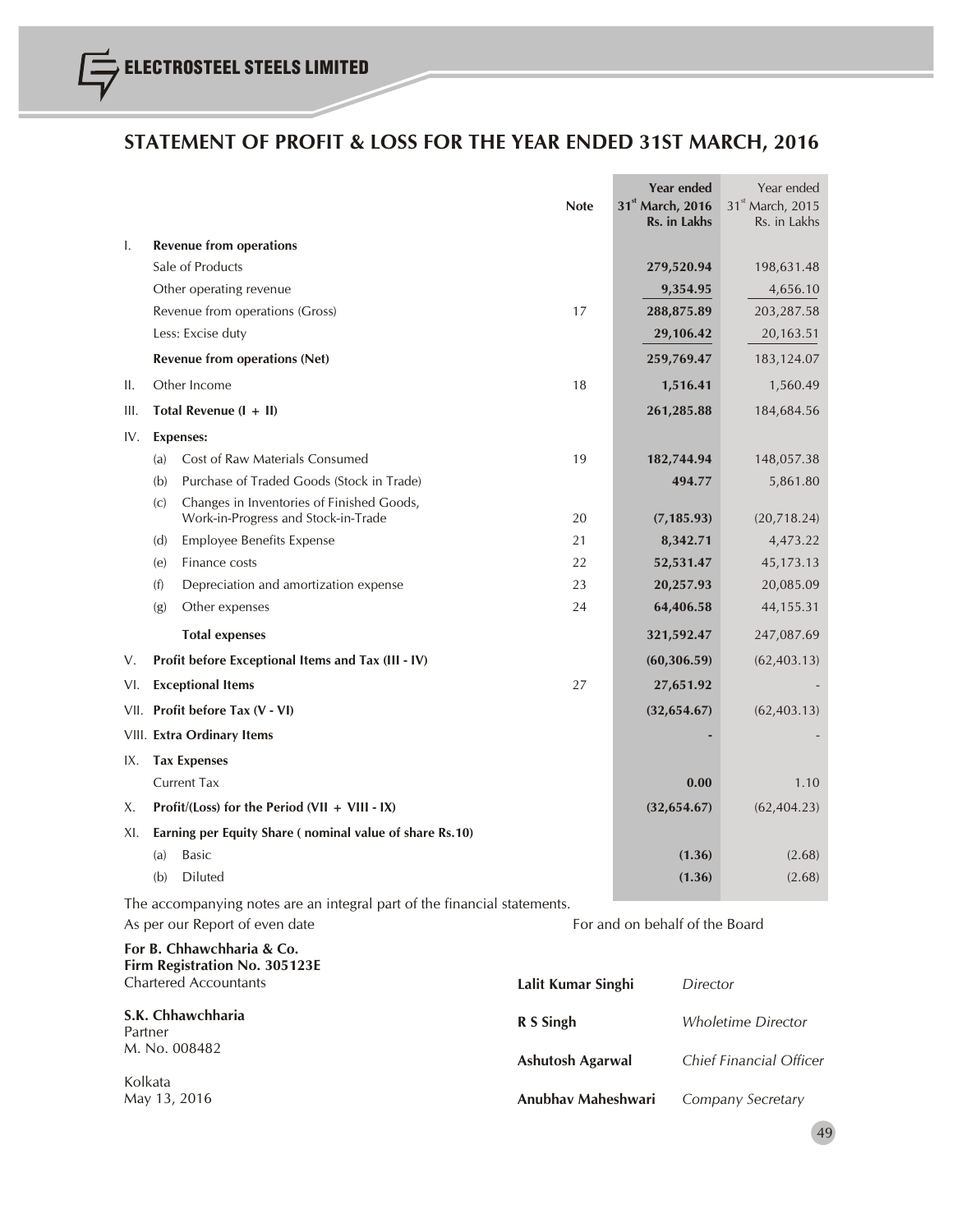# **CASH FLOW STATEMENT FOR THE YEAR ENDED 31ST MARCH, 2016**

|                                                                                                                          | 31 <sup>st</sup> March, 2016 | 31 <sup>st</sup> March, 2015 |
|--------------------------------------------------------------------------------------------------------------------------|------------------------------|------------------------------|
|                                                                                                                          | Rs. in lacs                  | Rs. in lacs                  |
| Cash flow from operating activities                                                                                      |                              |                              |
| Profit before tax<br>Non-cash adjustment to reconcile profit before tax to net cash flows                                | (32,654.67)                  | (62, 403.13)                 |
| Depreciation/amortization on continuing operation                                                                        | 20,257.93                    | 20,085.09                    |
| <b>Exceptional Items</b>                                                                                                 | 27,651.92                    |                              |
| Loss/(profit) on sale of fixed assets                                                                                    | 5.10                         | (5.62)                       |
| Interest expense                                                                                                         | 52,531.47                    | 45,173.13                    |
| Operating profit before working capital changes                                                                          | 67,791.75                    | 2,849.47                     |
| Movements in working capital :                                                                                           |                              |                              |
| Increase/(decrease) in trade payables                                                                                    | 11,865.04                    | 9,779.84                     |
| Increase/(decrease) in long-term provisions                                                                              | 162.44                       | 154.89                       |
| Increase/(decrease) in short-term provisions                                                                             | 38.15                        | 89.95                        |
| Increase/(decrease) in other current liabilities<br>Increase/(decrease) in other long-term liabilities                   | (62,996.52)<br>(34.07)       | 35,879.99                    |
| Decrease/(increase) in trade receivables                                                                                 | (13, 639.34)                 | (9, 233.29)                  |
| Decrease/(increase) in inventories                                                                                       | 8,326.08                     | (45, 284.82)                 |
| Decrease/(increase) in short-term loans and advances                                                                     | (3,963.70)                   | 5,064.44                     |
| Decrease/(increase) in other current assets                                                                              | 9,690.09                     | (37,602.66)                  |
| Cash generated from / (used in) operations                                                                               | 17,239.92                    | (38, 302.19)                 |
| Direct taxes paid (net of refunds)                                                                                       | (15.22)                      | (57.05)                      |
| Net Cash flow from / (used in) operating activities (A)                                                                  | 17,224.70                    | (38, 359.24)                 |
| Cash flow from investing activities                                                                                      |                              |                              |
| Purchase of fixed assets, including intangible assets, CWIP                                                              | (47, 454.67)                 | (66,700.63)                  |
| Proceeds from sale of fixed assets                                                                                       | 16.75                        | 37.75                        |
| Proceeds from sale/ purchase of current investments (Net)<br>Decrease/(increase) in long-term loans and capital advances | 4,007.77                     | 13,613.92                    |
|                                                                                                                          | 5,365.85                     | (5,979.23)                   |
| Net Cash flow from / (used in) investing activities (B)                                                                  | (38,064.30)                  | (59, 028.19)                 |
| Cash flow from financing activities<br>Proceeds from issuance of share capital                                           |                              |                              |
| Proceeds from long-term borrowings                                                                                       | (106.42)                     | 22,250.00<br>125,602.64      |
| (net of repayment, including interest funded into Term Loans)                                                            |                              |                              |
| Proceeds from short-term borrowings (net of repayment)                                                                   | 6,358.92                     | 56,561.21                    |
| Interest paid (including funded interest on Term Loans)                                                                  | (6, 147.98)                  | (87,963.01)                  |
| Net Cash flow from / (used in) financing activities (C)                                                                  | 104.52                       | 116,450.84                   |
| Net increase/(decrease) in cash and cash equivalents $(A + B + C)$                                                       | (20, 735.08)                 | 19,063.41                    |
| Cash and cash equivalents at the beginning of the year                                                                   | 25,980.98                    | 6,917.57                     |
| Cash and cash equivalents at the end of the year                                                                         | 5,245.90                     | 25,980.98                    |
| Components of cash and cash equivalents                                                                                  |                              |                              |
| <b>Balances with Banks</b>                                                                                               |                              |                              |
| In Current Accounts<br>Stamp papers on hand                                                                              | 1,070.77<br>12.03            | 17,644.67<br>15.17           |
| Cash on hand                                                                                                             | 13.25                        | 6.30                         |
| Balance with Bank in Deposit Accounts (held as margin money)                                                             | 4,149.85                     | 8,314.84                     |
| Total cash and cash equivalents                                                                                          | 5,245.90                     | 25,980.98                    |
|                                                                                                                          |                              |                              |
|                                                                                                                          |                              |                              |

As per our Report of even date **For and on behalf of the Board** For and on behalf of the Board **For B. Chhawchharia & Co. Firm Registration No. 305123E** Chartered Accountants **S.K. Chhawchharia** Partner M. No. 008482 Kolkata May 13, 2016 **Lalit Kumar Singhi** *Director* **R S Singh** *Wholetime Director* **Ashutosh Agarwal** *Chief Financial Officer* **Anubhav Maheshwari** *Company Secretary*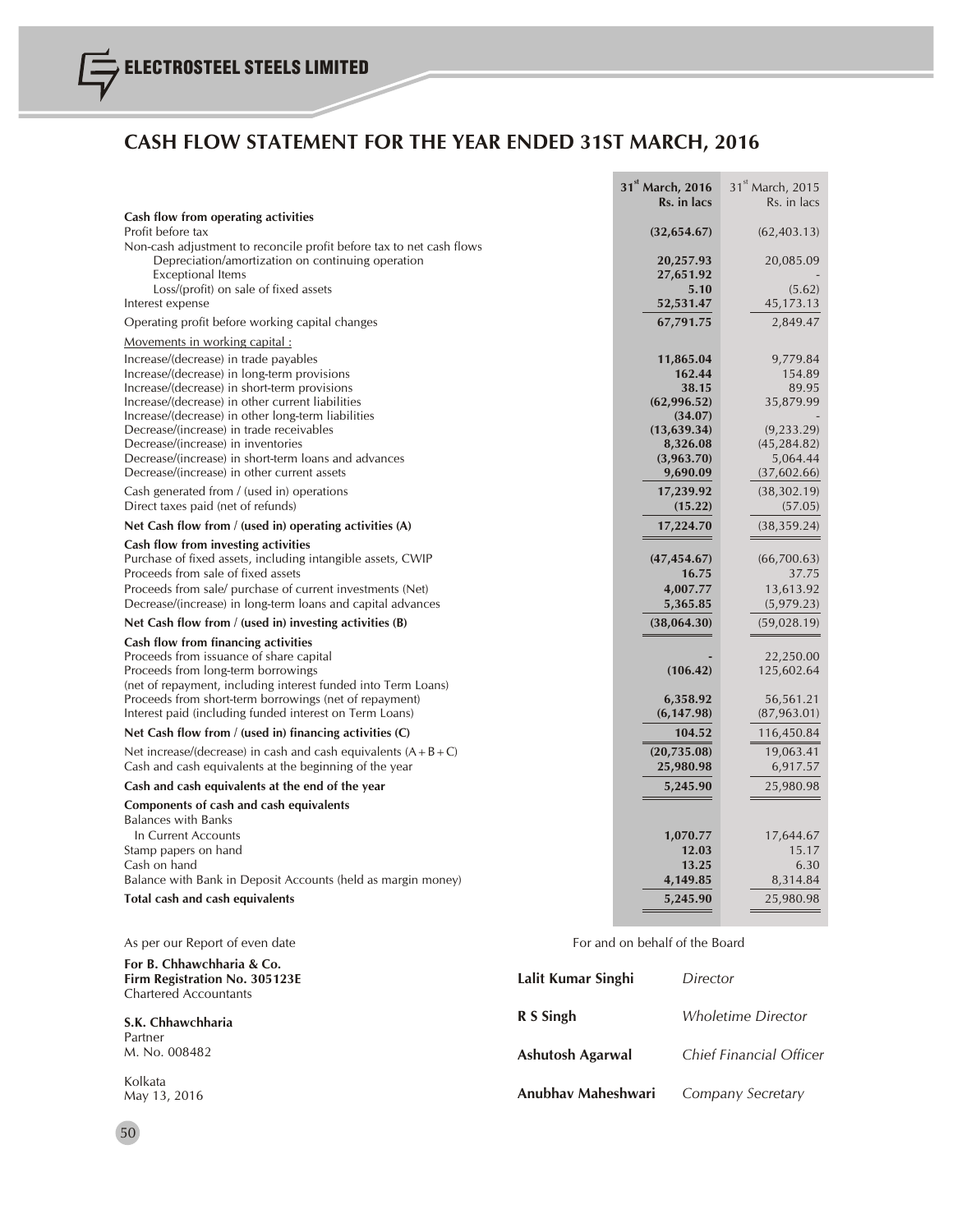#### **1. Significant Accounting Policies**

#### **1.1 Basis of Preparation of Financial Statements**

The Financial Statements have been prepared under the historical cost convention and in accordance with the provisions of the Companies Act, 2013. Accounting policies not referred to otherwise are consistent and are in consonance with the generally accepted accounting principles in India.

#### **1.2 Use of Estimates**

The preparation of financial statements requires estimates and assumptions to be made that affect the reported amount of assets and liabilities on the date of the financial statements and the reported amount of revenues and expenses during the reporting period. Difference between the actual results and estimates are recognised in the period in which the results are known / materialized.

#### **1.3 Tangible and Intangible Fixed Assets**

- (i) Tangible fixed assets are stated at cost of acquisition and subsequent improvements thereto; net of CENVAT / Value Added Tax, rebates, less accumulated depreciation and impairment loss, if any.
- (ii) All costs, including financing costs and net charge on foreign exchange contracts till commencement of commercial production, are capitalised. Cost includes freight, duties, taxes and incidental expenses related to the acquisition and installation of fixed asset.
- (iii) Direct and Indirect Expenditure on implementation of the project prior to commencement of production and stabilization of commercial production of the respective plant facility, are classified as Project Development Expenditure and disclosed under Capital Work-in-Progress (net of income earned during the project development stage).
- (iv) Intangible assets acquired separately are measured on initial recognition at cost. Following initial recognition, intangible assets are carried at cost less accumulated amortisation and impairment loss, if any.

#### **1.4 Depreciation/ Amortisation**

- (i) Depreciation on tangible assets is provided on straight line method on the basis of useful life of the assets and in the manner prescribed in Schedule II to the Companies Act, 2013.
- (ii) Assets costing Rs. 5,000 or less are being fully depreciated in the year of acquisition.
- (iii) Cost of leasehold land is amortized over the period of lease.
- (iv) The intangible assets are amortized on straight line method over the useful economic life of the respective assets.

#### **1.5 Impairment of Assets**

The carrying amounts of the assets are reviewed at each balance sheet date. An asset is treated as impaired when the carrying cost of the asset exceeds its recoverable value. An impairment loss is charged when the asset is identified as impaired.

#### **1.6 Government Grants**

Grants received/to be received, if any, against specified fixed asset is/will be adjusted to the cost of the asset and in case where it is not against any specific fixed asset, the same is/will be taken as Capital Reserve. Further, the revenue grants are/will be recognised in the Statement of Profit and Loss in accordance with the related scheme and in the period in which it is/will be admitted.

#### **1.7 Foreign Currency Transactions**

- Transactions denominated in foreign currencies are normally recorded at the exchange rates prevailing on the date of the transaction. All transactions of integral foreign operations are recorded by applying to the foreign currency amounts on an average exchange rate between the reporting currency and the foreign currency.
- (ii) Monetary items denominated in foreign currencies at the year end are restated at the year end rates. In case of monetary items which are covered by forward exchange contracts, the difference between the year end rate and rate on the date of the contract is recognised as exchange difference and the premium paid/received on forward contracts is recognised over the life of the contract.
- (iii) Non-monetary foreign currency items are carried at cost.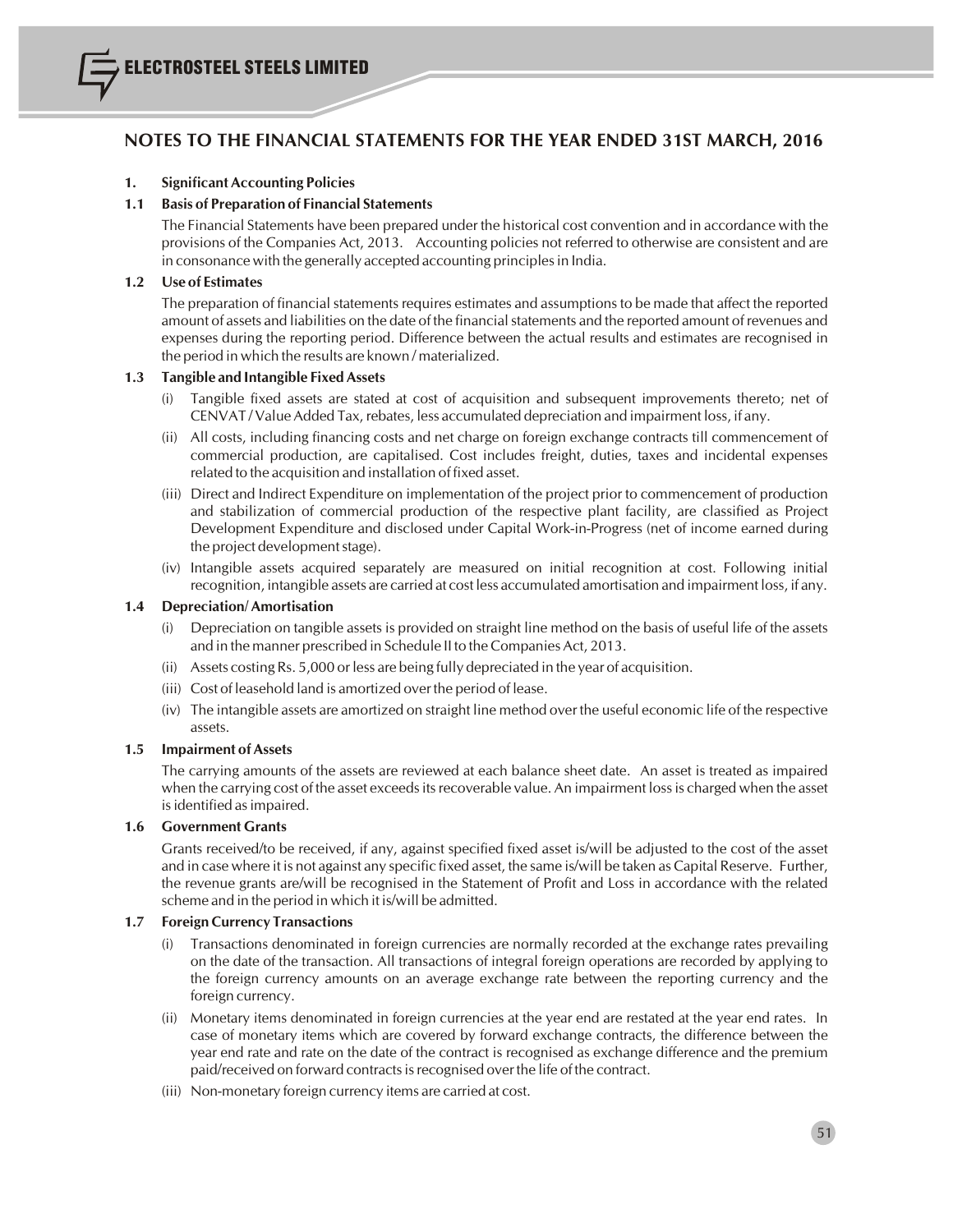(iv) Any income or expense on account of exchange difference either on settlement or on translation is recognised as revenue except in respect of the project cost which are recognized as "Capital Work in Progress".

#### **1.8 Investments**

Investments that are readily realisable and intended to be held for not more than a year are classified as Current Investments. All other investments are classified as Long-term Investments. Current Investments are carried at lower of cost and fair value determined on an individual investment basis. Long-term Investments are carried at cost. Provision for diminution in the value of Long-term Investments is made only if such a decline is other than temporary in nature in the opinion of the management.

#### **1.9 Inventories**

Inventories are valued at weighted average cost or net realizable value whichever is lower.

#### **1.10 Borrowing Costs**

Borrowing costs that are attributable to the acquisition or construction of qualifying assets are capitalized as part of the cost of such assets. A qualifying asset is one that necessarily takes substantial period of time to get ready for intended use. All other borrowing costs are charged to revenue.

#### **1.11 Employee Benefits**

- (i) Short term employee benefits are charged off at the undiscounted amount in the period in which the related service is rendered.
- (ii) Post employment and other long term employee benefits are charged off in the period in which the employee has rendered services. The amount charged off is recognized at the present value of the amounts payable determined using actuarial valuation techniques. Actuarial gains and losses in respect of post employment and other long term benefits are charged to Statement of Profit and Loss/Project Development Expenditure Account.

#### **1.12 Taxes on Income**

Provision for Income Tax is made on the basis of estimated taxable income for the period at current rates. Tax expense comprises both Current Tax and Deferred Tax at the applicable enacted or substantively enacted rates. Current Tax represents the amount of Income Tax payable/ recoverable in respect of taxable income/ loss for the reporting period. Deferred Tax represents the effect of timing difference between taxable income and accounting income for the reporting period that originates in one year and are capable of reversal in one or more subsequent years.

#### **1.13 Provisions, Contingent Liabilities and Contingent Assets**

Provisions involving substantial degree of estimation in measurement are recognised when there is a present obligation as a result of past events and it is probable that there will be an outflow of resources. Contingent Liabilities are not recognised but are disclosed in the Notes. Contingent Assets are neither recognised nor disclosed in the financial statements.

#### **1.14 Revenue Recognition**

All expenses and income to the extent considered payable and receivable respectively, unless otherwise stated, are accounted for on an accrual basis. Revenue is recognized to the extent that it is probable that the economic benefits will flow to the Company and the revenue can be reliably measured.

Revenue from sale of goods is recognized when the significant risks and rewards of ownership of the goods have passed to the buyer. Sales are disclosed net of quality claims and rebates.

#### **1.15 Insurance Claims**

Insurance claims are accounted as and when admitted / settled.

#### **1.16 Derivative Instruments**

All forward contracts entered to hedge foreign currency on unexecuted firm commitments and highly probable forecast transactions, are recognized in the financial statements at fair value at each reporting date, in pursuance of the announcement of The Institute of Chartered Accountants of India (ICAI) on Accounting for Derivatives.

The premium arising at the inception of forward exchange contract is amortized and recognized as an expense/ income over the life of the contract. Exchange differences on such contracts at the reporting date are recognized in the Statement of Profit and Loss. Any profit or loss arising on cancellation or renewal of such forward exchange contract is also recognized as income or as expense for the period.

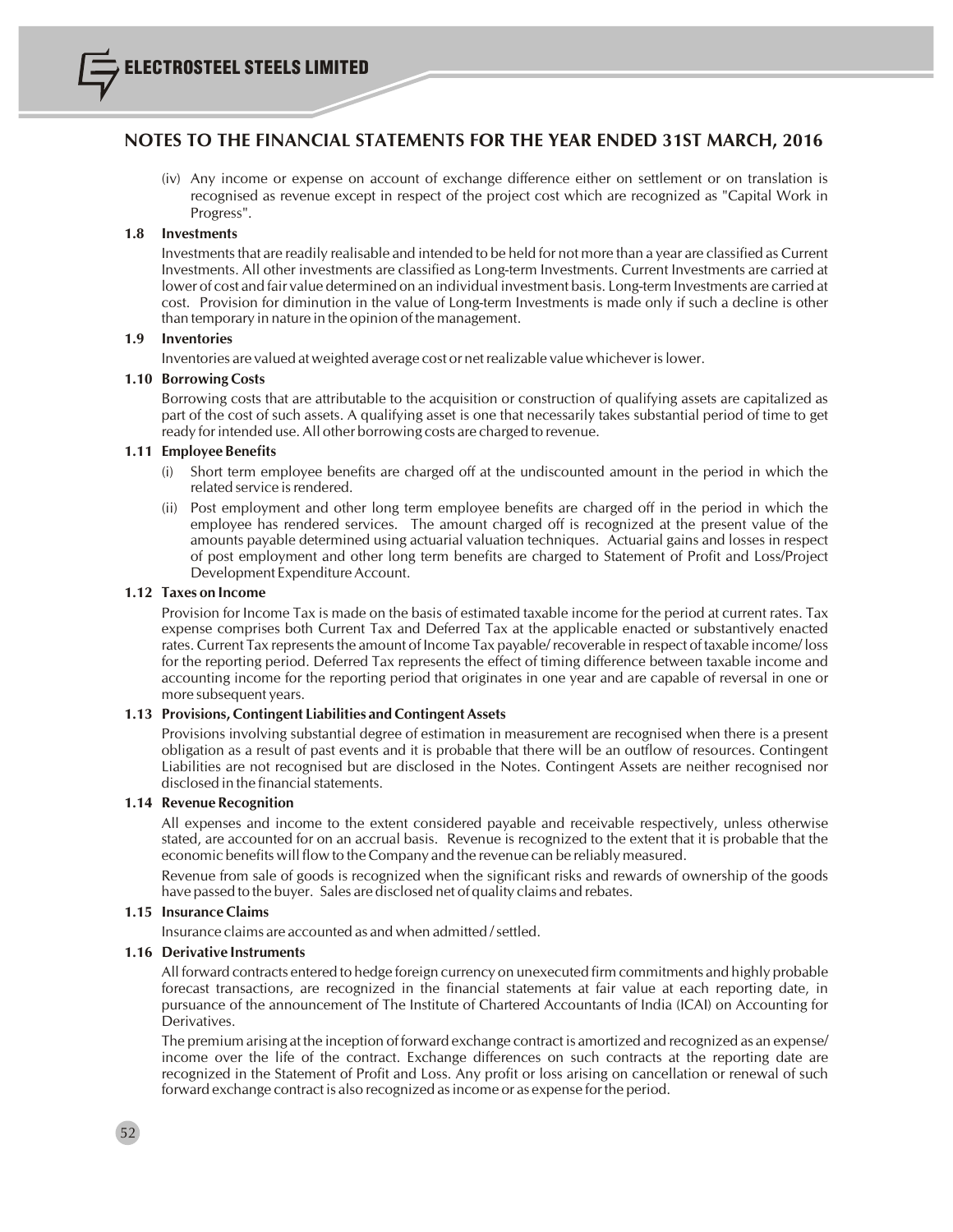|    |                                                                                                                | 31 <sup>st</sup> March, 2016 31 <sup>st</sup> March, 2015<br>Rs. in Lakhs | Rs. in Lakhs |
|----|----------------------------------------------------------------------------------------------------------------|---------------------------------------------------------------------------|--------------|
|    | <b>Share Capital</b>                                                                                           |                                                                           |              |
| a) | <b>Capital Structure</b>                                                                                       |                                                                           |              |
|    | Authorised                                                                                                     |                                                                           |              |
|    | 500,00,00,000 Equity Shares of Rs. 10/- each<br>(Previous year - 450,00,00,000 Equity Shares of Rs. 10/- each) | 500,000.00                                                                | 450,000.00   |
|    |                                                                                                                | 500,000.00                                                                | 450,000.00   |
|    | Issued, Subscribed and Fully Paid Up                                                                           |                                                                           |              |
|    | 240,92,35,023 Equity Shares of Rs. 10/- each<br>(Previous year - 240,92,35,023 Equity Shares of Rs. 10/- each) | 240,923.50                                                                | 240,923.50   |
|    |                                                                                                                | 240.923.50                                                                | 240,923.50   |

The Company has only one class of Shares referred to as Equity Shares having face value of Rs. 10. Each holder of Equity Shares is entiled to one vote per Share. In the event of liquidation, the Equity Sharesholders are eligible to receive in proportion to their shareholding the remaining assets of the Company, after distribution of the preferential amount.

#### **b) Share Capital Reconciliation**

| <b>Equity Shares</b>     | 31 <sup>st</sup> March, 2016 |                     | $31^{\rm st}$ March, 2015 |              |
|--------------------------|------------------------------|---------------------|---------------------------|--------------|
|                          | Nos.                         | <b>Rs. in Lakhs</b> | Nos.                      | Rs. in Lakhs |
| Opening balance          | 2,409,235,023                | 240,923.50          | 2,186,735,023             | 218,673.50   |
| Issued during the period | $\overline{\phantom{0}}$     |                     | 222,500,000               | 22,250.00    |
| <b>Closing Balance</b>   | 2,409,235,023                | 240,923.50          | 2,409,235,023             | 240,923.50   |

#### **c) Particulars of Equity Shareholders holding more than 5% Shares at Balance Sheet date**

|                                       | 31 <sup>st</sup> March, 2016 |             | 31 <sup>st</sup> March, 2015 |             |
|---------------------------------------|------------------------------|-------------|------------------------------|-------------|
|                                       | Nos.                         | $%$ holding | Nos.                         | $%$ holding |
| Electrosteel Castings Limited         | 1,089,800,000                | 45.23%      | 1.089.800.000                | $45.23\%$   |
| Stemcor Cast Iron Investments Limited | 400,909,646                  | $16.64\%$   | 400,909,646                  | $16.64\%$   |

- **d)** During the Financial year ended 31st March 2015, pursuant to the Corporate Debt Restructuring (CDR) Scheme, the Company had made preferential allotment of 22.25 crores Equity Shares of Rs 10 each fully paid to Electrosteel Castings Limited under SEBI (Issue of Capital and Disclosure Requirements) Regulations, 2009 and Companies Act, 2013. The proceeds of the issue have been utilised for the capital expenditure at the Plant, which is in line with CDR Scheme.
- **e)** 250,75,71,148 (Two Hundred Fifty crore seventy five lac seventy one thousand and one hundred and forty eight) number of Equity Shares ("These Shares") of Rs. 10/- each are reserved for issue and allotment on preferential basis to the lenders as per the Strategic Debt Restructuring (SDR) terms under loans contract with the lenders by conversion of loan for a sum of Rs. 2507.57 crore. These Shares will rank pari-passu with the existing Equity Shares with the right of pro-rata dividend from the date of allotment and that these Shares will be listed on the stock exchanges where the existing Equity Shares are listed.

| 3. | Reserves & Surplus                                   |                                                                           |               |
|----|------------------------------------------------------|---------------------------------------------------------------------------|---------------|
|    |                                                      | 31 <sup>st</sup> March, 2016 31 <sup>st</sup> March, 2015<br>Rs. in Lakhs | Rs. in Lakhs  |
|    |                                                      |                                                                           |               |
|    | Securities Premium Reserve                           | 3,993.17                                                                  | 3,993.17      |
|    | Surplus/(Deficit) in the statement of profit or loss |                                                                           |               |
|    | Opening balance                                      | (135, 632, 74)                                                            | (72, 709.47)  |
|    | Loss for the year                                    | (32,654.67)                                                               | (62, 404.23)  |
|    | Adjustment of Assets Cost as per Schedule II (*)     |                                                                           | (519.04)      |
|    | Net Surplus/(Deficit)                                | (168, 287, 41)                                                            | (135, 632.74) |
|    | Total                                                | (164, 294, 24)                                                            | (131, 639.57) |

(\*) In accordance with the transitional provisions of Schedule II of the Companies Act 2013, the Company has adjusted the net book value of those assets where the remaining useful life is NIL as on 31st March 2014, with the opening balance of retained earnings.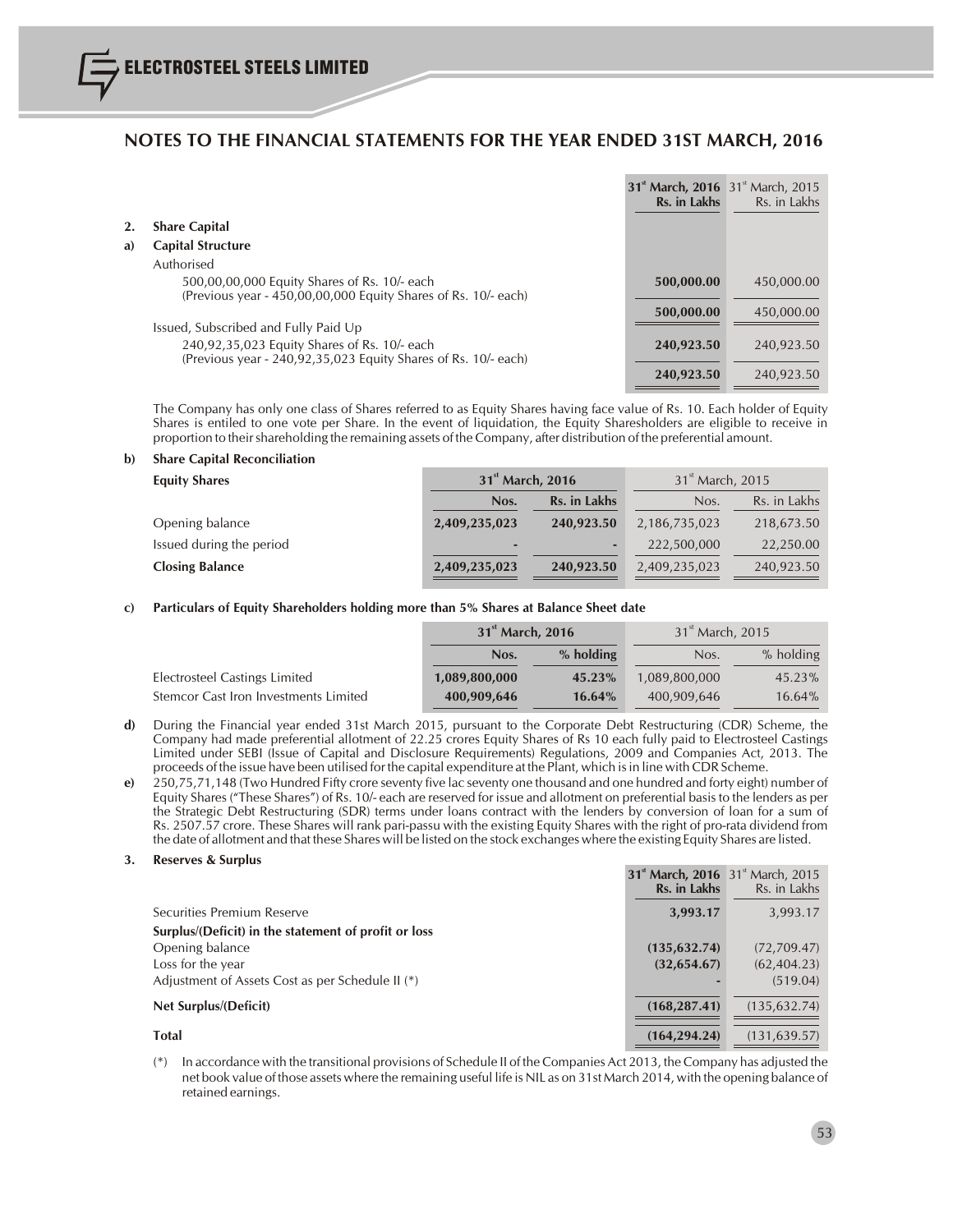| 4. | <b>Long-term Borrowings</b>        |              | Non-current portion | <b>Current maturities</b>                                                                                                           |              |  |
|----|------------------------------------|--------------|---------------------|-------------------------------------------------------------------------------------------------------------------------------------|--------------|--|
|    | <b>Term Loans (Secured)</b>        | Rs. in Lakhs | Rs. in Lakhs        | 31 <sup>st</sup> March, 2016 31 <sup>st</sup> March, 2015 31 <sup>st</sup> March, 2016 31 <sup>st</sup> March, 2015<br>Rs. in Lakhs | Rs. in Lakhs |  |
|    | From Banks                         |              |                     |                                                                                                                                     |              |  |
|    | Restructured Term Loan             | 528,857.87   | 576,780.71          | 79,024.74                                                                                                                           | 31,101.90    |  |
|    | Additional Term Loan               | 100,108.72   | 97,737.43           | 22,724.06                                                                                                                           | 6,238.56     |  |
|    | Funded Interest Term Loan (FITL)   | 109,462.85   | 126,909.87          | 28,576.94                                                                                                                           | 11,129.93    |  |
|    | <b>Buyers Credit</b>               |              |                     | 48.35                                                                                                                               | 14,811.57    |  |
|    | From Others                        |              |                     |                                                                                                                                     |              |  |
|    | Restructured Term Loan             | 66,601.95    | 74,037.48           | 11,731.12                                                                                                                           | 8,495.58     |  |
|    | Funded Interest Term Loan (FITL)   | 11,375.35    | 14,258.61           | 4,468.44                                                                                                                            | 1,585.17     |  |
|    |                                    | 816,406.74   | 889,724.10          | 146,573.65                                                                                                                          | 73,362.71    |  |
|    | Amount disclosed under the head    |              |                     | 146,573.65                                                                                                                          | 73,362.71    |  |
|    | Other current liabilities (Note 9) | 816,406.74   | 889,724.10          |                                                                                                                                     |              |  |

In the financial year 2013-14, the Company was referred by the lenders to the Corporate Debt Restructuring (CDR) Cell. The CDR Empowered Group (CDR EG) Cell vide its Letter of Approval dated 28 September 2013, has approved a package to restructure/reschedule the Company's Debt and provide additional facilities. The Master Restructuring Agreement has been executed between the Company and the concerned lenders on 20 January 2014. The borrowings from non-CDR lenders (viz. HUDCO, IL & FS and SREI, appearing under the head 'From Others') have also been restructured bilaterally in line with CDR guidelines subject to certain modifications. Due Compliance of the sanctioned CDR packages could not be met with. The lenders have since invoked the "Strategic Debt Restructuring (SDR) pursuant to RBI Circulars dated June 08, 2015 and Sept 24, 2015 and the implementation thereof is under process.

#### **A. Security**

- 1) The entire facilities from CDR lenders and a non-CDR lender (HUDCO) are secured by:
	- (a) first ranking pari passu charge by way of mortgage/hypothecation of all immovable and movable properties (including fixed assets, plant & machinery, tools & accessories etc.), current assets (including book debts), present and future and assignment over all of Company's bank accounts;
	- (b) pledge of 866,750,000 Equity Shares of the Company held by Electrosteel Castings Ltd. ('ECL') being the Promoter Company;
	- (c) pledge of 517,000 Equity Shares of the Company held by Mr. Umang Kejriwal (Director);
	- (d) pledge of 32,675,270 Equity Shares of ECL held by 2 of its promoter group companies;
	- (e) personal guarantee of Mr. Umang Kejriwal and Ms. Radha Kinkari Kejriwal (COO MSD)
- 2) The facility from a non-CDR lender (SREI) is secured by:
	- (a) second ranking pari passu charge by way of hypothecation of all movable assets (including receivables and intangibles), present and future;
	- (b) second charge on all rights, titles and interest in all assets of the Project, letter of credit/guarantee/performance bond provided in respect of the Project and all Project documents, Contracts, Insurance Policies etc.
	- (c) first charge by way of mortgage of a piece of land with factory building owned by ECL.
- 3) The facility from another non-CDR lender (IL & FS) is secured by
	- (a) second ranking pari passu charge by way of mortgage/hypothecation of all assets mentioned in 1(a) above;
	- (b) pledge of Shares as mentioned in 1(b) to 1(d) above ranking subservient to the pledge already created in favour of lenders;
	- (c) personal guarantees as mentioned in 1(e) above.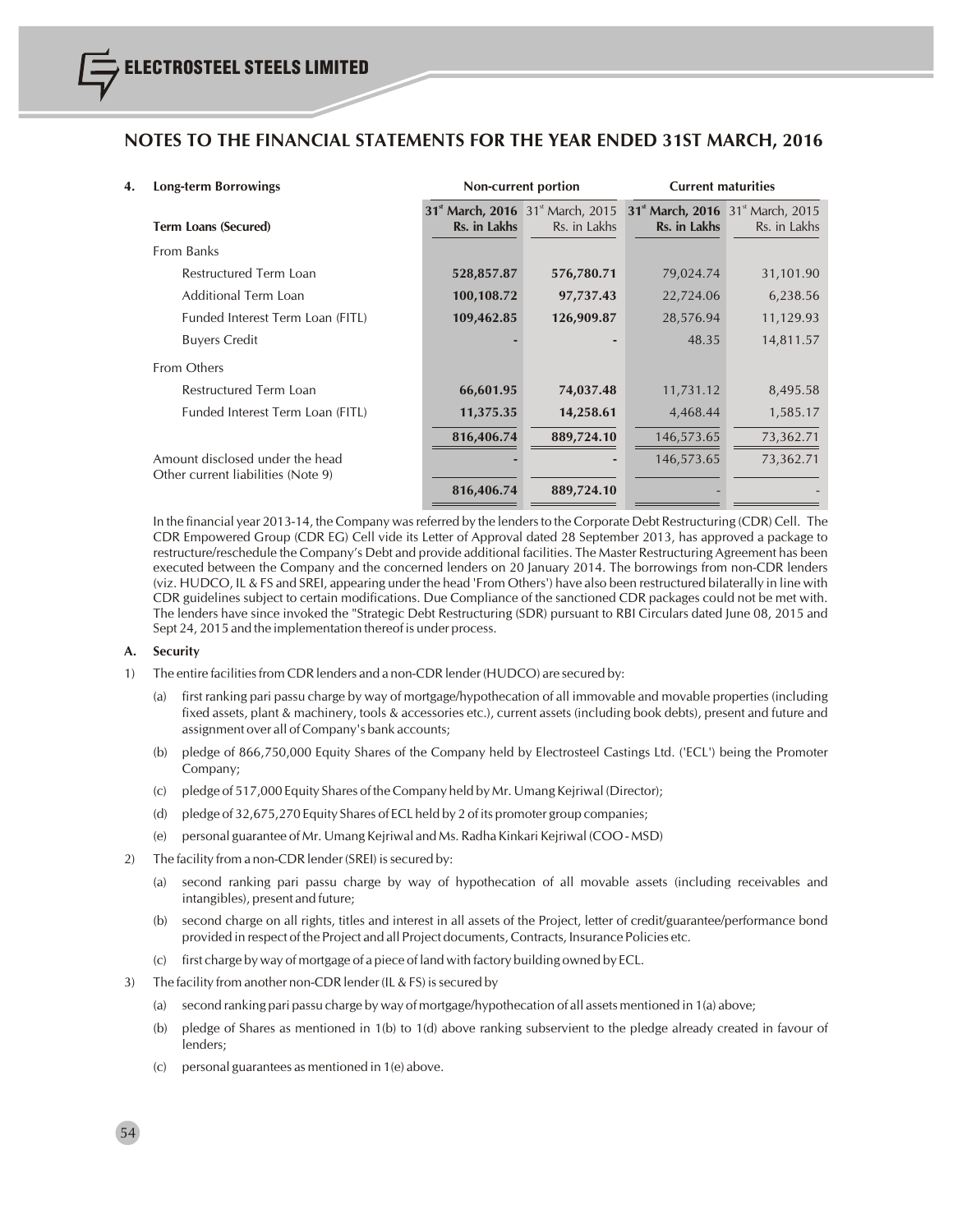#### **B. Repayment terms**

a) The Restructured Term Loan, Additional Term Loan and FITL from all lenders (except a non-CDR lender) are repayable in 29 quarterly instalments commencing from December 2015 and ending on December 2022 in a stepped up manner as follows:

| Year         | Term Loan due for repayment (%)         |                                       |             |  |
|--------------|-----------------------------------------|---------------------------------------|-------------|--|
|              | <b>Restructured</b><br><b>Term Loan</b> | <b>Additional</b><br><b>Term Loan</b> | <b>FITL</b> |  |
| 2015-16      | $5.00\%$                                | $6.00\%$                              | 8.00%       |  |
| 2016-17      | 8.00%                                   | 12.50%                                | 13.00%      |  |
| 2017-18      | 12.00%                                  | 12.50%                                | 13.00%      |  |
| 2018-19      | 12.00%                                  | $12.50\%$                             | $14.00\%$   |  |
| 2019-20      | 15.00%                                  | 14.00%                                | 14.00%      |  |
| 2020-21      | 16.00%                                  | 14.00%                                | $14.00\%$   |  |
| 2021-22      | 17.00%                                  | 15.00%                                | 15.00%      |  |
| 2022-23      | 15.00%                                  | 13.50%                                | $9.00\%$    |  |
| <b>Total</b> | 100.00%                                 | 100.00%                               | 100.00%     |  |

- b) Repayment terms of a non-CDR lender (SREI):
	- i) The Restructured Term Loan (Rs. 35,000.00 lacs) is repayable in 16 quarterly instalments commencing from April 2016 and ending on January 2020 in a stepped up manner as follows:

| Year    | Term Loan due for repayment (%) |
|---------|---------------------------------|
| 2016-17 | $10.00\%$                       |
| 2017-18 | 20.00%                          |
| 2018-19 | 30.00%                          |
| 2019-20 | 40.00%                          |
| Total   | $100.00\%$                      |

- ii) The Restructured Term Loan (Rs. 2,986.00 lacs) was repayable on or before 15th March, 2016.
- iii) The FITL is repayable in 19 equal quarterly instalments commencing from July 2015 and ending on January 2020.

#### **C. The applicable rate of interest on the above term loans during the year are -**

- a) FITL from all lenders carries interest @ 10.75% p.a.
- b) Additional Term Loan from all lenders carries interest @ 11.00% p.a.
- c) Buyers' Credit carries interest rate at LIBOR plus spread being 0.24% to 0.75%.
- d) Restructured term loan carries interest @ 10.75% p.a. upto 29th February, 2016 and @ 11% p.a. effective from 1st March, 2016.
- **D. The company has been in default for the repayment of principal and interest to the lenders (banks & others). The period and amount of such default as on balance sheet date are as follows:**

|                                  | <b>Principal</b>                         |                    | <b>Interest</b> |                                                                                            |
|----------------------------------|------------------------------------------|--------------------|-----------------|--------------------------------------------------------------------------------------------|
|                                  | $31^{\rm st}$ March, 2016 <sup>(*)</sup> | $31st$ March, 2015 |                 | 31 <sup>st</sup> March, 2016 <sup>(**)</sup> 31 <sup>st</sup> March, 2015 <sup>(***)</sup> |
| <b>Term Loans (Secured)</b>      | Rs. in Lakhs                             | Rs. in Lakhs       | Rs. in Lakhs    | Rs. in Lakhs                                                                               |
| <b>From Banks</b>                |                                          |                    |                 |                                                                                            |
| Restructured Term Loan           | 30,394.13                                |                    | 65,554.91       | 5,550.05                                                                                   |
| Additional Term Loan             | 7,369.97                                 |                    | 12,879.84       | 962.71                                                                                     |
| Funded Interest Term Loan (FITL) | 10,886.45                                |                    | 14,856.41       | 1,260.32                                                                                   |
|                                  | 48,650.55                                |                    | 93,291.16       | 7,773.08                                                                                   |
| <b>From Others</b>               |                                          |                    |                 |                                                                                            |
| <b>Restructured Term Loan</b>    | 5,003.35                                 |                    | 8,273.28        | 380.13                                                                                     |
| Funded Interest Term Loan (FITL) | 1,828.64                                 |                    | 1,661.13        | 81.16                                                                                      |
|                                  | 6.831.99                                 |                    | 9,934.41        | 461.29                                                                                     |
| <b>Total</b>                     | 55,482.54                                |                    | 103,225.57      | 8,234.37                                                                                   |

(\*) Relates to quarters ending December 2015 and March 2016

(\*\*) Relates to period from 1-4-2015 to 31-3-2016

(\*\*\*) Relates to period for March, 2015 which was paid in the month of June 2015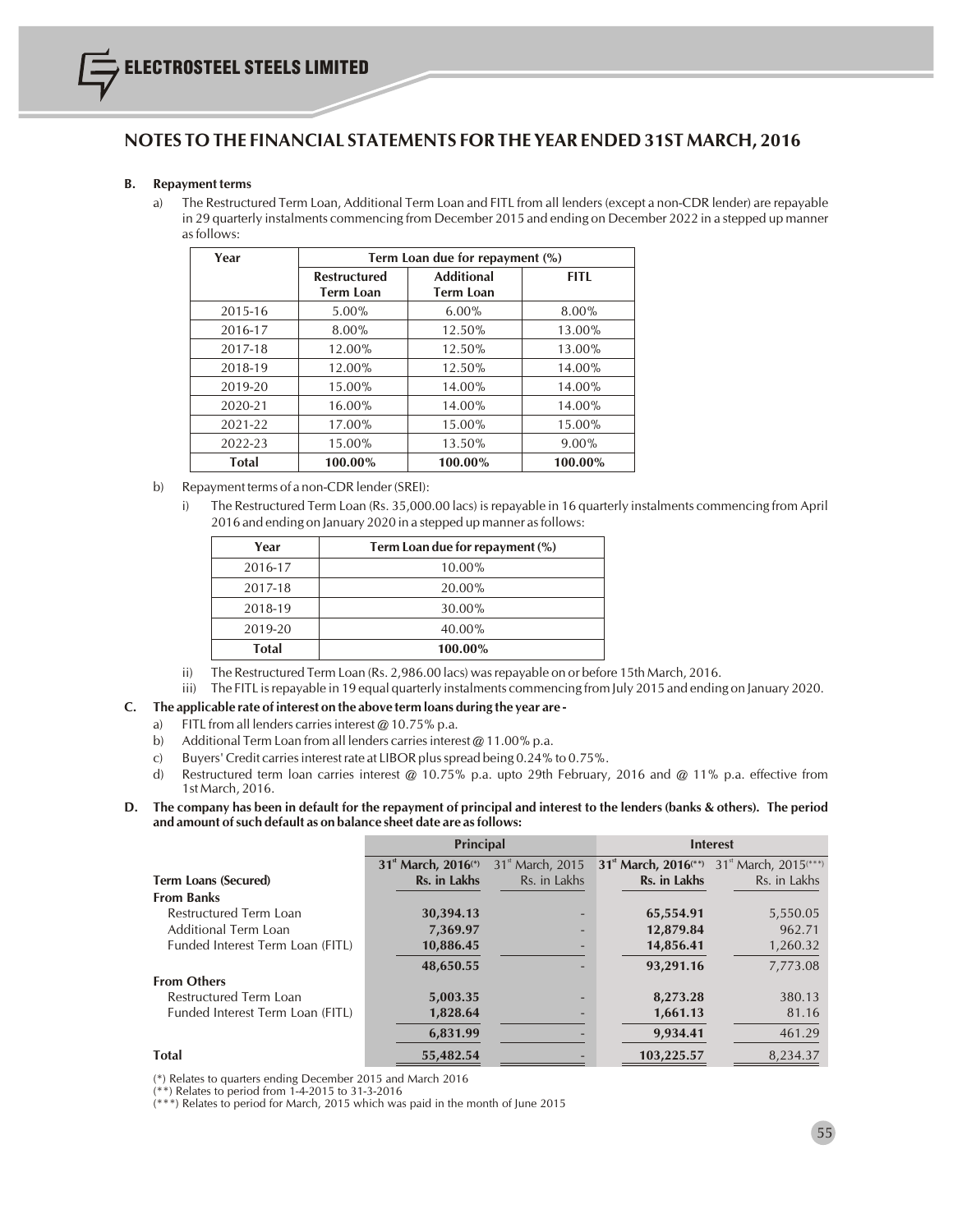| 5. | <b>Other Long-term Liabilities</b><br>Security Deposit/ EMD from Vendors |              |                                                                           | 31 <sup>st</sup> March, 2016 31 <sup>st</sup> March, 2015<br>Rs. in Lakhs<br>35.40 | Rs. in Lakhs<br>69.47 |
|----|--------------------------------------------------------------------------|--------------|---------------------------------------------------------------------------|------------------------------------------------------------------------------------|-----------------------|
|    |                                                                          |              |                                                                           | 35.40                                                                              | 69.47                 |
| 6. | <b>Provisions</b>                                                        | Long-term    |                                                                           | Short-term                                                                         |                       |
|    |                                                                          | Rs. in Lakhs | 31 <sup>st</sup> March, 2016 31 <sup>st</sup> March, 2015<br>Rs. in Lakhs | 31 <sup>st</sup> March, 2016 31 <sup>st</sup> March, 2015<br>Rs. in Lakhs          | Rs. in Lakhs          |
|    | Provision for employee benefits<br>Provision for Wealth Tax              | 596.20       | 433.76                                                                    | 209.81                                                                             | 171.66<br>1.10        |
|    |                                                                          | 596.20       | 433.76                                                                    | 209.81                                                                             | 172.76                |
|    |                                                                          |              |                                                                           | 31 <sup>st</sup> March, 2016 31 <sup>st</sup> March, 2015<br>Rs. in Lakhs          | Rs. in Lakhs          |
| 7. | <b>Short-term Borrowings (Secured)</b>                                   |              |                                                                           |                                                                                    |                       |
|    | Loan Repayable on Demand<br>From Banks                                   |              |                                                                           |                                                                                    |                       |
|    | <b>Working Capital Facility</b>                                          |              |                                                                           | 39,459.99                                                                          | 34,385.70             |
|    | <b>Buyers Credit</b>                                                     |              |                                                                           | 24,918.71                                                                          | 23,634.08             |
|    |                                                                          |              |                                                                           | 64,378.70                                                                          | 58,019.78             |

Working Capital facility from Banks & Buyers' Credit is secured as in Note 4(A)(1) above. The working capital facility carries interest rate of 11.00% p.a. and the Buyers' Credit carries interest rate at LIBOR plus spread being 0.24% to 0.75%.

|    |                                       | 31 <sup>st</sup> March, 2016 31 <sup>st</sup> March, 2015<br>Rs. in Lakhs | Rs. in Lakhs |
|----|---------------------------------------|---------------------------------------------------------------------------|--------------|
| 8. | <b>Trade Payables</b>                 |                                                                           |              |
|    | Trade Payables (including acceptance) | 36,571.64                                                                 | 24,706.60    |
|    |                                       | 36,571.64                                                                 | 24,706.60    |

The Company has circulated confirmation for the identification of suppliers registered under the Micro, Small and Medium Enterprises Development Act, 2006. On the basis of information available with the Company under the aforesaid Act, there are no Enterprises to whom the Company owes dues which are outstanding at year end.

|                                                             | 31 <sup>st</sup> March, 2016 31 <sup>st</sup> March, 2015 |              |
|-------------------------------------------------------------|-----------------------------------------------------------|--------------|
|                                                             | Rs. in Lakhs                                              | Rs. in Lakhs |
| <b>Other Current Liabilities</b><br>9.                      |                                                           |              |
| Current maturities of long-term debts (refer note 4 above)  | 146,573.65                                                | 73,362.71    |
| Interest accrued but not due on borrowings                  | 456.32                                                    | 469.07       |
| Interest accrued and due on borrowings                      | 103,037.02                                                | 8,218.59     |
| Advance / Security Deposits / EMD from Customers            | 26,089.50                                                 | 28,088.23    |
| Others                                                      |                                                           |              |
| <b>Statutory Dues Payables</b>                              | 3,510.81                                                  | 3,149.81     |
| Creditors for Capital Supplies / Services                   | 49,258.58                                                 | 94,619.36    |
| Forward contract Premium Payable                            | 28,527.87                                                 | 37,950.66    |
| Others Payables (Including year end Liability for expenses) | 9,943.94                                                  | 7,831.50     |
|                                                             | 367,397.69                                                | 253,689.93   |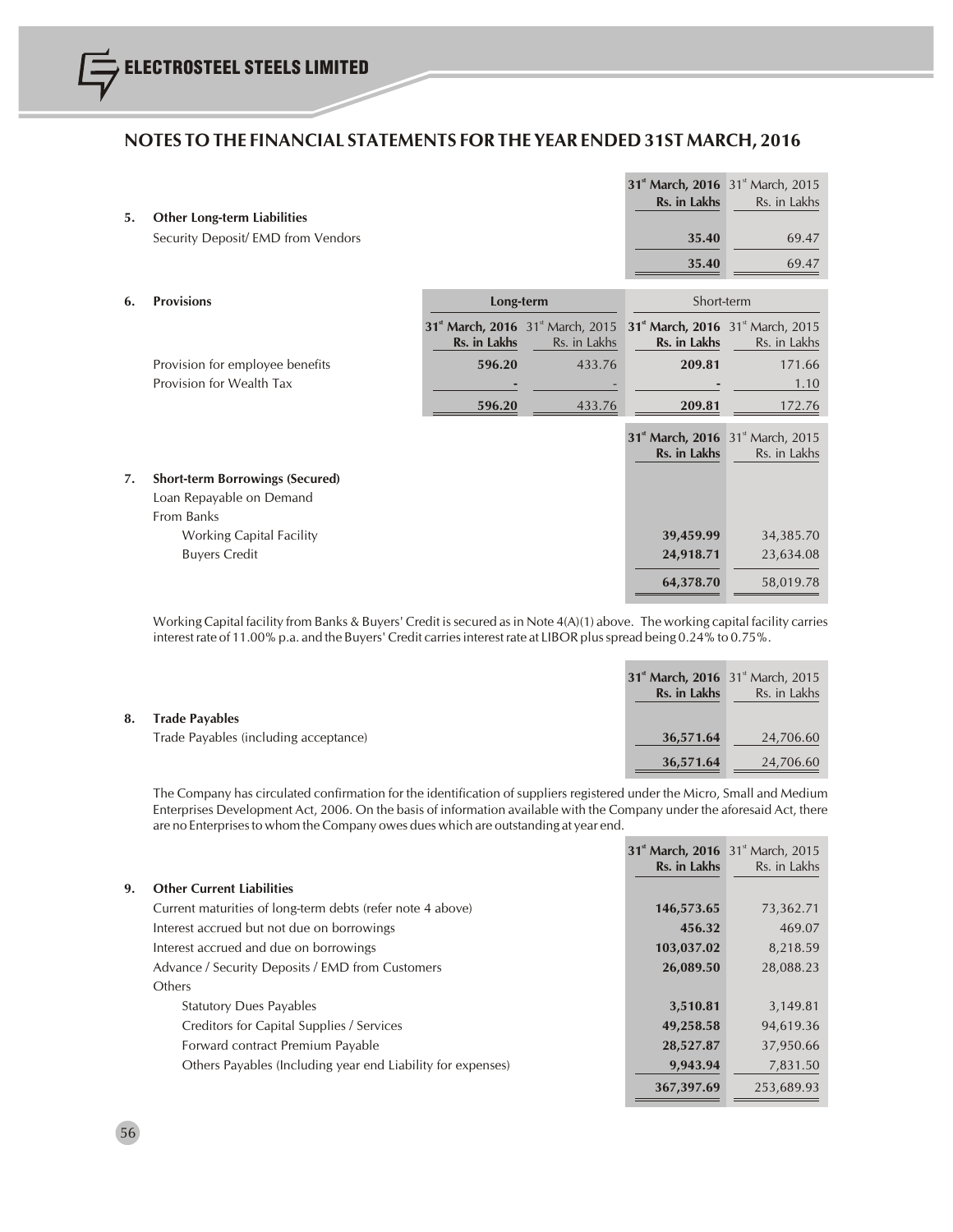#### **10. FIXED ASSETS** Rs. in lacs

|                                         | <b>Gross Block</b>          |                  |                          |                                            | Accumulated depreciation/ amortisation |                             |                   |                                                   |              | Net book value                    |                             |
|-----------------------------------------|-----------------------------|------------------|--------------------------|--------------------------------------------|----------------------------------------|-----------------------------|-------------------|---------------------------------------------------|--------------|-----------------------------------|-----------------------------|
| <b>Description</b>                      | As on<br>1st April,<br>2015 | <b>Additions</b> | <b>Borrowing</b>         | Disposal /<br>Cost Adjustments 31st March, | As on<br>2016                          | As on<br>1st April,<br>2015 | For the<br>Period | Disposal /<br>Adjustments 31st March, 31st March, | Upto<br>2016 | As ont<br>2016                    | As on<br>1st April,<br>2015 |
| <b>Tangible Assets</b>                  |                             |                  |                          |                                            |                                        |                             |                   |                                                   |              |                                   |                             |
| Freehold Land & Land<br>Development (*) | 24,037.69                   | 953.24           |                          |                                            | 24,990.93                              |                             |                   |                                                   |              | 24,990.93                         | 24,037.69                   |
| Leasehold Land                          | 100.02                      |                  |                          |                                            | 100.02                                 | 14.60                       | 3.15              |                                                   | 17.75        | 82.27                             | 85.42                       |
| <b>Buildings</b>                        | 81,943.83                   | 78,580.22        | 42,792.97                |                                            | $-203,317.02$                          | 4,800.33                    | 2,626.92          |                                                   | 7,427.25     | 195.889.77                        | 77,143.50                   |
| Plant & Equipment                       | 393,528.41                  | 282,589.20       | 153,276.70               |                                            | 34.53 829,359.78                       | 32,020.80                   | 17,856.14         | 21.88                                             | 49.855.06    | 779,504,72                        | 361,507.61                  |
| Furniture & Fixtures                    | 844.22                      | 540.25           | 119.81                   |                                            | 1,504.28                               | 373.97                      | 156.46            | $\blacksquare$                                    | 530.43       | 973.85                            | 470.25                      |
| Vehicles                                | 233.30                      | 33.89            | $\overline{\phantom{a}}$ | 24.23                                      | 242.96                                 | 101.39                      | 32.77             | 15.04                                             | 119.12       | 123.84                            | 131.91                      |
| Office Equipment                        | 260.13                      | 325.30           | 99.12                    |                                            | 684.55                                 | 152.91                      | 69.76             | $\blacksquare$                                    | 222.67       | 461.88                            | 107.22                      |
| Railway Sidings                         | 1,658.61                    | 10,821.60        | 5,893.95                 |                                            | 18,374.16                              | 352.01                      | 114.98            | $\blacksquare$                                    | 466.99       | 17,907.17                         | 1,306.60                    |
| Total (A)                               | 502.606.21                  | 373.843.70       | 202.182.55               |                                            | 58.76 1,078,573.70                     | 37.816.01                   | 20.860.18         | 36.92                                             |              | 58.639.27 1.019.934.43 464.790.20 |                             |
| <b>Intangible Assets</b>                |                             |                  |                          |                                            |                                        |                             |                   |                                                   |              |                                   |                             |
| Computer Software                       | 1,077.39                    | 139.41           | 17.24                    |                                            | 1,234.04                               | 947.14                      | 44.46             | $\blacksquare$                                    | 991.60       | 242.44                            | 130.25                      |
| Total (B)                               | 1.077.39                    | 139.41           | 17.24                    |                                            | 1.234.04                               | 947.14                      | 44.46             |                                                   | 991.60       | 242.44                            | 130.25                      |
| Total $(A + B)$                         | 503.683.60                  | 373,983.11       | 202.199.79               |                                            | 58.76 1.079.807.74                     | 38.763.15                   | 20,904.64         | 36.92                                             |              | 59,630.87 1,020,176.87 464,920.45 |                             |
| Previous<br>Year's figures              | 390,842.88                  |                  | 81,392.84 311,501.85     |                                            | 53.97 503,683.60                       | 17,531.34                   | 20,734.61         | (497.20)                                          |              | 38,763.15 464,920.45              |                             |

\* Includes 222.17 acres (P.Y. 181.92 acres) of land pending registration in the name of the Company.

| 11. | <b>Loans &amp; Advances</b>                                         | Long-term    |                          |                                                                                                                                     | Short-term   |  |
|-----|---------------------------------------------------------------------|--------------|--------------------------|-------------------------------------------------------------------------------------------------------------------------------------|--------------|--|
|     | (Unsecured, Considered good)                                        | Rs. in Lakhs | Rs. in Lakhs             | 31 <sup>st</sup> March, 2016 31 <sup>st</sup> March, 2015 31 <sup>st</sup> March, 2016 31 <sup>st</sup> March, 2015<br>Rs. in Lakhs | Rs. in Lakhs |  |
|     | Capital Advances                                                    | 10,074.03    | 15,484.86                |                                                                                                                                     |              |  |
|     | Security Deposit                                                    | 916.72       | 871.74                   |                                                                                                                                     |              |  |
|     | Other Joans and advances                                            |              |                          |                                                                                                                                     |              |  |
|     | Income Tax Advances (Net of provisions)                             |              | $\overline{\phantom{a}}$ | 311.91                                                                                                                              | 297.79       |  |
|     | Balance with statutory /<br>government authorities                  |              | $\overline{\phantom{a}}$ | 1,573.17                                                                                                                            | 3,547.58     |  |
|     | Advances recoverable in cash or<br>kind or for value to be received |              | ۰                        | 13,869.83                                                                                                                           | 7,919.51     |  |
|     | <b>Export Incentive Receivables</b>                                 |              | $\overline{\phantom{0}}$ |                                                                                                                                     | 12.22        |  |
|     |                                                                     | 10,990.75    | 16,356.60                | 15,754.91                                                                                                                           | 11,777.10    |  |

| 12. Current Investments                                                                                                | 31 <sup>st</sup> March, 2016 31 <sup>st</sup> March, 2015<br>Rs. in Lakhs | Rs. in Lakhs |
|------------------------------------------------------------------------------------------------------------------------|---------------------------------------------------------------------------|--------------|
| Investment in Mutual funds (Unquoted)                                                                                  |                                                                           |              |
| SBI Premier Liquid Fund - Regular Plan (Growth)<br>Nil (P.Y. 117,330.753) units of Nil (P.Y. Rs.2,137.35/)- each       |                                                                           | 2,507.77     |
| SBI Ultra Short Term Debt Fund - Regular Plan (Growth)<br>Nil (P.Y. 85,841.346) units of Nil (P.Y. Rs.1,747.91/)- each |                                                                           | 1,500.00     |
|                                                                                                                        |                                                                           | 4.007.77     |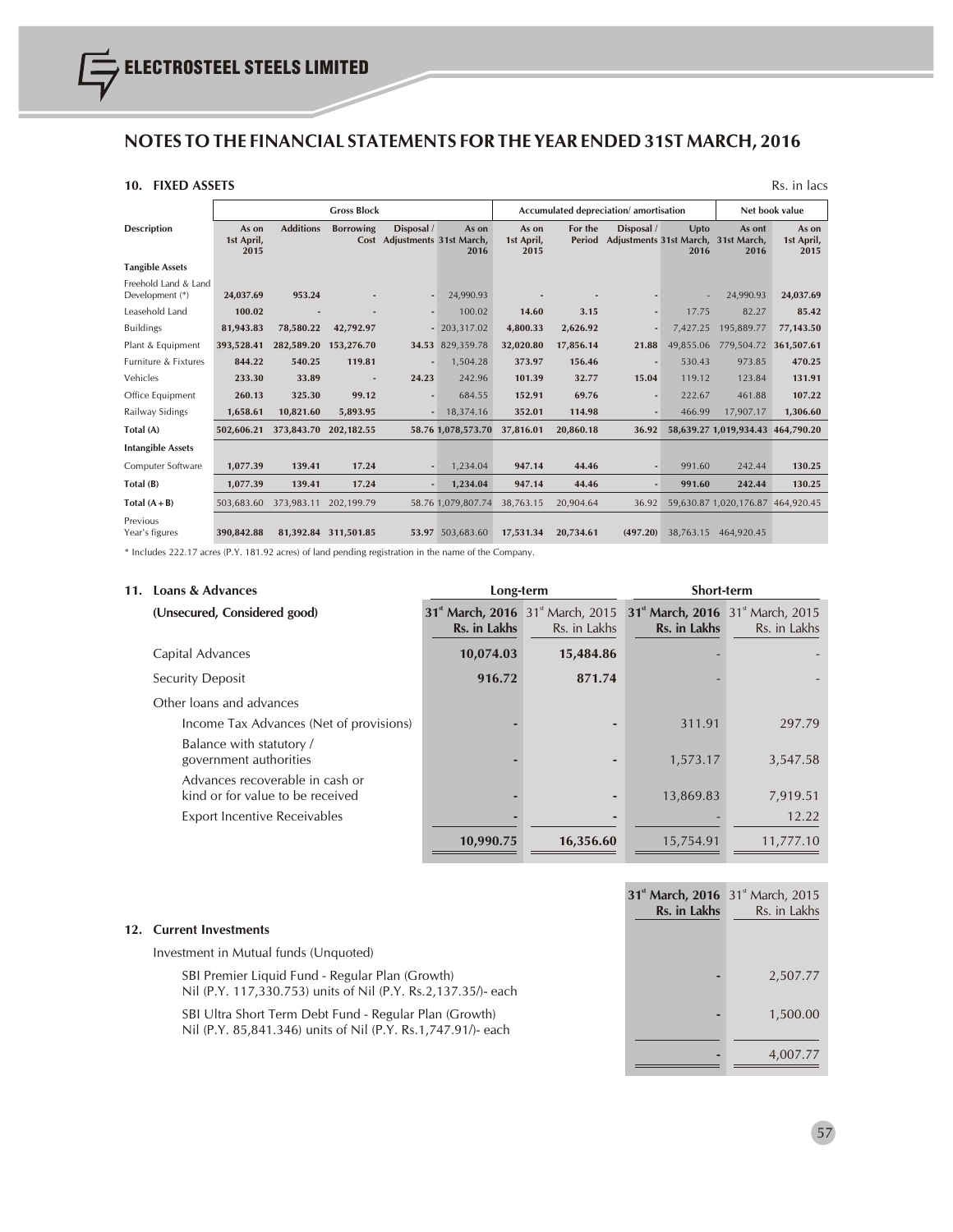|                                                                                                                                                              | 31 <sup>st</sup> March, 2016 31st March, 2015<br>Rs. in Lakhs | Rs. in Lakhs          |
|--------------------------------------------------------------------------------------------------------------------------------------------------------------|---------------------------------------------------------------|-----------------------|
| 13. Inventories (valued at lower of cost or net realizable value)                                                                                            |                                                               |                       |
| <b>Finished Goods</b><br>Semi Finised Goods/Work In Progress                                                                                                 | 15,561.48<br>12,194.19                                        | 11,590.92<br>9,804.43 |
| <b>Stock of Traded Goods</b>                                                                                                                                 | 0.24                                                          | 47.16                 |
| Raw Materials <sup>(*)</sup><br>Stores and Spares (**)                                                                                                       | 19,375.93<br>16,325.86                                        | 45,265.75<br>4,839.50 |
| Scrap and by products                                                                                                                                        | 10,118.54                                                     | 10,354.56             |
| (*) Includes materials in transit Rs. 2,426.44 Lakhs (P.Y. Rs.3,291.33 Lakhs)<br>(**) Includes materials in transit Rs. 286.76 Lakhs (P.Y. Rs. 212.63 Lakhs) | 73,576.24                                                     | 81,902.32             |
|                                                                                                                                                              | 31 <sup>st</sup> March, 2016 31st March, 2015                 |                       |
|                                                                                                                                                              | Rs. in Lakhs                                                  | Rs. in Lakhs          |
| 14. Trade Receivables<br>Unsecured, considered good                                                                                                          |                                                               |                       |
| Due for less than 6 months                                                                                                                                   | 24,790.76                                                     | 11,029.04             |
| Due for more than 6 months                                                                                                                                   | 284.07                                                        | 406.45                |
|                                                                                                                                                              | 25,074.83                                                     | 11,435.49             |
|                                                                                                                                                              |                                                               |                       |
|                                                                                                                                                              | 31 <sup>st</sup> March, 2016 31st March, 2015<br>Rs. in Lakhs | Rs. in Lakhs          |
| 15. Cash and Cash Equivalents                                                                                                                                |                                                               |                       |
| Cash and Cash equivalents                                                                                                                                    |                                                               |                       |
| <b>Balances with Banks</b><br>In Current Accounts                                                                                                            | 1,070.77                                                      | 17,644.67             |
| Cash on hand                                                                                                                                                 | 13.25                                                         | 6.30                  |
| Stamp papers on hand                                                                                                                                         | 12.03                                                         | 15.17                 |
| Balance with Banks in Deposit Accounts Rs. 4,120.64<br>$(P.Y. Rs. 4,314.85$ lakhs) held as margin money(*)                                                   | 4,149.85                                                      | 8,314.84              |
| * Includes deposits maturing after 12 months Rs. 1.56 lakhs (P.Y. Rs. 4,303.56 lakhs)                                                                        | 5,245.90                                                      | 25,980.98             |
|                                                                                                                                                              | 31 <sup>st</sup> March, 2016 31st March, 2015                 |                       |
|                                                                                                                                                              | Rs. in Lakhs                                                  | Rs. in Lakhs          |
| 16. Other Current Assets                                                                                                                                     |                                                               |                       |
| Interest accrued on fixed deposits<br>Unamortized expenditure                                                                                                | 75.73                                                         | 160.99                |
| Unamortized premium on forward contract                                                                                                                      | 771.51                                                        | 840.83                |
| Gain receivable on forward exchange contract                                                                                                                 | 27,278.59                                                     | 36,814.10             |
|                                                                                                                                                              | 28,125.83                                                     | 37,815.92             |
| 17. Revenue from Operations                                                                                                                                  | 31st March, 2016 31st March, 2015                             |                       |
|                                                                                                                                                              | Rs. in Lakhs                                                  | Rs. in Lakhs          |
| Sale of Products:                                                                                                                                            |                                                               |                       |
| <b>Export Sales</b>                                                                                                                                          |                                                               |                       |
| Semi-Finished & Finised Goods                                                                                                                                | 5,233.38                                                      | 13,664.45             |
| <b>Domestic Sales</b>                                                                                                                                        |                                                               |                       |
| Semi-Finished & Finised Goods                                                                                                                                | 274,287.56                                                    | 184,967.03            |
| <b>Other Operating Revenue</b>                                                                                                                               |                                                               |                       |
| Scrap / By-products & Others                                                                                                                                 | 9,354.95                                                      | 4,656.10              |
| Revenue from operations (Gross)                                                                                                                              | 288,875.89                                                    | 203, 287.58           |
| Less: Excise Duty                                                                                                                                            | 29,106.42                                                     | 20,163.51             |
| <b>Revenue from operations (Net)</b>                                                                                                                         | 259,769.47                                                    | 183,124.07            |

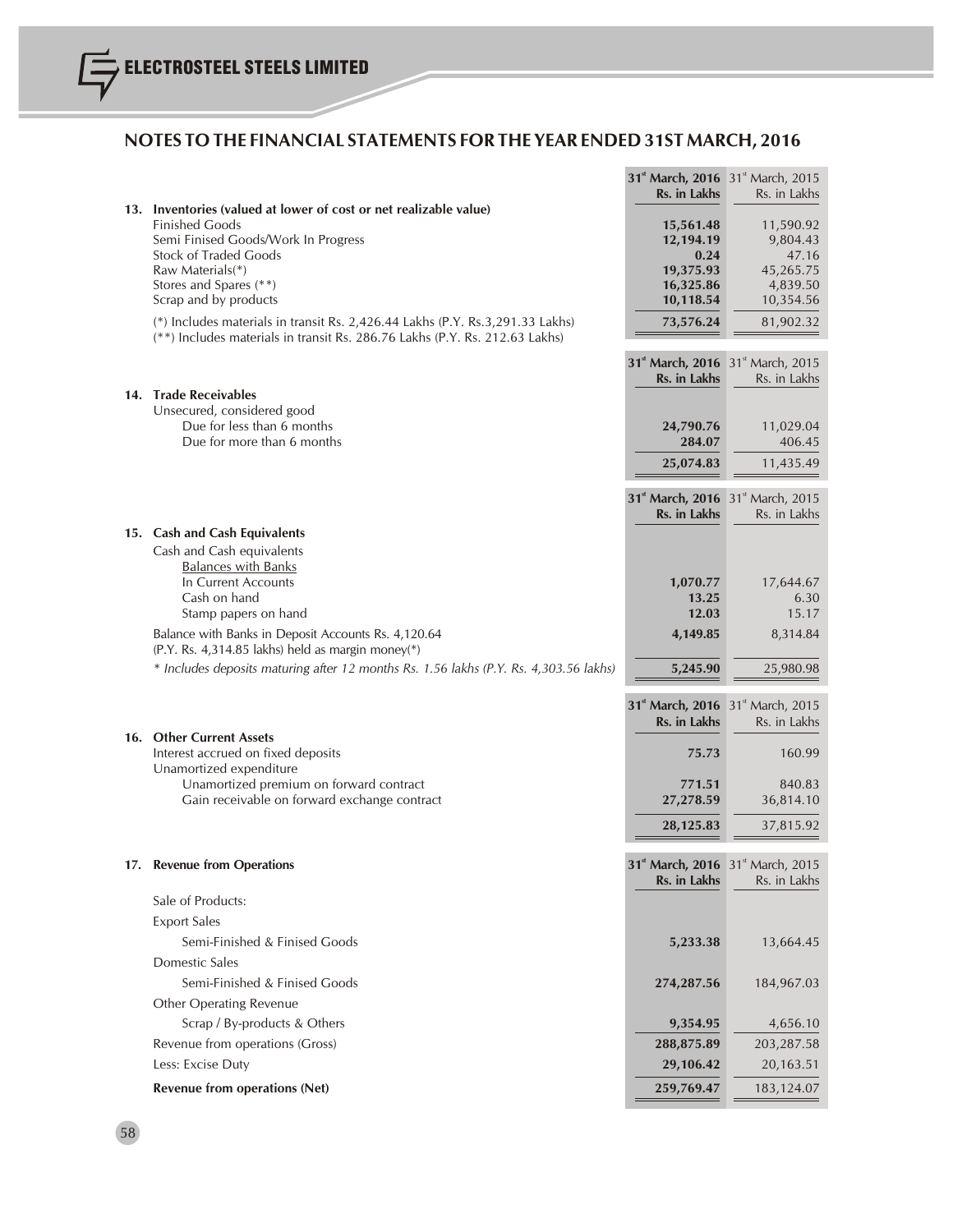|                                        | 31 <sup>st</sup> March, 2016 31 <sup>st</sup> March, 2015 |              |
|----------------------------------------|-----------------------------------------------------------|--------------|
|                                        | Rs. in Lakhs                                              | Rs. in Lakhs |
| 18. Other Income                       |                                                           |              |
| Job Work Charges                       |                                                           | 816.39       |
| Interest income                        | 448.66                                                    | 526.87       |
| Sundry credit balances written back(*) | 773.50                                                    |              |
| Miscellaneous Income                   | 294.25                                                    | 217.23       |
|                                        | 1.516.41                                                  | 1.560.49     |

(\*) Relates to old credit balances of certain suppliers/service providers for equipment supplies, civil and commissioning jobs. The excess liabilities of these parties as determined by the Company have been taken into Statement of Profit and Loss since asset-wise identification of the job values is not practical for their being various contracts and at various times in earlier years.

|                                        | 31 <sup>st</sup> March, 2016 31 <sup>st</sup> March, 2015 |                                                   |
|----------------------------------------|-----------------------------------------------------------|---------------------------------------------------|
|                                        | Rs. in Lakhs                                              | Rs. in Lakhs                                      |
| 19. Cost of Raw Materials Consumed     |                                                           |                                                   |
| Inventory at the beginning of the year | 41,974.43                                                 | 10,638.10                                         |
| Add: Purchases                         | 157,719.99                                                | 179,411.87                                        |
| Less: Inventory sold during the year   |                                                           | 18.16                                             |
| Less: Inventory at the end of the year | 16,949.48                                                 | 41,974.43                                         |
|                                        | 182,744.94                                                | 148,057.38                                        |
|                                        |                                                           |                                                   |
|                                        |                                                           | 31 <sup>st</sup> March, 2016 31st March, 2015     |
|                                        | Rs. in Lakhs                                              | Rs. in Lakhs                                      |
| <b>Details of Materials Consumed</b>   |                                                           |                                                   |
| Iron Ore                               | 54,903.28                                                 | 54,113.45                                         |
| Coal                                   | 98,036.91                                                 | 65,380.87                                         |
| Coke and Coke Fines                    | 1,269.49                                                  | 10,173.41                                         |
| Lime Stone and Dolomite                | 11,140.27                                                 | 9,387.26                                          |
| Others                                 | 17,394.97                                                 | 9,002.39                                          |
|                                        | 182,744.92                                                | 148,057.38                                        |
|                                        |                                                           |                                                   |
|                                        |                                                           | 31 <sup>st</sup> March, 2016 31st March, 2015     |
|                                        | <b>Rs. in Lakhs</b>                                       | Rs. in Lakhs                                      |
| <b>Details of Inventory</b>            |                                                           |                                                   |
| Iron Ore<br>Coal                       | 3,585.08                                                  | 9,315.89                                          |
| Coke and Coke Fines                    | 9,979.76                                                  | 26,700.27                                         |
| Lime Stone and Dolomite                | 142.80                                                    | 1,393.60                                          |
| Others                                 | 1,015.54                                                  | 1,542.99                                          |
|                                        | 2,226.30                                                  | 3,021.68                                          |
|                                        | 16,949.48                                                 | 41,974.43                                         |
|                                        |                                                           |                                                   |
|                                        | Rs. in Lakhs                                              | 31st March, 2016 31st March, 2015<br>Rs. in Lakhs |
| <b>Purchase of Traded Goods</b>        |                                                           |                                                   |
| Coal                                   |                                                           | 5,249.29                                          |
| <b>TMT</b>                             |                                                           | 612.51                                            |
|                                        |                                                           |                                                   |
|                                        |                                                           | 5,861.80                                          |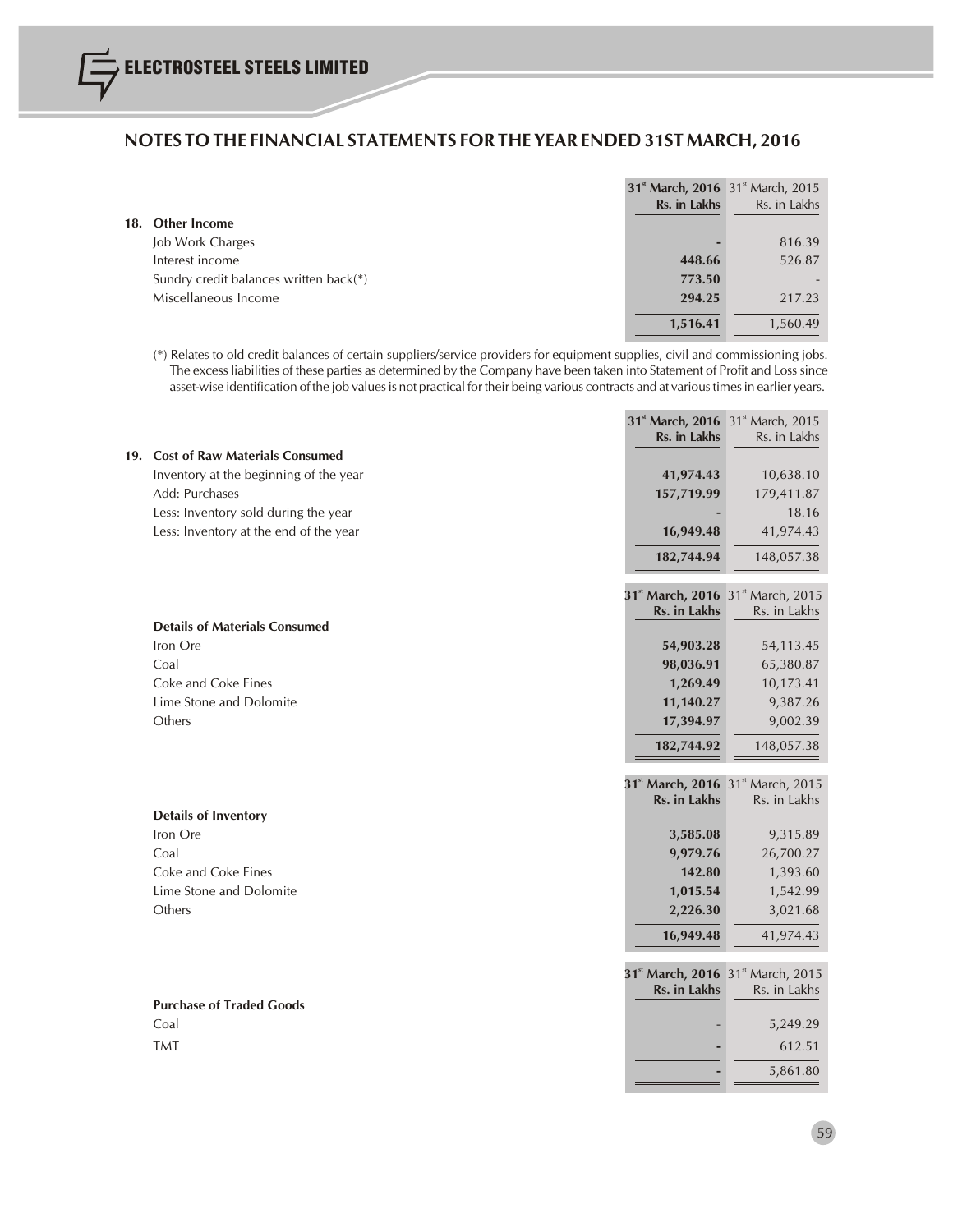|     |                                                                             | 31st March, 2016 31st March, 2015<br>Rs. in Lakhs | Rs. in Lakhs |
|-----|-----------------------------------------------------------------------------|---------------------------------------------------|--------------|
| 20. | Changes in Inventories of Finished Goods, Work-in-Progress & Stock-in-Trade |                                                   |              |
|     | Inventories at the end of the year                                          |                                                   |              |
|     | Semi-Finished & Finished Goods                                              | 27,755.67                                         | 23,068.23    |
|     | Scrap / By-products                                                         | 10,118.54                                         | 8,681.69     |
|     | Stock-in-Trade                                                              | 0.24                                              | 47.16        |
|     |                                                                             | 37,874.45                                         | 31,797.08    |
|     | Inventories at the beginning of the year                                    |                                                   |              |
|     | Semi-Finished & Finished Goods                                              | 23,068.23                                         | 6,746.53     |
|     | Scrap / By-products                                                         | 8,681.69                                          | 1,185.74     |
|     | Stock-in-Trade                                                              | 47.16                                             |              |
|     |                                                                             | 31,797.08                                         | 7,932.27     |
|     | Adjustment for Excise Duty                                                  |                                                   |              |
|     | Inventories transferred to Project                                          | 958.51                                            | (3, 146.57)  |
|     | Inventories transferred from Project                                        | 150.05                                            |              |
|     |                                                                             | (7, 185.93)                                       | (20, 718.24) |
|     |                                                                             |                                                   |              |
|     |                                                                             | 31st March, 2016 31st March, 2015<br>Rs. in Lakhs | Rs. in Lakhs |
| 21. | <b>Employee Benefits Expense</b>                                            |                                                   |              |
|     | Salaries, wages and bonus                                                   | 7,766.63                                          | 4,157.23     |
|     | Contribution to Provident and Other Funds                                   | 341.47                                            | 178.16       |
|     | Staff welfare expenses                                                      | 234.61                                            | 137.83       |
|     |                                                                             | 8,342.71                                          | 4,473.22     |
|     |                                                                             |                                                   |              |
|     |                                                                             | 31st March, 2016 31st March, 2015<br>Rs. in Lakhs | Rs. in Lakhs |
|     | 22. Finance Costs                                                           |                                                   |              |
|     | <b>Interest Expense</b>                                                     | 51,585.59                                         | 43,769.57    |
|     | Other Borrowing Cost                                                        | 706.97                                            | 1,175.16     |
|     | Net (Gain) / Loss on foreign currency transactions and translation          | 238.91                                            | 228.40       |
|     |                                                                             | 52,531.47                                         | 45,173.13    |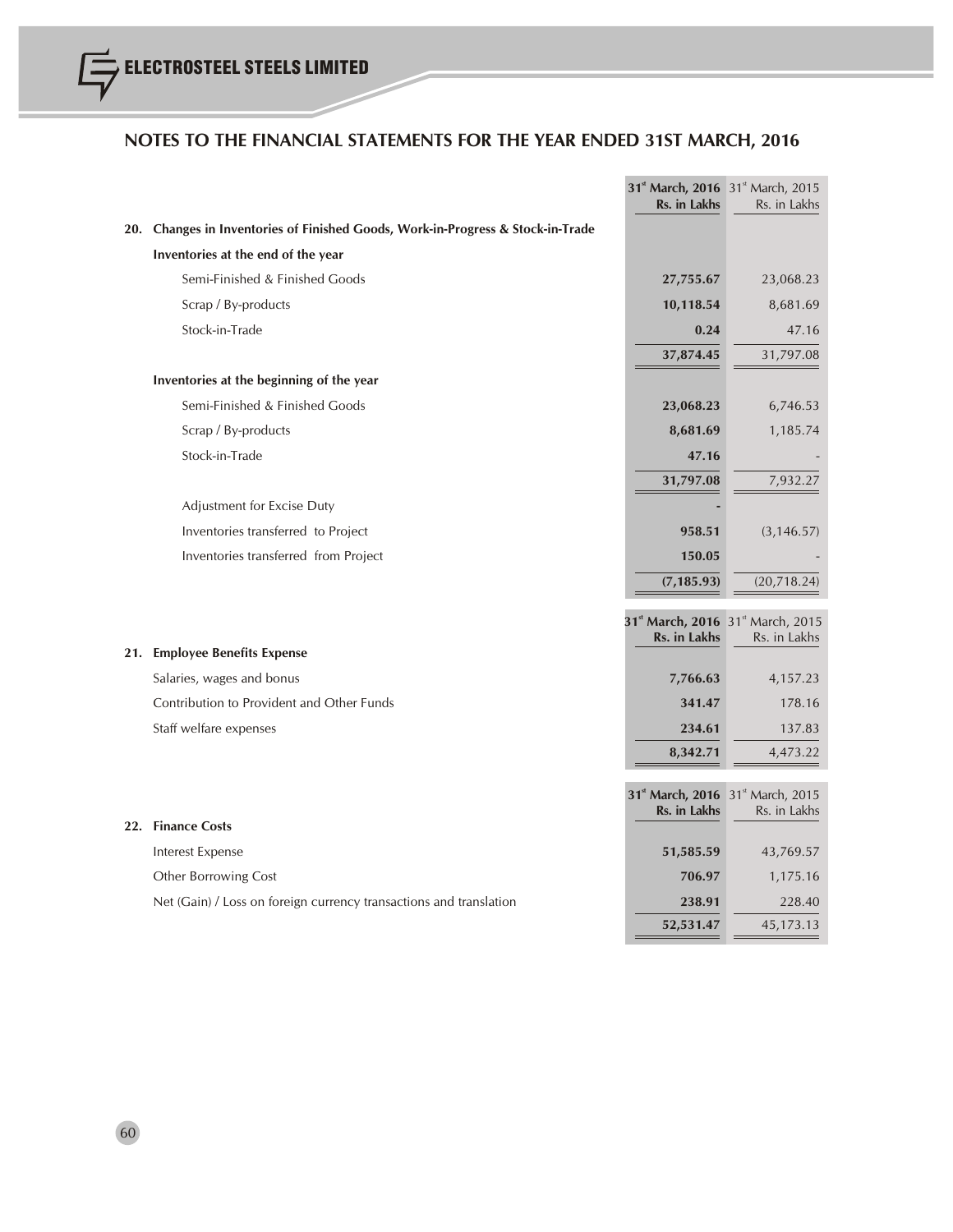| <b>23.</b> | <b>Depreciation and Amortisation Expenses</b> | 31 <sup>st</sup> March, 2016 31 <sup>st</sup> March, 2015<br>Rs. in Lakhs | Rs. in Lakhs |
|------------|-----------------------------------------------|---------------------------------------------------------------------------|--------------|
|            | Depreciation on Tangible Assets               | 20,860.18                                                                 | 20,722.04    |
|            | Amortisation of Intangible Assets             | 44.46                                                                     | 12.57        |
|            | Less: Transferred to Pre-operative expense    | (646.71)                                                                  | (649.52)     |
|            |                                               | 20,257.93                                                                 | 20,085.09    |

|                                               | <b>31° March, 2016</b> 31° March, 2015<br>Rs. in Lakhs | Rs. in Lakhs |
|-----------------------------------------------|--------------------------------------------------------|--------------|
| 24. Other Expenses                            |                                                        |              |
| Consumption of Stores & Spares                | 9,917.91                                               | 8,081.82     |
| Power and Fuel                                | 10,795.45                                              | 9,232.82     |
| Freight and Forwarding Charges                | 13,259.16                                              | 7,686.12     |
| Rent                                          | 319.09                                                 | 243.78       |
| Rates and taxes                               | 152.11                                                 | 57.90        |
| Insurance                                     | 429.54                                                 | 538.90       |
| Repairs to Machinery                          | 510.89                                                 | 285.31       |
| Operation & Maintenance expenses              | 13,189.09                                              | 7,262.97     |
| Machine Hire Charges                          | 1,094.79                                               | 835.00       |
| <b>Material Handling Expenses</b>             | 2,365.94                                               | 1,009.24     |
| Listing & Registrar Expenses                  | 47.35                                                  | 50.17        |
| <b>Security Expenses</b>                      | 344.77                                                 | 264.13       |
| Advertisement and Business Promotion Expenses | 163.07                                                 | 146.76       |
| Travelling & Conveyance                       | 763.21                                                 | 667.93       |
| Legal & Professional Fees                     | 1,522.83                                               | 372.01       |
| Payment to Auditors                           | 74.09                                                  | 74.15        |
| Prior Period Items                            | 18.57                                                  | 652.81       |
| Excise Duty on Closing Stock                  | 925.48                                                 | 2,464.13     |
| Exchange differences (net)                    | 297.91                                                 | 81.79        |
| Loss on Sale of Fixed Assets                  | 5.10                                                   | (5.62)       |
| Selling & Distribution Expenses               | 4,301.48                                               | 1,677.03     |
| Premium on forward contract amortised         | 1,627.10                                               | 475.60       |
| <b>CSR Expenditure</b>                        | 8.66                                                   | 1.61         |
| Other Miscellaneous Expenses                  | 2,272.99                                               | 1,998.95     |
|                                               | 64 406 58                                              | 44 155 31    |

<del>64,000.</del>58

**st** st **31 March, 2016** 31 March, 2015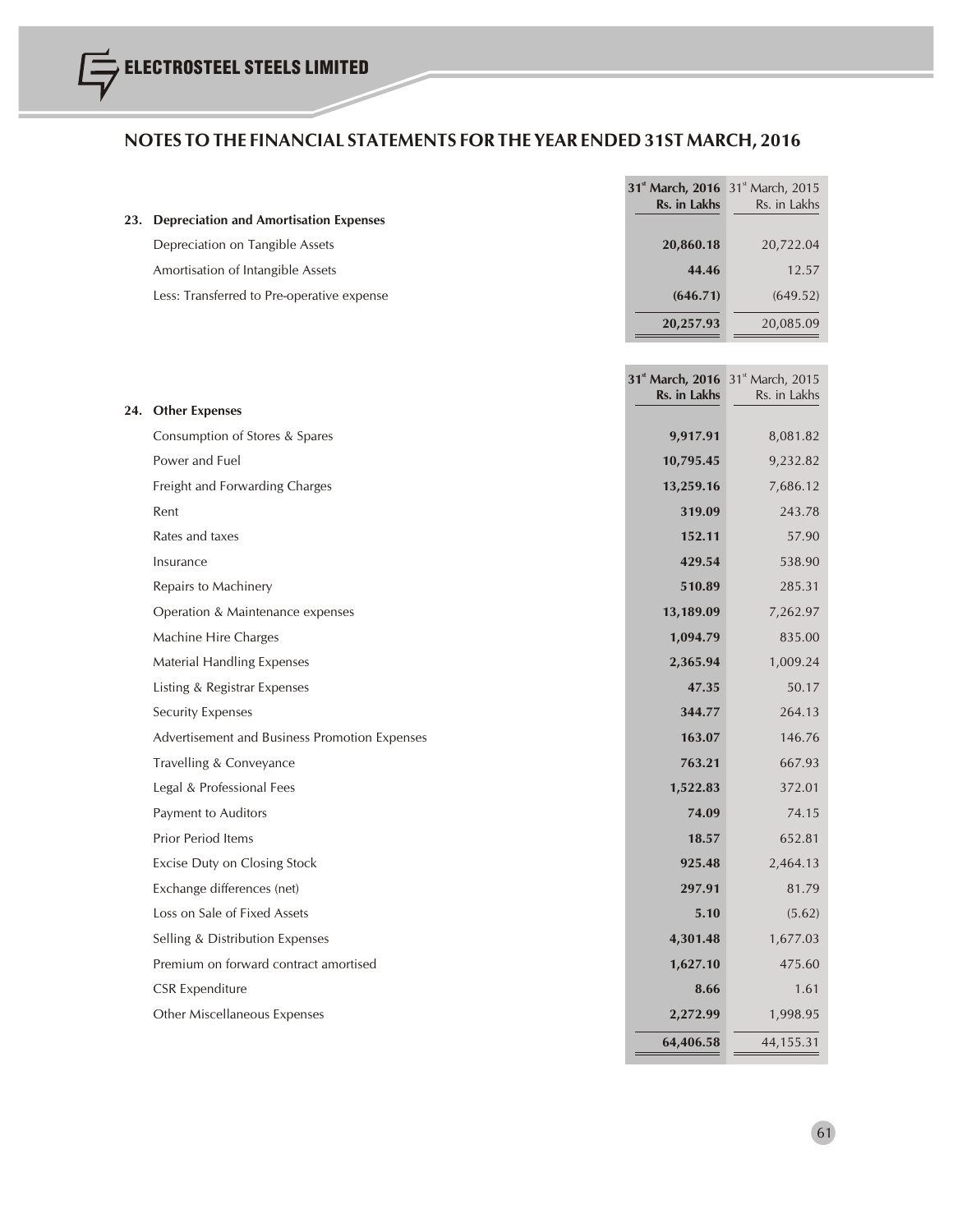|                                | 31 <sup>st</sup> March, 2016 31 <sup>st</sup> March, 2015 |              |
|--------------------------------|-----------------------------------------------------------|--------------|
|                                | Rs. in Lakhs                                              | Rs. in Lakhs |
| <b>Payment to Auditors</b>     |                                                           |              |
| <b>Statutory Audit Fee</b>     | 20.10                                                     | 20.00        |
| Internal Audit Fee             | 45.06                                                     | 45.00        |
| Tax Audit Fee                  | 3.51                                                      | 3.00         |
| <b>Other Services</b>          | 3.41                                                      | 4.86         |
| Out of Pocket Expenses         | 1.51                                                      | 0.83         |
| Cost Audit Fee                 | 0.50                                                      | 0.46         |
|                                | 74.09                                                     | 74.15        |
|                                |                                                           |              |
|                                | 31 <sup>st</sup> March, 2016 31 <sup>st</sup> March, 2015 |              |
|                                | Rs. in Lakhs                                              | Rs. in Lakhs |
| <b>Prior Period Items</b>      |                                                           |              |
| Consultancy & Services charges |                                                           | 565.11       |
| Freight & Demurrage charges    |                                                           | 50.94        |
| Insurance premium              |                                                           | 14.62        |
| <b>Others</b>                  | 18.57                                                     | 22.14        |
|                                | 18.57                                                     | 652.81       |

- **25.1** The Interest on the term loans due from a non-CDR lender (SREI) has been provided in line with the CDR terms as approved by the CDR EG. However, their claim for additional interest, management fee etc. is under renegotiation.
- **25.2** The dues to L&T Fin Corp on account of bill discounting are secured by charges created on all book debts, all cash flows and receivables and proceeds arising from/in connection with supplies to L&T ECC.

#### **26. Employee Benefits**

The disclosures required under Accounting Standard 15 "Employee Benefits" issued by the Institute of Chartered Accountants of India (ICAI), are given below:

#### **Defined Contribution Plans**

Contributions to Defined Contribution Plans, recognized are charged off for the period (included in Statement of Profit & Loss and Project Development Expenditure) as under:

| Particulars                               | 31 <sup>st</sup> March. 2016 31 <sup>st</sup> March. 2015 |              |
|-------------------------------------------|-----------------------------------------------------------|--------------|
|                                           | Rs. in Lakhs                                              | Rs. in Lakhs |
| Employer's Contribution to Provident Fund | 255.12                                                    | 236.54       |
| Employer's Contribution to Pension Scheme | 188.51                                                    | 127.71       |

#### **Defined Benefit Plan**

The present value of obligation for Employee's Gratuity Scheme is determined based on actuarial valuation using the Projected Unit Credit Method, which recognizes each period of service as giving rise to additional unit of employee benefit entitlement and measures each unit separately to build up the final obligation. The obligation for Leave Encashment is recognized in the same manner as Gratuity.

#### **a. Reconciliation of opening and closing balances of Defined Benefit obligation**

|                                                     | <b>Gratuity (partially funded)</b> |              | Leave encashment (unfunded)                                                                                         |              |
|-----------------------------------------------------|------------------------------------|--------------|---------------------------------------------------------------------------------------------------------------------|--------------|
|                                                     |                                    |              | 31 <sup>st</sup> March, 2016 31 <sup>st</sup> March, 2015 31 <sup>st</sup> March, 2016 31 <sup>st</sup> March, 2015 |              |
|                                                     | Rs. in Lakhs                       | Rs. in Lakhs | Rs. in Lakhs                                                                                                        | Rs. in Lakhs |
| Defined Benefit obligation at beginning of the year | 418.17                             | 269.41       | 397.90                                                                                                              | 269.36       |
| <b>Current Service Cost</b>                         | 133.67                             | 96.57        | 113.49                                                                                                              | 81.16        |
| Interest Cost on benefit obligation                 | 40.97                              | 27.50        | 41.80                                                                                                               | 26.69        |
| Net Actuarial (gain)/loss recognized in the year    | 49.71                              | 65.81        | 130.27                                                                                                              | 63.99        |
| Benefits paid                                       | (39.25)                            | (41.12)      | (39.34)                                                                                                             | (43.30)      |
| Net benefit expense                                 | 603.27                             | 418.17       | 644.12                                                                                                              | 397.90       |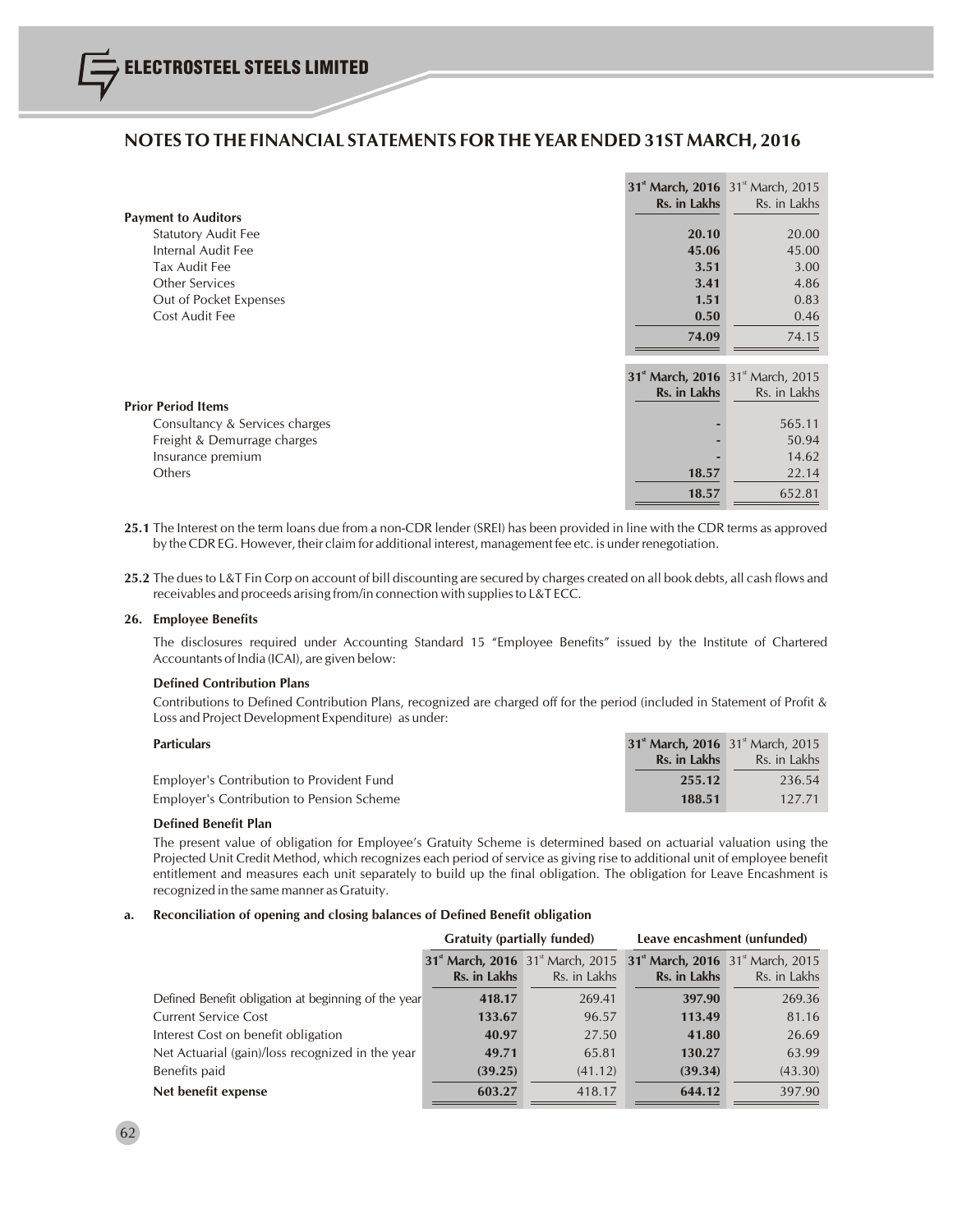| b. Reconciliation of opening and closing balances of fair value of plan assets: | <b>Gratuity (partially funded)</b> |  |
|---------------------------------------------------------------------------------|------------------------------------|--|
|                                                                                 |                                    |  |

|                                   |              | 31 <sup>st</sup> March, 2016 31 <sup>st</sup> March, 2015 |
|-----------------------------------|--------------|-----------------------------------------------------------|
|                                   | Rs. in Lakhs | Rs. in Lakhs                                              |
| Opening fair value of plan assets | 281.83       | 202.41                                                    |
| Expected return                   | 29.27        | 19.32                                                     |
| Actuarial gains/(losses)          | 4.19         | 17.68                                                     |
| Employer contribution             | 173.91       | 83.54                                                     |
| Benefits paid                     | (39.25)      | (41.12)                                                   |
| Closing fair value of plan assets | 449.95       | 281.83                                                    |

#### **c. Reconciliation of fair value of assets and obligations**

|                                                       | <b>Gratuity (partially funded)</b> |              | Leave encashment (unfunded)                                                                                                         |              |
|-------------------------------------------------------|------------------------------------|--------------|-------------------------------------------------------------------------------------------------------------------------------------|--------------|
|                                                       | Rs. in Lakhs                       | Rs. in Lakhs | 31 <sup>st</sup> March, 2016 31 <sup>st</sup> March, 2015 31 <sup>st</sup> March, 2016 31 <sup>st</sup> March, 2015<br>Rs. in Lakhs | Rs. in Lakhs |
| Fair value of plan assets                             | 449.95                             | 281.83       |                                                                                                                                     |              |
| Present value of obligations                          | 603.27                             | 418.17       | 644.12                                                                                                                              | 397.90       |
| (Assets)/Liability recognized in<br>the Balance Sheet | 153.32                             | 136.34       | 644.12                                                                                                                              | 397.90       |

#### **d. Net employee benefit expense recognized during the year**

|                                                  | <b>Gratuity (partially funded)</b> |              | Leave encashment (unfunded)                                                                                         |              |
|--------------------------------------------------|------------------------------------|--------------|---------------------------------------------------------------------------------------------------------------------|--------------|
|                                                  |                                    |              | 31 <sup>st</sup> March, 2016 31 <sup>st</sup> March, 2015 31 <sup>st</sup> March, 2016 31 <sup>st</sup> March, 2015 |              |
|                                                  | Rs. in Lakhs                       | Rs. in Lakhs | Rs. in Lakhs                                                                                                        | Rs. in Lakhs |
| <b>Current Service Cost</b>                      | 133.67                             | 96.57        | 113.49                                                                                                              | 81.16        |
| Interest Cost on benefit obligation              | 40.97                              | 27.50        | 41.80                                                                                                               | 26.69        |
| Expected return on plan assets                   | (29.27)                            | (19.32)      |                                                                                                                     |              |
| Net Actuarial (gain)/loss recognized in the year | 45.52                              | 48.12        | 130.27                                                                                                              | 63.99        |
| Net benefit expense                              | 190.89                             | 152.87       | 285.56                                                                                                              | 171.84       |

|                                                        | <b>Gratuity (partially funded)</b> |          |         |         |          |
|--------------------------------------------------------|------------------------------------|----------|---------|---------|----------|
|                                                        | 2015-16                            | 2014-15  | 2013-14 | 2012-13 | 2011-12  |
| Defined Benefit Obligation<br>at the end of the year   | 603.27                             | 418.17   | 269.41  | 263.58  | 252.26   |
| Fair value of planned assets<br>at the end of the year | 449.95                             | 281.83   | 202.41  | 227.03  | 132.81   |
| Surplus/(Deficit)                                      | (153.32)                           | (136.34) | (67.00) | (36.55) | (119.45) |

#### **e. Investment Details**

100% of the plan assets are with the Insurance Company.

## **f. Actuarial Assumptions**

The principle assumptions used in determining defined benefit obligations for the company's plan are shown below:

|                                                       | Gratuity (partially funded) |                                                                                                                     | Leave encashment (unfunded) |            |  |
|-------------------------------------------------------|-----------------------------|---------------------------------------------------------------------------------------------------------------------|-----------------------------|------------|--|
|                                                       |                             | 31 <sup>st</sup> March, 2016 31 <sup>st</sup> March, 2015 31 <sup>st</sup> March, 2016 31 <sup>st</sup> March, 2015 |                             |            |  |
| Mortality Table (Indian Assured Lives Mortality)      | 2006-08                     | 2006-08                                                                                                             | 2006-08                     | 2006-08    |  |
|                                                       | (Ultimate)                  | (Ultimate)                                                                                                          | (Ultimate)                  | (Ultimate) |  |
| Discount rate (per annum)                             | $8.00\%$                    | 8.00%                                                                                                               | $8.00\%$                    | $8.00\%$   |  |
| Expected rate of return on<br>plan assets (per annum) | $8.00\%$                    | 8.00%                                                                                                               | <b>NA</b>                   | <b>NA</b>  |  |
| Rate of escalation in salary (per annum)              | $6.00\%$                    | $5.00\%$                                                                                                            | $6.00\%$                    | $5.00\%$   |  |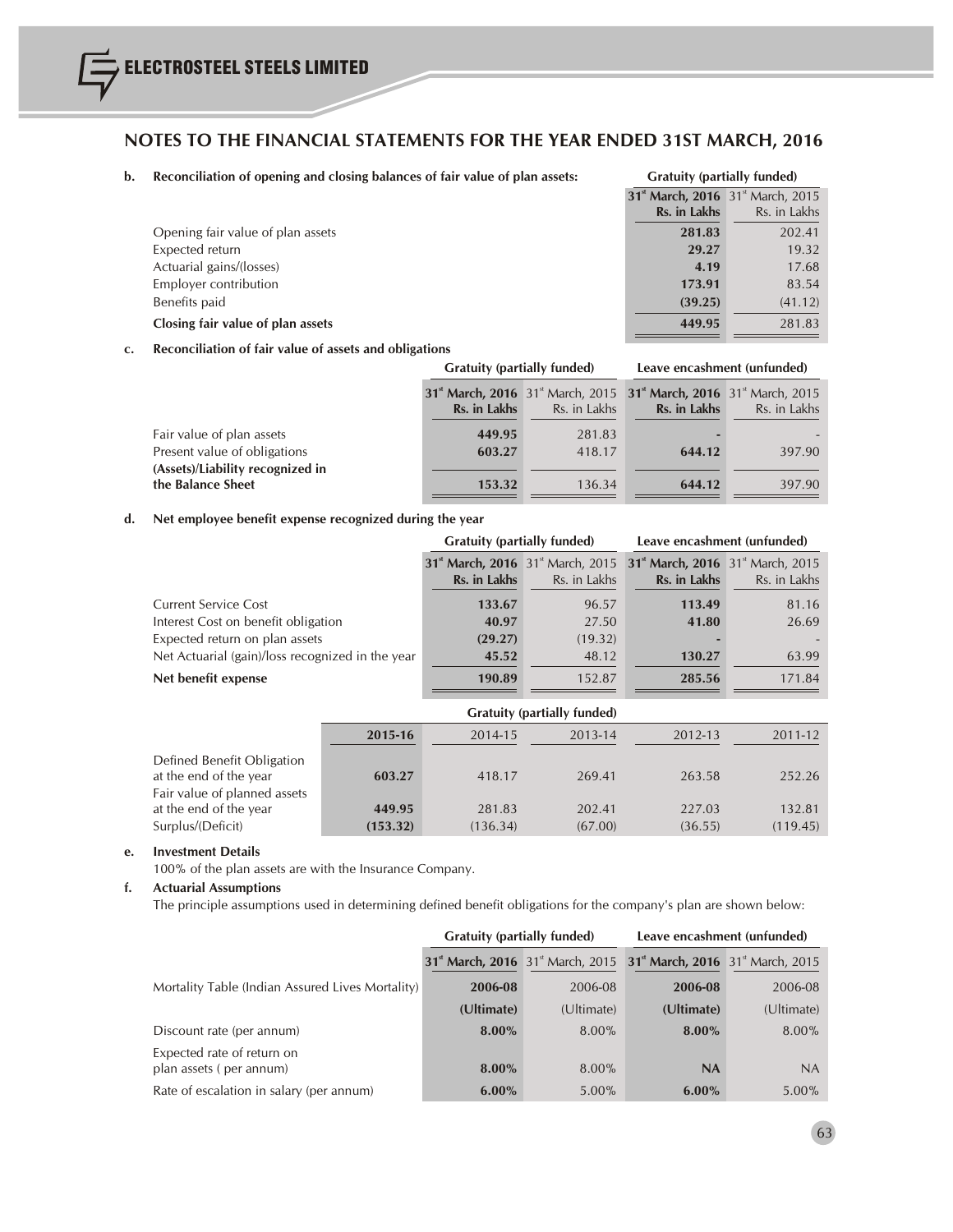#### **27. Exceptional Items**

|                                                       | $JI$ <i>IVIGICII, <b>ZUIU</b></i> JI <i>IVIGICII, <b>ZUIJ</b></i> |              |
|-------------------------------------------------------|-------------------------------------------------------------------|--------------|
|                                                       | Rs. in Lakhs                                                      | Rs. in Lakhs |
| Claim for Loss of Profit from Contractors / Suppliers | 27,651.92                                                         |              |
|                                                       | 27.651.92                                                         |              |
|                                                       |                                                                   |              |

**31<sup>st</sup> March, 2016** 31<sup>st</sup> March, 2015

For its Integrated Steel Manufacturing facilities, the Company had entered into contracts with several parties for supply of equipment, structures, civil and erection commissioning etc. Given the fact that the time was an essence, the contracts had clauses relating to recovery of liquidated damages and penalties from the vendors. Essentially, the objective of these clauses was to compensate the Company for the loss of opportunity/profit.

There was significant delay in delivery and commissioning of the plant modules by some of these vendors thereby delaying the commissioning of the integrated plant and having a cascading impact on the profitability of the Company.

The Company, on account of such loss of profit due to the delays in past, has assessed and recovered a part of the amount from the available old balance in the Supplier's Payable accounts. Since the said recovery is towards the compensation for loss of profit, the amount has been recognised as income in the "Statement of Profit and Loss" as "Exceptional Item" during the current year.

For the unrecovered such loss of profit, requisite action has to be taken and the same will be accounted for in the year significant certainty is established.

#### **28. Project Development Expenditure**

The Company's Integrated Steel & DI Pipe Plant in the State of Jharkhand, India, is under construction & erection. A part of plant facility has commenced production and accordingly the balance proportionate expenditure related to the plant under construction & erection continues to be accounted as 'Project Development Expenditure' pending capitalization under 'Capital Work-in-Progress'. Necessary details have been disclosed below:

#### **Project Development Expenditure Account (Included under Capital Work-in-Progress)**

| <b>Opening Balance</b><br>271,456.00                                                        |       | 237,709.52         |
|---------------------------------------------------------------------------------------------|-------|--------------------|
| Add:<br>Payments to and Provisions for Employees (including personnel on deputation)<br>(i) |       |                    |
| - Salaries, Wages and Bonus<br>2,846.66<br>- Contribution to Provident Fund, Gratuity Fund, |       | 5,021.99           |
| Pension Scheme, etc.<br>254.38                                                              |       | 305.56             |
| - Employee welfare and other amenities<br>298.10                                            |       | 317.90             |
| Consultancy, Professional and Legal Fees<br>623.86<br>(ii)                                  |       | 938.73             |
| Power & Fuel<br>(iii)<br>126.71<br>Labour and Machinery Hire Charges<br>(iv)                | 11.50 | 1,732.98<br>512.55 |
| Security expenses<br>436.67<br>(v)                                                          |       | 336.16             |
| Insurance<br>(v <sub>i</sub> )                                                              | 3.69  | 685.87             |
| (vii) Rent                                                                                  | 29.43 | 105.19             |
| (viii) Rates & Taxes                                                                        |       | 36.42              |
| Stores & Spares consumption<br>(216.91)<br>(ix)                                             |       | 5,539.16           |
| <b>Travelling and Conveyance Expenses</b><br>911.95<br>(x)                                  |       | 850.10             |
| Exchange Fluctuation (Considered as Borrowing Cost)<br>(xi)<br>302.59                       |       | 290.69             |
| (xii) General and Administrative Expenses (net)<br>697.99<br>(xiii) Depreciation<br>646.71  |       | 1,804.71<br>649.52 |
| (xiv) Other Borrowing Cost<br>835.47                                                        |       | 840.26             |
| (xv) Interest and Finance Charges<br>58,055.74                                              |       | 52,881.09          |
| (xvi) Premium on forward contract<br>599.84                                                 |       | 24.37              |
| 337,920.38                                                                                  |       | 310,582.77         |
| Less:                                                                                       |       |                    |
| Credit for Project Scrap<br>(i)                                                             |       |                    |
| Foreign Currency Exchange Fluctuation<br>(2,061.12)<br>(ii)                                 |       | (1,038.79)         |
| 339,981.50                                                                                  |       | 311,621.56         |
| Add: Provision for tax                                                                      |       |                    |
| - Income Tax                                                                                |       |                    |
| 339,981.50                                                                                  |       | 311,621.56         |
| Less: Allocated/Transferred during the year to completed assets<br>259,230.49               |       | 40,165.56          |
| <b>Closing Balance</b><br>80,751.01                                                         |       | 271,456.00         |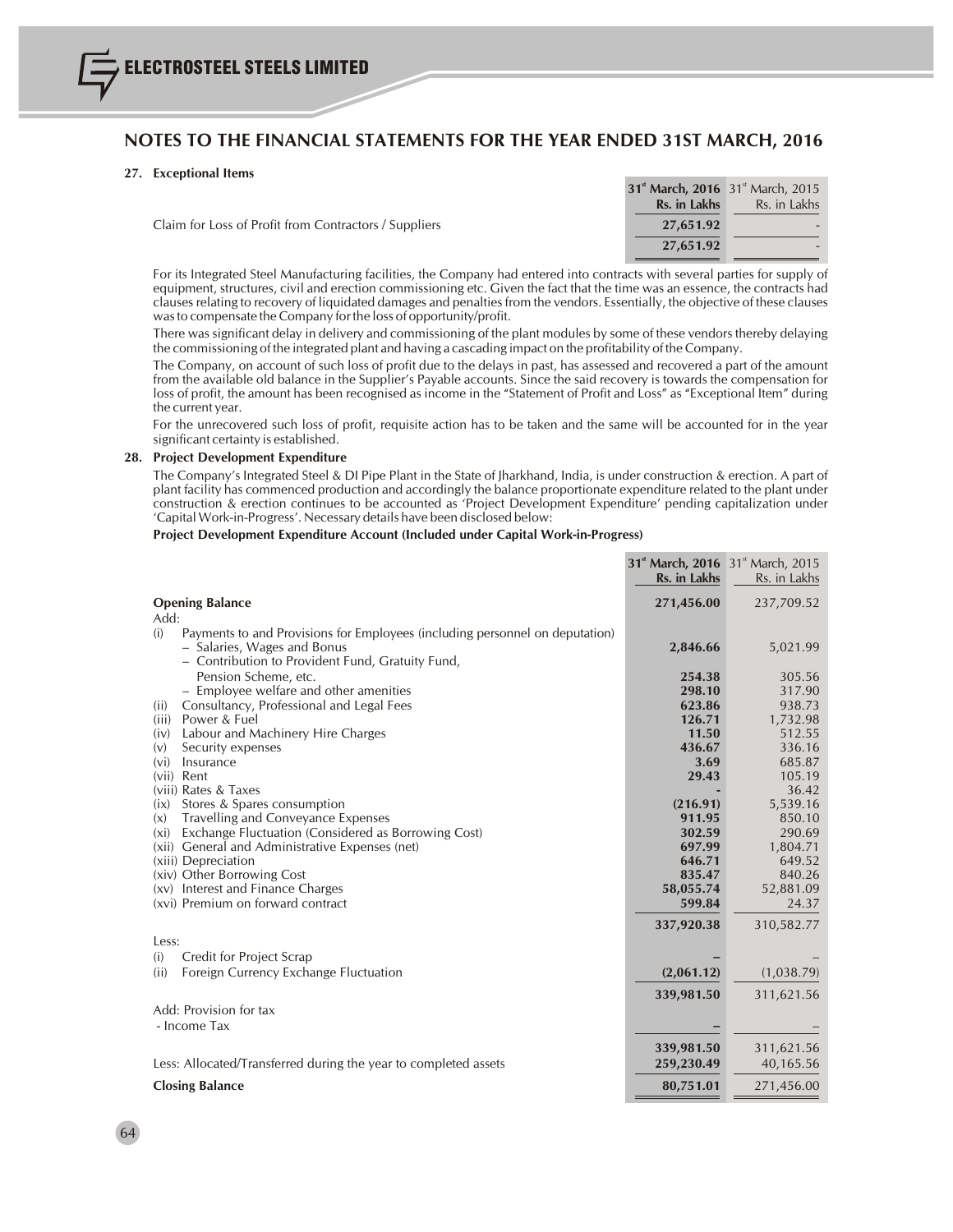**28.1** The Company has, during the year, capitalized part of the plant facility. Accordingly the Pre-Operative Expenses incurred up to the date of capitalization have been allocated to the cost of the facility on a proportionate basis.

#### **29. Segment information**

The Company's activities during the period were relating to setting up of its Integrated Steel & D I Pipe Plant. A part of the plant facility has commenced production (refer Note 28 above). Considering the nature of the Company's business and operations, there are no separate reportable segments (business and/ or geographical) in accordance with the requirements of Accounting Standard 17 'Segment Reporting', issued by ICAI.

#### **30. Related Party Disclosures**

As per Accounting Standard 18 'Related Party Disclosures' issued by ICAI, the disclosure of transactions with related parties are given below:

| (i) | Names of the related parties and description of relationship |                       |  |  |  |
|-----|--------------------------------------------------------------|-----------------------|--|--|--|
|     | List of related parties where control exists:                |                       |  |  |  |
|     | <b>Electrosteel Castings Limited</b>                         | - Promoter Company    |  |  |  |
|     | Key Management Personnel (KMP) and their relatives           |                       |  |  |  |
|     | Mr. Rama Shankar Singh                                       | - Whole Time Director |  |  |  |
|     | Mrs Puspha Singh                                             | - Wife                |  |  |  |
|     |                                                              |                       |  |  |  |

#### **Enterprises where Key Management Personnel (KMP) have significant influence or control**

Rama Mining Consultants Private Limited North Dhadhu Mining Company Private Limited Asian Informatics Private Limited Jhilmil Traders Private Limited

#### **(ii) Transactions during the period with related parties (excluding taxes):**

|                | Sl. No. Name of the related party            | Rs. in Lakhs | 31 <sup>st</sup> March, 2016 31 <sup>st</sup> March, 2015<br>Rs. in Lakhs |
|----------------|----------------------------------------------|--------------|---------------------------------------------------------------------------|
| 1              | <b>Electrosteel Castings Limited</b>         |              |                                                                           |
|                | <b>Transactions:</b>                         |              |                                                                           |
|                | Proceeds from issue of Equity Shares/Premium |              | 22,250.00                                                                 |
|                | Purchase of Materials & Services             | 3,838.41     | 45,011.58                                                                 |
|                | Sale of Materials, Services and others       | 781.26       | 6,317.74                                                                  |
|                | Reimbursement of expenses paid               |              | 139.86                                                                    |
|                | Reimbursement of expenses received           |              | 0.12                                                                      |
|                | Payment of rent                              | 0.60         | 0.60                                                                      |
|                | Payment of Interest                          | 101.43       |                                                                           |
|                | <b>Closing Balance:</b>                      |              |                                                                           |
|                | <b>Trade Payables</b>                        | 1,565.35     | 4,870.85                                                                  |
|                | Advance against supplies/services            | 21,869.21    | 26,373.83                                                                 |
|                | Trade receivables                            |              | 521.82                                                                    |
| $\overline{2}$ | Rama Shankar Singh                           |              |                                                                           |
|                | <b>Transactions:</b>                         |              |                                                                           |
|                | Payment of remuneration                      | 151.99       | 145.42                                                                    |
|                | Sale of Asset                                | 9.53         |                                                                           |
|                | <b>Closing Balance:</b>                      |              |                                                                           |
|                | Year End Payables                            | 7.30         | 7.24                                                                      |
| 3              | <b>Pushpa Singh</b>                          |              |                                                                           |
|                | <b>Transactions:</b>                         |              |                                                                           |
|                | Payment of rent                              | 7.80         |                                                                           |
|                | <b>Closing Balance:</b>                      |              |                                                                           |
|                | Year End Payables                            | 0.65         |                                                                           |
|                |                                              |              |                                                                           |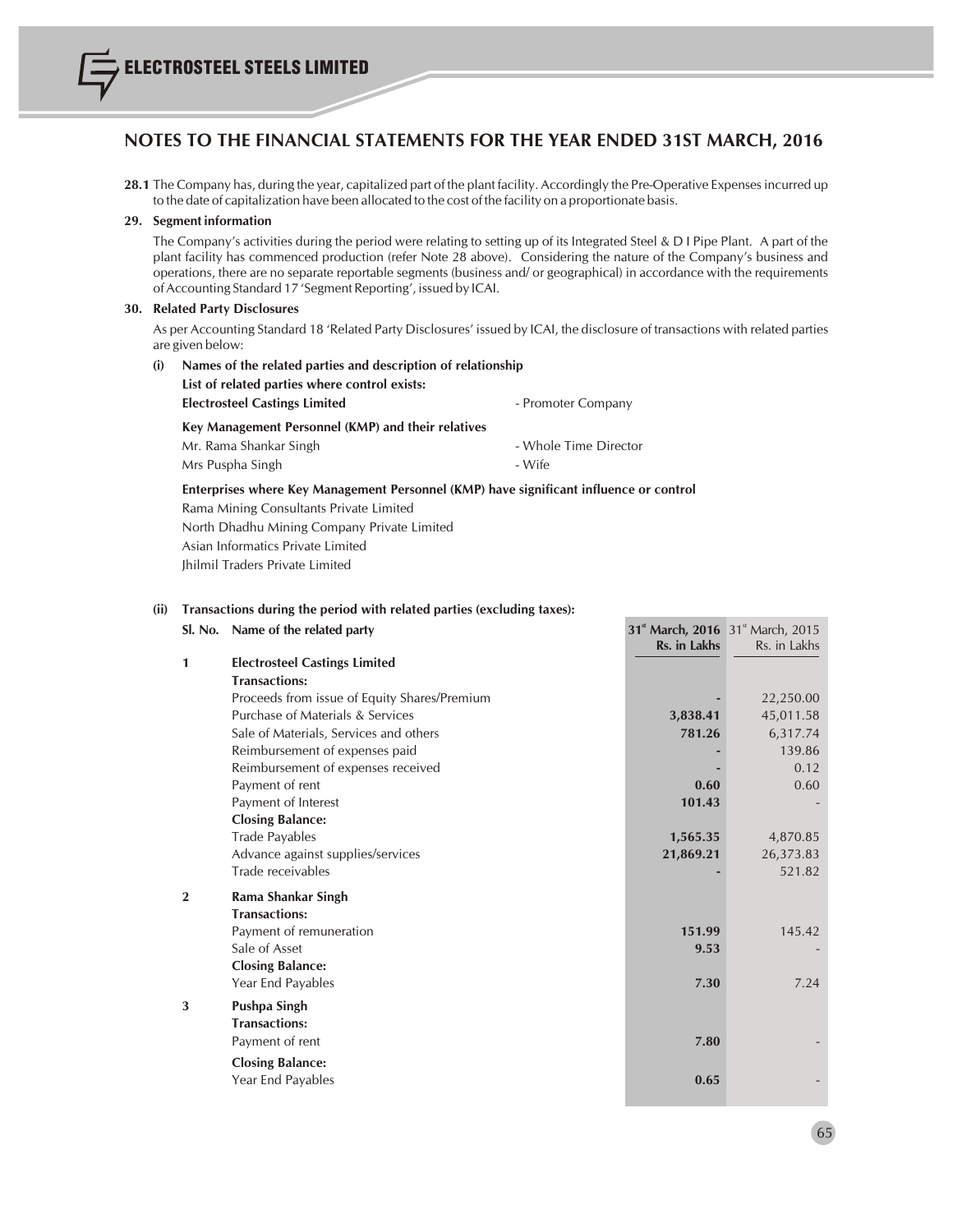#### **31. Earning per share (EPS)**

The following reflects the profit/(loss) and equity share data used in the basic and diluted EPS computations:

| (32.654.67) | (62, 404, 23)                                         |
|-------------|-------------------------------------------------------|
|             | 2,327,550,091                                         |
| 10.00       | 10.00                                                 |
| (1.36)      | (2.68)                                                |
|             | <b>31 March, 2016</b> 31 March, 2015<br>2,409,235,023 |

#### **32. Accounting for Taxes on Income**

Since availability of future taxable income is not certain, no provision for deferred tax assets has been made under Accounting Standard 22 'Accounting for Taxes in Income' issued by ICAI, in accordance with the transitional provisions.

| 33. Capital and other commitments                         | 31 <sup>st</sup> March, 2016 31 <sup>st</sup> March, 2015 |              |
|-----------------------------------------------------------|-----------------------------------------------------------|--------------|
|                                                           | Rs. in Lakhs                                              | Rs. in Lakhs |
| Estimated amount of contracts remaining to be executed on |                                                           |              |
| capital account (net of advances) and not provided for    | 2.199.77                                                  | 7,006.90     |
| Export Obligation Commitments under EPCG Scheme (*)       | 734.299.02                                                | 489.957.35   |

(\*) In terms of notification no. 70(RE-2013)/2009-2014, issued by the Ministry of Commerce and Industry, the company has applied Export obligation extension of 3 years from the date of approval of CDR package.

Company's irrecoverable off-take agreement with ECL for procurement of Iron ore at cost plus mark up during the currency of loan agreements with the lenders continues, whereas such agreement for procurement of Coking coal is cancelled , since the Hon'ble Supreme Court vide its order dated 24th September,2014 has cancelled the coal block allotted to ECL w.e.f 1st April, 2015.

|              | 34. Contingent liabilities not provided for in respect of:                                                                                                      | 31 <sup>st</sup> March, 2016 31 <sup>st</sup> March, 2015<br>Rs. in Lakhs | Rs. in Lakhs |
|--------------|-----------------------------------------------------------------------------------------------------------------------------------------------------------------|---------------------------------------------------------------------------|--------------|
| a)           | Various show cause notices/demands issued/ raised, which in the<br>opinion of the management are not tenable and are pending with<br>various forum/ authorities |                                                                           |              |
|              | Central Excise & Service Tax<br>i)                                                                                                                              | 3,694.05                                                                  | 5,191.05     |
|              | ii)<br>Customs Duty                                                                                                                                             | 35,811.93                                                                 | 5,974.73     |
|              | iii)<br>Sales Tax                                                                                                                                               | 13,163.73                                                                 | 522.82       |
| $\mathbf{b}$ | Guarantees given by banks on behalf of the Company                                                                                                              | 3,093.68                                                                  |              |
| $\mathbf{C}$ | Bills Discounted with Banks & NBFC                                                                                                                              | 4,767.28                                                                  | 8,837.49     |
| $\mathbf{d}$ | Right of Recompense of Lenders as per CDR Guidelines                                                                                                            | 61,475.56                                                                 | 38,020.55    |
| e)           | Other pending claims & disputes                                                                                                                                 | 881.88                                                                    | 100.00       |

f) There are several Civil and Criminal proceedings pending against the Company, the financial liability thereof, if any, is unascertainable.

**31<sup>st</sup> March, 2016** 31<sup>st</sup> March, 2015

#### **35. Value of import calculated on CIF basis**

|                      | $31$ <i>IVIDI CIT, LOTO 31 IVIDICIT, LOTS</i><br>Rs. in Lakhs | Rs. in Lakhs |
|----------------------|---------------------------------------------------------------|--------------|
| Raw Materials        | 42,228.92                                                     | 47,245.77    |
| Stores & Spare Parts | 10,423.58                                                     | 7,261.56     |
| Capital Goods        | 4,365.64                                                      | 20,264.84    |
|                      | 57,018.14                                                     | 74,772.17    |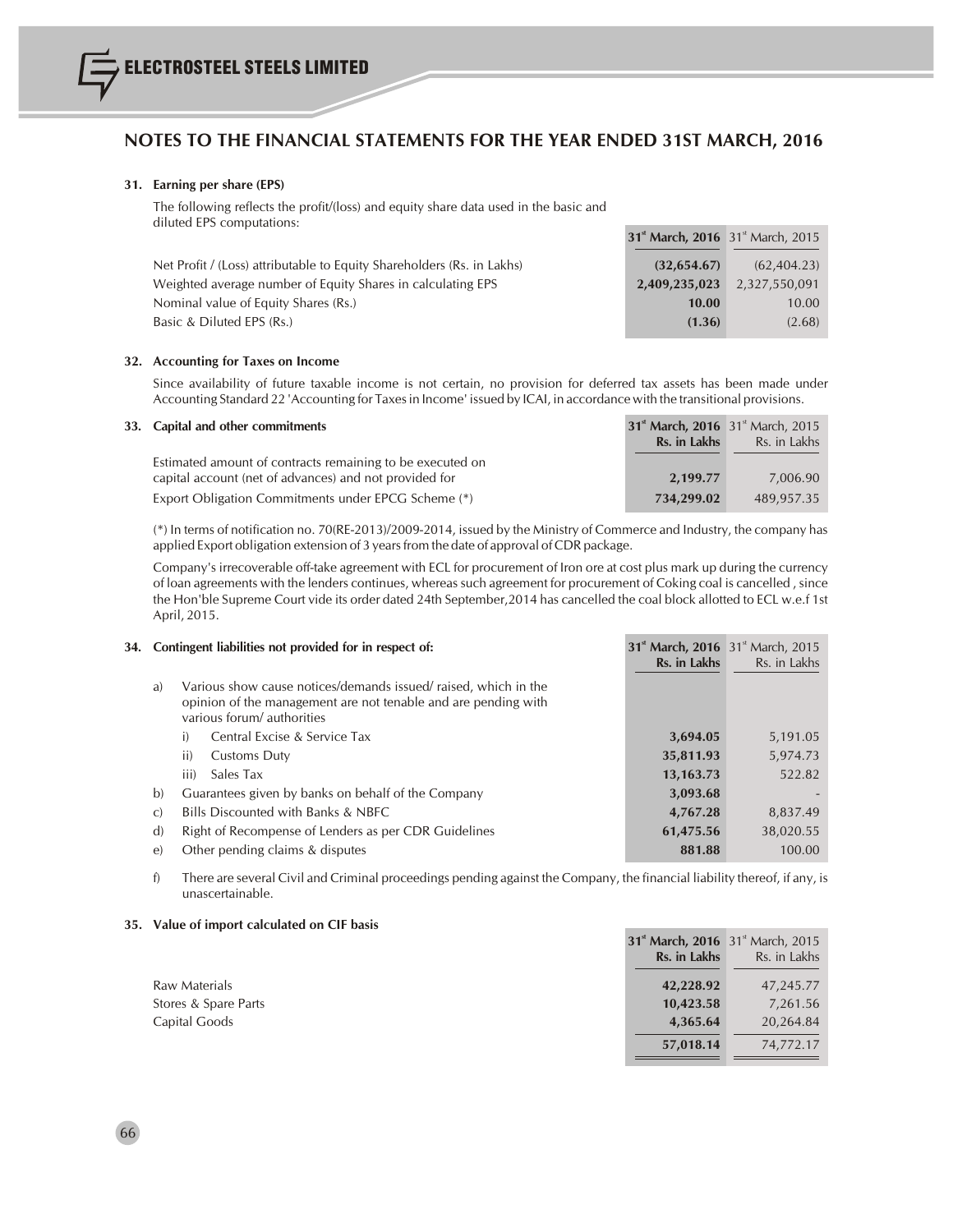| 36. Earnings in foreign exchange       | Rs. in Lakhs | 31 <sup>st</sup> March, 2016 31 <sup>st</sup> March, 2015<br>Rs. in Lakhs |
|----------------------------------------|--------------|---------------------------------------------------------------------------|
| FOB value of exports                   | 5,108.03     | 13,664.46                                                                 |
|                                        | 5,108.03     | 13,664.46                                                                 |
| Expenditure in foreign currency<br>37. | Rs. in Lakhs | 31 <sup>st</sup> March, 2016 31st March, 2015<br>Rs. in Lakhs             |
| Consultancy and professional fees      | 223.05       | 142.40                                                                    |
| Travelling and Conveyance              | 84.68        | 100.21                                                                    |
| Rent                                   |              | 3.85                                                                      |
| Interest paid                          | 382.81       | 192.59                                                                    |
| Others                                 | 14.98        | 9.35                                                                      |
|                                        | 705.52       | 448.40                                                                    |

#### **38. Valuation of Current Assets, Loan & Advances**

In the opinion of the management, current assets, loans and advances and trade receivables have the value at which these are stated in the Balance Sheet, unless otherwise stated, and adequate provisions for all known liabilities have been made and are not in excess of the amount reasonably required.

Vendor balances appearing under Long-term liabilities, trade Payables & other liabilities, loans & advances and trade receivables are subject to reconciliation/ confirmation and adjustments in this respect are carried out as and when amount thereof, if any, are ascertained.

#### **39. Imported & Indigenous Raw Materials, components and Spares Parts Consumed**

|                       | for the year 2015-16  |                           | for the year $2014-15$ |                             |
|-----------------------|-----------------------|---------------------------|------------------------|-----------------------------|
|                       | Value<br>Rs. in Lakhs | % of total<br>consumption | Value<br>Rs. in Lakhs  | $%$ of total<br>consumption |
| Raw Materials         |                       |                           |                        |                             |
| Imported              | 87,336.29             | $47.79\%$                 | 52,251.88              | $35.29\%$                   |
| Indigenous            | 95,408.65             | $52.21\%$                 | 95,805.51              | 64.71%                      |
| Stores & Spares Parts |                       |                           |                        |                             |
| Imported              | 1,822.82              | 18.38%                    | 486.05                 | $3.87\%$                    |
| Indigenous            | 8,095.09              | 81.62%                    | 12,087.74              | $96.13\%$                   |

#### **40. Derivative instruments and unhedged foreign currency exposure**

#### **A. Derivative contracts outstanding as at the Balance sheet date:**

| <b>Particulars</b>                                                                                              | <b>Purpose</b>            |
|-----------------------------------------------------------------------------------------------------------------|---------------------------|
| Forward contract to buy US \$                                                                                   | Hedge of buyers creditors |
| US\$ 41,120,584 (31st March 2015 : US\$ 59,110,635)<br>(Rs 28,527.71 lacs (31st March 2015 : Rs 37,950.66 lacs) |                           |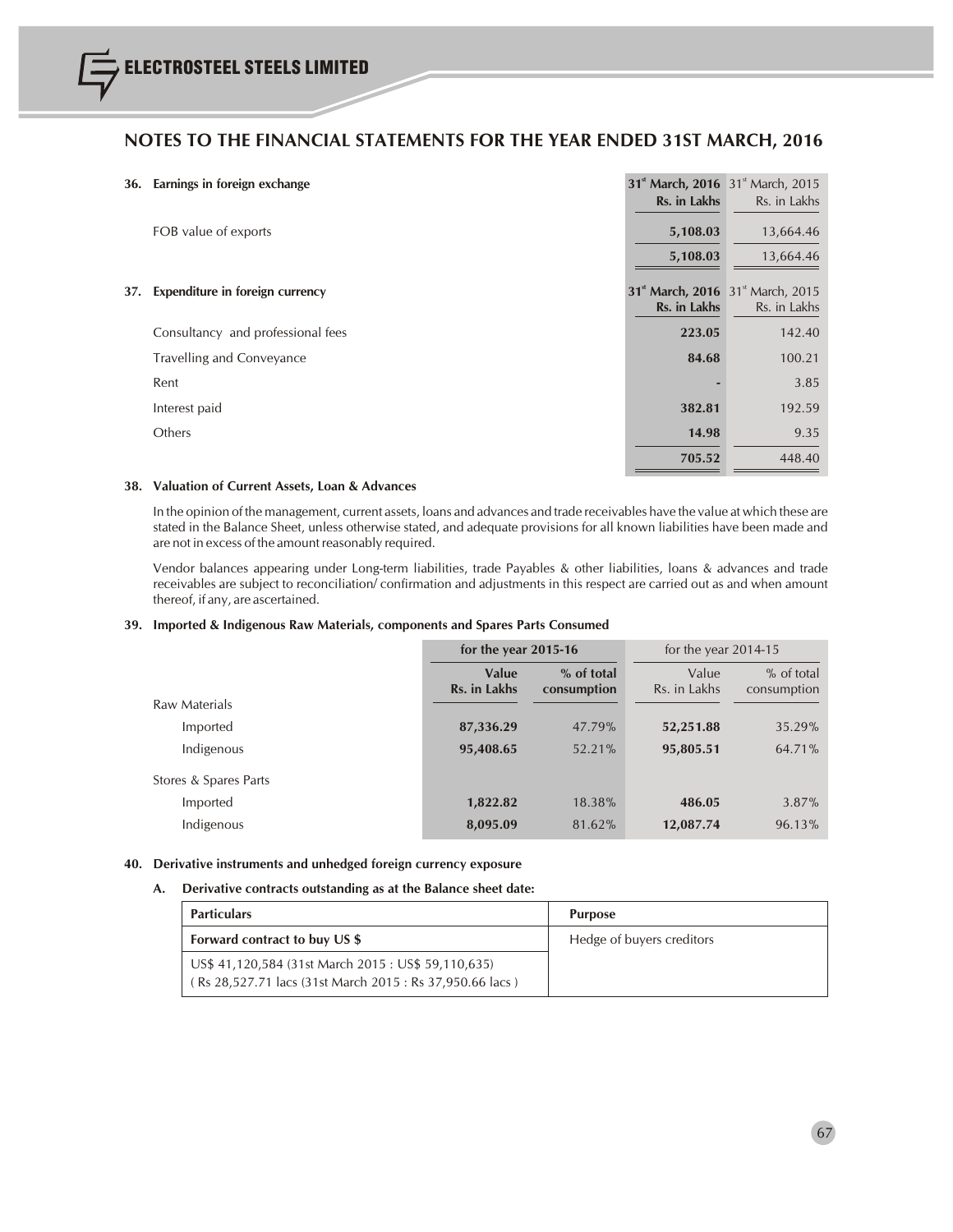| <b>Particulars</b>                     | Amount                                                                                                          |  |
|----------------------------------------|-----------------------------------------------------------------------------------------------------------------|--|
| <b>Buyer's Creditors</b>               | Euro 24,158 (31st March 2015 : Euro 34,750)<br>[Rs 18.21 lacs (31st March 2015 : Rs 23.22 lacs )]               |  |
|                                        | GBP Nil (31st March 2015 : GBP 117,080)<br>[Rs Nil (31st March 2015 : Rs 108.03 lacs)]                          |  |
|                                        | USD\$ 48,721,138 (31st March 2015: USD\$ 52,193,859)<br>[Rs 32,277.91 lacs (31st March 2015 : Rs 32,506 lacs )] |  |
| Trade payables (including acceptances) | Euro 4,006,642 (31st March 2015 : Euro 3,774,400)<br>[ Rs 3,020.21 lacs (31st March 2015 : Rs 2,522.05 lacs )]  |  |
|                                        | AUD 6,000 (31st March 2015 : AUD Nil)<br>[Rs 3.04 lacs (31st March 2015 : Rs Nil)]                              |  |
|                                        | GBP -12,300 (31st March 2015: GBP 505)<br>[Rs -11.70 lacs (31st March 2015 : Rs 0.47 lacs )]                    |  |

**B. Particulars of unhedged foreign currency exposure as at the Balance sheet date:**

**41.** The Company has incurred a net loss of Rs. 32654.67 lac ( Previous Year Rs. 62,404,23 lac) during the year ended 31st March 2015. The Current liabilities exceeds the current assets by Rs. 320,780.13 lac (Previous year Rs. 163,669.49 lac).Further there has been an erosion of net worth by more than fifty percent because of accumulated losses.

The lenders have since invoked the 'Strategic Debt Restructuring' (SDR) pursuant to RBI Circulars dated June 08, 2015 and Sept 24, 2015, and the implementation thereof is under progress. The Company was EBIDTA positive in the financial year 2015-16. The Company is seeking potential investment of necessary funds. Considering the above developments and favourable impact thereof on the financials of the Company and its operations, the Company has prepared these financial statements on going concern basis.

- **42.** Previous year figures have been reclassified wherever appropriate to confirm to current year's presentation.
- **43.** All the figures in these notes are in 'Rs. in lakhs' except otherwise stated.

As per our Report of even date For an extending the Board on behalf of the Board **For B. Chhawchharia & Co. Firm Registration No. 305123E** Chartered Accountants **S.K. Chhawchharia** Partner M. No. 008482 Kolkata May 13, 2016 **Lalit Kumar Singhi** *Director* **R S Singh** *Wholetime Director* **Ashutosh Agarwal** *Chief Financial Officer* **Anubhav Maheshwari** *Company Secretary*